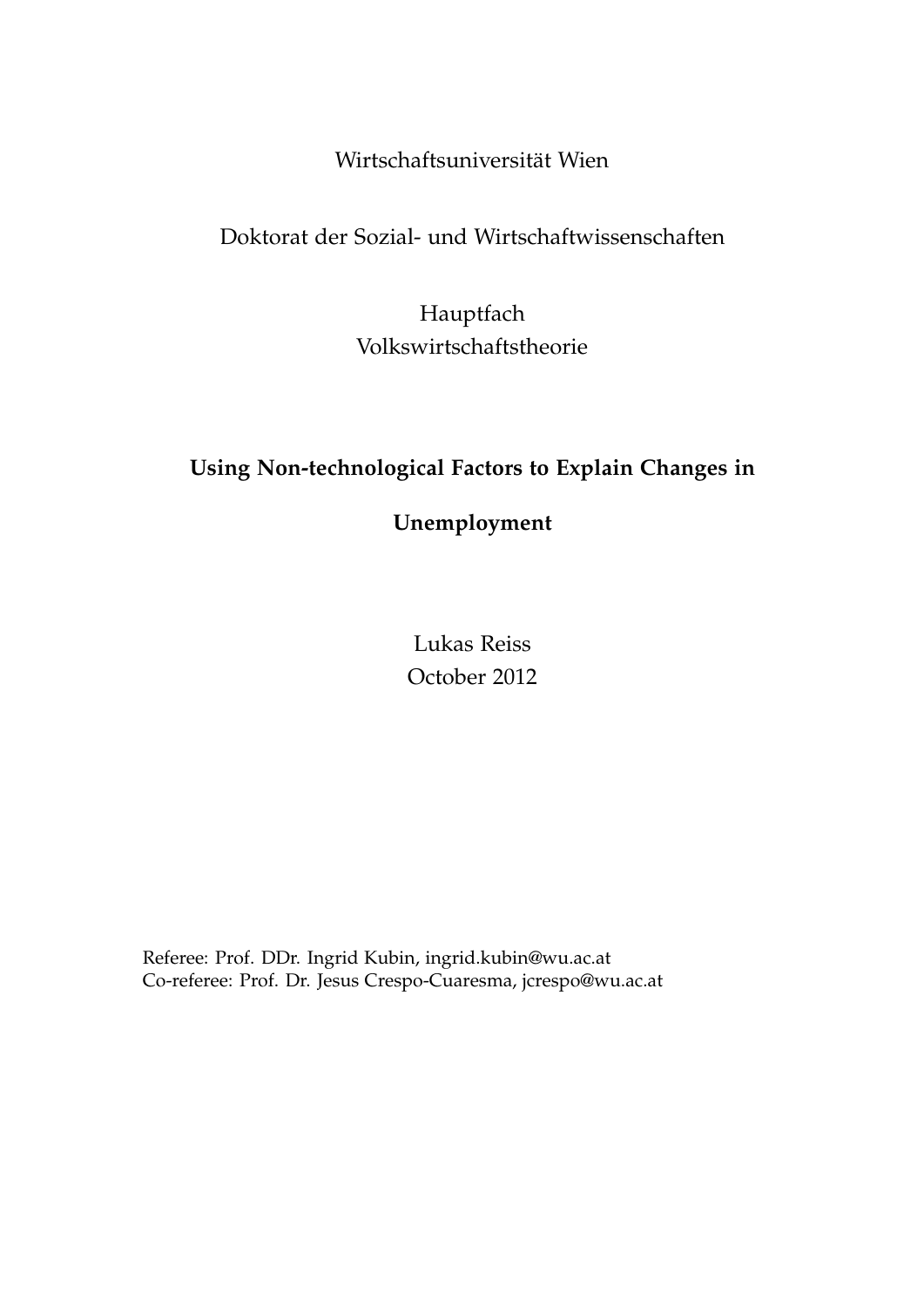# **Abstract**

The main research question of this dissertation is whether factors other than labor productivity can help to explain short-run fluctuations and medium-run trends in unemployment in Austria respectively Western Continental Europe.

In the part on analyzing short-term-fluctuations I will set up a New Keynesian DSGE model with a richly specified labor market. This model will be used to compare how different labor market specifications fit to Austrian quarterly data. Most importantly, the Bayesian model comparison indicates an important role for nominal wage rigidities and for a timely response of employment to changes in vacancies. Furthermore, models with consensual determination of working hours ('efficient bargaining') tend to perform relatively well. The best model can reproduce the relative volatility of labor market tightness compared to labor productivity comparatively well. Moreover, shock decompositions show that fluctuations in Austrian labor market tightness are mainly driven by demand shocks and to a much smaller extent by productivity shocks.

In the part on explaining medium-term-trends in unemployment I will set up a theoretical model and demonstrate that certain stylized facts can also be generated by an increase in international trade (and not only by skill-biased technological change). Furthermore I will show that a differential response of different industrial economies ('US' versus 'Continental Europe') might be due to characteristics of sectors which are not directly exposed to globalization.

# **Abstract**

Die zentrale Forschungsfrage dieser Dissertation ist, ob andere Faktoren als Entwicklungen in der Arbeitsproduktivität helfen können, kurzfristige Fluktuationen und mittelfristige Trends der Arbeitslosenquote in Österreich beziehungsweise Westeuropa zu erklären.

Im Teil über kurzfristige Fluktuationen werde ich ein neukeynesianisches DSGE-Modell aufsetzen, in dem der Arbeitsmarkt ausführlich spezifiziert wird. Dieses Modell wird dann verwendet, um unterschiedliche Arbeitsmarktspezifikationen bezüglich ihres Fits mit österreichischen Quartalsdaten zu vergleichen. Der bayesianische Modellvergleich zeigt eine große Bedeutung von nominellen Lohnrigiditäten und von einer schnellen Reaktion der Beschäftigung auf Änderungen in der Anzahl der offenen Stellen auf. Außerdem werden in den besten Spezifikationen die Arbeitsstunden konsensual zwischen Arbeitgeber und Arbeitnehmer bestimmt. Das beste Modell kann die relative Volatilität der inversen Stellenandrangsziffer im Vergleich zur Arbeitsproduktivität gut reproduzieren. Zudem zeigen Schockzerlegungen an, dass die Fluktuationen der inversen Stellenandrangsziffer vor allem von Nachfrageschocks generiert werden und Produktivitätsschocks eine weitaus geringere Rolle spielen.

Im Teil zur Erklärung mittelfristiger Trends in der Arbeitslosigkeit werde ich ein theoretisches Modell spezifizieren und damit demonstrieren, dass gewisse stilisierte Fakten auch durch internationalen Handel (und nicht nur durch verzerrenden technischen Fortschritt) generiert werden können. Zudem werde ich zeigen, dass die unterschiedliche Reaktion der Arbeitsmärkte verschiedener Volkswirtschaften ('USA' versus 'Kontinentaleuropa') auch durch unterschiedliche Charakteristika jener Sektoren erklärt werden könnten, die der Globalisierung nicht direkt ausgesetzt sind.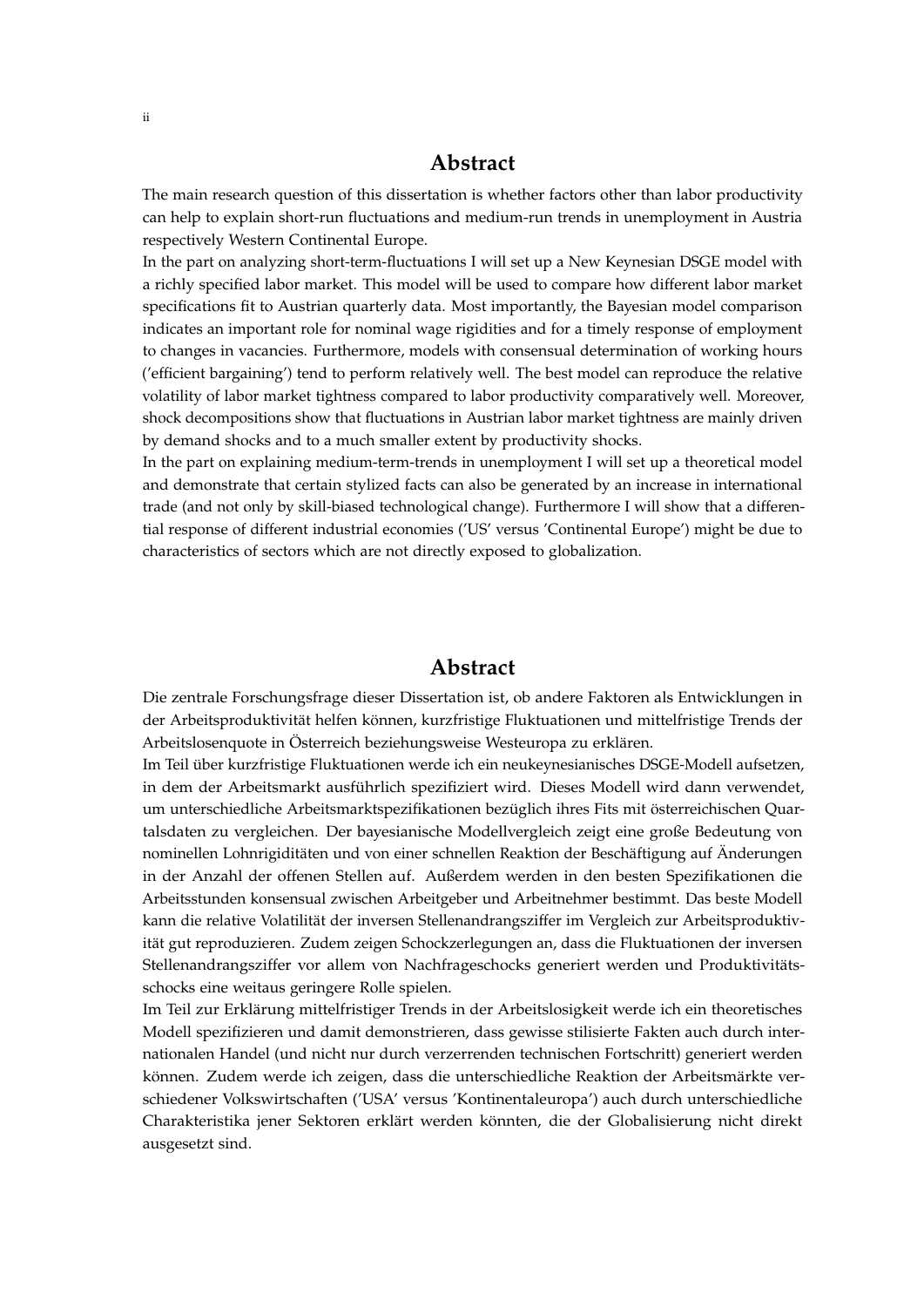# **Contents**

| 1              | Introduction |                                                                                                                |  | $\mathbf{1}$   |
|----------------|--------------|----------------------------------------------------------------------------------------------------------------|--|----------------|
|                | 1.1          |                                                                                                                |  | $\mathbf{1}$   |
|                | 1.2          |                                                                                                                |  | $\overline{2}$ |
|                |              | 1.2.1                                                                                                          |  | $\overline{2}$ |
|                |              | Dissertation I: Explaining short-run-fluctuations of unemployment in Austria<br>1.2.2                          |  | 5              |
|                | 1.3          |                                                                                                                |  | 6              |
|                |              | 1.3.1                                                                                                          |  | 6              |
|                |              | Dissertation II: The role of international fragmentation<br>1.3.2                                              |  | $\overline{7}$ |
|                | 1.4          |                                                                                                                |  | 9              |
| $\overline{2}$ |              | The labor market in a DSGE model for Austria                                                                   |  | 11             |
|                | 2.1          |                                                                                                                |  | 11             |
|                | 2.2          |                                                                                                                |  | 14             |
|                |              | 2.2.1                                                                                                          |  | 14             |
|                |              | 2.2.2                                                                                                          |  | 16             |
|                |              | The foreign economy $\dots \dots \dots \dots \dots \dots \dots \dots \dots \dots \dots \dots$<br>2.2.3         |  | 19             |
|                |              | 2.2.4                                                                                                          |  | 21             |
|                | 2.3          |                                                                                                                |  | 22             |
|                |              | 2.3.1                                                                                                          |  | 22             |
|                |              | 2.3.2                                                                                                          |  | 24             |
|                |              | 2.3.3                                                                                                          |  | 30             |
|                |              | 2.3.4                                                                                                          |  | 33             |
|                | 2.4          |                                                                                                                |  | 36             |
|                |              | 2.4.1<br>Efficiency units, relative prices and measurement equations                                           |  | 36             |
|                |              | 2.4.2                                                                                                          |  | 37             |
|                |              | 2.4.3                                                                                                          |  | 39             |
|                |              | 2.4.4                                                                                                          |  | 43             |
|                | 2.5          |                                                                                                                |  | 43             |
|                |              | 2.5.1<br>The data $\ldots \ldots \ldots \ldots \ldots \ldots \ldots \ldots \ldots \ldots \ldots \ldots \ldots$ |  | 44             |
|                |              | 2.5.2                                                                                                          |  | 45             |
|                |              | 2.5.3                                                                                                          |  | 46             |
|                |              | 2.5.4                                                                                                          |  | 47             |
|                | 2.6          |                                                                                                                |  | 50             |
|                |              | 2.6.1                                                                                                          |  | 50             |
|                |              | The ability of my model to generate stylized facts of Austria<br>2.6.2                                         |  | 52             |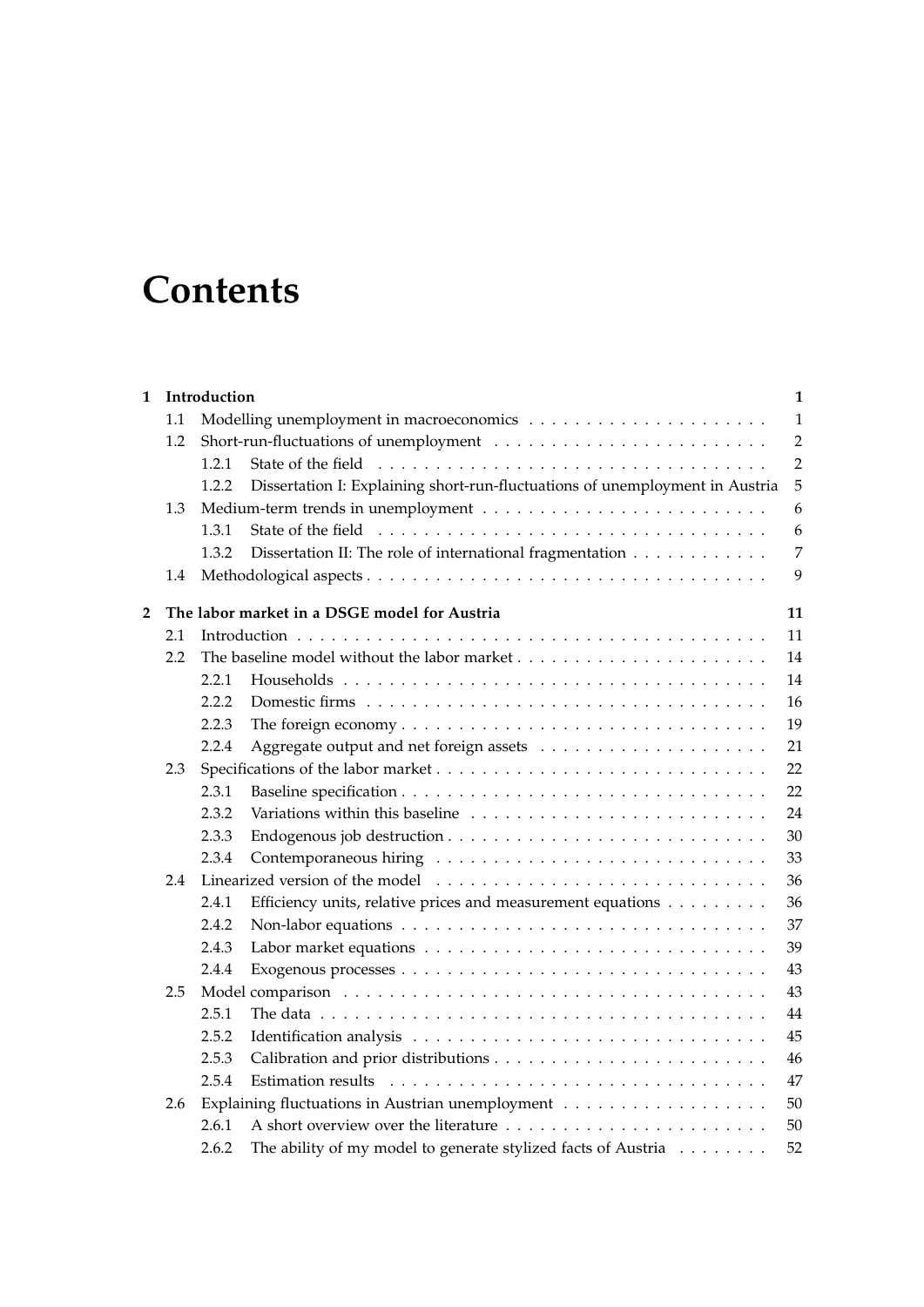## iv CONTENTS

|   |     | 2.6.3        |                                                            | 53 |
|---|-----|--------------|------------------------------------------------------------|----|
|   |     | 2.6.4        | Historical shock decompositions for 2007 to 2011           | 55 |
|   | 2.7 |              |                                                            | 57 |
|   |     |              |                                                            | 58 |
|   |     | 2.A          | Derivations of certain labor market equations              | 58 |
|   |     | 2.B          | Further information on calibration and estimation strategy | 61 |
|   |     | 2.C          |                                                            | 64 |
| 3 |     |              | International fragmentation and unemployment               | 73 |
|   | 3.1 |              |                                                            | 73 |
|   |     | 3.1.1        |                                                            | 74 |
|   |     | 3.1.2        |                                                            | 75 |
|   |     | 3.1.3        |                                                            | 76 |
|   | 3.2 |              |                                                            | 76 |
|   |     | 3.2.1        |                                                            | 77 |
|   |     | 3.2.2        |                                                            | 78 |
|   |     | 3.2.3        |                                                            | 79 |
|   | 3.3 |              |                                                            | 80 |
|   |     | 3.3.1        |                                                            | 80 |
|   |     | 3.3.2        |                                                            | 80 |
|   |     | 3.3.3        | Relocation of production and Northern unemployment         | 82 |
|   |     | 3.3.4        |                                                            | 83 |
|   | 3.4 |              | International fragmentation versus trade in final goods    | 84 |
|   | 3.5 |              |                                                            | 86 |
|   | 3.6 |              |                                                            | 88 |
|   |     |              |                                                            | 89 |
|   |     | 3.A          |                                                            | 90 |
|   |     | 3.B          | Derivations related to international fragmentation         | 93 |
|   |     | Bibliography |                                                            | 97 |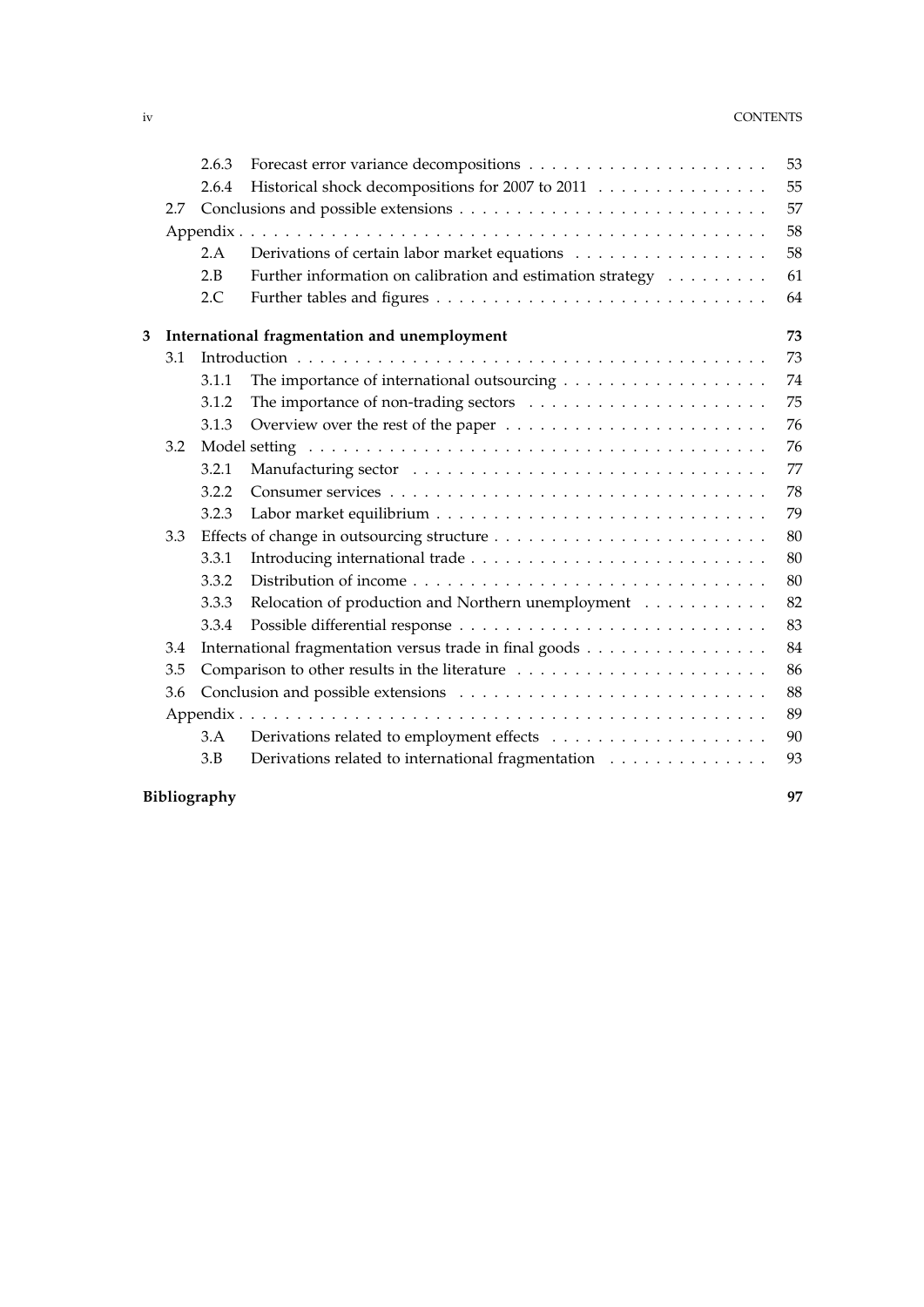# **List of Figures**

| Historical shock decomposition for the change in labor market tightness | 56 |
|-------------------------------------------------------------------------|----|
| Historical shock decomposition for the change in the unemployment rate  | 56 |
| Identification strength at the prior mean for the best-performing model | 68 |
|                                                                         | 69 |
|                                                                         | 70 |
| Impulse responses to (temporary) productivity shock                     | 70 |
|                                                                         | 71 |
|                                                                         | 71 |
|                                                                         | 72 |
|                                                                         | 72 |
| Prices as a function of <i>i</i> and the outsourcing frontier           | 81 |
|                                                                         | 83 |
| Outsourcing frontier for different manufacturing sectors                | 86 |
|                                                                         |    |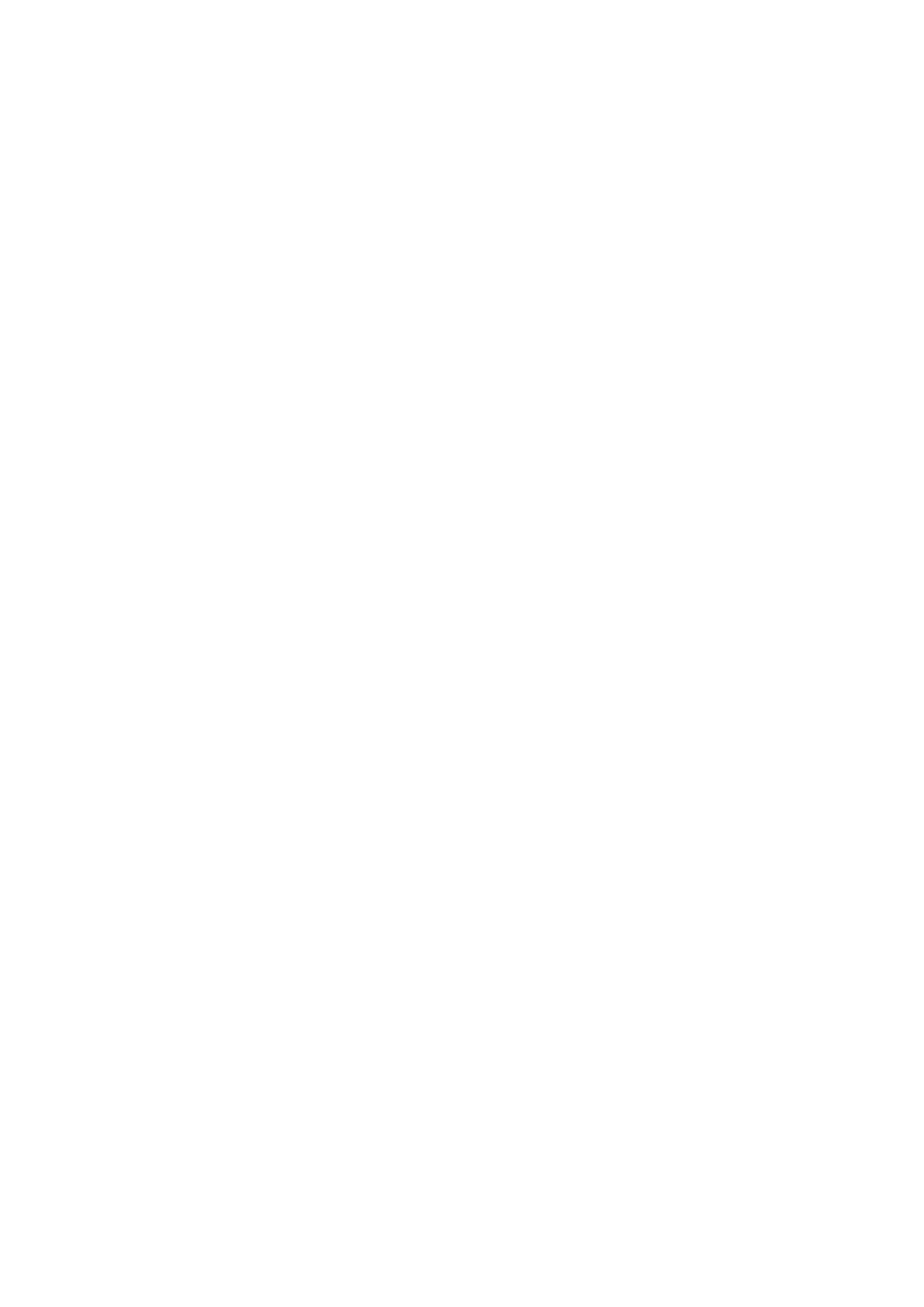# **List of Tables**

| 2.1 |                                                                                                                              | 49 |
|-----|------------------------------------------------------------------------------------------------------------------------------|----|
| 2.2 | Observed standard deviations and autocorrelations of labor market and productiv-                                             |    |
|     |                                                                                                                              | 52 |
| 2.3 | Observed correlations of labor market variables with measures for productivity .                                             | 52 |
| 2.4 | Simulated standard deviations and autocorrelations of labor market and productiv-                                            |    |
|     |                                                                                                                              | 53 |
| 2.5 | Simulated correlations of labor market variables with measures for productivity.                                             | 53 |
| 2.6 | Forecast error variance decomposition for unemployment $U \cdot \cdot \cdot \cdot \cdot \cdot \cdot \cdot \cdot \cdot \cdot$ | 53 |
| 2.7 | Forecast error variance decomposition for labor market tightness $\frac{V}{U}$                                               | 54 |
| 2.8 |                                                                                                                              | 64 |
| 2.9 |                                                                                                                              | 65 |
|     | 2.10 Standard deviations and autocorrelations of observable variables in the data and                                        |    |
|     |                                                                                                                              | 66 |
|     | 2.11 Cross-correlations of observable variables in the data                                                                  | 66 |
|     | 2.12 Cross-correlations of observable variables in the model                                                                 | 66 |
|     | 2.13 Forecast error variance decomposition for working hours $H$                                                             | 67 |
|     | 2.14 Forecast error variance decomposition for output per worker $\frac{y}{N}$ (stationary)                                  | 67 |
|     | 2.15 Forecast error variance decomposition for output per working hour $\frac{y}{NH}$ (stationary)                           | 68 |
|     |                                                                                                                              | 69 |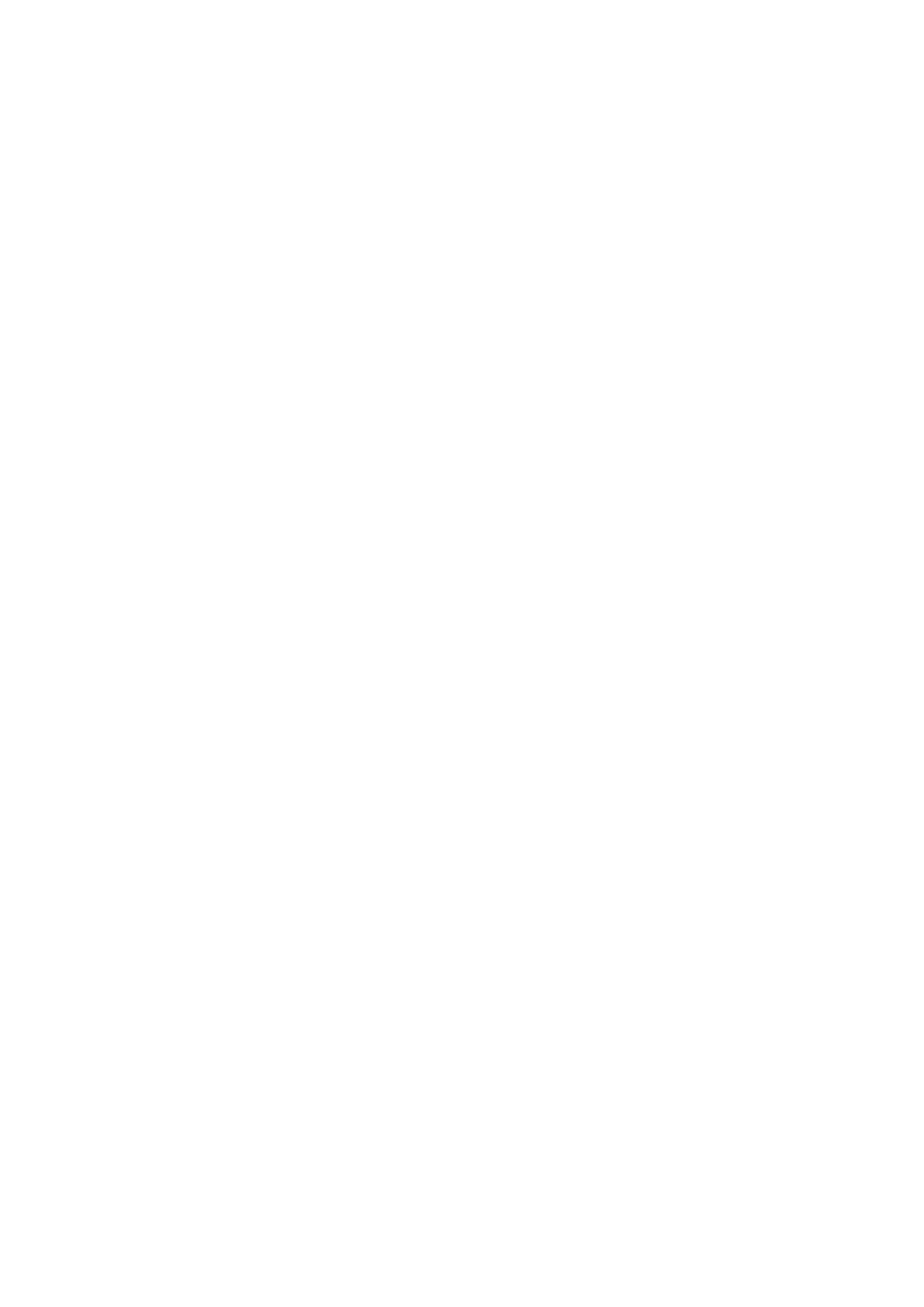# **Chapter 1**

# **Introduction**

# **1.1 Modelling unemployment in macroeconomics**

The rate of unemployment is one of the most important macroeconomic variables (together with GDP and the CPI) and a vast amount of economic literature is dedicated to explaining its existence and analyzing differences in unemployment rates across time, space and cohorts.

When one wants to model involuntary unemployment in a macroeconomic $^1$  setting, one needs a deviation from the neoclassical benchmark case of frictionless markets. In frictionless markets there would be only voluntary unemployment; e.g. people who are able to work but do not want to at the market wage rate.

The currently most popular kind of explaining short- and medium-run changes of unemployment in macroeconomics are so-called 'search models' (or 'search and matching models'); the probably most important references for search unemployment in general are the paper by Mortensen and Pissarides (1994) and the book by Pissarides (2000).

The idea of this approach is as follows: Each period a certain number of jobs is destroyed. Firms post vacancies (for which they usually have to pay a certain fee) and the unemployed search for jobs (in some models there is also the possibility of costly on-the-job-search).

A matching function determines the number of newly created jobs for given numbers of vacancies and job searchers. If – which is the case in most papers in this literature – the matching function has constant returns to scale, then the probabilities of filling a vacancy and of finding a job is determined by the so-called 'labor market tightness' which is the number of vacancies divided by the number of searchers (which often are, but need not be, identical to the number of unemployed). Typically there will be some time for an average labor force participant between losing a job and finding a new one. This implies that there is a positive unemployment rate at all points of a whole business cycle. Unemployment of this kind is often called 'frictional unemployment' and the involved friction is usually referred to as 'search friction'.

The probability of finding a job in a given period (and so the unemployment rate) depends on aggregate conditions of the economy (like the level of productivity), fluctuates over the business cycle and might change permanently after certain (permanent) institutional changes or shocks. The rate of job destruction (fraction of destroyed jobs in a given period) could depend on

 $1$ This stands in contrast to explanations for why certain individuals are (more likely to be) unemployed, where factors like home region, (the level and type of) education or age might play a role.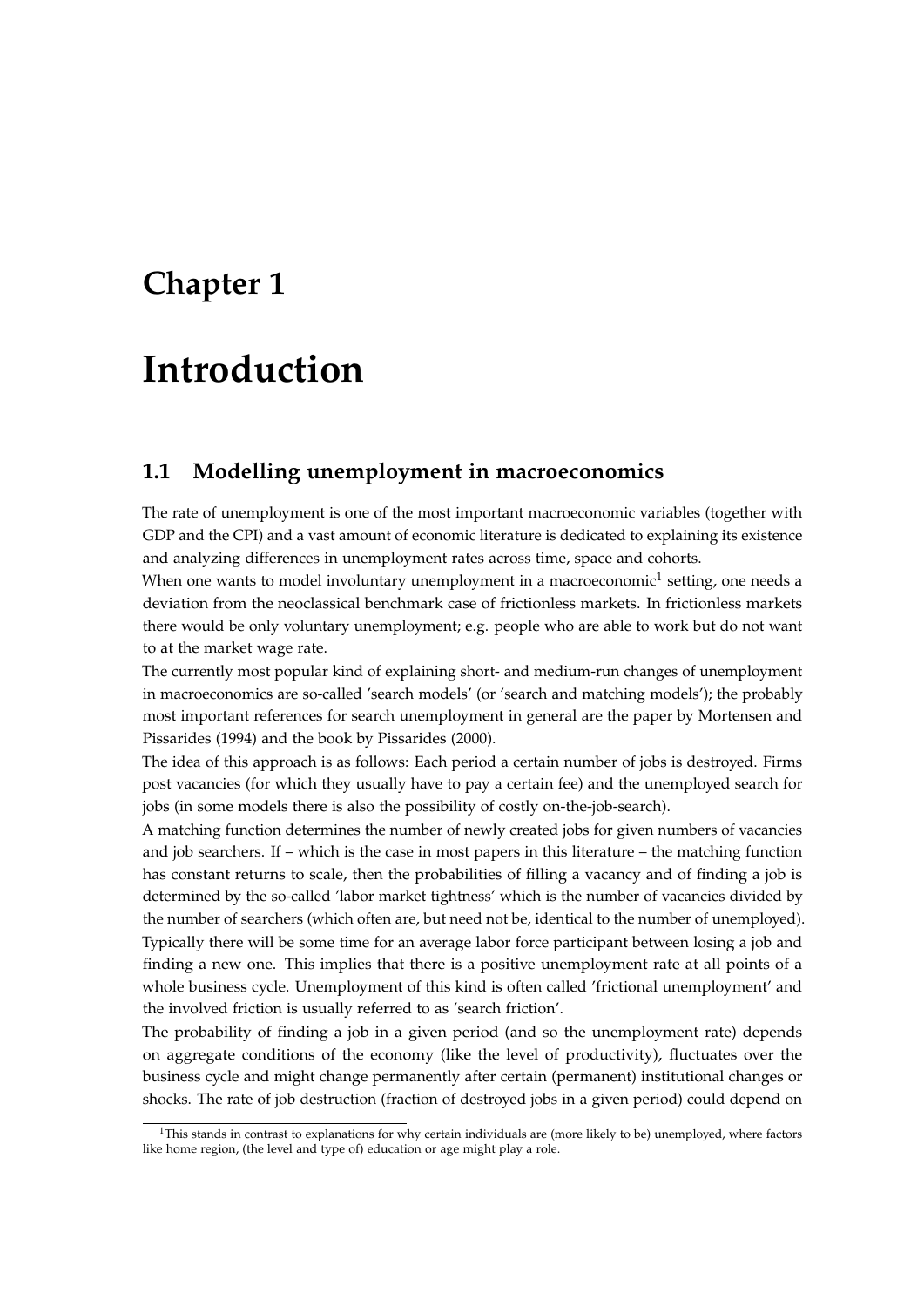macroeconomic conditions (and economic policy) too or might as well be exogenous.

Two of the most important reasons for the attractiveness of search models are that a law of motion for unemployment comes out naturally (which is a very useful feature for analyzing short-run fluctuations of labor market variables) and that several of its relevant parameters have observable counterparts (unemployment benefits, job finding probabilities ...). Furthermore, in certain cases the before mentioned labor market tightness is the only state variable.

Other approaches to model unemployment emphasize incentive problems (efficiency wage theory of unemployment) or certain institutional factors (like minimum wages, unionized wage bargaining, hiring and firing laws, ...). They are typically used to explain why there is unemployment at all and possibly to discuss certain efficiency aspects like the (in)efficiency of certain labor market regulations/institutions which could lead to involuntary unemployment in otherwise frictionless markets, or considerations why it might be optimal for employers to pay more than the reservation wage (efficiency wage theory).<sup>2</sup> To some extent they are also applied for cross-country-comparisons or explaining medium-run-trends, for example for comparing the differing labor market performances of Continental Europe and the US from the early 1980s to the mid-2000s. $3$ 

# **1.2 Short-run-fluctuations of unemployment**

As said before, one advantage of search unemployment is that there is an explicit law of motion for unemployment (or employment) which comes up naturally when formulating a model. This aspect makes it very attractive for the analysis of short-run-fluctuations of unemployment (and related variables like employment or GDP). A typical analysis in this field sets up a search model with 'some special features', calibrates it, defines certain shocks and then compares the implied moments with empirical data.

# **1.2.1 State of the field**

Important stylized facts in this context are that the standard deviation of labor market tightness is typcially relatively high compared to the one of labor productivity and that the correlation between unemployment and vacancies is strongly negative (see for example Shimer, 2005, for the case of the US).

Most of the contributions in this literature are in the Real-Business-Cycle (RBC) tradition where the only source of aggregate shocks is productivity. The starting point for this literature is Mortensen and Pissarides (1994), whose framework has been widely used since. Another seminal contribution in this context has been made by den Haan et al. (2000) who showed how including endogenous job destruction in a standard RBC model with search unemployment can help match certain other stylized facts like the high persistence of the response of employment and output to a temporary productivity shock.

Starting with Walsh (2005), dozens of papers have come out which integrate New-Keynesian features, namely nominal (most prominently sticky prices) and additional real frictions (imperfect

<sup>&</sup>lt;sup>2</sup>See Cahuc and Zylberberg (2004) for detailed discussions of these various explanations for unemployment in macroeconomic models.

<sup>3</sup>See chapters 8 and 13 in Borjas (2005) or chapter 10 in Cahuc and Zylberberg (2004).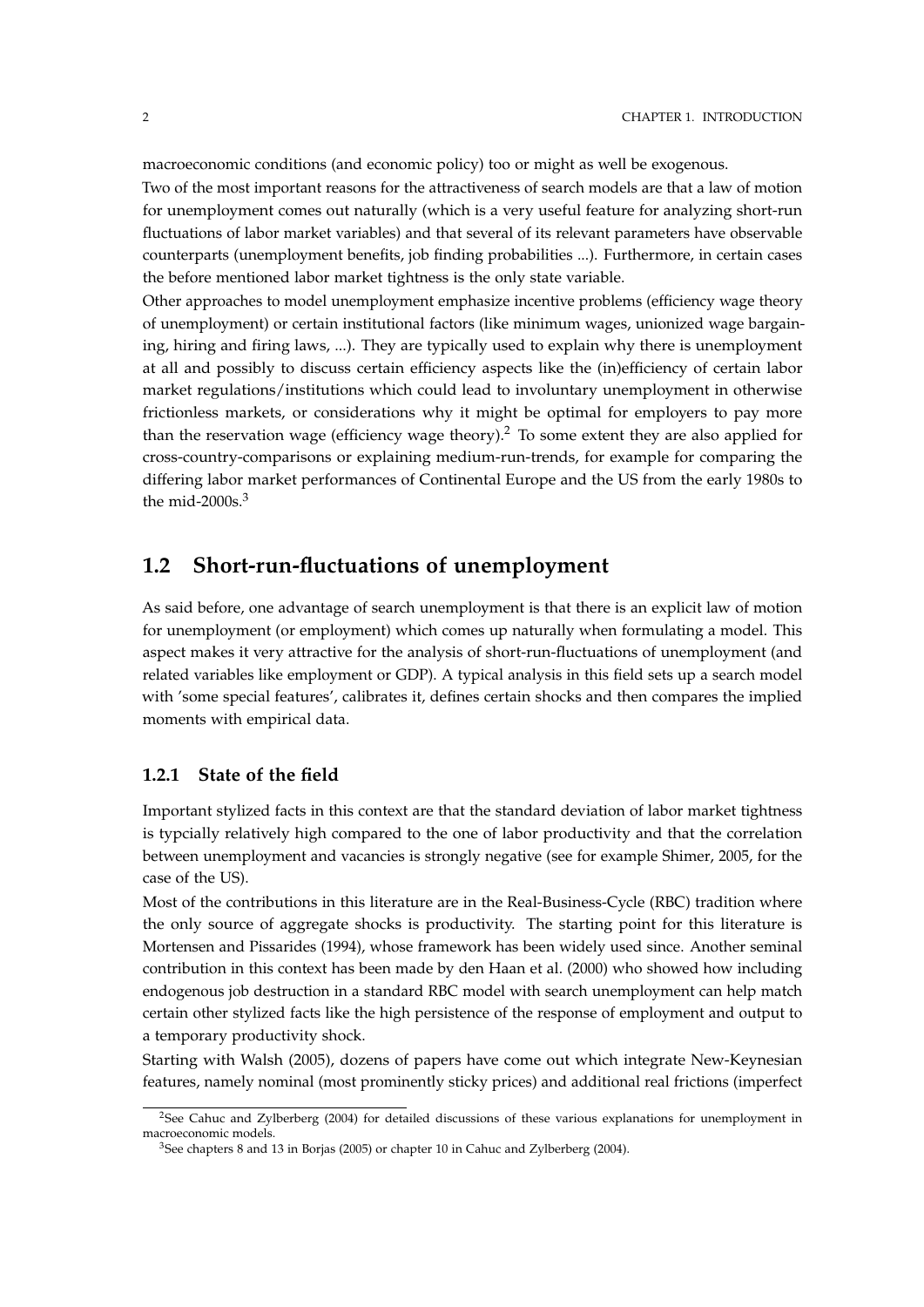#### 1.2. SHORT-RUN-FLUCTUATIONS OF UNEMPLOYMENT **3**

competition, adjustment costs of investment ...), into models of search unemployment.<sup>4</sup> In this kind of models explanations for changes in unemployment typically do not soley rely on technological factors but also on 'exogenous' changes in monetary policy, in preferences, in the extent of competition in product markets, and so on. From now on I will simply refer to them as DSGE (Dynamic Stochastic General Equilibrium) models.<sup>5</sup>

At the same time, papers like Walsh (2005) can also be thought of as part of the vast literature extending the simple monetary three-equations-New-Keynesian-model.<sup>6</sup> Notable contributions to this literature include for example Christiano et al. (2005) and Smets and Wouters (2003). The latter were the first to estimate a medium scale DSGE model with Bayesian inference methods and started a wave of other estimated medium-to-large-sized DSGE models (see for example Christiano et al. (2011), Christoffel et al. (2008) and Fenz et al. (2012)). So far, the main focus of this literature has been on better understanding the transmission of monetary policy on inflation and the real economy and to match certain stylized facts in this context (like the persistent response of GDP and inflation to a monetary policy shock).<sup>7</sup>

Among others, there are two substantial problems in the literature mentioned above.

First, Shimer (2005) claims that models of search unemployment where productivity shocks are the only source of economic fluctuations (RBC models) are incapable of accounting for the high relative volatility of labor market tightness compared to labor productivity.<sup>8</sup>

One possibility to overcome this problem would be to find other sources of labor market fluctuations which do not have such a strong influence on labor productivity. This could be done – still consistent with a typical RBC-setting – via productivity shocks which do not have a strong immediate influence on labor productivity. For example, Faccini and Ortigueira (2010) show that investment-specific technology shocks can help increase the relative volatility of the unemployment rate compared to labor productivity.

One could also try to incorporate different real and monetary shocks on the demand side in a New Keynesian DSGE setting. However, only very few of the contributions in this field try to explain short-term fluctuations of unemployment, the main focus seems to be on the implications of search unemployment for fluctuations of inflation and output in the context of monetary policy shocks.<sup>9</sup> Notable exceptions to that rule are the calibrated models of Sveen and Weinke (2008) and Christoffel and Kuester (2008), who claim that demand and monetary policy shocks can contribute to explaining US unemployment fluctuations when choosing certain labor market specifications.

Second, the disclaimer 'when choosing certain labor market specifications' in the last sentence

 $7$ This also explains why a large part of the work in this field has been done by central banks.

<sup>4</sup>Other early contributions in this context were the working paper version of Trigari (2009) and Christoffel and Linzert (2005).

<sup>&</sup>lt;sup>5</sup>For a nice overview over the conflicts between the New-Classical and the New-Keynesian school see Snowdon and Vane (2005) and Mankiw (2006). The latter also discusses the combination of these two schools into what is sometimes called 'the new neoclassical synthesis'; Walsh (2005) and most papers on short-run-fluctuations mentioned below fall under this category.

<sup>6</sup>These 3 equations are a forward looking consumption Euler equation (which is occasionally called 'New Keynesian IS curve'), a New Keynesian Phillips curve describing the relationship between inflation and real marginal costs (or the output gap) and a Taylor Rule for monetary policy. A detailed description of this baseline is provided in chapter 5 of Walsh (2003).

 $8$ For an alternative discussion of this problem see Costain and Reiter (2008). For discussions of possible alternative modelling approaches to get a higher relative volatility when having only productivity shocks see for example Hagedorn and Manovskii (2008) and Mortensen and Nagypal (2007).

<sup>9</sup>An important example for this fact is the survey of Christoffel et al. (2009), who compare how different labor market specifications can contribute to a persistent response of inflation to a monetary policy shock (which is a standard VAR result for the euro area).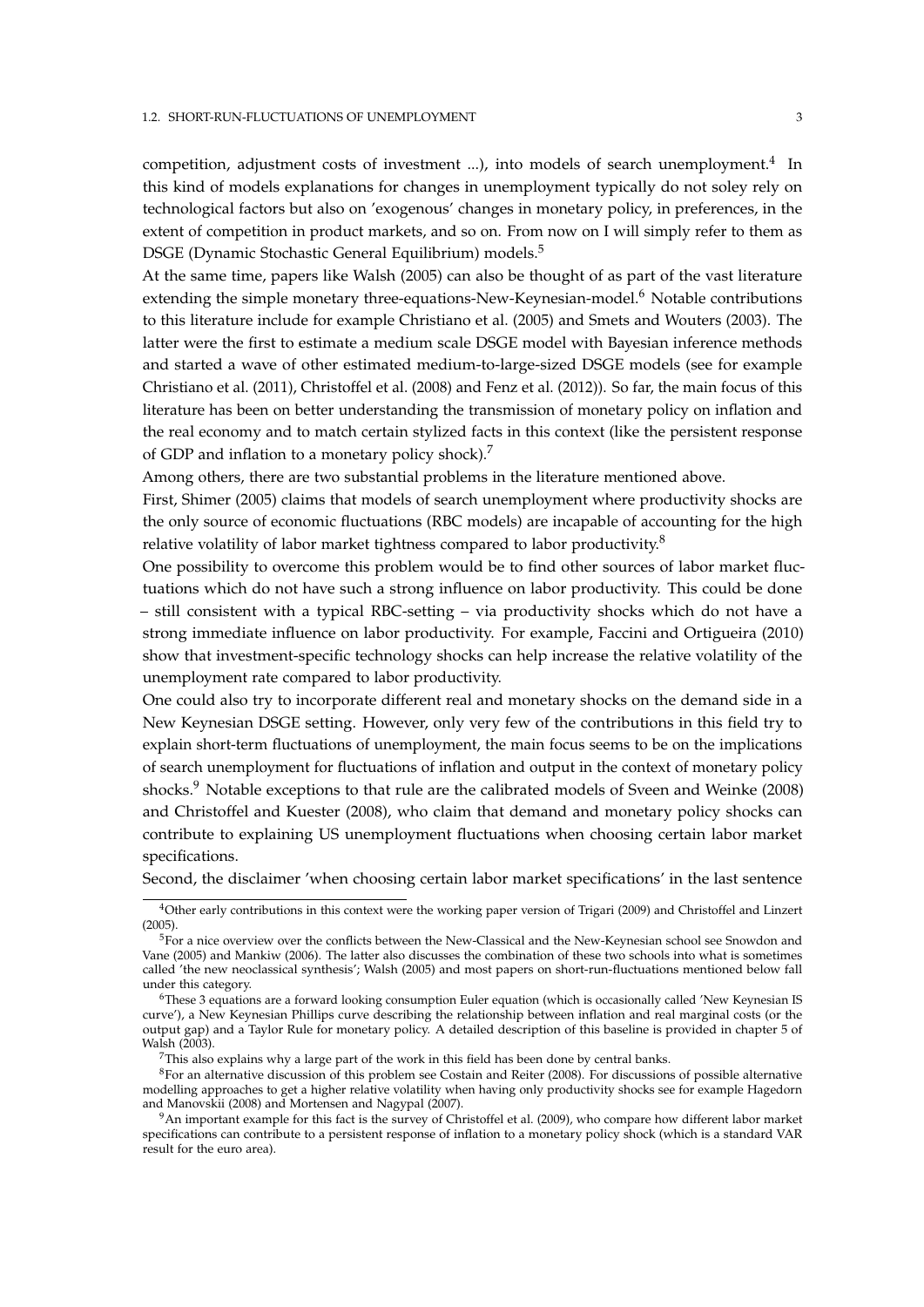already indicates another major issue: In the literature on search frictions in New Keynesian DSGE models there is a significant variation in specifications of the labor market along several dimensions. Among others these concern the timing of hiring, (the degree of) wage rigidities, the degree of convexity of hiring costs, and the determination of job destruction and working hours.<sup>10</sup> They all have different implications for the co-movement of observable macroeconomic variables (obviously especially for labor market variables):

- A higher degree of wage rigidity tends to if it also concerns newly formed matches lead to a relatively stronger response of employment to demand and supply shocks. In the New Keynesian literature there are also different approaches concerning whether the real (for examle in Sveen and Weinke, 2008) or the nominal wage (like in Gertler et al., 2008) is rigid.
- The way of determination of working hours is crucial for the role of the extensive (employment in persons) versus the intensive (hours worked per person) margin of employment when firms react to changes in economic conditions. In the literature, there are the possibilities of choosing hours via maximizing the surplus of the match ('efficient bargaining') or of the employer deciding on the amount of working time ('right-to-manage') by profit maximization. Typically the first option implies a relatively lower volatility of working hours.
- When job destruction becomes endogenous, $11$  it means on the one hand a stronger reaction of unemployment to certain shocks: In this case an upswing not only means a higher probability of finding a job for the unemployed, but also a lower probability of losing a job for the employed. On the other hand, endogenous job destruction tends to induce a positive correlation between unemployment and vacancies, which is at odds with empirical evidence. The latter point has been extensively discussed in the RBC literature on search unemployment (see for example Ramey, 2008).
- The timing of hiring, namely whether newly hired workers can start working in the same or only in the next period, is crucial for the speed of reaction to shocks of the extensive margin opposed to the intensive one. In the latter case, firms can adjust employment in t after a shock in *t* only along the intensive margin (working hours), while they can raise employment in persons only in  $t + 1$ . In the other case, firms can immediately adjust along both margins.
- Convex costs of posting vacancies can lead to a relatively smaller response of the number of vacancies to demand and supply shocks (compared to the standard specification of linear costs).

 $10$ Other dimensions along which labor market specifications differ in the literature (see for example Christoffel et al., 2009) include for example whether on-the-job-search is possible. Such additional alternatives will not be further discussed in this disseration.

 $11$ Job destruction is usually made endogenous via assuming that matches are dissolved when the expected utility of continuing the match is lower than that of the outside option (posting a vacancy or being unemployed).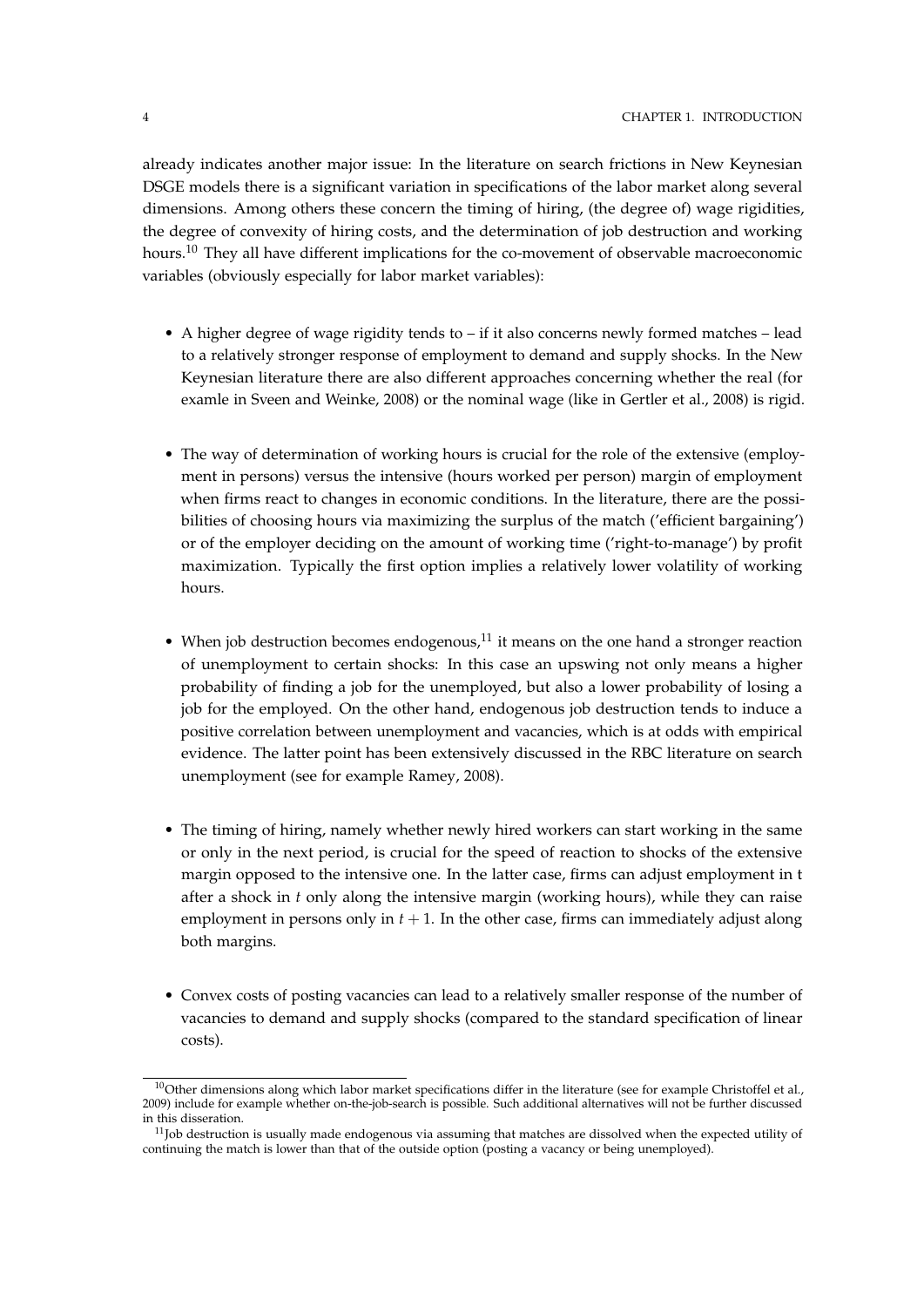# **1.2.2 Dissertation I: Explaining short-run-fluctuations of unemployment in Austria**

### **Dissertation Ia: Model comparison as prerequisite**

In the part on short-term-fluctuations I will extend the DSGE model of Fenz et al. (2012), which describes a small open economy without own monetary policy (building on the seminal contribution by Smets and Wouters, 2003). There I will replace the simple labor market which is modeled in the style of Erceg et al.  $(2000)^{12}$  by a richly specified labor market with search unemployment and endogenous working hours.

The main distinctive feature of this part of my dissertation will be an empirical comparison of different possibilities to model the labor market in a DSGE model.<sup>13</sup> For this I will use Austrian data and compare several models which differ only in their labor market specification along the before mentioned dimensions:

- determination of working hours,
- rigidity of wages,
- the timing of hiring,
- degree of convexity in vacancy posting costs, and
- whether job destruction is exogenous or endogenous.

I will use quarterly data from 1995 on, so there will be close to 70 observations. 1995 is the starting point of a reliable data series for working hours, which are a crucial observable variable in the context of this part of the dissertation. The model comparison will be conducted using system estimation by Bayesian methods.

Comparisons of specifications in this context have been conducted before, but they were either not comprehensive (like Christiano et al., 2009) or they did not look at the overall fit with macroeconomic data (like Christoffel et al., 2009, who compared different specifications with regard to their implications for the response of inflation to a monetary policy shock). This part of the dissertation will be presented in chapter 2.

#### **Dissertation Ib: Assessing the impact of demand shocks on Austrian unemployment**

Furthermore, I will analyze how well the model with the best information criterion can reproduce certain stylized facts of the Austrian labor market and I will try to investigate which kind of shocks (productivity shocks, mark-up shocks, domestic or foreign demand shocks or monetary policy shocks) contributed most to fluctuations in Austrian unemployment. The latter will be done via a forecast error variance decomposition and a historical shock decomposition (both are byproducts of the Bayesian estimation). These decompositions show which shocks (i.e. which parts of the vector  $\epsilon_t$ ) can be attributed to the observed changes in unemployment (given the model setting). Hereby, I will contribute to the literature which investigates the ability of search

 $12$ In their widely used modelling approach labor is heterogeneous; the different labor inputs are combined via a CES aggregator and workers are in monopolistic competition to each other. In this kind of setting adjustment of labor inputs is only at the intensive margin (working hours) and (partial) unemployment is of a voluntary nature.

 $13$ Christoffel et al. (2009) also provide a fairly detailed discussion of different labor market specifications. However, they do not estimate their different models; they only compare the impulse response of inflation to a monetary policy shock.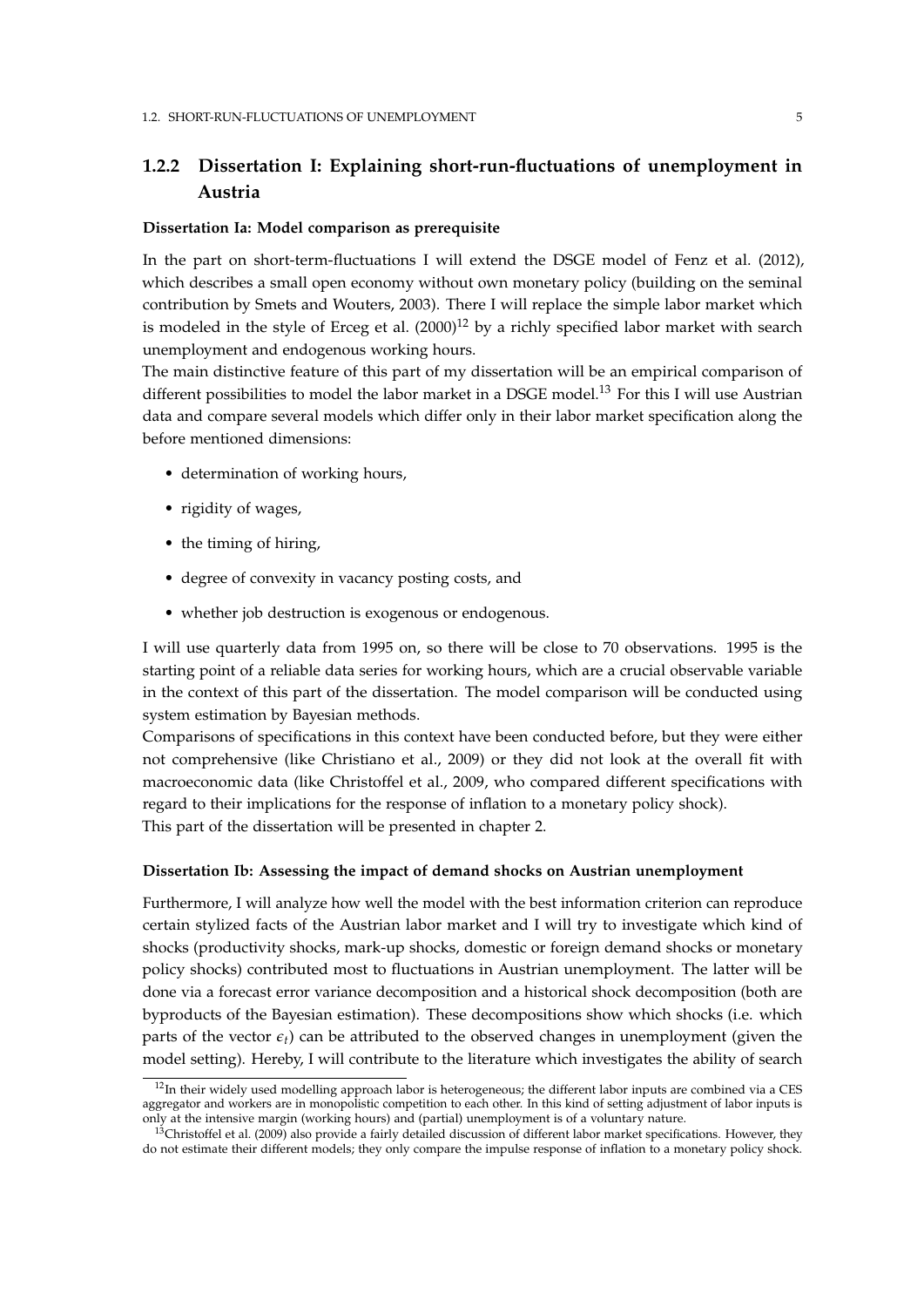models to generate certain stylized facts of labor markets and complement contributions like Sveen and Weinke (2008) and Christoffel and Kuester (2008).

This part of the dissertation will be presented in section 2.6 of chapter 2.

# **1.3 Medium-term trends in unemployment**

Search models are also usable for explaining medium-term trends in unemployment as important institutional features are easy to integrate (like firing costs) or even show up 'automatically' (unemployment benefits, hiring costs) in such models (this can be seen for example in the application of Mortensen and Pissarides, 1999, where the impact of different labor market regulations is analyzed).

In principle, medium term changes in unemployment patterns can be explained by

- 1. changes in one or more institutional features for an unchanged macroeconomic environment, or
- 2. imperfect adjustment of one or more institutional features to changes in the macroeconomic environment (skill biased technological change, globalization ...).

# **1.3.1 State of the field**

The probably most important medium-term trend in labor markets from the early 1980s until the mid-2000s is the relative increase in unemployment rates of low skilled<sup>14</sup> and the decrease of their relative wages, where in the US the decrease in relative wages was more pronounced while in Western Europe the increase in the relative unemployment rate was stronger.<sup>15</sup> This naturally raises two questions:

- 1. Which factors contributed to the losses of unskilled labor in Western Europe and the US?
- 2. Which factors can be made responsible for the differential response of (Continental) Western Europe and the US?

Concerning the first question, the different (but partially interconnected) possible reasons which are discussed most prominently in the literature are: migration, institutional changes, international trade and (skill-)biased technological progress (see for example Cahuc and Zylberberg, 2004, chapter 10).

Like in the literature on short-term-fluctuations, here again technology seems to be the most popular explanation for observed trends in labor markets; there are also several empirical studies claiming a dominant role for skill-biased technological progress. However, a comparatively smaller role of international trade is usually acknowledged too.<sup>16</sup> Contributions to the literature on the effects of trade on unskilled unemployment include Krugman (1995), Davis (1998), Sener (2003), Moore and Ranjan (2005), Egger and Kreickemeier (2008) and Keuschnigg and Ribi (2009), where the latter three papers use search unemployment.

 $14$ The use of the words 'skilled' and 'unskilled' in this paper is not meant to indicate that people without a university (or high school) degree are less able than people who have a diploma; it is just following a convention in the literature which refers to worse prospects at the job market.

<sup>&</sup>lt;sup>15</sup>See for example chapter 13 in Borjas (2005) or chapter 10 in Cahuc and Zylberberg (2004).

<sup>&</sup>lt;sup>16</sup>There is also the reasoning that both factors are closely interrelated as for example globalization might enforce (skill-biased) technological progress (see again Cahuc and Zylberberg, 2004, chapter 10).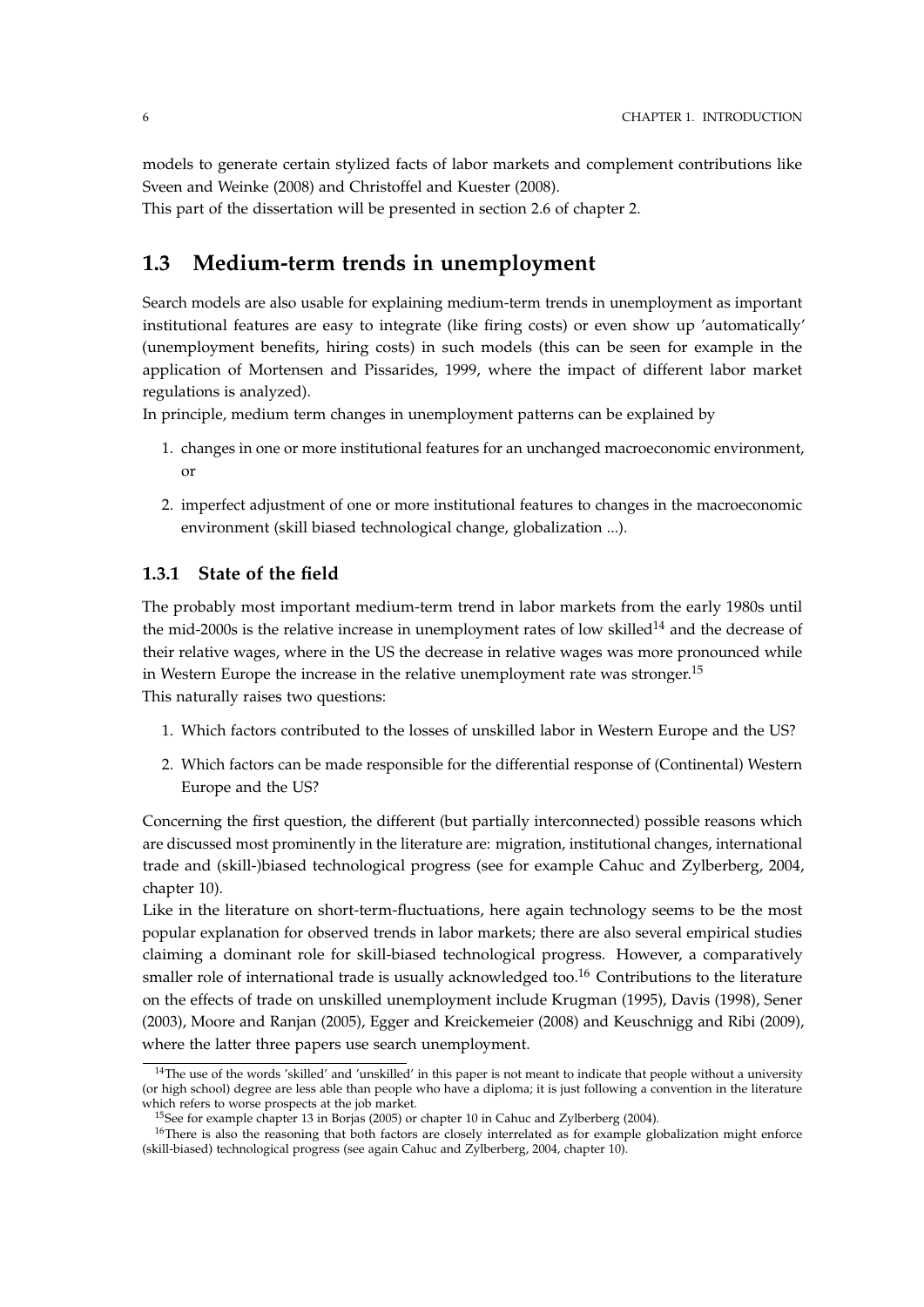One common argument (for example made by Moore and Ranjan, 2005) against a strong contribution of international trade to the relative decrease in unskilled wages and employment is the following: Relative prices of skilled goods and relative employment in skill-intensive sectors did not increase too much over the last decades which goes contrary to predictions of the Heckscher-Ohlin-model for the effects of opening up trade with (unskilled-)labor-abundant ('Southern') countries.

The answer of authors like Feenstra and Hanson  $(2001)^{17}$  is that one has to look at relative employment shares and prices of different fragments/subsectors instead of more aggregated sectors – when doing this, the fit with the theoretical implications of the Heckscher-Ohlin-model tends to become much better.

This is one substantial argument for the theoretical and empirical importance of trade in intermediate goods (see also OECD, 2007). Another relevant aspect of international outsourcing is the so-called scale effect – namely that relative productivity of outsourcing sectors increases which may even lead to an overall increase of employment in this sector (compared to the pre-outsourcing situation). These effects are empirically very hard to distinguish from the ones of skill-biased-technological change.<sup>18</sup>

Concerning the second question, most of the literature refers to factors like relatively higher unemployment benefits, employment protection and union power in Continental Europe (see for example Cahuc and Zylberberg (2004), Pierrard and Sneessens (2008) and Mortensen and Pissarides (1999)). All 3 factors are thought to lead to a relatively smaller reaction of wages to a negative shock, making a stronger reaction of employment 'necessary'.<sup>19</sup>

### **1.3.2 Dissertation II: The role of international fragmentation**

In the part on explaining medium-term-trends I will show that the observed relative loss of unskilled labor in industrialized countries can also be generated by international trade and that the differential response of the US (decrease in relative wages) and Continental Europe (increase in unemployment) could be generated by certain characteristics of non-trading sectors (and not necessarily by differences in unemployment benefits or employment protection).

While a few papers in the literature (for example Egger and Kreickemeier, 2008) look explicitly at the effect of international outsourcing (and not at trade in final goods) on unskilled unemployment, these papers do not account for the role of non-trading sectors which can be of crucial importance in this context. These sectors tend to be dominated by consumer services which are presumably relatively intensive in unskilled labor compared to manufacturing. When the share of unskilled labor used in manufacturing decreases after an increase in international fragmentation, there will be a shift of part of the unskilled labor force from manufacturing to the non-trading sector. If the 'ability to absorb labor' of the non-trading sector differed across industrial economies, $^{20}$  it could be one of the causes of the differential response to an increase in international trade.

In this part of the dissertation I will set up a model which shows the potential importance

<sup>&</sup>lt;sup>17</sup>This paper provides a much longer discussion on these arguments. In addition it contains a very detailed empirical analysis of possible effects of outsourcing on the share of low skilled in the overall wage bill (with mixed results).

 $18G$ rossman and Rossi-Hansberg (2008) show in a theoretical framework that – under certain assumptions – these productivity effects can be so large that the factor affected by outsourcing can even benefit from it.

<sup>&</sup>lt;sup>19</sup>It should be noted, however, that the effects of employment protection on the response of unemployment to a negative shock can be ambiguous (see for example Mortensen and Pissarides, 1999).

 $^{20}$ For example, there might be a trade-off between the probability of finding a job and the wage rate in the different sectors.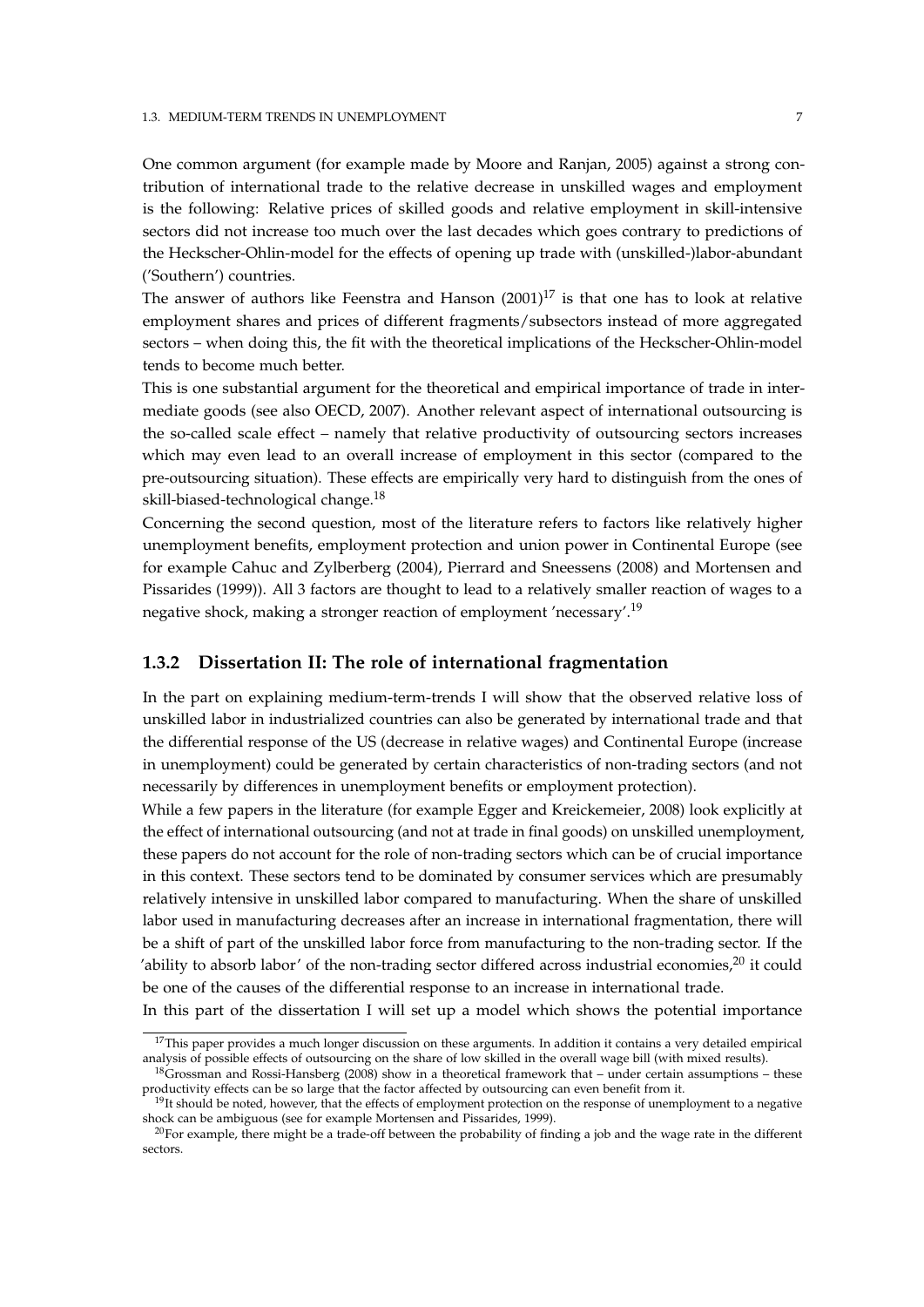of international outsourcing and non-trading sectors for explaining the observed increase in unskilled unemployment over the last decades, where the main distinctive feature will be the emphasis on the interaction of outsourcing and the non-trading sectors. Hereby I will complement contributions like Pierrard and Sneessens (2008) who claim that these stylized facts are driven by an interaction of skill-biased technological change and wage rigidities. The model integrates elements of the Heckscher-Ohlin-setting of Feenstra and Hanson (1996) with a skill-abundant 'North' and an unskilled-labor-abundant 'South' into a typical model of search unemployment (which will be relatively similar to Mitra and Ranjan, 2010).

Within this framework, I will show that relocation of parts of the value added chain in manufacturing (due to a relative increase in Southern productivity) makes Northern production more skill-intensive. This causes a shift of part of the unskilled labor force to the non-trading sectors which are assumed to be highly intensive in this factor. Furthermore sectoral unemployment rates of the low skilled will increase. The overall effect on unskilled unemployment will depend heavily on the characteristics of the non-trading sectors, meaning that they are a potential reason for a differential response of different Northern economies to the increase in outsourcing to Southern economies (instead of the usual suspects like unemployment benefits or employment protection in the manufacturing sector).

The model will be formulated in continuous time and will include 2 types of labor (skilled and unskilled), 2 economies (unskilled-labor-abundant 'South' and skilled-labor-abundant 'North') and 2 sectors. One sector produces a homogeneous non-tradable good using unskilled labor only, and the other consists of a continuum of subsectors producing tradable inputs (intermediate goods) for one final consumption good using both skilled and unskilled labor (in varying intensities). In both regions there is a continuum of workers who provide one unit of labor each and who are not mobile across regions (they cannot migrate from North to South or vice versa).

Skilled workers are always employed, they can switch from one firm to the other without any frictions<sup>21</sup> and get paid their marginal revenue product which then has to be equal in all subsectors of the respective region. Unskilled workers are subject to search-unemployment; there is no on-the-job-search. The unemployed have to choose between searching in the (non-tradable) consumer services sector or in the manufacturing sector.

The before-mentioned crucial differences in characteristics of the non-trading sectors will be represented by the costs which firms have to pay for posting vacancies. As the unemployed have to be indifferent between searching in the manufacturing and the service sector, they induce a sectoral trade-off between the job finding probability and the wage in case of having found a job.

After some substitutions it will be possible to derive how the steady state of several important variables (especially wages and unemployment rates) changes after an increase in productivity in the unskilled-labor-abundant economy, which will lead to an increase in outsourcing from the 'North' to the 'South' (as some marginal intermediate goods are then cheaper to produce in the South). The results of this part will be qualitative only.<sup>22</sup>

This part of the dissertation will be presented in chapter 3.

<sup>&</sup>lt;sup>21</sup>One could think of them being employed by competitive temp agencies.

<sup>&</sup>lt;sup>22</sup>The empirical part of this section will be limited to a comparison of main predictions of the model with important stylized facts (especially the increase in unskilled unemployment in Western Europe).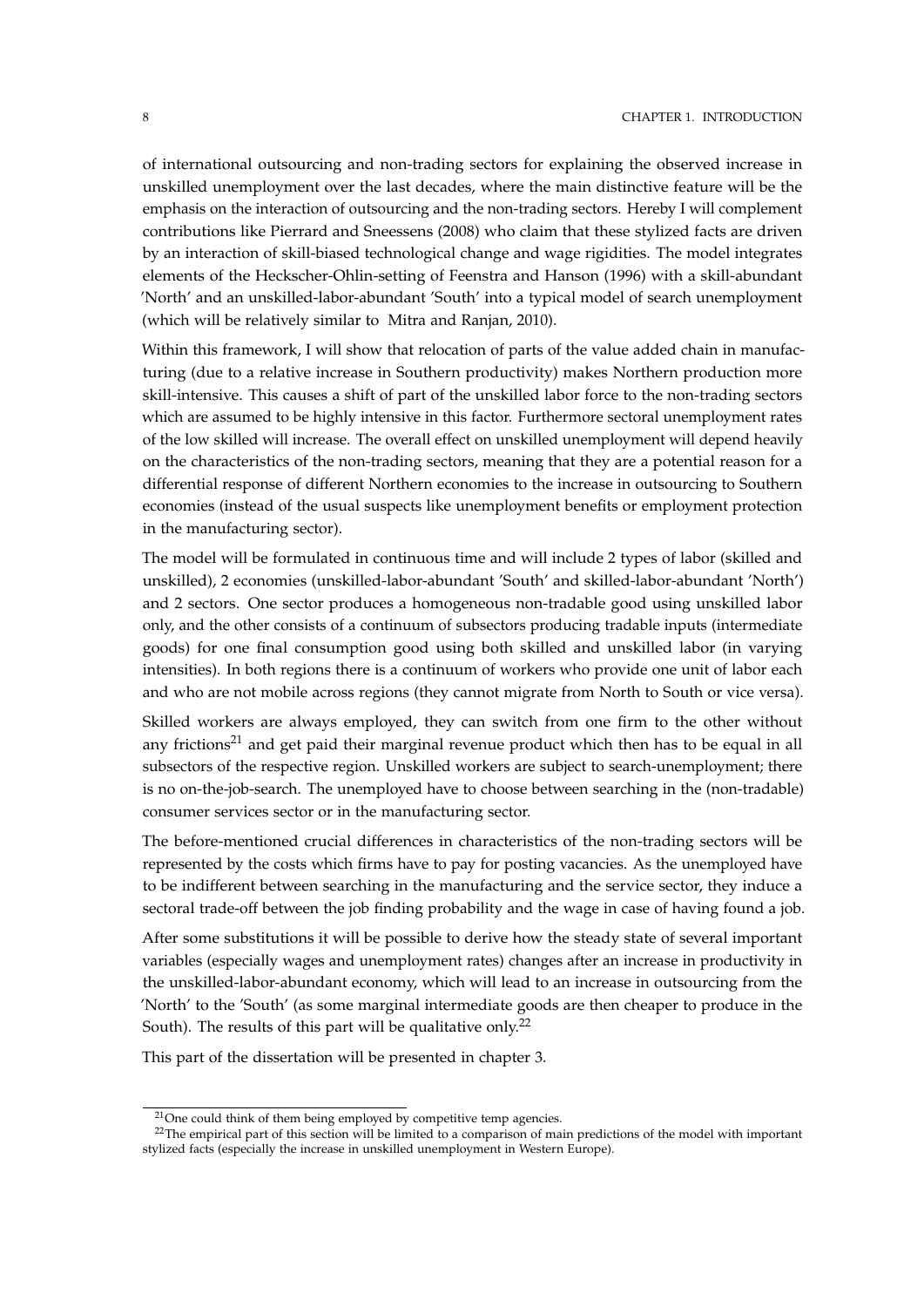# **1.4 Methodological aspects**

In the end, this dissertation is located in the field of the empirical sciences. It is about the relationship between empirical objects (like unemployment rate, GDP ...). So these relationships can (and very likely will) change over time. This (unfortunately) also means that if some setting fits best with the data observed so far, I cannot conclude that it will continue to do so in the future.

In line with what is called 'methodological individualism' in economics, $2^3$  most equations describing relationships between empirically observable data stem from solutions to optimization problems and imposed equilibrium conditions of an artificial model. This part of the work is deductive but serves just as an intermediate step to get to the hypothesized relationships between certain empirical objects.

Furthermore, this thesis mainly stands in an instrumentalist tradition. Its methodology is in line with the approach advocated by Friedman (1953), which can be summarized by 'A model is good not because it is true, but because the world behaves as if it were true' (Hoover, 2001, p. 141).<sup>24</sup> In some sense I could say that  $\prime$ I do not take my models too literally'. There are plenty of unrealistic assumptions made in these models. For example in both parts certain functional forms for the utility function are imposed, there are no people who do not want to work at all, and heterogeneity of agents is very stylized. So I have to clearly state which variables the model has to be able to predict and which not. For example, the DSGE model for the analysis of short-run-fluctuations of unemployment should be able to make predictions about (observable) macroeconomic aggregates (like GDP, unemployment rate, average working hours, ...). However, it will not be suitable for making predictions concerning objects like the distribution of income (as workers are assumed to be ex ante identical).

<sup>&</sup>lt;sup>23</sup>This 'methodological individualism' has been heavily (and successfully) advocated by the New-Classical school. For a discussion of this approach and a critique of common assumptions made there see chapter 3 of Hoover (2001).

 $24$ This approach is wide-used in macroeconomics but is also subject to substantial criticism. Hoover (2001) states that 'Of course, there is a serious question about why the world should be tractable if the model were not in fact true in some sense' (p. 141). He furthermore calls the methodology of 'as if' the 'best-used tool in the kit of unreflective rationalizations with which economists support their practices' (p. 142).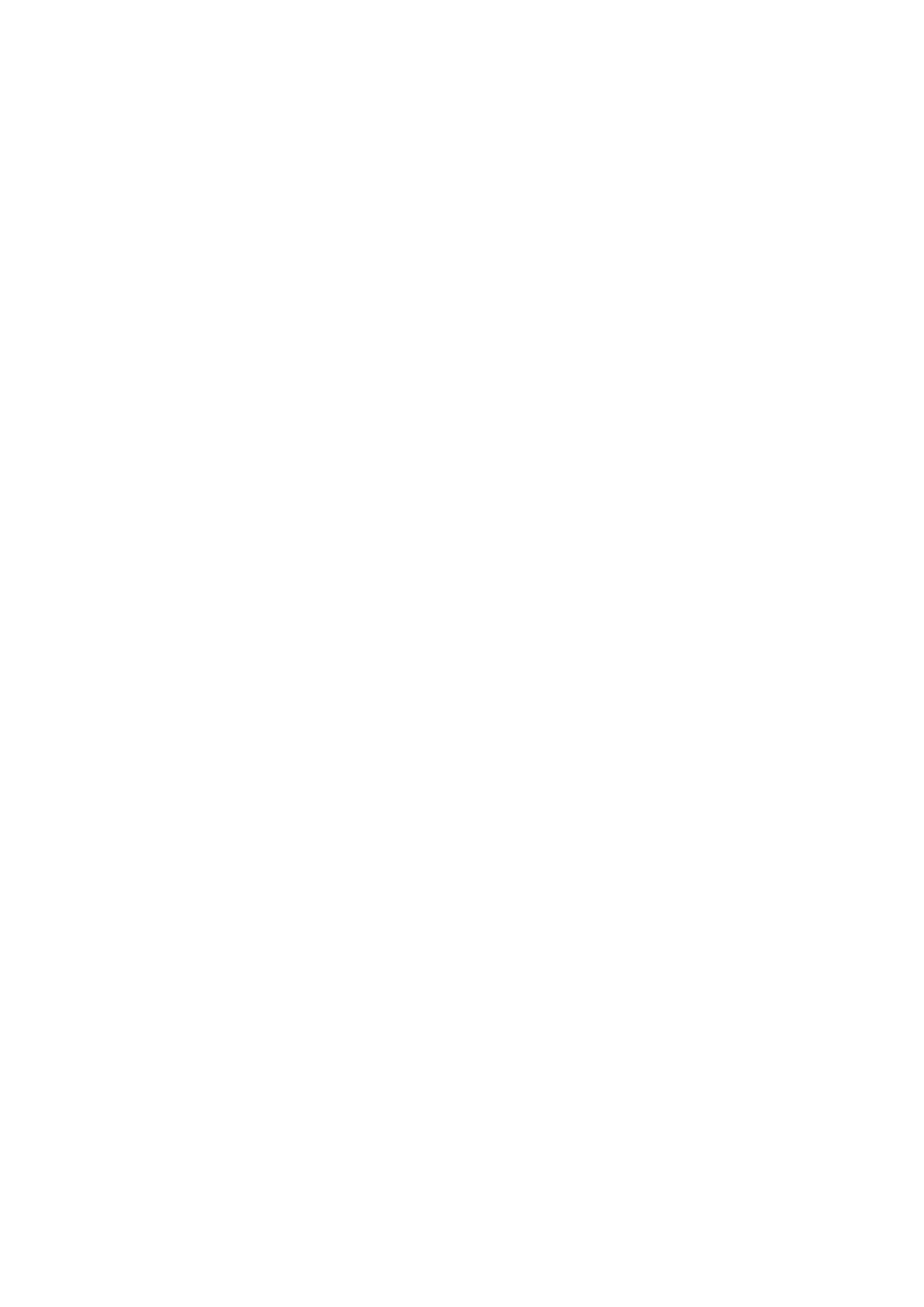# **Chapter 2**

# **Modelling the labor market in a DSGE Model for the Austrian economy**

Lukas Reiss<sup>1</sup>

JEL codes: E32, E24, C52, J64

# **Abstract**

In this paper I integrate a richly specified labor market with search unemployment into the New Keynesian DSGE model for the Austrian economy of Fenz et al. (2012). Within this setting, I compare different labor market specifications which are currently used in the literature concerning their fit with Austrian quarterly data on important macroeconomic aggregates (including several labor market variables).

Most importantly, the Bayesian model comparison indicates an important role for nominal wage rigidities and contemporaneous hiring. Furthermore, determination of working hours via 'efficient bargaining' performs better than via 'right-to-manage'.

The best-performing model can reproduce the relative volatility of labor market tightness compared to labor productivity relatively well (but absolute volatilities are too high). Furthermore, shock decompositions show that fluctuations in Austrian labor market tightness are mainly driven by external demand shocks and to a much smaller extent by productivity shocks.

# **2.1 Introduction**

Over the last years, there have been dozens of papers which integrate search unemployment into New-Keynesian DSGE (Dynamic Stochastic General Equilibrium) models.<sup>2</sup> One typical

 $1$ Lukas.Reiss@oenb.at. Many thanks to my dissertation supervisors Ingrid Kubin and Jesus Crespo-Cuaresma as well as Gerhard Fenz, Martin Schneider, Philip Schuster and Klaus Wohlrabe for very useful comments. Remaining mistakes are all mine.

<sup>&</sup>lt;sup>2</sup>Early contributions in this context have been made by Walsh (2005), Christoffel and Linzert (2005) and the working paper version of Trigari (2009).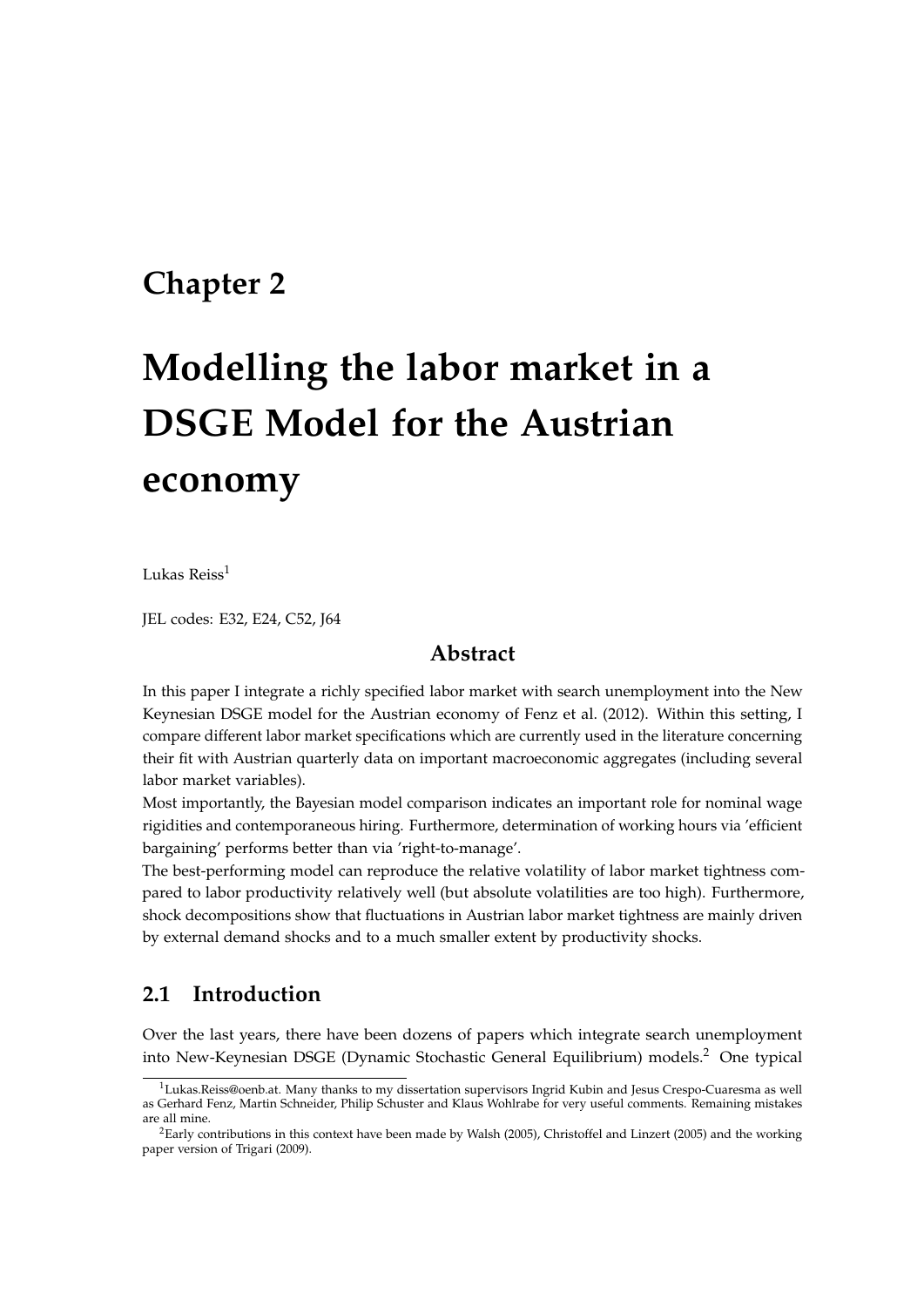rationale for doing that is to improve the understanding of the impulse responses of certain non-labor-market-variables to non-labor-market-shocks (like the persistent response of output and inflation to monetary policy shocks). At the same time, these papers are complementing the early contributions in the literature on short-term-fluctuations in search unemployment where the only source of aggregate shocks is productivity<sup>3</sup> by including more rigidities and providing additional possible explanations for changes in unemployment like 'exogenous' changes in monetary policy, in preferences, in the extent of competition in product markets, and so on.

In this literature on search frictions in New Keynesian DSGE models there is a significant variation in specifications of the labor market along several dimensions. Among others, there is variation in the degree of convexity of hiring costs and of wage rigidities, the timing of hiring, and the determination of job destruction and working hours. They all have different implications for the co-movement of observable macroeconomic variables (especially for labor market variables):<sup>4</sup>

- A higher degree of wage rigidity tends to if it also concerns newly formed matches lead to a relatively stronger response of employment to demand and supply shocks. In the New Keynesian literature there are also different approaches concerning whether the real (for example in Sveen and Weinke, 2008) or the nominal wage (like in Gertler et al., 2008) is rigid.
- The way of determination of working hours is crucial for the role of the extensive (employment in persons) versus the intensive (hours worked per person) margin of employment when firms react to changes in economic conditions. In the literature, there are the possibilities of choosing hours via maximizing the surplus of the match ('efficient bargaining') or of the employer deciding on the amount of working time ('right-to-manage'). Typically the first option implies a relatively lower volatility of working hours.
- The timing of hiring, namely whether newly hired workers can start working in the same or only in the next period, is crucial for the speed of reaction to shocks of the extensive margin opposed to the intensive one. In the latter case, firms can adjust employment in *t* after a shock in *t* only along the intensive margin (working hours), while they can raise employment in persons only in  $t + 1$ . In the other case, firms can immediately adjust along both margins.
- When job destruction becomes endogenous, it means on the one hand a stronger reaction of unemployment to certain shocks: In this case an upswing not only means a higher probability of finding a job for the unemployed, but also a lower probability of losing a job for the employed. On the other hand, endogenous job destruction tends to induce a positive correlation between unemployment and vacancies, which is at odds with empirical evidence. The latter point has been extensively discussed in the RBC literature on search unemployment (see for example Ramey, 2008).
- Convex costs of posting vacancies can lead to a relatively smaller response of the number of vacancies to demand and supply shocks (compared to the standard specification of linear costs), while concave costs may make them larger.

<sup>3</sup>See for example Mortensen and Pissarides (1994) and den Haan et al. (2000).

<sup>4</sup>Other dimensions along which labor market specifications differ in the literature include for example whether on-the-job-search is possible (see for example Christoffel et al., 2009). Such additional alternatives will not be further discussed in this paper.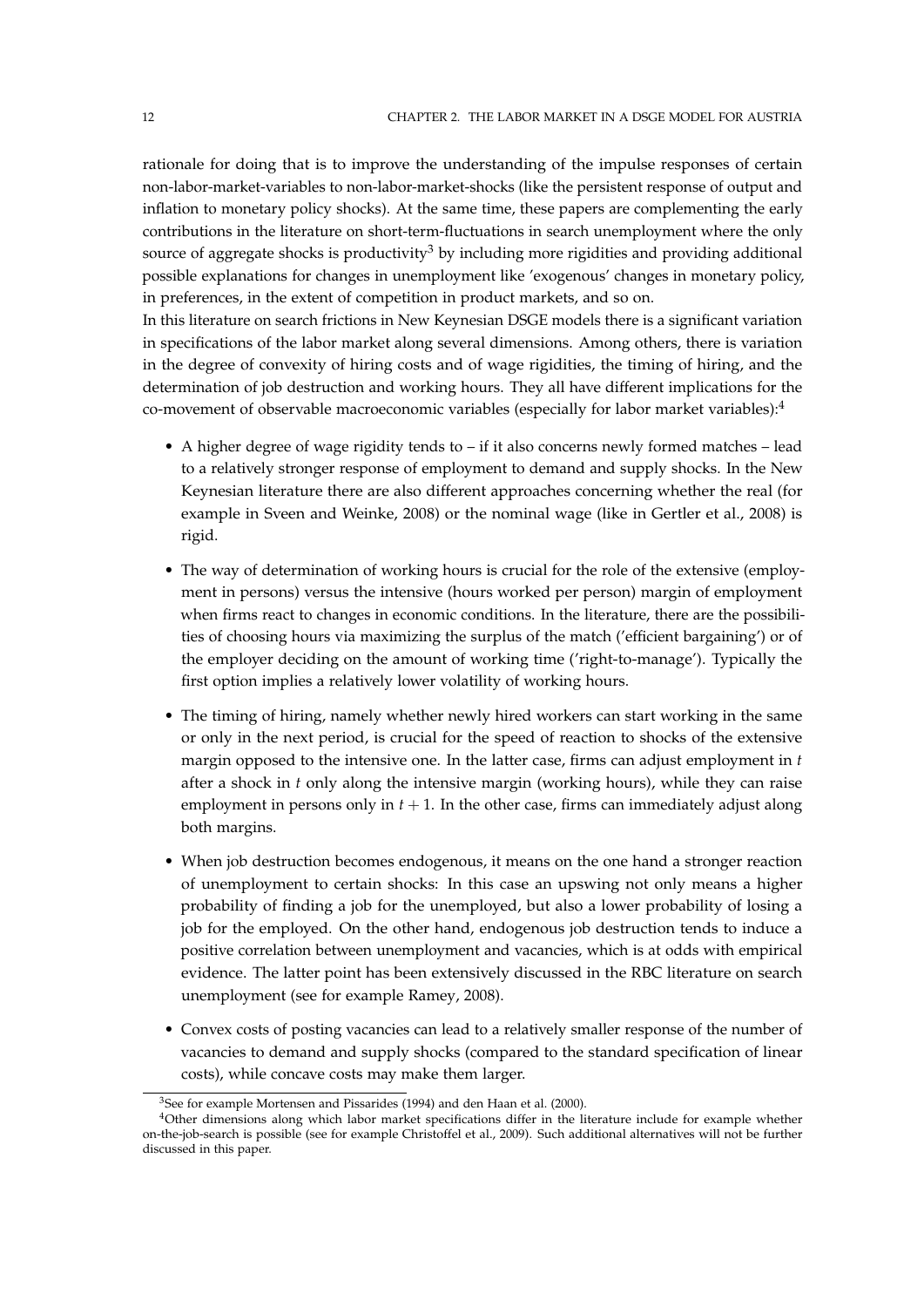#### 2.1. INTRODUCTION 13

In this paper I will extend the DSGE model of the Oesterreichische Nationalbank (Fenz et al., 2012), which describes a small open economy without own monetary policy. There I will replace the simple labor market which is modeled in the style of Erceg et al. (2000) by a richly specified labor market with search unemployment and endogenous working hours. I will then compare several models which differ only in their labor market specification along the before mentioned dimensions using Bayesian estimation methods.

To my knowledge, this is the first comprehensive comparison of labor market specifications in a DSGE model using system estimation; previous comparisons were either not comprehensive or not based on system estimation. For example, Christoffel et al. (2009) provide a comprehensive comparison of different labor market specifications, but they do not estimate their different models – they only compare the impulse response of macroeconomic variables (with a focus on inflation) to a monetary policy shock.<sup>5</sup> So their approach only accounts for trade-offs concerning the explanation of different variables with different models to a very limited extent. For example, Krause and Lubik (2007) show that in their model real wage rigidities help to generate certain stylized facts on labor markets but not on inflation. Furthermore, economic fluctuations are not solely due to surprise changes in monetary policy but also to changes in other factors like real demand or productivity.

Model comparisons based on (Bayesian) system estimation have been for example conducted by Gertler et al. (2008), Mandelman and Zanetti (2010), Riggi and Tancioni (2010), Christiano et al. (2009), Ichiue et al. (2009) and Cheremukhin (2011); however, all of them compare only a very limited number of specifications (mostly using US data).<sup>6</sup>

A first application of the results will be to analyze how the best-performing model can reproduce stylized facts of Austrian labor market fluctuations and to which kind of shocks (productivity, mark-ups, domestic or foreign demand, monetary policy, ...) they can be attributed. The latter will be done by a forecast error variance decomposition and a historical shock decomposition (which are by-products of the Bayesian estimation). Hereby, I contribute to the literature which investigates the ability of search models to generate certain stylized facts of labor markets and complement contributions like Shimer (2005), Sveen and Weinke (2008) and Christoffel and Kuester (2008).

Sections 2.2 (baseline model without the labor market) and 2.3 (labor market specifications) describe the model framework. Section 2.4 shows the linearized version of the model. Section 2.5 discusses the model comparison (and all related estimation issues) and section 2.6 shows the shock decompositions of Austrian unemployment. Section 2.7 concludes.

<sup>&</sup>lt;sup>5</sup>Less comprehensive comparisons of model specifications using impulse responses have been for example conducted by de Walque et al. (2009) and Trigari (2006).

 $6$ Cheremukhin (2011) investigates the role of training costs and endogenous job destruction in an RBC setting (productivity shock as only shock with economic interpretation; the remaining shocks are measurement errors) and compares it to the calibrations of the simpler models of Shimer (2005) and Hagedorn and Manovskii (2008). Mandelman and Zanetti (2010) compare different specifications of hiring costs, Gertler et al. (2008) compare flexible and nominally rigid wages, Riggi and Tancioni (2010) compare nominal and real wage rigidities, and Christiano et al. (2009) compare exogenous and (two types of) endogenous job destruction with a labor market in the style of Erceg et al. (2000). Ichiue et al. (2009) compare (using Japanese data) specifications with only the intensive margin, only the extensive margin and both margins.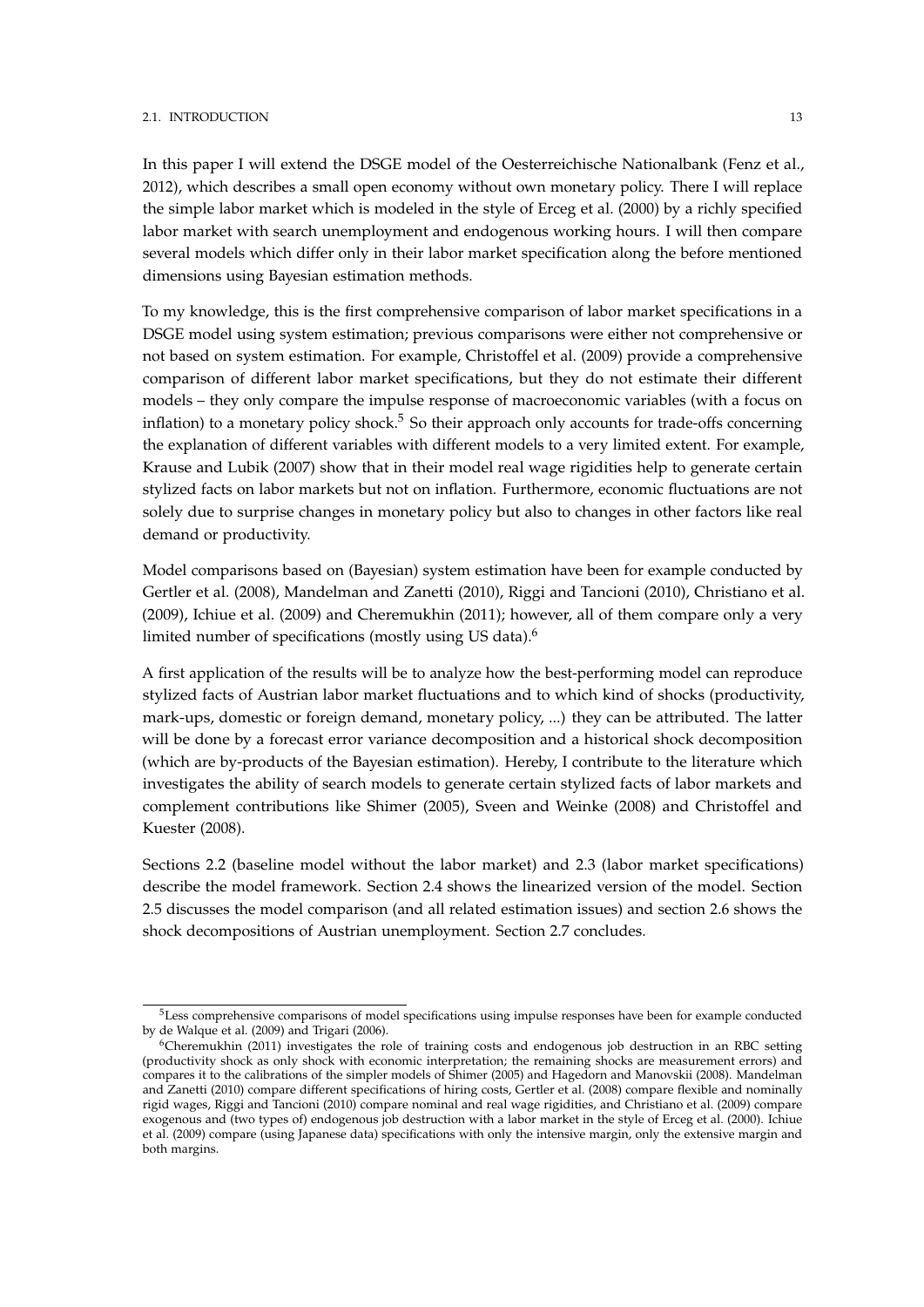# **2.2 The baseline model without the labor market**

The DSGE model of the Oesterreichische Nationalbank (see Fenz et al., 2012), describes a small open economy without own monetary policy (building on the seminal paper by Smets and Wouters, 2003). It combines neoclassical/new classical features like forward-looking optimizing agents with rational expectations and 'Keynesian' features like nominal (rigid prices and wages) and real (monopolistic competition, investment adjustment costs, ...) rigidities.

The labor market in their model builds on the contribution of Erceg et al. (2000): Labor is heterogeneous, the different labor inputs are combined via a CES aggregator and workers are in monopolistic competition to each other. In this kind of setting adjustment of labor inputs occurs only at the intensive margin (working hours) and (partial) unemployment is of a voluntary nature. The non-labor-market-parts of Fenz et al. (2012) are described in the rest of this section, while in section 2.3 the specification of the labor market will be discussed in detail.

#### **2.2.1 Households**

The economy is populated by a continuum of households, indexed by  $h \in [0,1]$ . Each household consists of infinitely many agents (again a unit interval) which pool their income. Households supply labor (see section 2.3) und accumulate capital. They maximize their intertemporal utility function which is given by<sup>7</sup>

$$
Utility_t = \mathbb{E}_t \sum_{s=0}^{\infty} \beta^s e_{t+s}^c \left( ln(C_{h,t+s} - \kappa C_{t+s-1}) - \int_0^{N_t} \frac{e_t^L \zeta_L}{1 + \sigma_L} H_{h,i,t}^{1 + \sigma_L} di \right),
$$
 (2.1)

where *Ch*,*<sup>t</sup>* is the consumption of household *h*, *Hh*,*i*,*<sup>t</sup>* are working hours supplied by household *h* in firm *i*,<sup>8</sup>  $C$ <sup>*t*−1</sup> denotes the average consumption of the economy in the previous period, and *N<sup>t</sup>* is employment in persons. *β* is the subjective discount factor and *κ* the degree of (external) habit formation.<sup>9</sup>  $e_t^L = (1 - \rho_L) + \rho_L e_{t-1}^L + \epsilon_t^L$  is a negative labor supply shock and  $e_t^c = (1 - \rho_c) + \rho_c e_{t-1}^c + \epsilon_t^c$  is a positive consumption shock. The budget constraint for the representative household is given by

$$
C_{h,t} + I_{h,t} + T_t = \frac{B_{h,t-1}^f}{P_t} - \frac{B_{h,t}^f}{R_t^f \tilde{\phi}_{rp} \left(nfa_t, e_t^{rp}\right) P_t} + \int_0^{N_t} W_{i,t} H_{h,i,t} dt + A_t b(1 - N_t) + A_t c_{V,t} V_t
$$

$$
+ Div_t + (R_t^K Z_{h,t} - \Psi(Z_{h,t})) K_{h,t-1} + \int_0^1 \Psi(Z_{h,t}) K_{h,t-1} dh + N_t A_t \Phi_L, \quad (2.2)
$$

where  $I_t$  is investment,  $T_t$  is a lump-sum-tax,  $B_h^f$  $\int_{h,t}^{f}$  are foreign bonds held in period  $t,^{10}$   $P_t$  is the price level of final (consumption and investment) goods, *R f*  $t<sub>t</sub><sup>*t*</sup>$  is the (gross) foreign interest rate paid on bonds,  $\tilde{\phi}_{rp}\left(nfa_t, e^{rp}_t\right)$  $\left(\begin{smallmatrix}rp\ t\end{smallmatrix}\right)$  denotes a risk premium on foreign net bond holdings (see section 2.2.4),  $R_t^K$  is the real rate of return on physical capital,  $W_{i,t}$  is the real wage paid in firm *i*,  $Z_{h,t}$ 

<sup>&</sup>lt;sup>7</sup>I choose log-utitility to ensure that working hours are stationary in spite of the unit root in aggregate productivity. <sup>8</sup>Note that my notation somehow deviates from conventions. Namely, indices referring to a continuum (like *h* and *i*

above) are written as sub-indices (e.g. *Hh*,*i*,*<sup>t</sup>* ) and not in parentheses (e.g. *Ht*(*h*, *i*)). <sup>9</sup>Variables without group subindex  $(h, i, j, k)$  denote averages, variables without time subscripts denote steady state values (or parameters) and variables with hats denote log deviations from the steady state.

<sup>&</sup>lt;sup>10</sup>Bonds are zero-coupon bonds, i.e. a bond that pays 1 in period  $t + 1$  is bought in period  $t$  for  $\frac{1}{R_t^f \bar{\phi}_{rp}(nfa_t,e^{rp})}$ .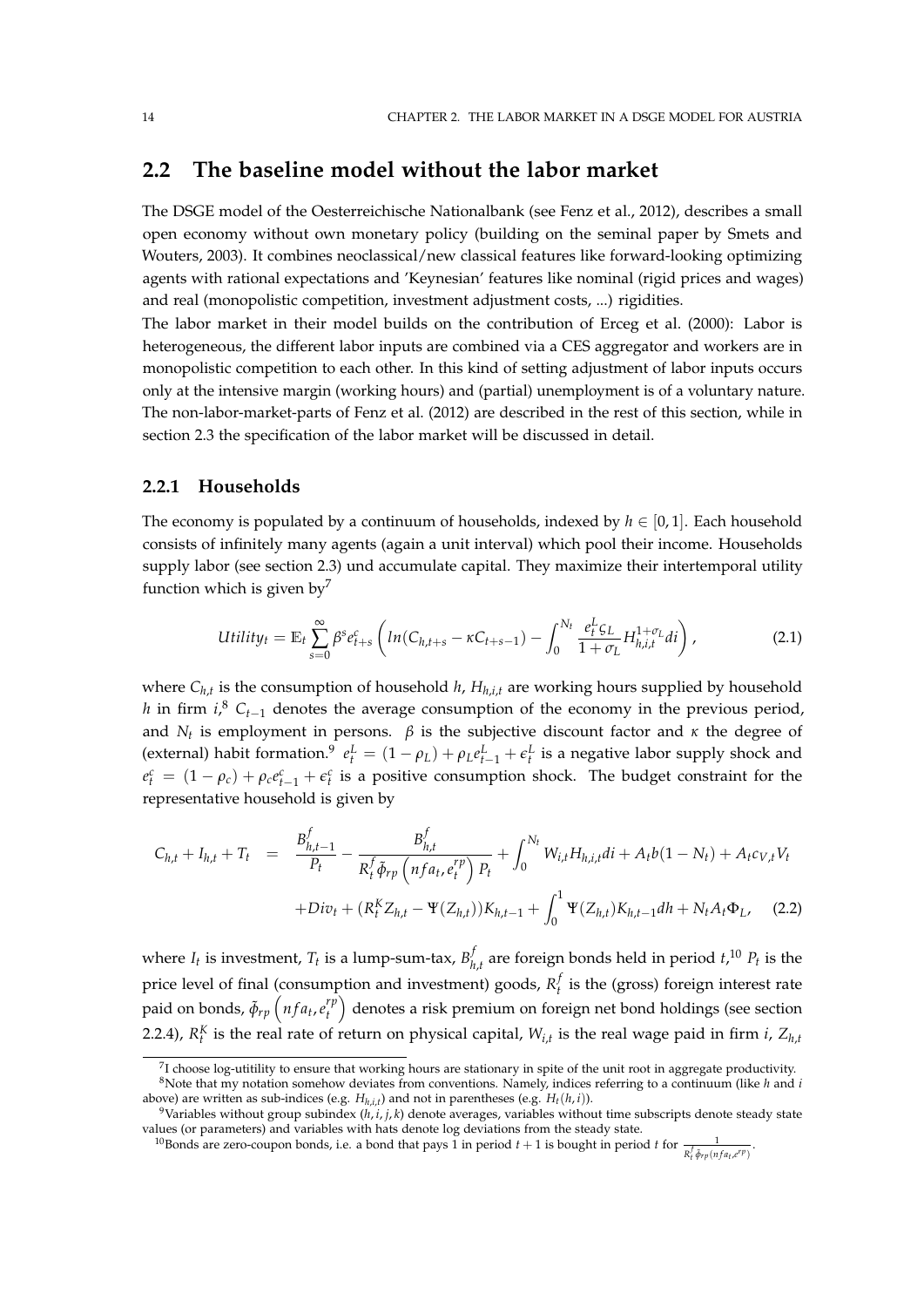is the utilization rate of the capital stock,  $\Psi(Z_{h,t})$  is the cost of utilization of capital,<sup>11</sup>  $K_{h,t}$  is the stock of physical capital held by household *h*, *Div<sup>t</sup>* denote received dividend payments, *cV*,*tV<sup>t</sup>* are overall vacancy posting costs, and  $N_t A_t \Phi_L$  are overall fixed costs in the labor service sector.<sup>12</sup> The endogenous capital utilization rate introduces an intensive margin of capital; while an increase in the rental rate of capital can only lead to a sluggish response of the extensive margin of the capital stock (via higher physical investment), *Zh*,*<sup>t</sup>* can jump up immediately.

Households own the capital stock. The law of motion of capital is given by

$$
K_{h,t} = (1 - \tau)K_{h,t-1} + \left(1 - S\left(e_t^i \frac{I_{h,t}}{\mu^a I_{h,t-1}}\right)\right)I_{h,t},
$$
\n(2.3)

where  $\tau$  is the rate of depreciation,  $S(.)$  are investment adjustment costs  $(S(1) = S^{'}(1) = 0$  and  $S''(1) = \frac{1}{\varphi} > 0$ ),  $\mu_a$  denotes the trend growth rate of the economy and  $e_t^i = (1 - \rho_i) + \rho_i e_{t-1}^i + \epsilon_t^i$ is a negative investment shock. The investment adjustment costs – similar to the external habit formation in consumption – lead to hump-shaped responses of investment to changes in macroeconomic conditions; otherwise investment would be a 'pure' jump variable.

The households maximize their utility by choosing the level of consumption, bond holdings, investment and the capital utilization rate subject to (2.2) and (2.3), where dividends, economywide capital-utilization costs and vacancy posting costs are taken as given. The Lagrangian for this problem is:

$$
\Omega_{h,t} = \mathbb{E}_{t} \sum_{s=0}^{\infty} \beta^{s} \begin{bmatrix} e_{t+s}^{c} \left( \ln(C_{h,t+s} - \kappa C_{t+s-1}) - \int_{0}^{N_{t+s}} \frac{e_{t+s}^{L} \zeta_{L}}{1+\sigma_{L}} H_{h,i,t+s}^{1+\sigma_{L}} dt \right) \\ \left( \begin{array}{c} C_{h,t+s} + I_{h,t+s} + T_{t+s} + \frac{B_{h,t+s}^{f}}{R_{t+s}^{f} \zeta_{r} \gamma_{r} (nfa_{t+s}e_{t+s}^{rp}) P_{t+s}} - \frac{B_{h,t+s}^{f}}{P_{t+s}} \\ - \int_{0}^{N_{t+s}} W_{i,t+s} H_{h,i,t+s} dt - A_{t+s} b (1 - N_{t+s}) - A_{t+s} c_{V,t+s} V_{t+s} \\ - Div_{t+s} - \left( R_{t+s}^{K} Z_{h,t+s} - \Psi(Z_{h,t+s}) \right) K_{h,t+s-1} \\ - \int_{0}^{1} \Psi(Z_{h,t+s}) K_{h,t+s-1} dh - N_{t+s} A_{t+s} \Phi_{L} \\ - \Lambda_{h,t+s} Q_{h,t+s} \left( K_{h,t+s} - K_{h,t+s-1} (1 - \tau) - \left( 1 - S \left( e_{t+s}^{I} \frac{I_{h,t+s}}{\mu^{a} I_{h,t+s-1}} \right) \right) I_{h,t+s} \right) \end{bmatrix}, \tag{2.4}
$$

where *Qh*,*<sup>t</sup>* is the real value of one unit of capital in household *h*.

Differentiating with regard to  $C_{h,t}$ ,  $B_h^f$  $\mathcal{H}_{h,t}$ ,  $I_{h,t}$ ,  $Z_{h,t}$  and  $K_{h,t}$  yields the following set of first order

<sup>&</sup>lt;sup>11</sup> $Z_t$  is normalized as such that in equilibrium  $Z = 1$ . So Ψ(1) = 0 and Ψ'(1) =  $\frac{1}{\beta} - 1 + \tau = R^K$ .

 $12$ To ensure consistency of budget constraints and GDP equations, it is assumed that overall utilization costs of capital  $(\int_0^1 \Psi(Z_{h,t}) K_{h,t-1} dh)$ , overall vacancy posting costs  $(c_{V,t} V_t)$  and overall fixed costs in the labor service sector  $(N_t A_t \Phi_L)$  are paid to households.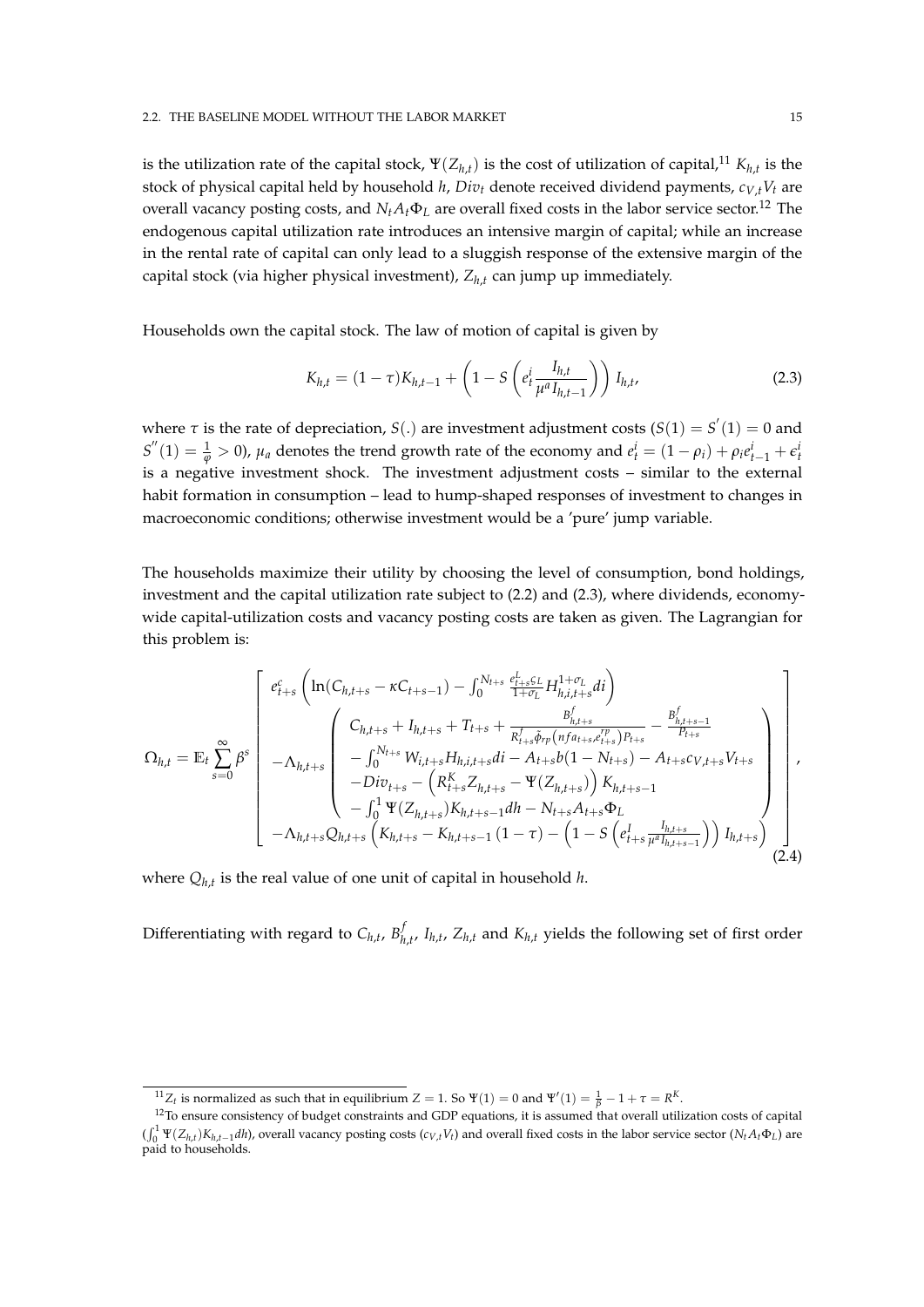conditions (FOCs):

*∂Ih*,*<sup>t</sup>*

$$
\frac{\partial \Omega_{h,t}}{\partial B_{h,t}^f} = 0 \qquad \Rightarrow \qquad \mathbb{E}_t \left[ \beta \frac{\Lambda_{h,t+1}}{\Lambda_{h,t}} \frac{R_t^f \tilde{\phi}_{rp} \left( nf a_t, e_t^{rp} \right) P_t}{P_{t+1}} \right] = 1, \tag{2.5}
$$

$$
\frac{\partial \Omega_{h,t}}{\partial C_{h,t}} = 0 \qquad \Rightarrow \qquad \Lambda_{h,t} = e_t^c (C_{h,t} - \kappa C_{t-1})^{-1}, \tag{2.6}
$$

$$
\frac{\partial \Omega_{h,t}}{\partial K_{h,t}} = 0 \quad \Rightarrow \quad Q_t = \mathbb{E}_t \beta \frac{\Lambda_{h,t+1}}{\Lambda_{h,t}} \left[ Q_{h,t+1} (1-\tau) + Z_{h,t+1} R_{t+1}^K - \Psi(Z_{h,t+1}) \right], \quad (2.7)
$$

$$
\frac{\partial \Omega_{h,t}}{\partial I_{h,t}} = 0 \quad \Rightarrow \quad 1 + Q_{h,t} \left( S' \left( e_t^i \frac{I_{h,t}}{\mu^a I_{h,t-1}} \right) e_t^i \frac{I_{h,t}}{\mu^a I_{h,t-1}} - 1 + S \left( e_t^i \frac{I_{h,t}}{\mu^a I_{h,t-1}} \right) \right)
$$
\n
$$
= \beta \mathbb{E}_t Q_{h,t+1} \frac{\Lambda_{h,t+1}}{\Lambda_{h,t}} S' \left( e_{t+1}^i \frac{I_{h,t+1}}{\mu^a I_{h,t}} \right) e_{t+1}^i \frac{I_{h,t+1}^2}{\mu^a I_{h,t}^2}, \tag{2.8}
$$

$$
\frac{\partial \Omega_{h,t}}{\partial Z_{h,t}} = 0 \qquad \Rightarrow \qquad R_t^K = \Psi'(Z_{h,t}). \tag{2.9}
$$

Due to the assumption of income pooling, all members in a household consume they same, whether they are unemployed or employed. As all households are ex ante identical and infinitely large, unemployment rates and (capital and wage) income are therefore the same across all of them. This implies that the marginal utilities of consumption, subjective discount factors and the real value of capital are also identical across households.

# **2.2.2 Domestic firms**

The production structure in this model is highly stylized with four stages of production:

- 1. Labor service firms transform a labor input into a homogeneous output *L*. They are subject to perfect competition and have to face search frictions when hiring labor. This sector replaces the CES-aggregator of heterogeneous labor inputs in Smets and Wouters (2003) or Fenz et al. (2012) and is discussed in greater detail in section 2.3.
- 2. Intermediate goods producing firms transform labor services (of 1st stage) and capital (which is rented from households) into a differentiated good. They are subject to monopolistic competition, cannot freely adjust prices every period (Calvo pricing) and face transitory and permanent shocks to their productivity.
- 3. Domestic good assembling firms transform the differentiated inputs from the second stage of production into a homogeneous good (via a CES aggregator). They are subject to perfect competition and their production is equal to domestic GDP.
- 4. Final good firms assembly domestic goods and imports into final goods which are used for consumption (private + government), investment and export.<sup>13</sup> This sector is also subject to perfect competition and faces real adjustment costs like in Christoffel et al. (2008).

<sup>&</sup>lt;sup>13</sup>The assumption that imports are necessary for producing the export goods is made to account for the high import content of Austrian exports.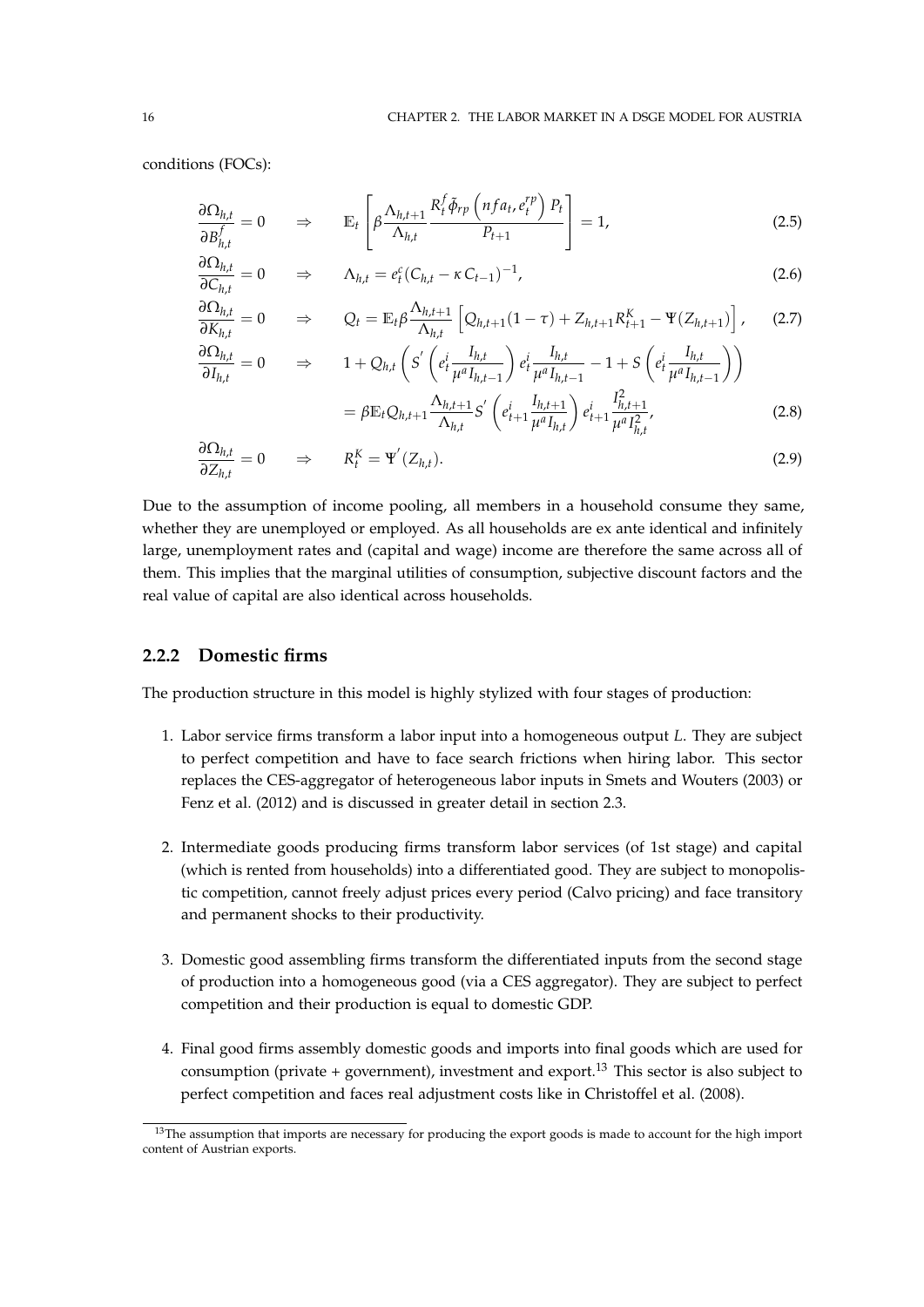#### 2.2. THE BASELINE MODEL WITHOUT THE LABOR MARKET 17

#### **Domestic good assembling firms**

The domestic good is assembled by assembling firms which buy differentiated intermediate goods from a continuum of domestic intermediate goods producers and transform them into a homogeneous domestic good. They are subject to perfect competition, their overall production is given by:

$$
Y_t = \left[ \int_0^1 Y_{j,t}^{\frac{1}{1+\lambda_{p,t}}} df \right]^{1+\lambda_{p,t}}, \tag{2.10}
$$

where *Y<sup>t</sup>* denotes production of the domestic good, *Yj*,*<sup>t</sup>* is the production of differentiated intermediate good *j* and  $\lambda_{p,t}$  is a time-varying mark-up  $(\lambda_{p,t} = \lambda_{p,t} + \epsilon_t^p)$ *t* ). Cost minimization of the domestic goods assembling firms yields demand for output of firm *j*:

$$
Y_{j,t} = \left(\frac{P_{j,t}^d}{P_t^d}\right)^{\frac{-(1+\lambda_{p,t})}{\lambda_{p,t}}} Y_t,
$$
\n(2.11)

where  $P_{j,t}^d$  denotes the price of the differentiated good *j*. The aggregate price  $P_t^d$  of the domestic good (the GDP deflator) is given by:

$$
P_t^d = \left[ \int_0^1 (P_{j,t}^d)^{\frac{-1}{\lambda_{p,t}}} df \right]^{-\lambda_{p,t}}.
$$
\n(2.12)

#### **Firms producing domestic intermediate goods**

There is a continuum  $j \in [0, 1]$  of intermediate goods producers that transform homogeneous input from labor service firms and capital (rented from households) into a differentiated output. The production function is given by

$$
Y_{j,t} = A_t^{1-\alpha} e_t^a \check{K}_{j,t}^{\alpha} L_{j,t}^{1-\alpha} - A_t \Phi,
$$
\n(2.13)

where  $A_t$  is a non-stationary global technology process,  $e_t^a$  is a stationary domestic technology process,  $L_{j,t}$  and  $\check{K}_{j,t}$  denote labor services bought from first-stage-firms and effective capital rented from households by firm *j*. *At*Φ are fixed real costs of production, which allow for relatively larger reactions of output to changes in employment or the (effective) capital stock. The levels of the technology shocks evolve according to  $\frac{A_t}{A_{t-1}} =: \mu_t^a = (1 - \rho_{\mu^a}) \mu^a + \rho_{\mu^a} \mu_{t-1}^a + \mu^a \epsilon_t^{\mu^a}$ *t* and  $e_t^a = (1 - \rho_a) + \rho_a e_{t-1}^a + \epsilon_t^a$ . The capital stock  $\check{K}_{j,t}$  employed by firms in period t is related to the households' capital stock as follows:

$$
\int_0^1 \check{K}_{j,t} dj = \int_0^1 Z_{h,t} K_{h,t-1} dh.
$$
\n(2.14)

The intermediate goods producers maximize their profits from selling their products to the domestic goods assembling firm. The cost-minimizing condition for all firms is given by

$$
\frac{\check{K}_{j,t}}{L_{j,t}} = \frac{\alpha}{1 - \alpha} \frac{P_{L,t}}{R_t^K},
$$
\n(2.15)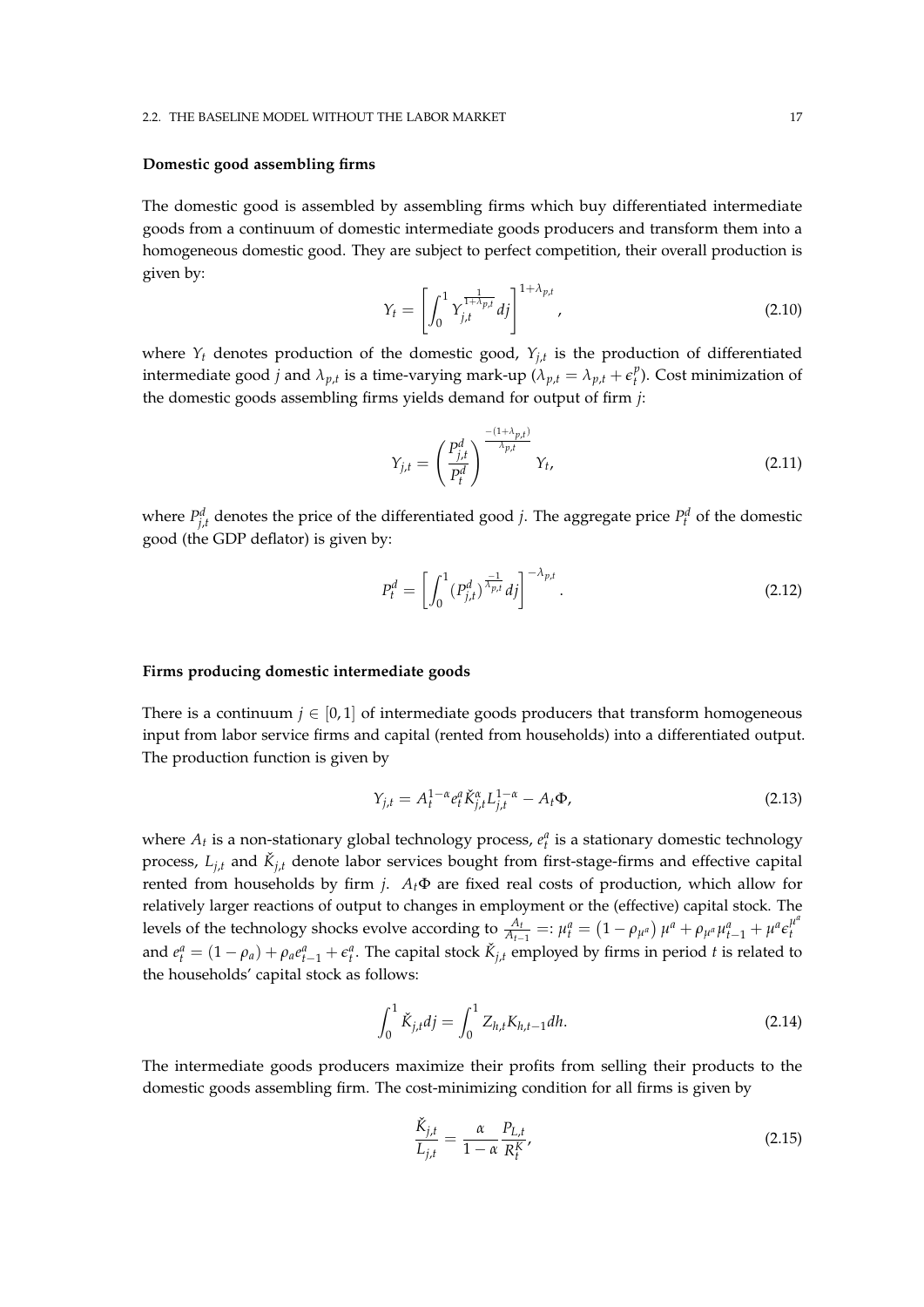where *PL*,*<sup>t</sup>* is the price of labor services bought from labor service firms. This leads to the following equation for real marginal costs:

$$
MC_{j,t} = MC_t = \frac{(R_t^K)^{\alpha} \left(\frac{P_{L,t}}{A_t}\right)^{1-\alpha}}{e_t^a \alpha^{\alpha} (1-\alpha)^{1-\alpha}},
$$
\n(2.16)

which are identical over firms as input prices  $R_t^K$  and  $P_{L,t}$  are the same for all firms. Furthermore, from firm *j*'s perspective, the size of marginal costs is independent of the quantity it produces. Nominal profits of firm *j* are given by  $Profit_{j,t} = (P_{j,t}^d - P_t MC_t)Y_{j,t} - P_t MC_tA_t\Phi$ . Firm *j* sells its differentiated products to the domestic good assembling firms on a market with monopolistic competition. This form of competition is needed to be able to model nominally rigid prices and is also useful to introduce a wedge between inflation and real marginal costs via variations in  $\lambda_{p,t}$ . Plugging the demand function of the domestic good assembling firms (2.11) into this equation yields an expression for nominal profits of firm *j* in period *t*:

$$
Profit_{j,t} = \left(P_{j,t}^d - P_t MC_t\right) \left(\frac{P_{j,t}^d}{P_t^d}\right)^{\frac{-(1+\lambda_{p,t})}{\lambda_{p,t}}} Y_t - P_t MC_t A_t \Phi. \tag{2.17}
$$

Firms face nominal frictions a la Calvo (1983) when maximizing their profits. In each period, only a fraction  $1 - \xi_p$  of firms is allowed to adjust their prices. These firms set the price  $\tilde{P}^j_t$  $t'$ <sub>t</sub> to maximize their expected profits. The remaining  $\xi_p$  firms are assumed to follow a simple partial indexation rule based on past developments of the price of their goods  $P_{j,t}^d = \left(\prod_{t=1}^d\right)^{\gamma_p}P_{j,t-1}^d$ . This indexation leads to hump-shaped responses of inflation to macroeconomic shocks.

So when a firm is able to maximize its profits in period *t*, it has to take into account that it might not be able to do adjustments in the following periods:

$$
\max_{\substack{\beta_{j,t}^d}} \mathbb{E}_t \sum_{s=0}^{\infty} \xi_p^s \beta^s \frac{\Lambda_{t+s}}{\Lambda_t} \frac{Profit_{j,t+s}}{P_{t+s}}.
$$
\n(2.18)

Plugging the indexation rule and (2.17) into (2.18) and rearranging yields:

$$
\mathbb{E}_{t} \sum_{s=0}^{\infty} \zeta_{p}^{s} \beta^{s} \Lambda_{t+s} Y_{j,t+s} \left[ \left( \frac{P_{t+s-1}^{d}}{P_{t-1}^{d}} \right)^{\gamma_{p}} \frac{\tilde{P}_{j,t}^{d}}{P_{t+s}} - (1+\lambda_{p,t}) MC_{t+s} \right] = 0.
$$
 (2.19)

Using (2.12), the price of the domestic good  $P_t^d$  can be obtained as a CES aggregate over the prices of adjusters and non-adjusters:

$$
P_t^d = \left[ \xi_p \left( P_{t-1}^d (\Pi_{t-1}^d)^{\gamma_p} \right)^{-\frac{1}{\lambda_{p,t}}} + \left( 1 - \xi_p \right) \left( \tilde{P}_{j,t}^d \right)^{-\frac{1}{\lambda_{p,t}}} \right]^{-\lambda_{p,t}}.
$$
 (2.20)

#### **Firms assembling final goods**

For the sake of simplicity I assume that there is only one final good in the domestic economy (*Ft*), that is used for private consumption, investment, exports and for government consumption. This final good is assembled by a continuum of final good assembling firms, which work under perfect competition and use domestically produced and imported goods as inputs. The production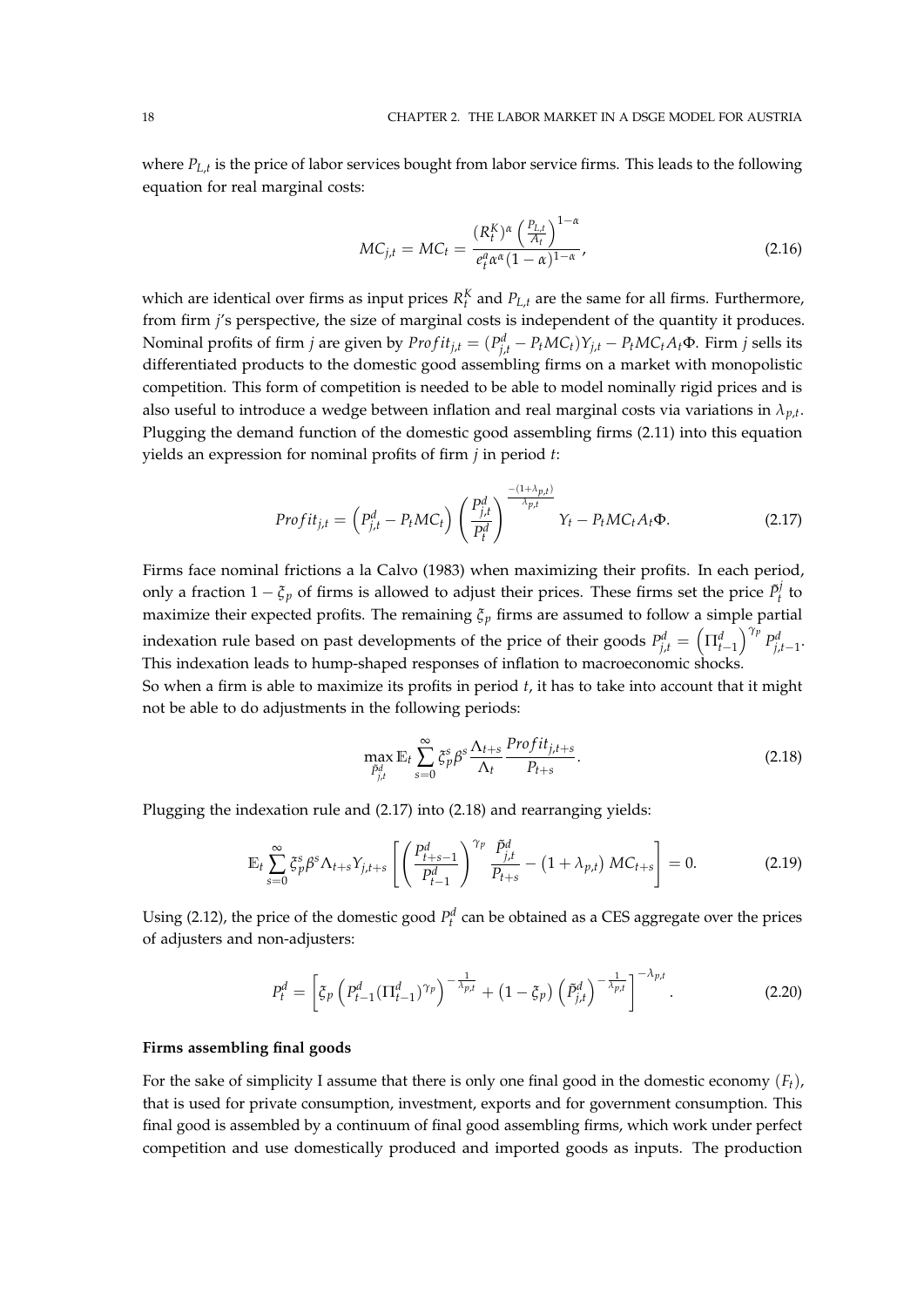#### 2.2. THE BASELINE MODEL WITHOUT THE LABOR MARKET 19

function of final good assembling firm *k* has the following CES form:

$$
F(D_{k,t}, M_{k,t}) = \left[\mu^{\frac{\sigma_m}{1+\sigma_m}} D_{k,t}^{\frac{1}{1+\sigma_m}} + (1-\mu)^{\frac{\sigma_m}{1+\sigma_m}} (\phi_{k,t} M_{k,t})^{\frac{1}{1+\sigma_m}}\right]^{1+\sigma_m},
$$
(2.21)

where  $\mu$  is a parameter for a home bias for domestically produced goods, and  $\frac{1+\sigma_m}{\sigma_m}$  is the elasticity of substitution between domestically produced and imported intermediate goods. There is an adjustment cost (represented by the function *φk*,*<sup>t</sup>* ) when firm k's ratio of imported over domestic inputs deviates from the previous period's economy-wide average:

$$
\phi_{k,t} = \left[1 - \phi_m \left(\tilde{e}_t^m - \frac{M_{k,t}/D_{k,t}}{M_{t-1}/D_{t-1}}\right)^2\right],
$$
\n(2.22)

with  $\tilde{e}^m_t = (1 - \rho_m) + \rho_m \tilde{e}^m_{t-1} + \tilde{e}^m_t$ . This specification ensures that changes in relative prices do not lead to 'too fast' responses of relative demand (again creating hump-shaped responses). Final good firm *k* decides on its input demand for domestic and imported goods by maximizing profits:

$$
\max_{D_{k,t},M_{k,t}} \left[ P_t F(D_{k,t}, M_{k,t}) - P_t^d D_{k,t} - P_t^m M_{k,t} \right],
$$
\n(2.23)

where  $P_t$  is the price of the final good. In the aggregate it holds that  $F_t = \int_0^1 F(D_{k,t}, M_{k,t}) dk$ , where  $\int_0^1 D_{k,t} dk = Y_t$  and  $\int_0^1 M_{k,t} dk = M_t$ .

### **2.2.3 The foreign economy**

Austria is linked to the foreign economy (= rest of the world) via trade and financial flows. The foreign economy is modelled in a parsimonous way. It is infinitely large compared to Austria which implies that the share of imports from and exports to Austria tend to zero (and it is not affected by shocks occuring just in Austria). I denote foreign variables with superscript *f* (e.g. *Y f t* ).

#### **Three-equation model for output, inflation and the interest rate**

The core model for the rest of the world consists of a simple New Keynesian model with three equations for foreign output (*Y f t* ), foreign inflation (Π *f*  $f_t$ ) and the foreign interest rate ( $R_t^f$  $_{t}^{f}$ ).<sup>14</sup> It is assumed that the unit-root-productivity process *A<sup>t</sup>* (which was described before) also enters the production function of the rest of the world. While this 3-equation-model is probably not the best way to explain the behavior of foreign (Euro area)<sup>15</sup> output, prices and interest rates, it should be sufficient to generate meaningful (e.g. demand, cost-push/supply and interest rate) external shocks for the Austrian economy and reasonable expectations for future values of foreign variables.

The foreign economy is populated by a continuum of households, indexed by  $h \in [0,1]$ . They

 $14A$  more detailed description of such a simple monetary three-equations-New-Keynesian-model is for example provided in chapter 5 of Walsh (2003).

<sup>15</sup>In the context of this paper, the terms 'foreign', 'rest of the world' and '(rest of) Euro area' are used synonymously.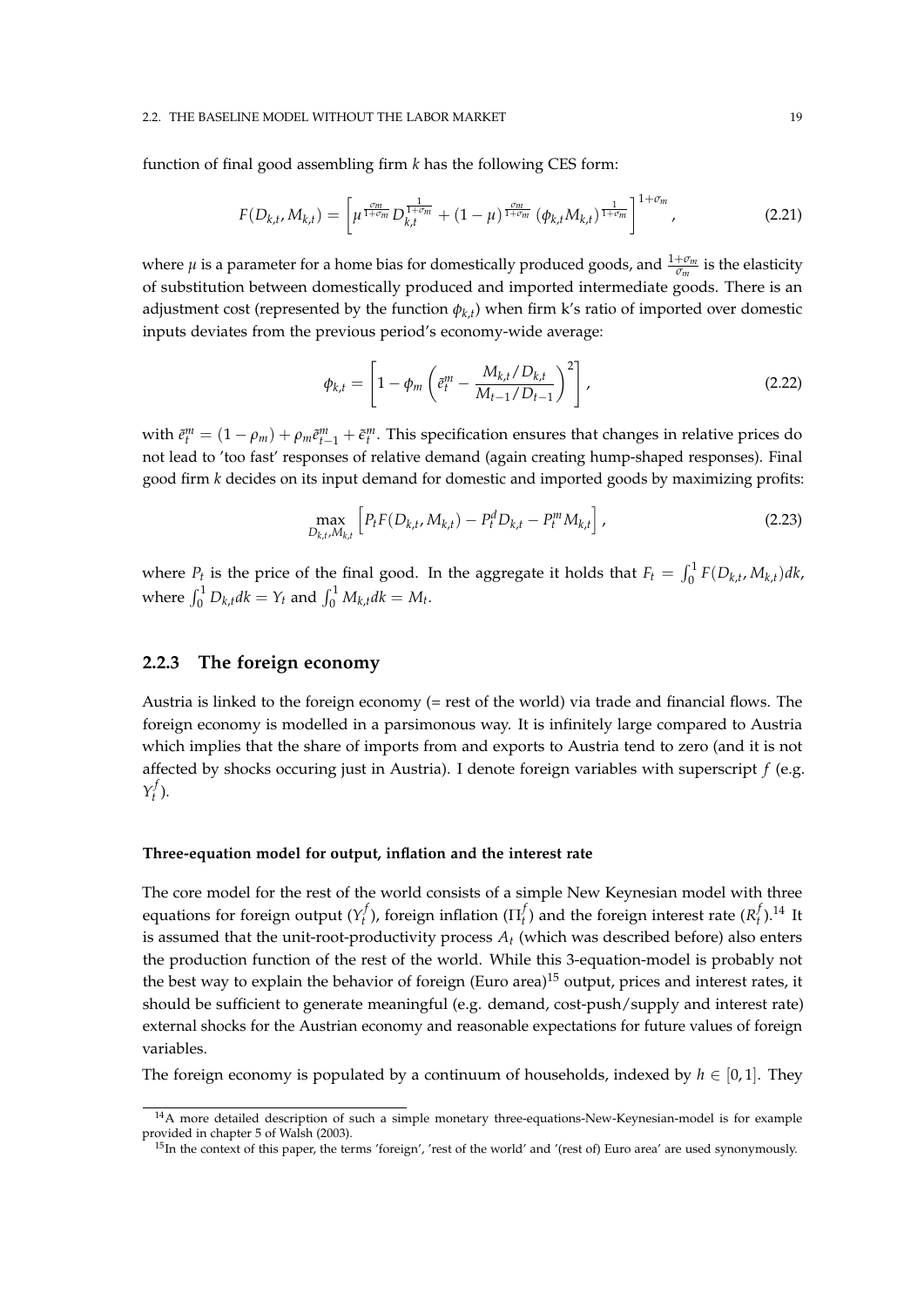maximize their intertemporal utility function given by

$$
\mathbb{E}_{t} \sum_{s=0}^{\infty} \beta^{s} e_{t+s}^{y f} \left( ln(C_{h,t+s}^{f} - \kappa^{f} C_{t+s-1}^{f}) - \frac{(H_{h,t+s}^{f})^{1+\sigma_{l}^{f}}}{1+\sigma_{l}^{f}} \right),
$$

where  $e^{y f}_{t} = (1 - \rho_{y f}) + \rho_{y f} e^{y f}_{t-1} + \epsilon^{y f}_{t}$  $t_t$ <sup>*y*</sup> is a positive demand shock. The budget constraint for the representative househould is given by

$$
C_{h,t}^f + \frac{B_{h,t}^f}{R_t^f P_t^f} = \frac{B_{h,t-1}^f}{P_t^f} + W_t^f H_{h,t}^f + Div_t^f,
$$

where wages are assumed to flexible and taken as given by households.

The FOCs for bonds and consumption are both similar to the domestic economy and can be combined with  $Y_t^f = C_t^f$  $t_t$ <sup>t</sup> to get to an Euler equation for output:

$$
\mathbb{E}_t \left[ \beta \frac{\Lambda_{t+1}^f}{\Lambda_t^f} \frac{R_t^f P_t^f}{P_{t+1}^f} \right] = 1, \tag{2.24}
$$

$$
\Lambda_t^f = e_t^{yf} (C_t^f - \kappa^f C_{t-1}^f)^{-1}.
$$
\n(2.25)

Wages are flexible and hours are set optimally such that the marginal rate of substitution between leisure and consumption equals the real wage rate:

$$
e_t^{y} (H_{h,t}^f)^{\sigma_t^f} = \Lambda_t^f W_t^f. \tag{2.26}
$$

Aggregate production is a simple function of aggregate working hours and the global technology process:  $Y_t^f = A_t H_t^f$ *t* . So real marginal costs can be expressed as follows:

$$
MC_t^f = \frac{W_t^f}{A_t} = \frac{\frac{(H_t^f)^{\sigma_t^f}}{(C_t^f - \kappa^f C_{t-1}^f)^{-1}}}{A_t} = \frac{\left(\frac{Y_t^f}{A_t}\right)^{\sigma_t^f} (C_t^f - \kappa^f C_{t-1}^f)}{A_t} = \left(\frac{Y_t^f}{A_t}\right)^{\sigma_t^f + 1} \left(1 - \kappa^f \frac{Y_{t-1}^f}{Y_t^f}\right). \tag{2.27}
$$

Optimal price setting and the law of motion of the foreign price level are given by:

$$
\mathbb{E}_{t} \sum_{s=0}^{\infty} (\xi_{p}^{f})^{s} \beta^{s} \Lambda_{t+s}^{f} Y_{j,t+s}^{f} \left[ \frac{\tilde{P}_{j,t}^{f}}{P_{t}^{f}} \left( \frac{P_{t+s-1}^{f}}{P_{t-1}^{f}} \right)^{\gamma_{p}^{f}} \frac{P_{t}^{f}}{P_{t+s}^{f}} - \left( 1 + \lambda_{p,t}^{f} \right) MC_{t}^{f} \right] = 0, \quad (2.28)
$$

$$
P_t^f = \left[ \xi_p^f \left( P_{t-1}^f (\Pi_{t-1}^f)^{\gamma_p^f} \right)^{-\frac{1}{\lambda_{p,t}^f}} + \left( 1 - \xi_p^f \right) \left( \tilde{P}_t^f \right)^{-\frac{1}{\lambda_{p,t}^f}} \right]^{-\lambda_{p,t}^f} . \tag{2.29}
$$

The last 3 equations can be combined to get to a simple New Keynesian Phillips curve.

Finally, monetary policy can be described by the following log-linar rule:

$$
\hat{R}_t^f = \rho_r R_{t-1}^f + (1 - \rho_r)(\psi_\pi^f \hat{\Pi}_t^f + \psi_y^f \hat{y}_t^f) + \epsilon_t^r, \tag{2.30}
$$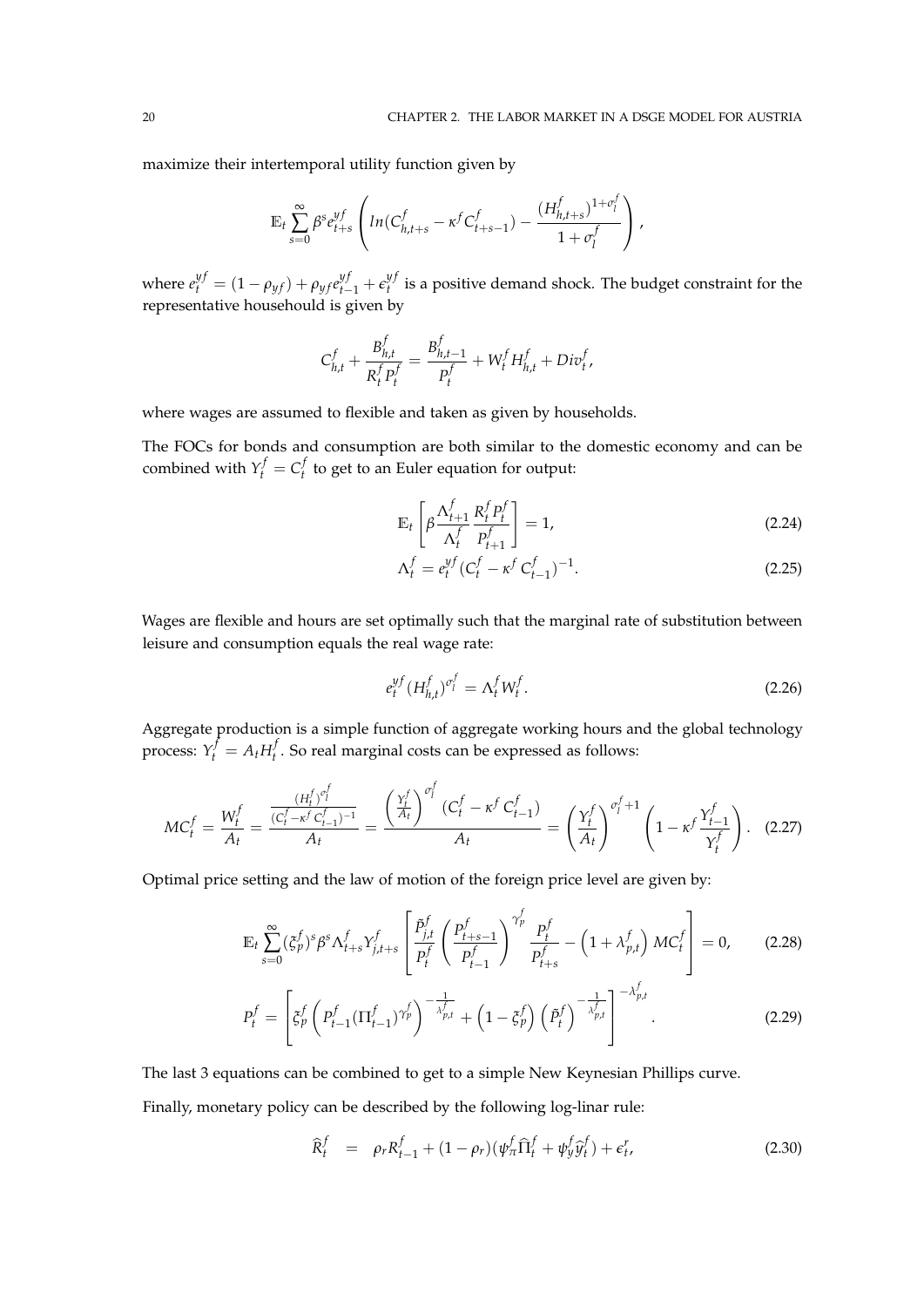where  $\rho_r$  is introduced to account for the persistence of interest rates and it is assumed that deviations of output from its steady state are taken as proxy for the output gap (therefore  $\hat{y}_t^j$ *t* enters the last equation).

#### **Trade with Austria**

Exports to Austria are assembled out of the foreign good (which has price  $P_t^f$  $t<sub>t</sub><sup>y</sup>$ ) and are sold at price  $P_t^m$  to Austrian final good firms:

$$
P_t^m = e_t^{\pi m} P_t^f,\tag{2.31}
$$

where the wedge  $e_t^{\pi m}$  between  $P_t^f$  $P_t^f$  and  $P_t^m$  can be interpreted as a mark-up process ( $e_t^{\pi m}$  =  $\rho_{\pi m} e_{t-1}^{\pi m} + (1 - \rho_{\pi m})e^{\pi m} + e^{\pi m} \epsilon_t^{\pi m}$ ).

Imports from Austria (which are bought at price *Pt*) and domestic production are assemblied to foreign final goods with the following production function:

$$
F_{k,t}^f = \int_0^1 \left[ \mu_f^{\frac{\sigma_{mf}}{1+\sigma_{mf}}} \left( D_{k,t}^f \right)^{\frac{1}{1+\sigma_{mf}}} + (1-\mu_f)^{\frac{\sigma_{mf}}{1+\sigma_{mf}}} \left( \phi_{k,t}^f M_{k,t}^f \right)^{\frac{1}{1+\sigma_{mf}}} \right]^{1+\sigma_{mf}} dk, \tag{2.32}
$$

where  $\mu_f \to 1$ . Therefore  $F_t^f \to Y_t^f = D_t^f$  $t<sub>t</sub><sup>J</sup>$  and – as assemblers are perfectly competitive – the price of the foreign final good *P f*  $\boldsymbol{\phi}_t^f$  equals the price of the foreign intermediate good.  $\boldsymbol{\phi}_k^f$  $\mathbf{r}_{k,t}^{\prime}$  represents import adjustment costs as in (2.22) with shock process  $\tilde{e}^{m \prime}_t$ *t* .

## **2.2.4 Aggregate output and net foreign assets**

In addition to the equations presented above, a set of market clearing conditions is needed to complete the model. The aggregate production function can be derived by putting (2.13) into (2.10):

$$
Y_t = A_t^{1-\alpha} e_t^a \left( \int_0^1 \check{K}_{j,t}^{\frac{\alpha}{1+\lambda_{p,t}}} L_{j,t}^{\frac{1-\alpha}{1+\lambda_{p,t}}} dj \right)^{1+\lambda_{p,t}} - A_t \Phi.
$$
 (2.33)

The market clearing condition for the final goods market relates supply  $(F_t)$  to total demand, given by the sum of private consumption, investment, government consumption and exports:<sup>16</sup>

$$
F_t = C_t + I_t + X_t + A_t e_t^g,
$$
\n(2.34)

where  $A_t e_t^g$  $\frac{g}{t}$  denotes government consumption, which evolves according to  $A_t e_t^g = (1 - \rho_g) A_t g c +$  $\rho_g A_t e_{t-1}^g + A_t g c \epsilon_{g,t}$ . As final goods firms are competitive, it holds that  $P_t F_t = P_t^d Y_t + P_t^m M_t$ , which – using  $(2.34)$  – can be reformulated as follows:

$$
P_t^d Y_t = P_t F_t - P_t^m M_t = P_t (C_t + I_t + X_t + A_t e_t^g) - P_t^m M_t.
$$
\n(2.35)

As indicated before, monetary policy (and so the euro area interest rate) are treated as exogenous. Therefore I use a (risk) premium on foreign bond holdings to ensure stationarity of net foreign

<sup>&</sup>lt;sup>16</sup>Since there is only one final good, the price index cancels out of the equation.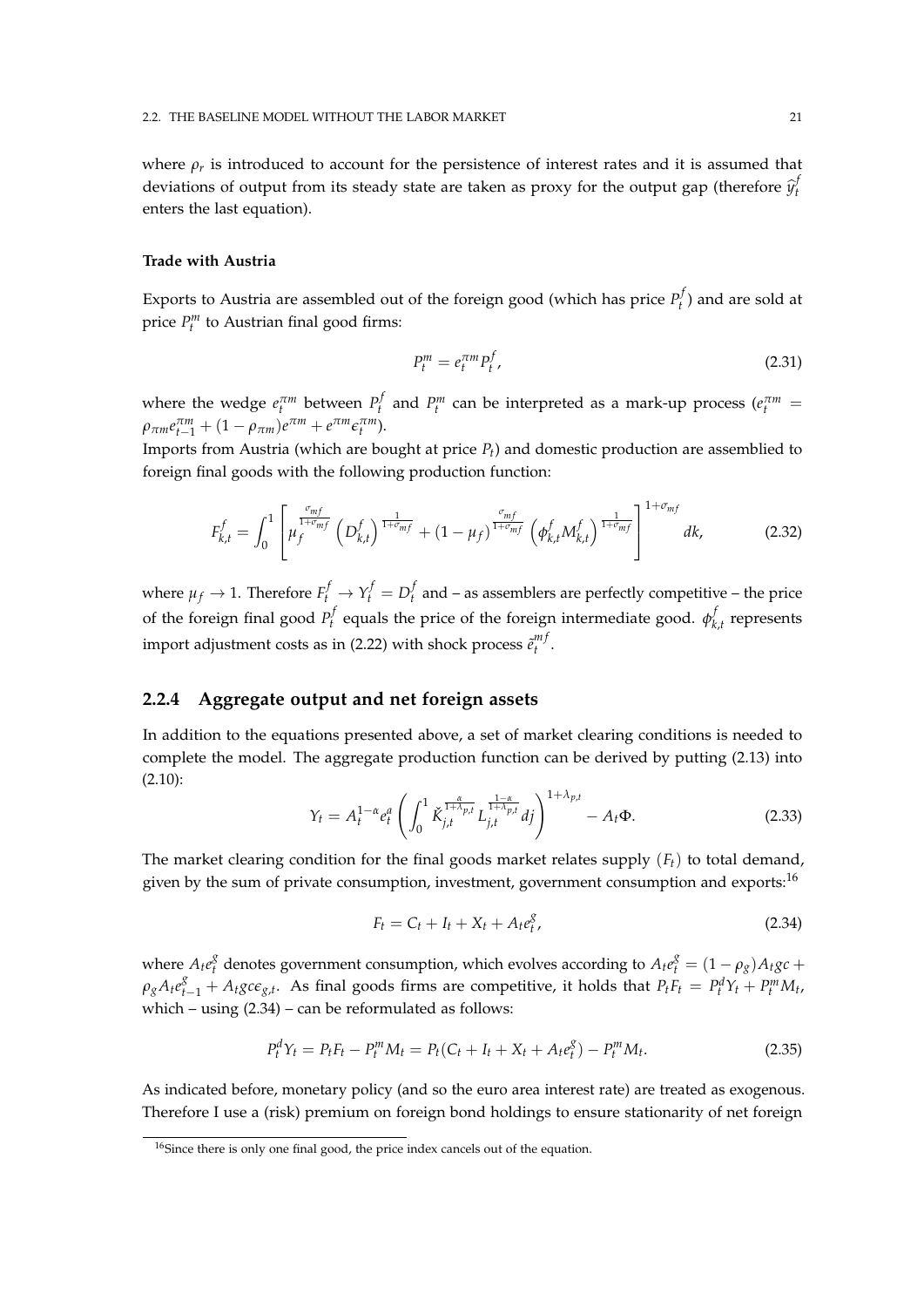assets and other macroeconomic aggregates.<sup>17</sup>

The risk-adjusted interest rate is similar to Adolfson et al. (2007) and given by  $R_t^f$  $\int\limits_t^f \tilde{\phi}_{rp}\left(nfa_t, e_t^{rp}\right)$  $\binom{rp}{t}$ , where  $\tilde{\phi}_{rp}$  is related to the ratio of real net foreign assets over domestic production valued at export prices ( $nfa_t := \frac{B_t^f}{P_tY_t}$ ) via the following functional form:

$$
\tilde{\phi}_{rp} \left( nfa_t, e_t^{rp} \right) = \exp \left( -\phi_{rp} nfa_t + e_t^{rp} \right). \tag{2.36}
$$

The budget constraint of the government is given by

$$
A_t e_t^g + A_t (1 - N_t) b + \frac{B_{g,t}^f}{R_t^f \tilde{\phi}_{rp} \left( n f a_t, e_t^{rp} \right) P_t} = T_t + \frac{B_{g,t-1}^f}{P_t},
$$

where  $B^f_{\varrho}$  $\int_{g,t}^{f}$  are bonds held by the government in *t* (so in reality  $B_{g,t}^f$  would be negative in most industrialized countries). Aggregating the budget constraints of the domestic households and the domestic government ( $B_t^f = \int_0^1 B_h^f$  $\int_{h,t}^{f} dh + B_g^f$  $g_{,t}^{f}$ ), one gets to the law of motion of foreign bond holdings

$$
\frac{B_t^f}{R_t^f \tilde{\phi}_{rp} \left( nfa_t, e_t^{rp} \right)} = B_{t-1}^f + P_t X_t - P_t^M M_t. \tag{2.37}
$$

Dividing (2.37) by  $P_t Y_t$  and using the definition of  $nfa_t$  leads to:

$$
\frac{nfa_t}{R_t^f \tilde{\phi}_{rp} \left(nfa_t, e_t^{rp}\right)} = \frac{nfa_{t-1}}{\prod_t \frac{Y_t}{Y_{t-1}}} + \frac{X_t}{Y_t} - \frac{P_t^M}{P_t} \frac{M_t}{Y_t}.
$$
\n(2.38)

# **2.3 Specifications of the labor market**

In the model of Fenz et al. (2012), on which the previous chapter is based upon, there are just two observable labor market variables: real wages *W* and employment in persons *N*. They are linked to the rest of the model by one equation relating wages to the marginal rate of substitution between consumption and leisure and one equation relating unobservable working hours to observable employment in persons.<sup>18</sup>

In this paper, I will additionally include average working hours of employed persons *H* and the number of posted vacancies *V* as observables (as the size of the labor force is normalized to 1, employment *N* implies the number of unemployed *U*).

## **2.3.1 Baseline specification**

The baseline specification in the model is a combination of features which are widely used in the literature on search unemployment in DSGE models; for example, there are many similarities with the baseline model in Christoffel et al. (2009).

Entrepreneurs in the 1st stage of production (the linkages to the other stages of production are

<sup>&</sup>lt;sup>17</sup>See Schmitt-Grohe and Uribe (2003) for an overview over options to close small-open-economy-models.

<sup>&</sup>lt;sup>18</sup>The latter has been done as data on employment in persons is thought to be more reliable than data on working hours.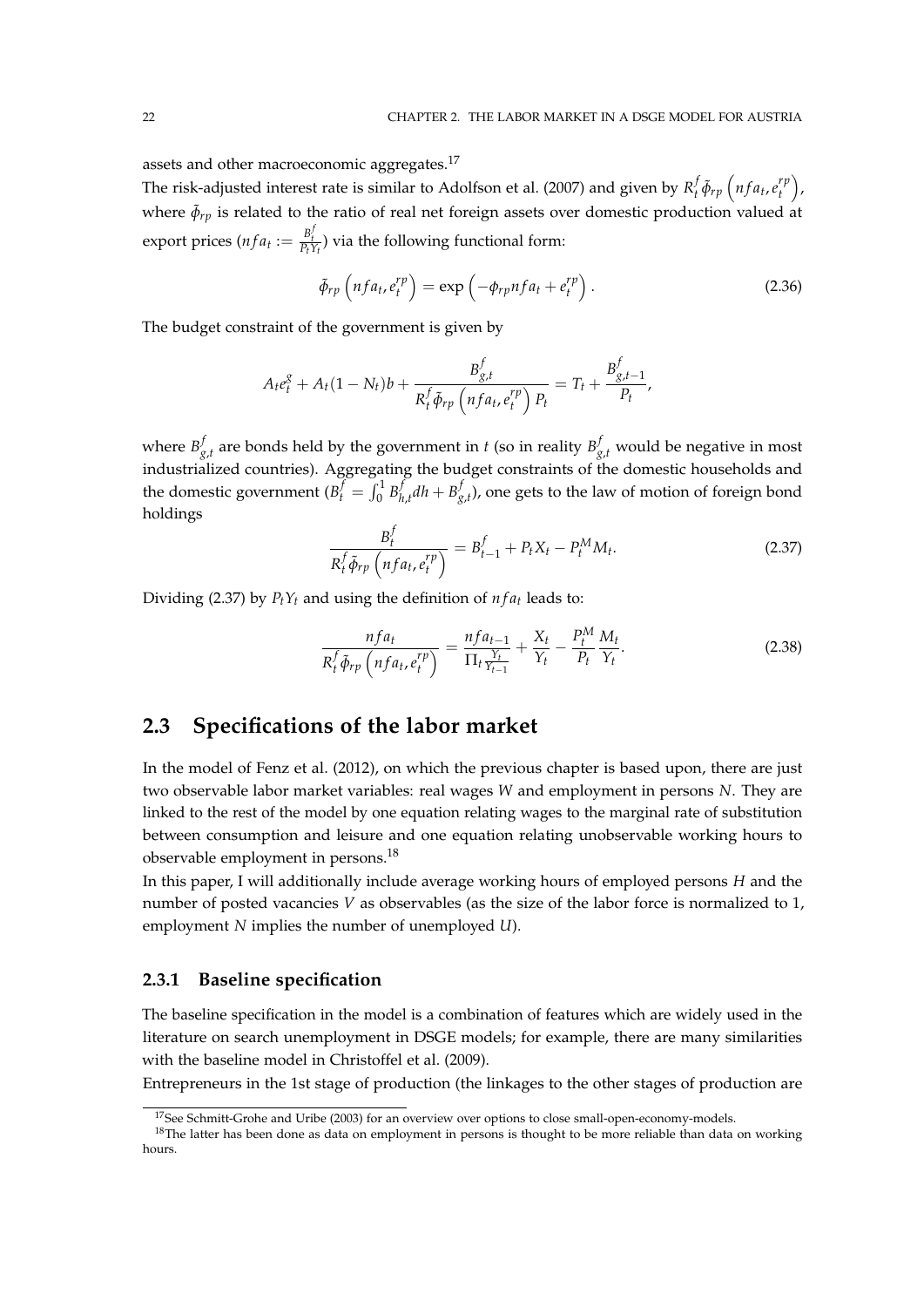described in section 2.2.2) are ex ante symmetric.<sup>19</sup> They search for workers in the labor market. The production of firm *i* is given by:

$$
L_{i,t} = \varsigma_x N_{i,t} H_{i,t}^{\gamma},
$$

where  $\gamma$  < 1. This specification ensures that – like with capital – there is both an extensive (number of employees) and an intensive (working hours) margin of employment.

All of these firms employ a unit interval of workers (such that every firm employs members from all households in the economy), so  $N_{i,t} = 1 \forall i$ . Due to perfect competition they all charge the same price *PL*,*<sup>t</sup>* for their good. The relationship between demand (of intermediate good producing firms) and supply of labor services is as follows:

$$
L_t = \int_0^1 L_{j,t} dj = \int_0^{N_t} L_{i,t} di = \int_0^{N_t} \zeta_x H_{i,t}^\gamma di. \tag{2.39}
$$

To hire labor, entrepreneurs post vacancies *V*. They are matched to the unemployed *U* by a linear homogeneous matching function; the number of newly hired workers who start working in *t* is given by:

$$
Match_t = \varsigma_m e_t^{\theta} V_{t-1}^{\eta} U_{t-1}^{1-\eta},
$$

where  $e_t^{\theta} = (1 - \rho_{\theta}) + \rho_{\theta} e_{t-1}^{\theta} + \epsilon_t^{\theta}$  is time-varying matching efficiency. The exact timing in each period is as follows:

- 1. A fraction  $\delta$  of existing matches separates exogenously.
- 2. Matches are formed out of vacancies from *t* − 1 and the unemployed from *t* − 1 (where matching efficiency depends on the realization of  $e_t^{\theta}$ ). People having lost their job at the beginning of the period are excluded in this stage.
- 3. At the same time the other aggregate shocks (productivity, external demand ...) materialize.
- 4. Entrepreneurs post vacancies and the unemployed (including the ones who just lost their job) search.
- 5. At the same time existing matches (including the ones formed just at the beginning of the period) are negotiating wages and working hours, and are producing labor services.

People who are unemployed at the end of period *t* − 1 can search in the labor market in the beginning of *t*. Their probability  $q_U$  of starting to work in *t* is given by:

$$
\frac{Match_t}{U_{t-1}} =: q_U(\theta_{t-1}, e_t^{\theta}) = \varsigma_m e_t^{\theta} \theta_{t-1}^{\eta},
$$

where  $\theta$  denotes labor market tightness  $\theta_t = \frac{V_t}{U_t}$ . There is no on-the-job-search. Firms have to pay a fee *cV*,*<sup>t</sup>* for posting vacancies; the probability *q<sup>V</sup>* of filling a vacancy and start working in *t* is

 $19$ Kuester (2007) combines the search friction (here in the first stage of production) and the price-setting friction (here in the second stage) into one stage of production. I do not use this specification as then the model comparison would become very difficult computationally.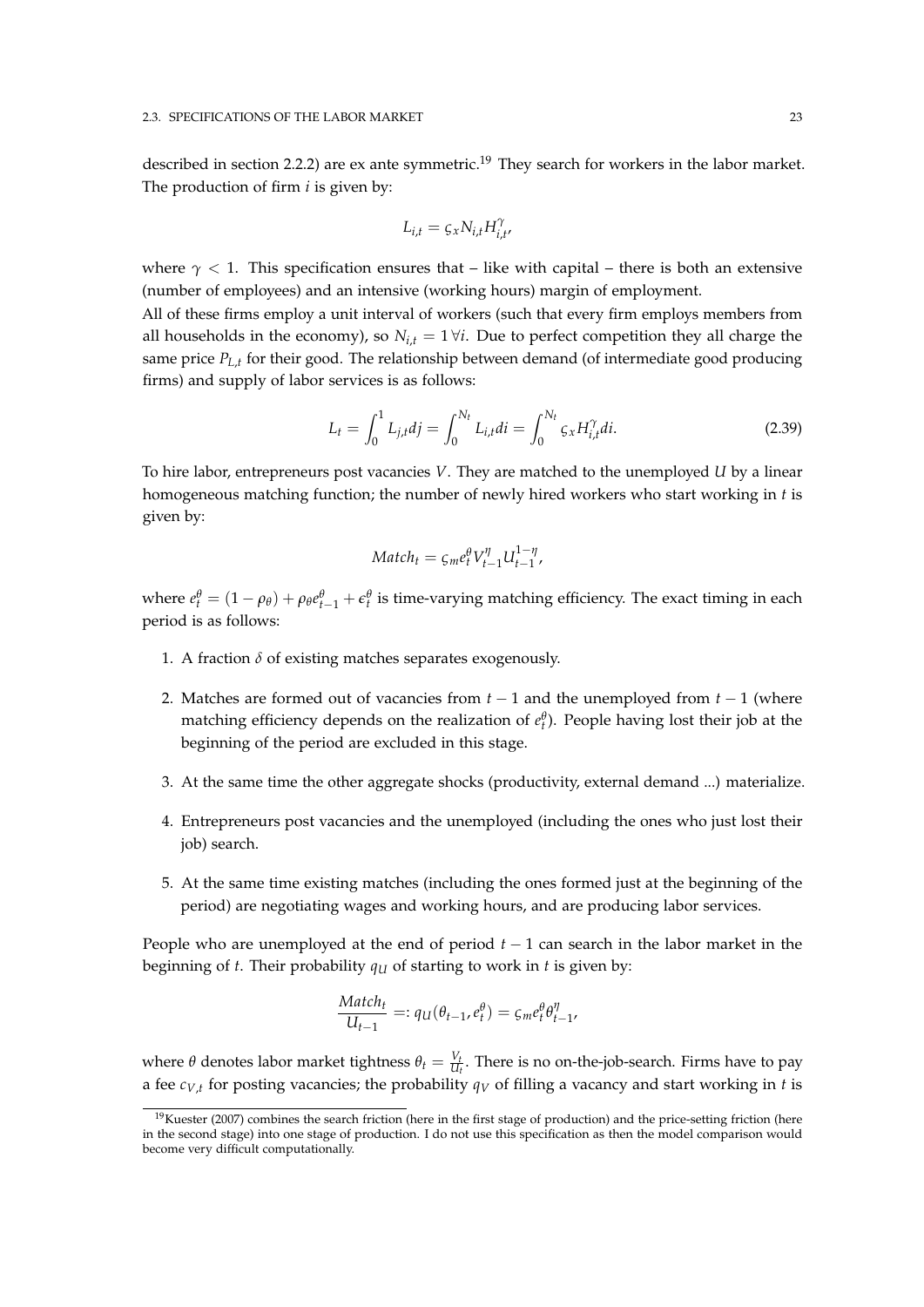given by:

$$
\frac{Match_t}{V_{t-1}} =: q_V(\theta_{t-1}, e_t^{\theta}) = \zeta_m e_t^{\theta} \theta_{t-1}^{\eta-1}.
$$

The employed in period *t* are given by the employed of the previous period whose job was not destroyed ( $(1 - \delta)N_{t-1}$ ) plus the previously unemployed who found a job ( $q_U(\theta_{t-1}, e_t^{\theta})U_{t-1}$ ):

$$
N_t = (1 - \delta)N_{t-1} + q_U(\theta_{t-1}, e_t^{\theta})U_{t-1}.
$$
\n(2.40)

As there is a unit mass of agents in each household, unemployment is simply given by:

$$
U_t = 1 - N_t. \tag{2.41}
$$

Shocks to matching efficiency  $e_t^{\theta}$  drive a wedge between (un)employment in *t* and (un)employment and vacancies in *t* − 1. As all these variables are observable, it is assumed that the matching efficiency shock is realized only at the beginning of the period where new matches are starting to work (i.e. in period *t*); otherwise there would have been problems when estimating the model. Let  $J_F$  and  $J_V$  denote the value of a match and of posting one more vacancy to the employer and let  $J_W$  and  $J_U$  be the values of being employed at firm *i* and of being unemployed.<sup>20</sup> The corresponding asset equations are as follows:

$$
J_{F,i,t} = P_{L,t} \zeta_x H_{i,t}^{\gamma} - W_{i,t} H_{i,t} - A_t \Phi_L + \beta E_t \frac{\Lambda_{t+1}}{\Lambda_t} (1 - \delta) J_{F,i,t+1},
$$
\n(2.42)

$$
J_{V,t} = -A_t c_{V,t} + \beta \mathbb{E}_t q_V(\theta_t, e_{t+1}^{\theta}) \frac{\Lambda_{t+1}}{\Lambda_t} J_{F,new,t+1},
$$
\n(2.43)

$$
J_{W,i,t} = W_{i,t}H_{i,t} - \frac{e_t^L e_t^c \zeta_L}{(1 + \sigma_L)\Lambda_t} H_{i,t}^{1+\sigma_L} + \beta E_t \frac{\Lambda_{t+1}}{\Lambda_t} ((1 - \delta)J_{W,i,t+1} + \delta J_{U,t+1}), \quad (2.44)
$$

$$
J_{U,t} = A_t b + \beta \mathbb{E}_t \frac{\Lambda_{t+1}}{\Lambda_t} \left( q_U(\theta_t, e_{t+1}^{\theta}) J_{W,new,t+1} + (1 - q_U(\theta_t, e_{t+1}^{\theta})) J_{U,t+1} \right), \quad (2.45)
$$

where *Wi*,*<sup>t</sup>* is the hourly wage rate paid in firm *i*, *At*Φ*<sup>L</sup>* are fixed costs (paid to households),<sup>21</sup>  $A_t c_{V,t}$  is the cost of posting a vacancy (in terms of the final good),  $P_{L,t}$  is the price of one unit of labor service in *t*,  $\delta$  is the exogenous job-breakup rate and  $A_t b$  is the unemployment benefit.<sup>22</sup> The subscript *new* means that an average is taken over newly formed matches only; if no subscript is used, then the respective expressions refer to economy-wide averages.

## **2.3.2 Variations within this baseline**

As said before, I will compare several different specifications of the labor market in this paper. Alternative rules for hiring costs, wage determination and hours determination can be specified within the above stated framework (in contrast to endogenous job destruction and contemporaneous hiring, which will be discussed separately in subsections 2.3.3 and 2.3.4).

<sup>&</sup>lt;sup>20</sup>The difference between  $J_W$  and  $J_U$  divided by the marginal utility of consumption yields the marginal value of having one more employed member in a household.

<sup>&</sup>lt;sup>21</sup>For the rationale behind these fixed costs in the spirit of Christoffel and Kuester (2008) see section 2.5.3.

<sup>&</sup>lt;sup>22</sup>To ensure that hiring costs, fixed costs and unemployment benefits do not become negligible in the long run, they are assumed to grow in line with *A<sup>t</sup>* .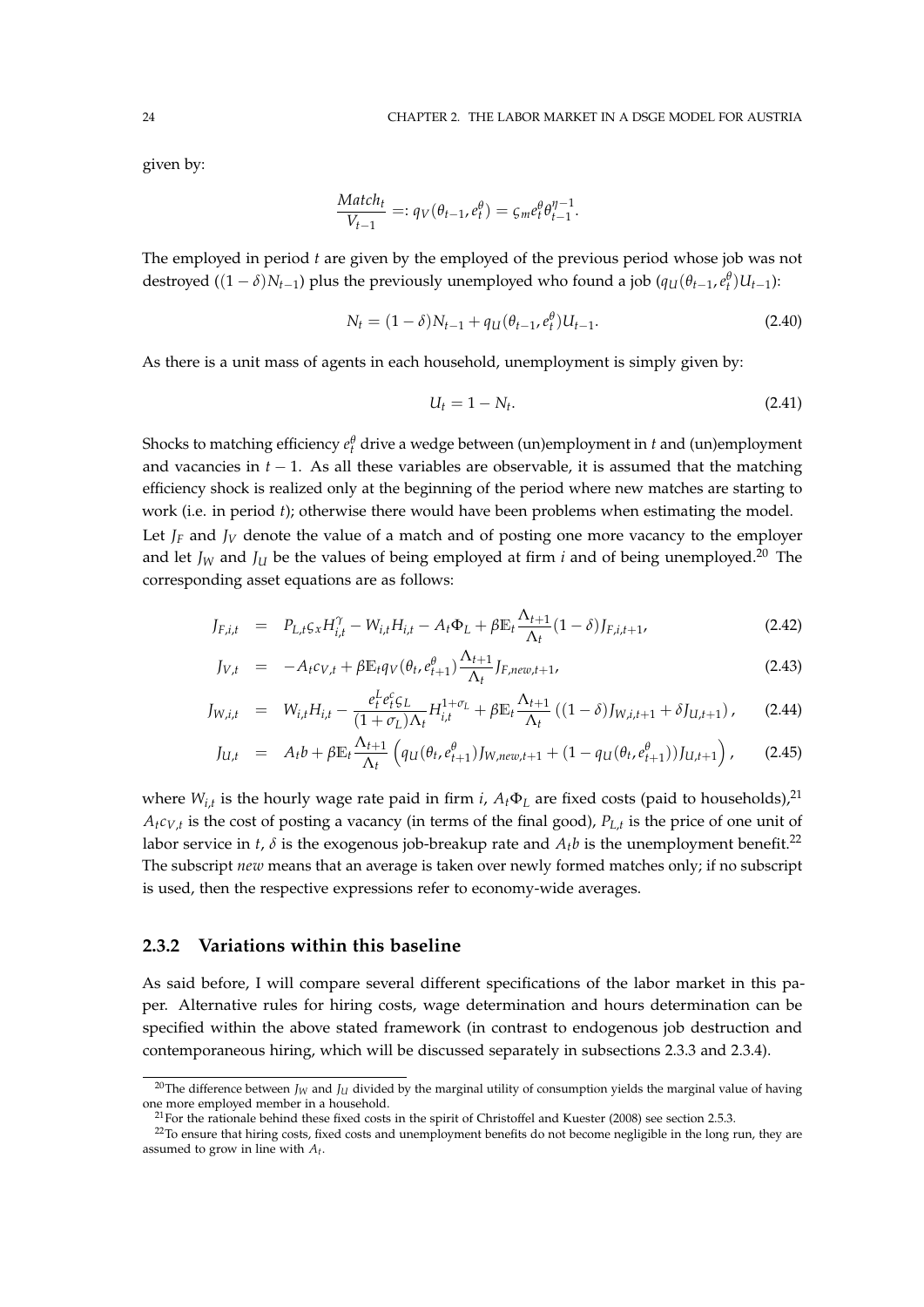#### **Alternative hiring costs**

To ensure that firms do not post an infinite number of vacancies, it is assumed that they have to pay fees for that. The exact specification of this fee can influence the co-movements of labor market variables.

**1. Linear hiring costs:** Linear hiring costs are the widely used standard specification in the literature on search unemployment and mean that  $c_{V,t} = c_V$ . As the zero-expected-profitcondition for entrepreneurs ( $J_{V,t} = 0$ ) holds in all periods, the following condition for hiring can be derived:<sup>23</sup>

$$
\mathbb{E}_{t} \frac{A_{t}c_{V}}{q_{V}(\theta_{t}, e_{t+1}^{\theta})} =
$$
\n
$$
= \beta \mathbb{E}_{t} \frac{\Lambda_{t+1}}{\Lambda_{t}} \left[ P_{L,t+1} \zeta_{x} H_{new,t+1}^{\gamma} - A_{t+1} \Phi_{L} - W_{new,t+1} H_{new,t+1} + (1 - \delta) \frac{A_{t+1}c_{V}}{q_{V}(\theta_{t+1}, e_{t+2}^{\theta})} \right] \tag{2.46}
$$

The left-hand side (LHS) is simply the expected cost of filling a vacancy. The right-hand side (RHS) is given by the discounted flow profit of next period (simply revenue minus wages and fixed costs) plus an expression for the expected value of the match in later periods (multiplied by the survival probability).

This equation is crucial for the determination of the labor market tightness and thereby the level of unemployment: An increase in price  $P_{L,t+1}$  or a decrease in hourly wages  $W_{t+1}$  causes – ceteris paribus – an increase in expected cost of filling a vacancy which is equivalent to an increase in labor market tightness *θt* (via a higher number of vacancies this period). This leads to a decrease in unemployment next period.<sup>24</sup>

**2. Non-linear hiring costs:** Several prominent papers in the literature deviate from the standard case of linear hiring costs; for example Gertler et al. (2008) and Thomas (2008) model large firms whose overall vacancy posting costs are quadratic in the number of their posted vacancies and decreasing in its overall workforce.

To keep things simple I assume that for a given entrepreneur the cost of posting one vacancy depends on the aggregate number of posted vacancies with the following functional form:  $c_{V,t} = \frac{A_t c_V V_t^{\psi_v}}{V^{\psi_v}}$ .<sup>25</sup> Then (2.46) becomes:

$$
\mathbb{E}_{t} \frac{A_{t}c_{V}V_{t}^{\psi_{v}}}{q_{V}(\theta_{t}, e_{t+1}^{a})V^{\psi_{v}}} =
$$
\n
$$
= \beta \mathbb{E}_{t} \frac{\Lambda_{t+1}}{\Lambda_{t}} \left[ P_{L,t+1} \zeta_{x} H_{new,t+1}^{\gamma} - A_{t+1} \Phi_{L} - W_{new,t+1} H_{new,t+1} + (1 - \delta) \frac{A_{t+1}c_{V}V_{t+1}^{\psi_{v}}}{q_{V}(\theta_{t+1}, e_{t+2}^{a})V^{\psi_{v}}} \right] \tag{7}
$$

<sup>23</sup>Derivation in appendix 2.A.

<sup>24</sup>Note that  $\frac{c_{V,t}}{q_V(\theta_t,\epsilon_{t+1}^{\beta})}$  enters (2.46) with coefficient 1 while  $\mathbb{E}_t \frac{c_{V,t+1}}{q_V(\theta_{t+1},\epsilon)}$  $\frac{c_{V,t+1}}{q_V(\theta_{t+1} \varepsilon_{t+2}^{\theta})}$  enters with coefficient *β*(1 − *δ*)E<sub>t</sub><sup> $\frac{\Lambda_{t+1}}{\Lambda_t}$  which</sup> is significantly smaller than 1 when being close to the steady state.

<sup>25</sup>The scaling by *V ψv* is done to ensure that in steady state the costs of posting one vacancy are *c<sup>V</sup>* in both specifications. If  $\psi_v > 0$ , I could interpret this equation as the result from large firms facing overall vacancy posting costs of  $\frac{A_t c_V V_{i,t}^{1+\psi_v}}{(1+\psi_v)V^{\psi_v}}$ . This would imply marginal costs of posting another vacancy of  $\frac{A_f c_V V_V^{\psi v}}{V^{\psi v}}$ . Then equations (2.42) and (2.43) would describe

the value of employing one more worker and posting one more vacancy, respectively.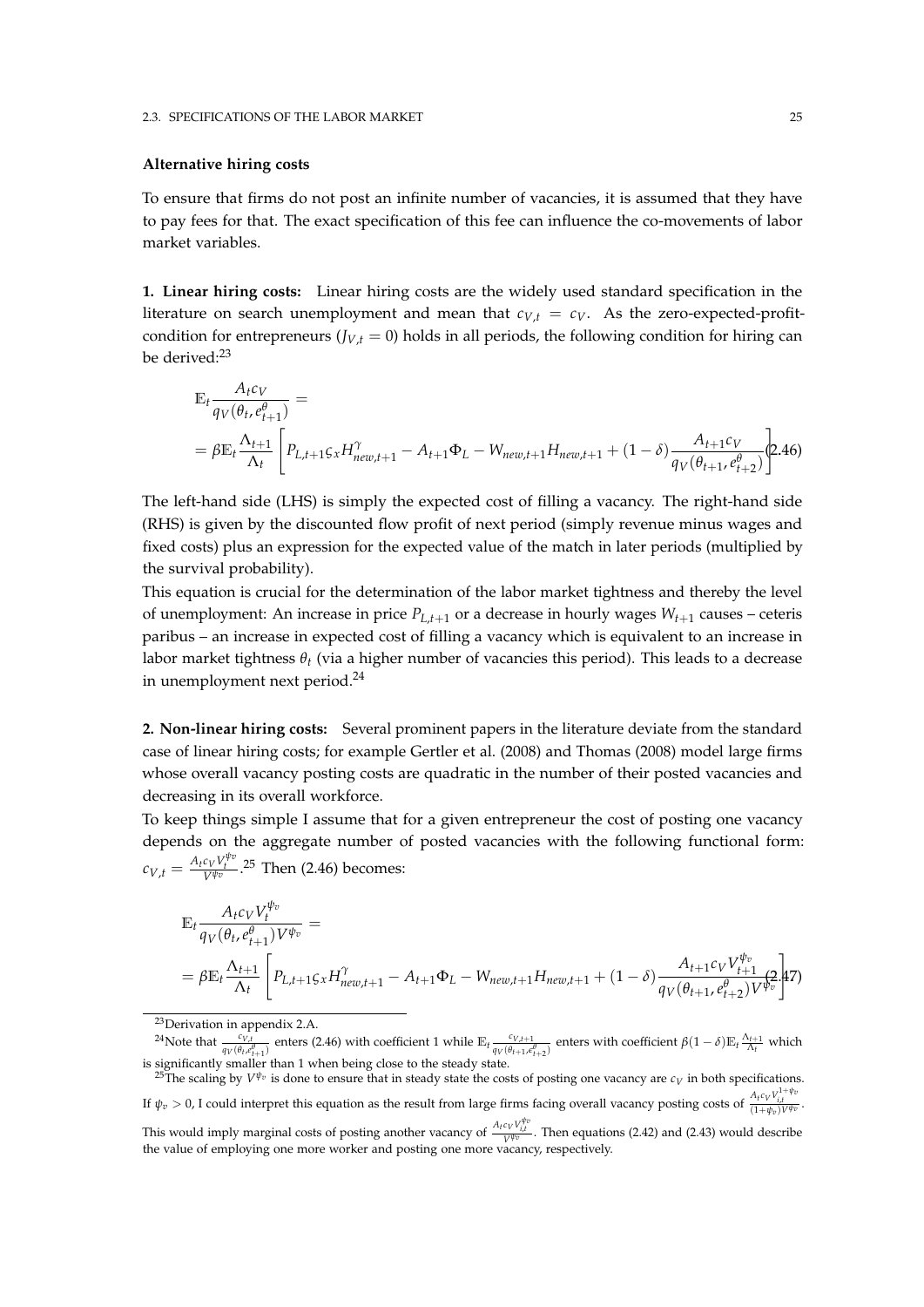If  $\psi_V > 0$ , the number of posted vacancies would likely fluctuate less than in the case of linear vacancy posting costs (while with  $\psi$ <sup>*V*</sup> < 0 they would likely fluctuate more), as then it would be relatively cheaper for entrepreneurs to smooth the number of posted vacancies over time.

#### **Alternative ways of working hours determination**

In a competitive neoclassical economy without frictions both firms and workers take the wage rate as given when deciding on labor demand respectively labor supply. In this case it would have to hold that the marginal rate of substitution between leisure and consumption equals the wage rate equals the marginal revenue product of labor, where the first equality is the FOC for labor supply and the second equality the FOC for labor demand.

However, wages are not taken as given by agents in models with search unemployment – they are the result of a negotiation process between the worker and the entrepreneur (see also below in subsection 2.3.2), in which the rent generated by the match is shared. Currently there are two popular ways to determine working hours (in case they are endogenous at all); both assume that the number of hours can be freely adjusted (reoptimized) every period.

**I. 'Efficient bargaining':** In case of 'efficient bargaining', which is for example used by Thomas (2008), the joint surplus of entrepreneur and worker  $J_{F,i,t} + J_{W,i,t} - J_{U,t}$  is maximized by taking the first derivative with regard to working hours.<sup>26</sup> The optimality condition 'marginal revenue product = marginal rate of substitution between leisure and consumption' leads to:

$$
P_{L,t}\mathcal{G}_x\gamma H_{i,t}^{\gamma-1} = \frac{e_t^c e_t^L \mathcal{G}_L H_{i,t}^{\sigma_L}}{\Lambda_t}.
$$
\n(2.48)

**II. 'Right-to-manage' bargaining:** When assuming efficient bargaining, there is no direct relationship between wages and consumer prices as wages then do not enter the Price Phillips curve.

This has led to the suggestion of an alternative specification in which, given a wage schedule, firms maximize their value of the match *JF*,*i*,*<sup>t</sup>* . Among others, Trigari (2006) and Christoffel and Kuester (2008) employ this setting. Taking the first derivative of the RHS of (2.42) with regard to working hours leads to the optimality condition that 'marginal revenue product = hourly wage': $^{27}$ 

$$
P_{L,t}\mathcal{L}_x\gamma H_{i,t}^{\gamma-1} = W_{i,t}.\tag{2.49}
$$

Assuming that  $\sigma_l$  is relatively large (meaning a relatively high marginal disutility when working slightly more), this specification can lead to relatively large reactions of working hours to certain shocks as adjusting the intensive margin of employment is typically much 'cheaper' from the firm's perspective than in the efficient-bargaining-case.

Note that the terms 'efficient bargaining' and 'right-to-manage' have been used in a somewhat older literature in a slightly different context, namely the negotiations between a union and a

<sup>&</sup>lt;sup>26</sup>As hours can be freely adjusted every period, all derivatives of terms of  $t + 1$  with regard to working hours in  $t$  are zero.

 $^{27}$ To ensure that firms can cover the costs of posting vacancies in the case of 'right-to-manage', one either needs decreasing returns to labor or a downward sloping demand curve for each firm. I choose the former as merging all the involved frictions (search friction, Calvo pricing, possibly rigid wages) into the differentiated sector would be very complicated (see for example Christoffel et al., 2009).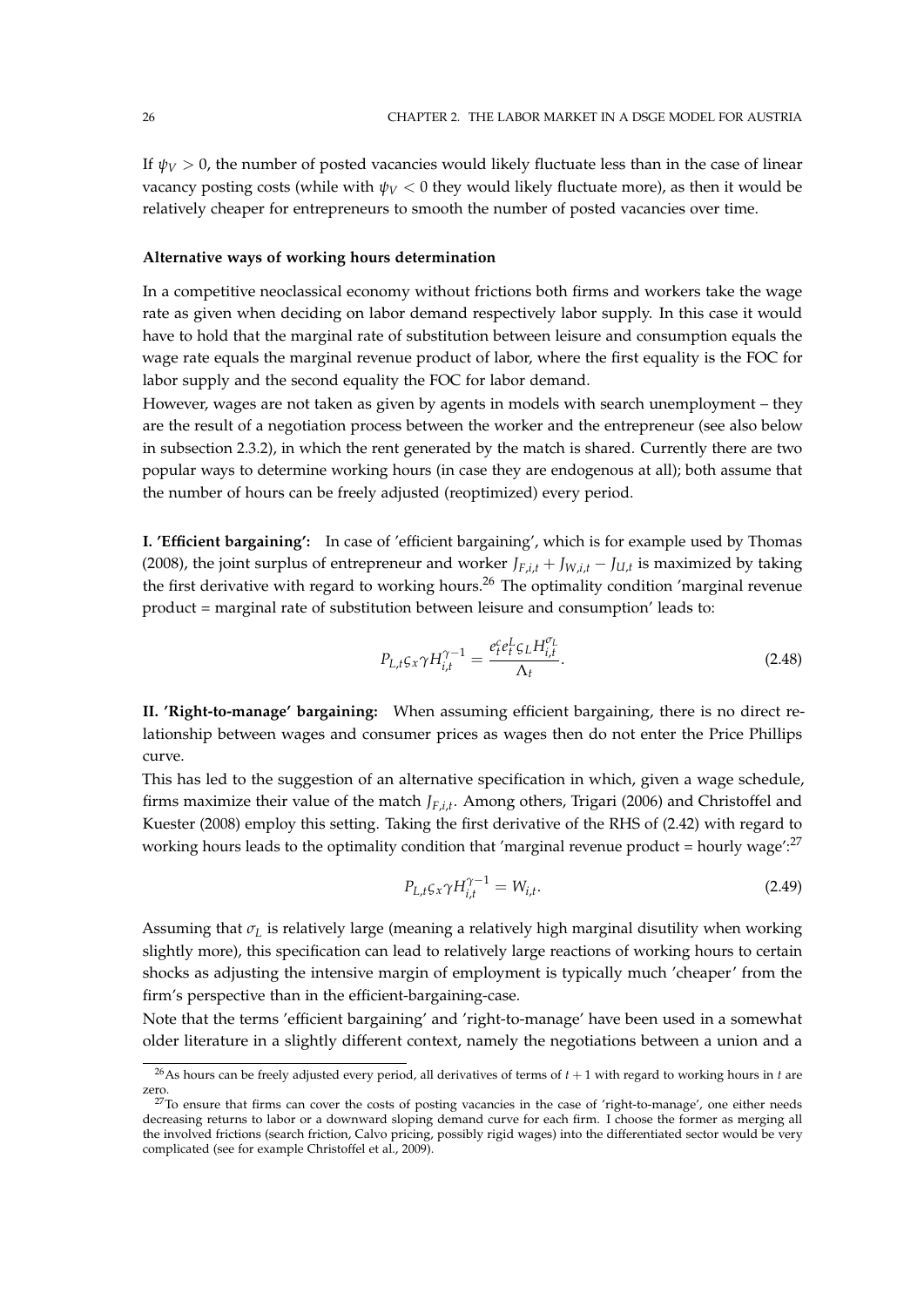firm on employment in persons and wages. Furthermore the term (weakly)<sup>28</sup> efficient bargaining is only used there in case of Nash bargaining on both wages and employment (see for example Cahuc and Zylberberg, 2004, chapter 7), while in this paper 'efficient bargaining' on working hours does not necessarily mean that there is Nash bargaining on wages too (see below).

#### **Alternative ways of incorporating wage rigidities**

As indicated before, in models with search frictions wage rates are determined in negotiations between workers and entrepreneurs. In principle, every wage rate which makes both better of than their respective outside option (posting a vacancy/being unemployed) is a possible solution to the bargaining problem (see for example Hall, 2005).

The standard assumption is that wages are renegotiated every period via Nash bargaining between entrepreneur and worker where  $J_{F,i}^{\nu}(J_{W,i} - J_{U})^{1-\nu}$  is maximized with regard to the (hourly) wage. Making this assumption can lead to a significant volatility of nominal and real wages. While the level of wages is relevant for the determination of working hours only in case of right-to-manage, the wages of newly hired employees are crucial for job creation. The more rigid they are, the larger will be the response of the extensive margin of employment to shocks to productivity and/or demand. So one could suppose that wages move only slowly within the possible range (which makes both negotiators better of than their outside option), as for example suggested by Hall (2005).<sup>29</sup>

For the rest of the paper I will assume that, in absence of wage rigidities, there will be Nash bargaining on wages between the entrepreneur and workers. They maximize  $J_{F,i,t}^{\nu}(J_{W,i,t} - J_{U,t})^{1-\nu}$ with respect to the wage rate; this yields:

$$
\nu(J_{W,i,t}-J_{U,t})\frac{\partial (J_{W,i,t}-J_{U,t})}{\partial W_{i,t}}+(1-\nu)J_{F,i,t}\frac{\partial J_{F,i,t}}{\partial W_{i,t}}=0.
$$

In case of efficient bargaining $30$  this reduces to:

$$
\nu(J_{W,i,t} - J_{U,t}) = (1 - \nu)J_{F,i,t},
$$

which means that the the entrepreneur will get a share of  $\nu$  of the overall surplus (with the residuum going to the worker). In case of Nash bargaining every period in firm *i* (but not

 $^{28}$ As the negotiations in my model are just between one worker and one employer, there is no distinction between 'weakly efficient bargaining' and 'strongly efficient bargaining' as in chapter 7 of Cahuc and Zylberberg (2004), where due to risk-aversion of workers there is over-employment (and therefore the outcome only being 'weakly efficient') when unemployment benefits and/or severance payments for the non-employed union members are not part of the bargaining process.

 $^{29}$ In both variants of rigid wages I actually would have to constrain the wages to lie in the bargaining set of worker and employer – to avoid cases in which the surplus of one or both agents is negative. In the steady state both surpluses are positive and in my analysis of out-of-steady-state-dynamics I linearize around this point. According to Hall (2005)[p. 64] ignoring this constraint is 'unlikely to have any practical effect' in such cases.

 $^{30}$ Here it holds that  $\frac{\partial (J_{W,i,t} - J_{U,t})}{\partial W_{i,t}}$  $\frac{\partial J_{F,i,t}}{\partial W_{i,t}} = H_{i,t}$  and  $\frac{\partial J_{F,i,t}}{\partial W_{i,t}} = -H_{i,t}$ .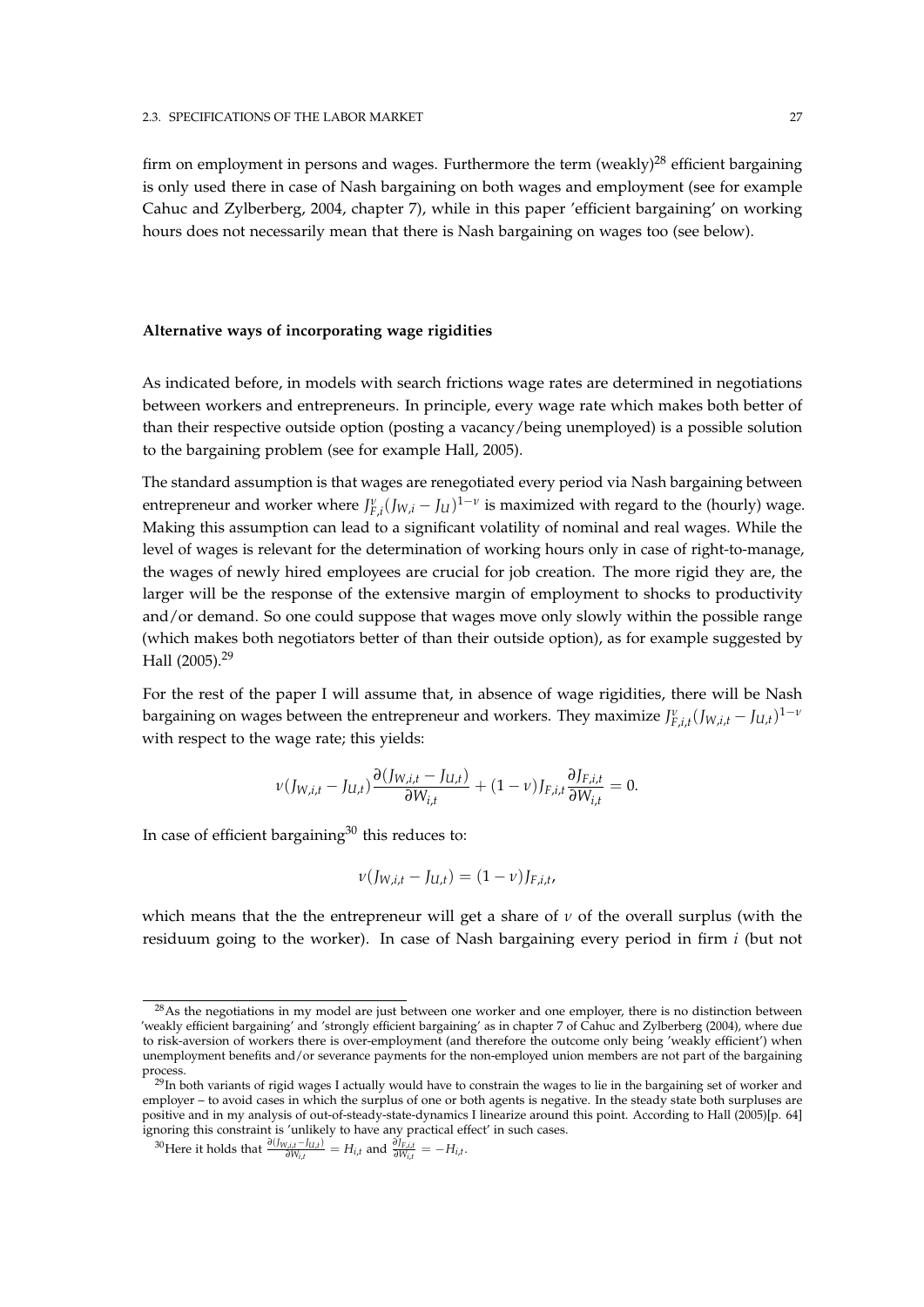necessarily in the other firms), the real wage rate would be given by:<sup>31</sup>

$$
W_{i,t}^{nb}H_{i,t} = (1 - \nu) \left( P_{L,t} \varsigma_x H_{i,t}^{\gamma} - A_t \Phi_L \right) + \nu \left( A_t b + \frac{e_t^L e_f^c \varsigma_L}{(1 + \sigma_L) \Lambda_t} H_{i,t}^{1 + \sigma_L} \right) + \nu \beta \mathbb{E}_t q_U (\theta_t, e_{t+1}^{\theta}) \frac{\Lambda_{t+1}}{\Lambda_t} (J_{W,new,t+1} - J_{U,t+1}). \tag{2.50}
$$

In case of right-to-manage the number of hours depends directly on the wage rate, $32$  which makes things more complicated:<sup>33</sup>

$$
\nu \frac{\frac{MRS_{i,t}}{W_{i,t}} - \gamma}{1 - \gamma} (J_{W,i,t} - J_{U,t}) = (1 - \nu) J_{F,i,t},
$$

where  $MRS_{i,t} = \frac{e_t^c e_t^L \zeta_L H_{i,t}^{\sigma_L}}{\Lambda_t}$ . In this specification the share of workers in the overall surplus increases in the number of hours worked, which dampens the effects of an increase in the price of the labor service good on the number of hours worked (see for example Christoffel et al., 2009). Solving for the wage rate yields: $34$ 

$$
\left(1 + \frac{1 - \nu}{\nu} \frac{1 - \gamma}{\frac{MRS_{i,t}}{W_{i,t}^{nb}}} - \gamma\right) W_{i,t}^{nb} H_{i,t} =
$$
\n
$$
= \frac{1 - \nu}{\nu} \frac{1 - \gamma}{\frac{MRS_{i,t}}{W_{i,t}^{nb}}} - \gamma (P_{L,t} H_{i,t}^{\gamma} - A_t \Phi_L) + A_t b + \frac{e_t^L e_t^c \zeta_L}{(1 + \sigma_L) \Lambda_t} H_{i,t}^{1 + \sigma_L}
$$
\n
$$
+ \beta \frac{1 - \nu}{\nu} (1 - \delta) \mathbb{E}_t \frac{\Lambda_{t+1}}{\Lambda_t} J_{F,i,t+1} \left( \frac{1 - \gamma}{\frac{MRS_{i,t}}{W_{i,t}^{nb}}} - \gamma - \frac{1 - \gamma}{\frac{MRS_{i,t+1}}{W_{i,t+1}^{nb}}} - \gamma \right)
$$
\n
$$
+ \beta \mathbb{E}_t \frac{\Lambda_{t+1}}{\Lambda_t} q_U(\theta_t, e_{t+1}^{\theta})(J_{W,new,t+1} - J_{U,t+1}). \tag{2.51}
$$

The combination of Nash bargaining on wages and right-to-manage-determination of working hours leads to Pareto-inefficient contracts. In case of 'classical' right-to-manage (between unions and employers) this can be justified by – implicitely – assuming that wages and employment are being determined on different levels (i.e. wages are determined between unions and federations of employers while employment is determined by the aggregation of decisions of individual employers) and by the fact that wages are much easier to enforce at court than employment in persons (see for example Cahuc and Zylberberg, 2004, chapter 7). However, these arguments do apply to a much smaller extent in this case as it is clearly about negotiation of working hours and wages on the firm level. Therefore I will also use simple 'surplus sharing' (equation (2.50), i.e. the solution to the wage determination problem in case of efficient bargaining) in combination with right-to-manage. This will be useful to see how the empirical performance of models with right-to-manage is influenced separately by the different setting of working hours and the more

<sup>31</sup>Derivation in appendix 2.A. The superscript *nb* is used as (see below) this wage rate might be only a hypothetical reference value in case of real or nominal wage rigidities.

<sup>&</sup>lt;sup>32</sup>Rearranging (2.49) yields  $H_{i,t} = \left(\frac{P_{L,f} \varsigma_{\mathcal{X}} \gamma}{W_{i,t}}\right)^{\frac{1}{1-\gamma}}$ . This implies  $\frac{\partial (J_{W,i,t} - J_{U,t})}{\partial W_{i,t}}$  $\frac{d_{i,i,t}-f_{i,i,t}}{\partial W_{i,t}}=\frac{H_{i,t}}{1-\gamma}(\frac{MRS_{i,t}}{W_{i,t}}-\gamma)$  and  $\frac{\partial J_{F,i,t}}{\partial W_{i,t}}=-H_{i,t}.$ <sup>33</sup>Derivations in appendix 2.A.

<sup>34</sup>Derivation in appendix 2.A.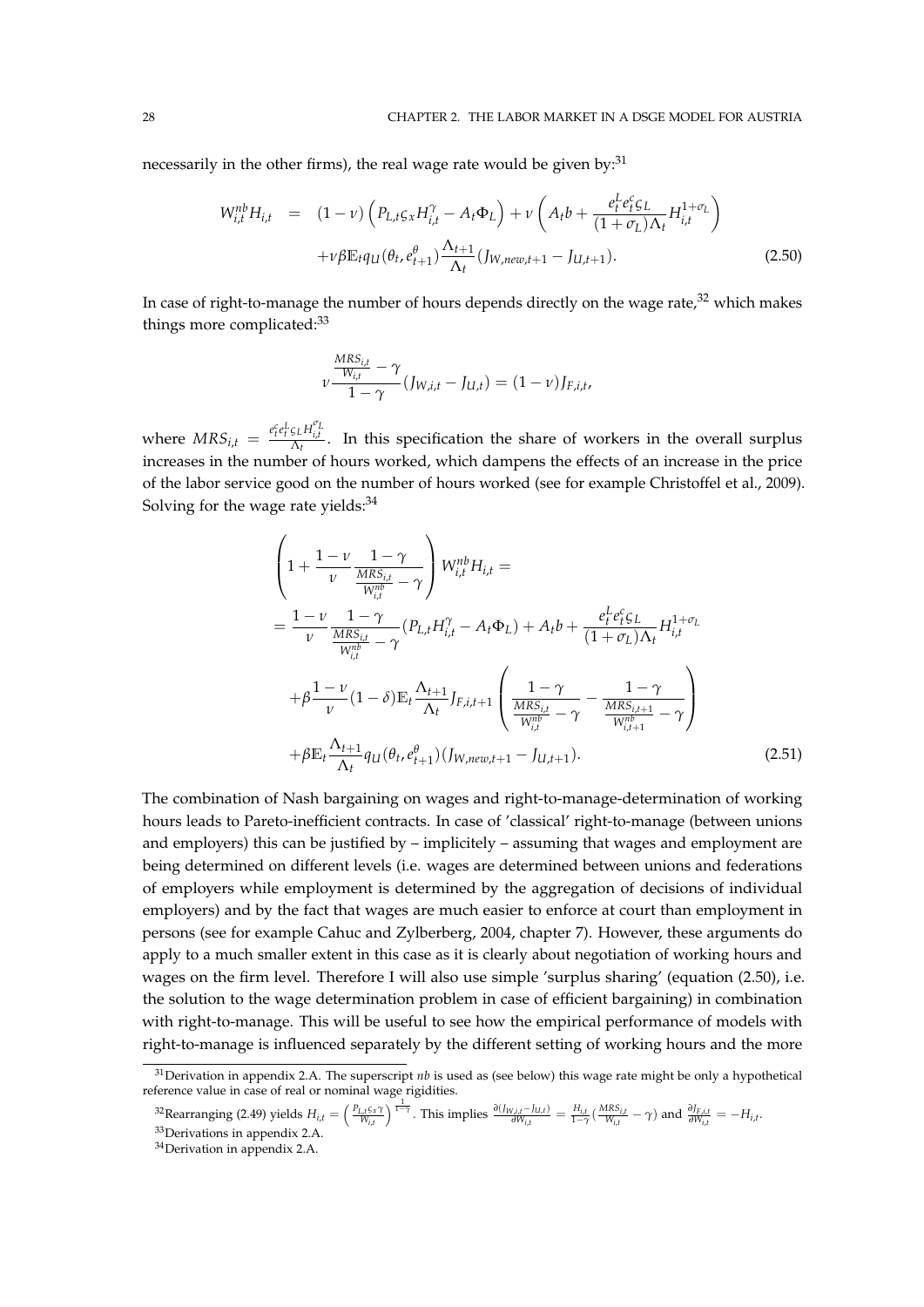complicated formula for wage determination.

**A. Flexible wages:** In case of absence of wage rigidities, the wage is simply given by:<sup>35</sup>

$$
W_{i,t}H_{i,t} = W_{i,t}^{nb}H_{i,t}.
$$
\n(2.52)

**B. Real rigidity:** A relatively simple possibility to introduce real wage rigidities is used in Krause and Lubik (2007), where the actual wage is a convex combination of the hypothetical Nash bargaining wage and the steady state wage:<sup>36</sup>

$$
W_{i,t} = (1 - \xi_{wr})W_{i,t}^{nb} + \xi_{wr}A_t w,
$$
\n(2.53)

where *w* is the steady state value of  $\frac{W_t}{A_t}$ . Note that in this case as well as in A the *i*-index can be dropped as there 1st-stage-firms are also completely symmetric when out of the steady state. To some extent, one could think of this specification as a special case of flexible wages with a relatively lower bargaining power of the worker. However, in contrast to a high value of *ξwr*, a lower bargaining power of workers would also have a strong influence on steady state ratios, which can be important for reactions to permanent shocks and in some cases also for driving short-run-fluctuations.

**C. Nominal rigidity (Calvo wages):** Another popular (and slightly more complicated) variant to introduce wage rigidity is a Calvo-type rigidity of nominal wages; among others, Thomas (2008) and Gertler et al. (2008) make this assumption.<sup>37</sup>

In each period, the wage of a match can be freely adjusted with probability  $1 - \xi_w$ ; if adjusted, they are determined by Nash bargaining (taking into account that there is a chance that the wage cannot be readjusted the following periods). The remaining fraction *ξw* of existing matches does full indexation to the growth in  $A_t$  and partial indexation to previous inflation which means that the previous nominal wage is multiplied by  $\frac{A_t}{A_{t-1}}$  $\frac{P_{t-1}}{P}$ *Pt*−<sup>2</sup> *γ<sup>w</sup>* .

Firms and employees which are optimizing in *t* agree on a nominal wage  $P_t W_t^*$  which solves the following condition:<sup>38</sup>

$$
\mathbb{E}_{t} \sum_{s=0}^{\infty} \beta^{s} \Lambda_{t+s} (1-\delta)^{s} \xi_{w}^{s} \left( \frac{A_{t+s}}{A_{t}} \left( \frac{P_{t+s-1}}{P_{t-1}} \right)^{\gamma_{w}} \frac{P_{t}}{P_{t+s}} W_{i,t}^{*} H_{i,t+s} - W_{i,t+s}^{nb} H_{i,t+s} \right) = 0.
$$
 (2.54)

For a better understanding of (2.54) one can think in the following steps:

•  $P_t W_t^*$  is the nominal wage agreed on in *t*.

<sup>&</sup>lt;sup>35</sup>If in each periods all matches can vary their wages freely according to the proposed surplus sharing rule, one could actually reduce (2.50) to  $W_{i,t}^{nb}H_{i,t} = (1-\nu)\left(P_{L,t}\varsigma_x H_{i,t}^{\gamma} + c_{V,t}\theta_t\right) + \nu\left(A_t b + \frac{e_t^L e_t^c \varsigma_L}{(1+\sigma_L)\Lambda_t} H_{i,t}^{1+\sigma_L} \right)$  , which might be a more familiar expression for many readers. Note again that (2.50) is computed as if there were Nash bargaining/surplus sharing every period in match *i*, but not necessarily in all the other matches.

<sup>36</sup>Hall (2005) proposes to use a convex combinaton of the hypothetical Nash bargaining wage and last period's actual wage.

 $37$ This looks similar to the nominal wage rigidities used in Smets and Wouters (2003) and Fenz et al. (2012). However, the search-friction allows me to incorporate such rigidities without the assumption that workers have all the bargaining power in negotiation with firms.

<sup>&</sup>lt;sup>38</sup>I follow here the approach of Thomas (2008) to express the derivation of Calvo wages.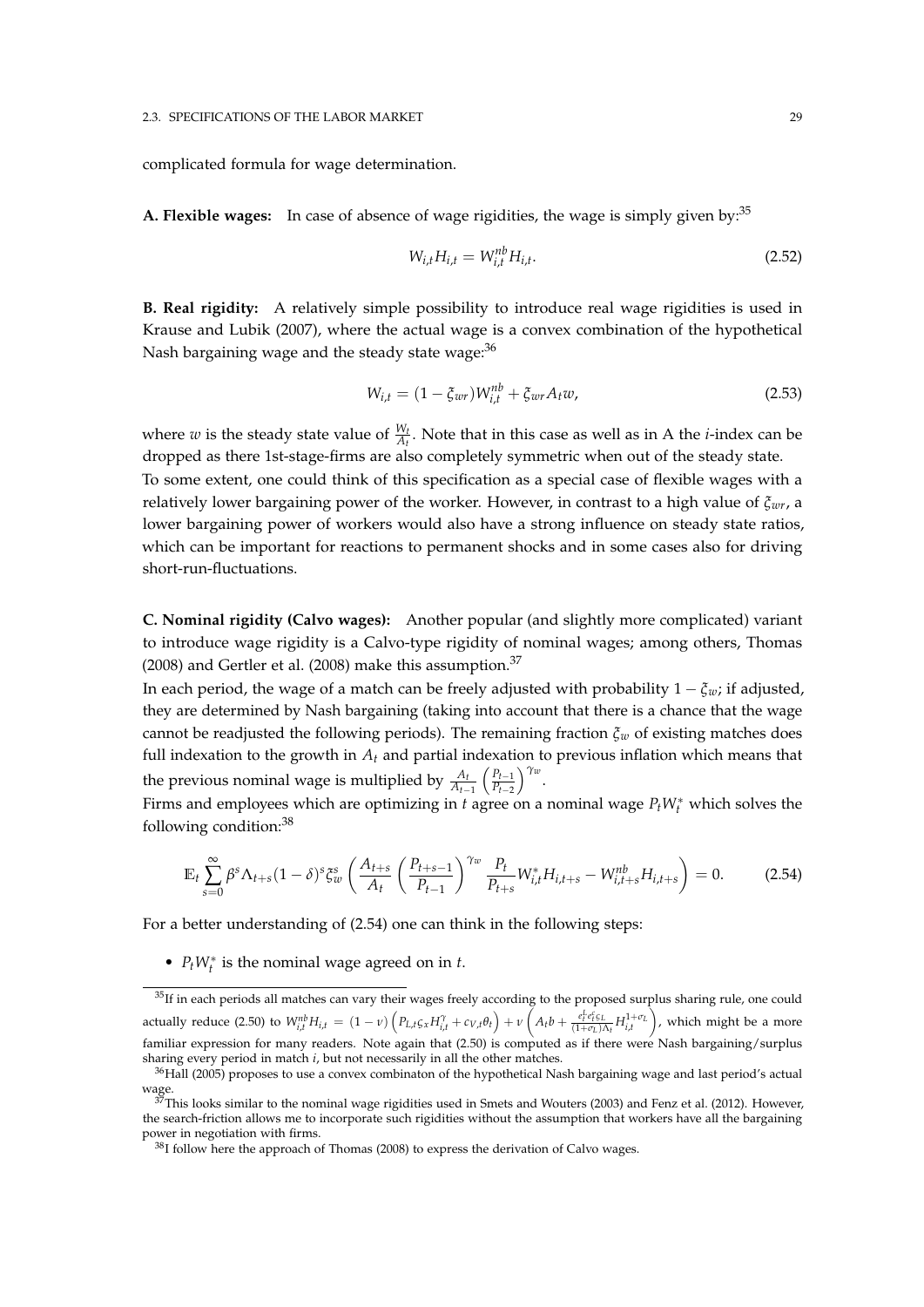- If not adjusted in the following periods, due to indexations the nominal wage in period  $t + s$  is given by  $\frac{A_{t+s}}{A_t}$  $\int$ *P*<sub>t+s−1</sub> *Pt*−<sup>1</sup>  $\int^{\gamma_w} P_t W_t^*$ .
- Dividing the later expression by  $P_{t+s}$  yields the implied real wage in period  $t + s$ .
- The net present value of this expression has to be equal to the net present value of Nash bargaining wages  $W_{t+s}^{nb}$  of the respective periods (weighted by working hours  $H_{i,t+s}$ ). The standard discount factor  $\beta^s \Lambda_{t+s}$  is multiplied by  $\xi_w^s$  as there can be a renegotiation of wages and by  $(1 - \delta)^s$  as the match may break up.

I assume that newly matched employees receive the average wage of the others.<sup>39</sup> So the law of motion for average real wages *W<sup>t</sup>* of employed workers is as follows:

$$
W_t = (1 - \xi_w)W_t^* + \xi_w \frac{A_t}{A_{t-1}} \frac{P_{t-1}}{P_t} \left(\frac{P_{t-1}}{P_{t-2}}\right)^{\gamma_w} W_{t-1}.
$$
\n(2.55)

Main differences to the specification in B are the forward-looking-nature and the possible importance of inflation; the latter point being more important in the model selection procedure (which is based on a backward-looking policy function).

In both the specification on rigid real wages and rigid nominal wages I assume that the rigidities affect all workers. Note that Haefke et al. (2009) provide micro-evidence which shows that in the US the wages of newly hired workers tend to be less rigid than the ones of 'old' workers (see also Pissarides, 2009). However, Gertler and Trigari (2009) argue that this is at least partly driven by composition effects, namely that in economically bad times job creation is higher in low earning occupations (they also provide some empirical evidence for this argument).

### **2.3.3 Endogenous job destruction**

In the specifications discussed so far, variations in employment are driven by fluctuations in hiring (via changes in vacancies and shocks to the exogenous matching efficiency). This is not consistent with stylized facts on business cycles as involuntary (from the employee's viewpoint) job destruction tends to be higher in bad times.

This is why plenty of papers also let job destruction vary over the business cycle, contributions in the New Keynesian DSGE context include Krause and Lubik (2007) and Trigari (2009). However, endogenous job destruction tends to induce a counterfactual positive correlation between unemployment and vacancies, which somehow limits its popularity for modelling search unemployment.<sup>40</sup>

To make things tractable, I will follow the approach used by Trigari (2009), in which workers receive iid shocks to their disutility of work at the beginning of each period.<sup>41</sup> This means that the flow utility of household *h* is now given by (the old flow utility is visible in equation (2.1)):

$$
e_t^c \left( ln(C_{h,t} - \kappa C_{t-1}) - \int_0^{N_t} \left( \frac{e_t^L \zeta_L}{1 + \sigma_L} H_{h,i,t}^{1 + \sigma_L} + \frac{b_{i,t}}{\Lambda_{h,t}} \right) di \right),
$$

 $39$ The same assumption is for example also made by Kuester (2007).

<sup>40</sup>See for example Shimer (2005) and Ramey (2008). However, Ramey (2008) shows that this 'undesired' positive correlation can disappear when also including on-the-job-search.

<sup>&</sup>lt;sup>41</sup>The approach of Mortensen and Pissarides (1994), in which workers receive idiosyncratic shocks to their productivity, is more popular in the literature. However, implementing this way of endogenous destruction in a setting with endogenous working hours is very complicated as working hours would not be symmetric across matches in the steady state (see for example Christoffel et al., 2009).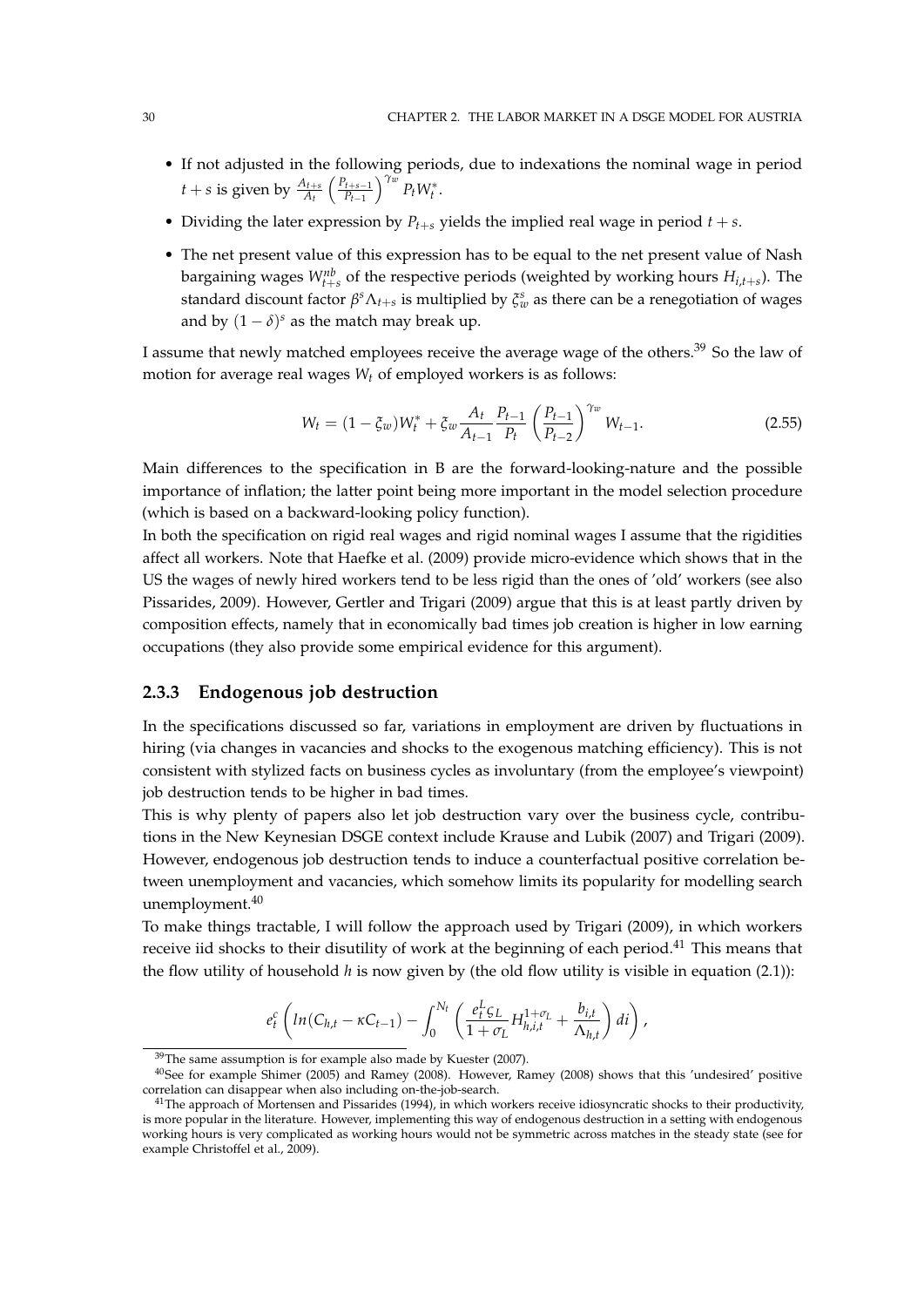where  $b_{i,t}$  has a cumulative distribution function  $G(b)$  and a probability density function  $g(b)$  =  $G'(b)$ ; the scaling of  $b_{i,t}$  via dividing by  $\Lambda_{h,t}$  is done for notational convenience. If the realization of *b<sup>i</sup>* is large enough to make the value of the match for the employer negative (via higher wages which he has to pay), match *i* is resolved. So it is assumed that the worker has no influence on the job destruction decision (i.e. the worker would even stay in the job if he were better of when being unemployed).

The exact timing in each period is as follows:

- 1. A fraction  $\delta$  of existing matches separates exogenously.
- 2. Matches are formed out of vacancies from *t* − 1 and the unemployed from *t* − 1 (where matching efficiency depends on the realization of  $e_t^{\theta}$ ).
- 3. At the same time the other aggregate shocks (productivity, external demand ...) materialize.
- 4. The idiosyncratic shock to the disutility of work materializes; jobs above the threshold are destroyed.
- 5. Entrepreneurs post vacancies and the unemployed (including the ones who just lost their job) search.
- 6. At the same time existing matches are negotiating wages and working hours, and are producing labor services.

#### **Determination of employment and vacancies**

The new law of motion of employment is given by: $42$ 

$$
N_t = G(\tilde{b}_t)((1 - \delta)N_{t-1} + q_U(\theta_{t-1}, e_t^{\theta})U_{t-1}),
$$
\n(2.56)

where  $b_t$  is the time-varying threshold for the disutility of work. The new asset equations are given by:

$$
J_{F,i,t} = P_{L,t} \varsigma_x H_{i,t}^{\gamma} - A_t \Phi_L - W_{i,t} H_{i,t} + \beta E_t \frac{\Lambda_{t+1}}{\Lambda_t} (1 - \delta) G(\tilde{b}_{t+1}) J_{F,i,t+1},
$$
(2.57)

$$
J_{V,t} = -A_t c_{V,t} + \beta \mathbb{E}_t q_V(\theta_t, e_{t+1}^{\theta}) \frac{\Lambda_{t+1}}{\Lambda_t} G(\widetilde{b}_{t+1}) J_{F,new,t+1},
$$
\n(2.58)

$$
J_{W,i,t} = W_{i,t}H_{i,t} - \frac{e_t^L e_t^c \zeta_L}{(1 + \sigma_L)\Lambda_t} H_{i,t}^{1 + \sigma_L} - A_t \zeta_b b_{i,t} + \beta \mathbb{E}_t \frac{\Lambda_{t+1}}{\Lambda_t} \left( (1 - \delta) G(\widetilde{b}_{t+1}) J_{W,i,t+1} + (1 - (1 - \delta) G(\widetilde{b}_{t+1})) J_{U,t+1} \right),
$$
(2.59)

$$
J_{U,t} = A_t b +
$$
  
+ $\beta \mathbb{E}_t \frac{\Lambda_{t+1}}{\Lambda_t} \left( q_U(\theta_t, e_{t+1}^{\theta}) G(\widetilde{b}_{t+1}) J_{W,new,t+1} + (1 - q_U(\theta_t, e_{t+1}^{\theta}) G(\widetilde{b}_{t+1})) J_{U,t+1} \right)$ (2.60)

<sup>&</sup>lt;sup>42</sup>Exogenous job destruction  $\delta$  and the flow value of being unemployed *b* are scaled down in this setting, such that overall job destruction and the sum of the flow value of being unemployed plus average disutility of work correspond to their exogenous-job-destruction-counterparts in the previous section. For further details see appendix 2.B.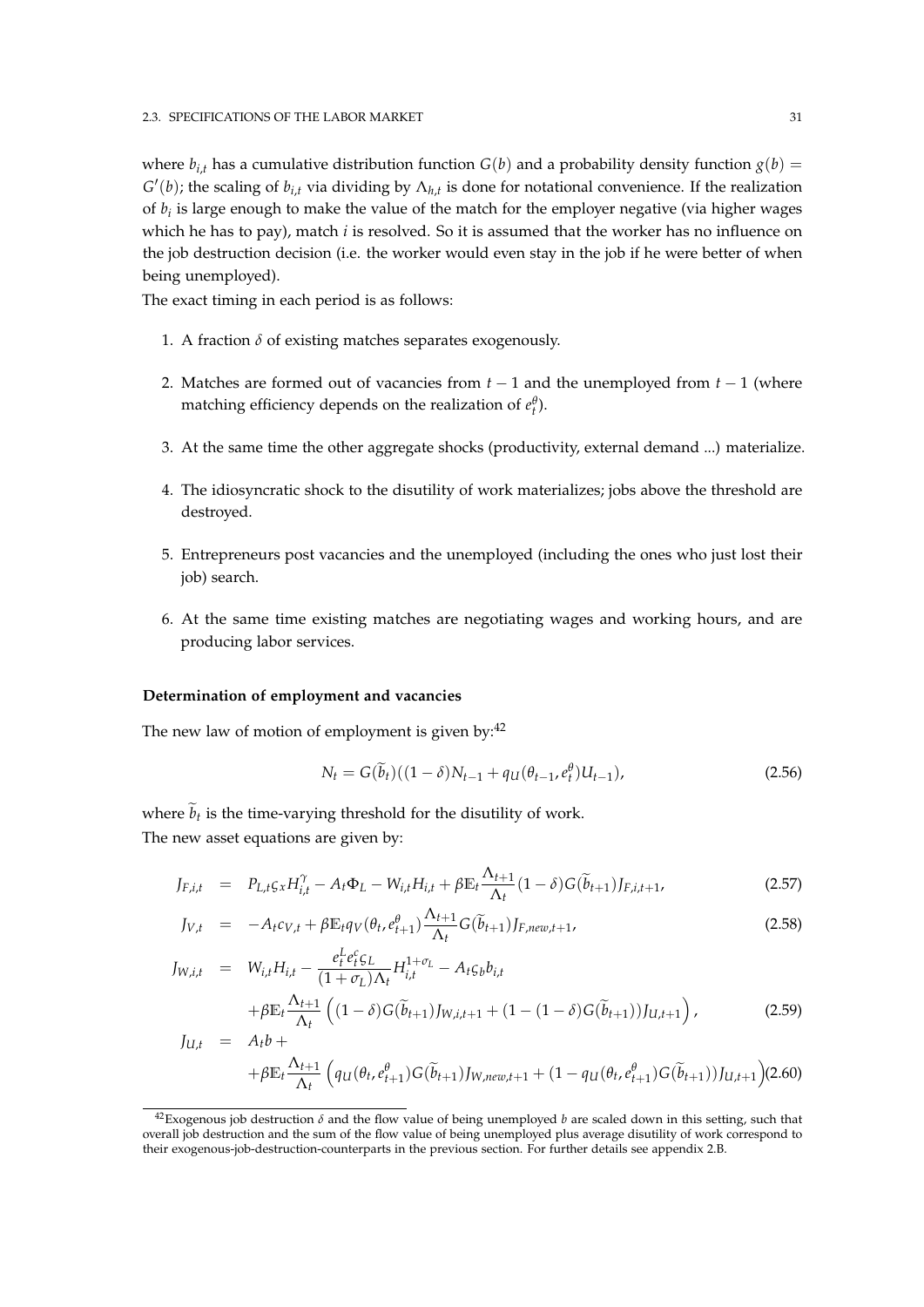The new hiring condition is given by (see appendix):

$$
\mathbb{E}_{t} \frac{A_{t}c_{V,t}}{q_{V}(\theta_{t}, e_{t+1}^{\theta})} =
$$
\n
$$
= \beta \mathbb{E}_{t} \frac{\Lambda_{t+1}}{\Lambda_{t}} G(\widetilde{b}_{t+1}) \left( P_{L,t+1} \varsigma_{x} H_{t+1}^{\gamma} - A_{t+1} \Phi_{L} - W_{new,t+1} H_{t+1} + (1 - \delta) \frac{A_{t+1}c_{V,t+1}}{q_{V}(\theta_{t+1}, e_{t+2}^{\theta})} \right)
$$
\n61

### **Determination of wages and working hours**

To ensure that working hours are independent of the realization of *b<sup>i</sup>* and therefore identical across all matches (which holds with efficient bargaining due to the assumed additivity of fixed and variable disutility of work), I exclude the case of 'right-to-manage'-determination of working hours.

Furthermore I exclude the combination of endogenous destruction with Calvo-type nominal wage rigidities such that the realizations of  $b_i$  are the only driver of wage dispersion (as in the case of rigid real or flexible wages). In case of Calvo wages it would also be influenced by the probability to reoptimize nominal wages.<sup>43</sup>

Nash bargaining wages in match *i* are given by

$$
W_{i,t}^{nb}H_{i,t} = (1 - \nu) \left( P_{L,t} \varsigma_x H_{i,t}^{\gamma} - A_t \Phi_L \right) + \nu \left( A_t b + \frac{e_t^L e_t^c \varsigma_L}{(1 + \sigma_L) \Lambda_t} H_{i,t}^{1 + \sigma_L} + A_t \varsigma_b b_{i,t} \right) + \nu \beta \mathbb{E}_t q_U (\theta_t, e_{t+1}^{\theta}) \frac{\Lambda_{t+1}}{\Lambda_t} G(\widetilde{b}_{t+1}) (J_{W,new,t+1} - J_{U,t+1}). \tag{2.62}
$$

The average wage bill  $W_t^{nb}H_t$  in case of Nash bargaining wages is derived by integrating over  $b$ :

$$
W_{t}^{nb}H_{t} = (1 - v) (P_{L,t}\varsigma_{x}H_{t}^{\gamma} - A_{t}\Phi_{L}) + v \left(A_{t}b + \frac{e_{t}^{L}e_{t}^{c}\varsigma_{L}}{(1 + \sigma_{L})\Lambda_{t}}H_{t}^{1 + \sigma_{L}} + A_{t}\varsigma_{b}\frac{\int_{0}^{\tilde{b}_{t}}bg(b)db}{G(\tilde{b}_{t})}\right) + v\beta \mathbb{E}_{t}q_{U}(\theta_{t}, e_{t+1}^{\theta})\frac{\Lambda_{t+1}}{\Lambda_{t}}G(\tilde{b}_{t+1})(J_{W,new,t+1} - J_{U,t+1}). \tag{2.63}
$$

As before, in case of rigid real wages, wage in firm *i* is given by  $W_{i,t} = (1 - \xi_{wr})W_{i,t}^{nb} + \xi_{wr}A_t w$ .

### **Determination of job destruction**

As I excluded the case of Calvo wages, wages are symmetric for a given values of *b<sup>i</sup>* . So it holds that  $\mathbb{E}_{t} J_{F,i,t+1} = \mathbb{E}_{t} J_{F,new,t+1}$ . Combining (2.57) and (2.58) and using that  $J_{V,t} = 0$  yields:

$$
J_{F,i,t} = P_{L,t} \varsigma_x H_{i,t}^{\gamma} - A_t \Phi_L - W_{i,t} H_{i,t} + \mathbb{E}_t (1 - \delta) \frac{A_t c_{V,t}}{q_V(\theta_t, e_{t+1}^{\theta})}.
$$

 $43$ In the following there will be a state-dependent threshold for the wage rate above which matches are destroyed. In economic downturns (upturns) Calvo wages lead to the situation that matches will (not) be destroyed in spite of relatively low (high) realizations of *b<sup>i</sup>* because they are not able to reoptimize their wages.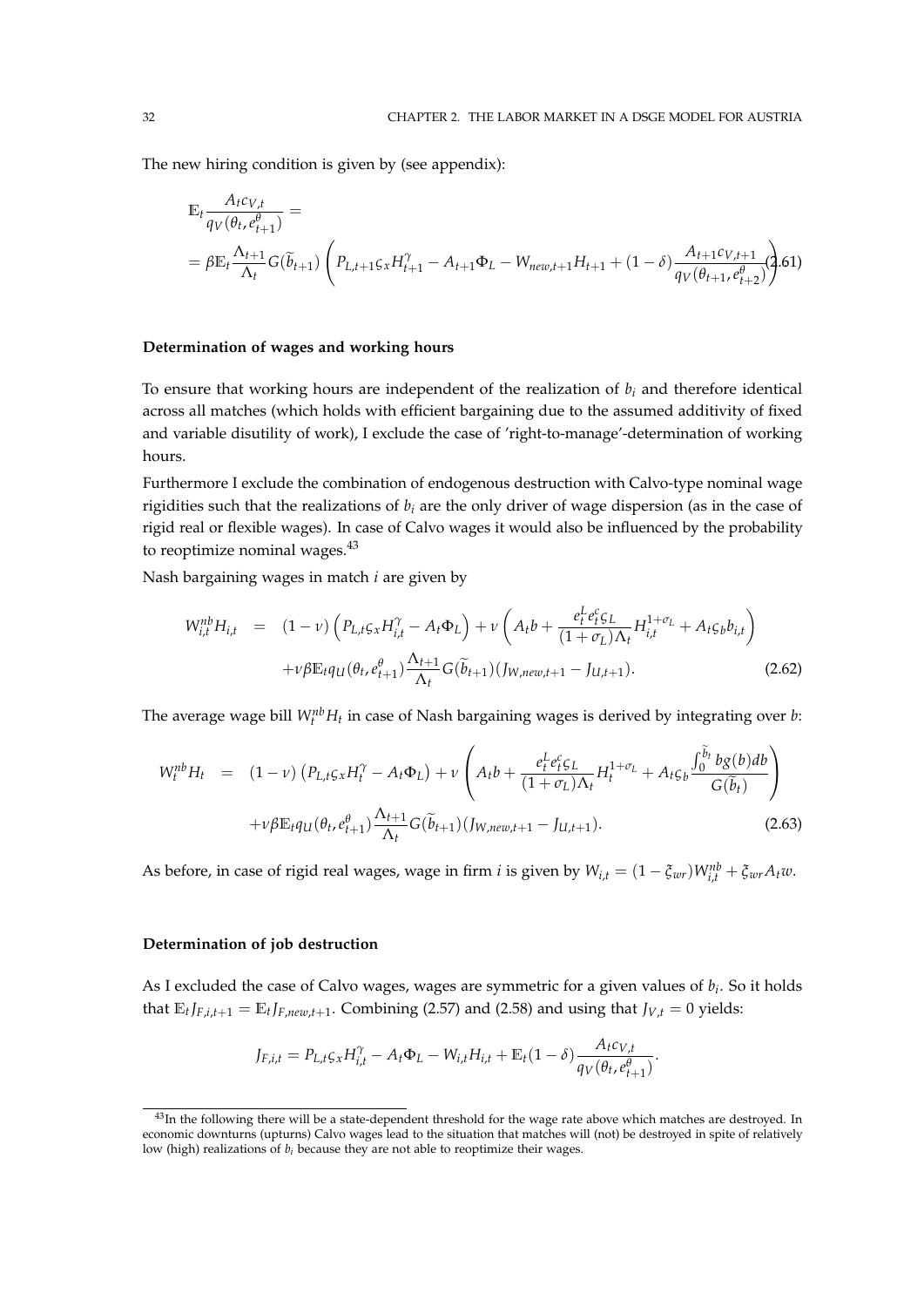Job *i* is directly at the margin of being destroyed when  $J_{F,i,t} = 0$ . Plugging in for the wage rate yields:

$$
P_{L,t} \varsigma_x H_t^{\gamma} - A_t \Phi_L - \xi_{wr} A_t w
$$
  
-(1 -  $\xi_{wr}$ )  $\left( (1 - v)(P_{L,t} \varsigma_x H_{i,t}^{\gamma} - A_t \Phi_L) + v \left( A_t b + \frac{e_t^L e_t^c \varsigma_L}{(1 + \sigma_L) \Lambda_t} H_{i,t}^{1 + \sigma_L} + A_t \varsigma_b b_{i,t} \right) \right)$   
-(1 -  $\xi_{wr}$ )  $\nu \beta \mathbb{E}_t q_U(\theta_t, e_{t+1}^{\theta}) \frac{\Lambda_{t+1}}{\Lambda_t} G(\widetilde{b}_{t+1}) (J_{W,new,t+1} - J_{U,t+1}) + \mathbb{E}_t (1 - \delta) \frac{A_t c_{V,t}}{q_V(\theta_t, e_{t+1}^{\theta})} = 0,$ 

where in case of fully flexible wages  $\xi_{wr} = 0$ . Rearranging and replacing  $b_{i,t}$  by  $\tilde{b}_t$  yields the job destruction condition:

$$
(1 - (1 - \xi_{wr})\nu) (P_{L,t}\varsigma_x H_t^{\gamma} - A_t \Phi_L) - \xi_{wr} A_t w
$$
  
-(1 - \xi\_{wr})\nu  $(A_t b + \frac{e_t^L e_t^c \varsigma_L}{(1 + \sigma_L)\Lambda_t} H_t^{1 + \sigma_L} + A_t \varsigma_b \widetilde{b}_t) + \mathbb{E}_t (1 - \delta) \frac{A_t c_{V,t}}{q_V(\theta_t, e_{t+1}^{\theta})}$   
-(1 - \xi\_{wr})\nu \beta \mathbb{E}\_t q\_U(\theta\_t, e\_{t+1}^{\theta}) \frac{\Lambda\_{t+1}}{\Lambda\_t} G(\widetilde{b}\_{t+1}) (J\_{W,new,t+1} - J\_{U,t+1}) = 0. (2.64)

Note that the choice of the driving force of endogenous destruction makes the interaction with wage rigidities at the firm level somehow counterintuitive. A – from the perspective of the entrepreneur – negative idiosyncratic shock to a match is a higher disutility of work, which leads to higher wage requests of the worker. Rigid wages then mean that the worker gets only compensated for a small part of this additional disutility, making a negative value of the match for the entrepreneur less likely. However, this does not affect aggregate labor market dynamics as the distribution of this idiosyncratic shock is assumed to be time-invariant. So wage rigidities still have the intuitive effect that there is a 'too small' adjustment of wages to a negative aggregate shock, leading to a – ceteris paribus (i.e. same parameter values) – higher job destruction. Furthermore, such wage rigidities can lead to inefficient separations, i.e. certain matches are resolved (i.e. jobs destroyed) in spite of having a positive surplus (but due to these rigidities the surplus cannot be distributed such that the entrepreneur is better of than with his outside option).

While wages are symmetric in steady state when assuming exogenous job destruction, they are not in case of endogenous destruction as wages in firm *i* depend on the realization of the idiosyncratic shock process *b<sup>i</sup>* . So the reference value *Atw* is not the steady state wage of a given match, it is only the average over all firms. This means that wage dispersion would become relatively smaller when *ξwr* > 0 (and thereby dampening the endogenous component of job destruction) for a given standard deviation of  $b_i$  given parameter values. As  $g(b)$  (and thereby the standard deviation of *b<sup>i</sup>* ) will be estimated, though, this effect can be compensated.

### **2.3.4 Contemporaneous hiring**

The typical textbook version of the search and matching model is in formulated in continuous time (see for example Pissarides (2000) or Cahuc and Zylberberg (2004)). However, when one wants to estimate the model, one has to assume that time is discrete. In the case discussed in the previous subsections (from now on referred to as 'lagged hiring'), the contemporaneous response to changes in demand for labor services is made only via working hours and job destruction (if it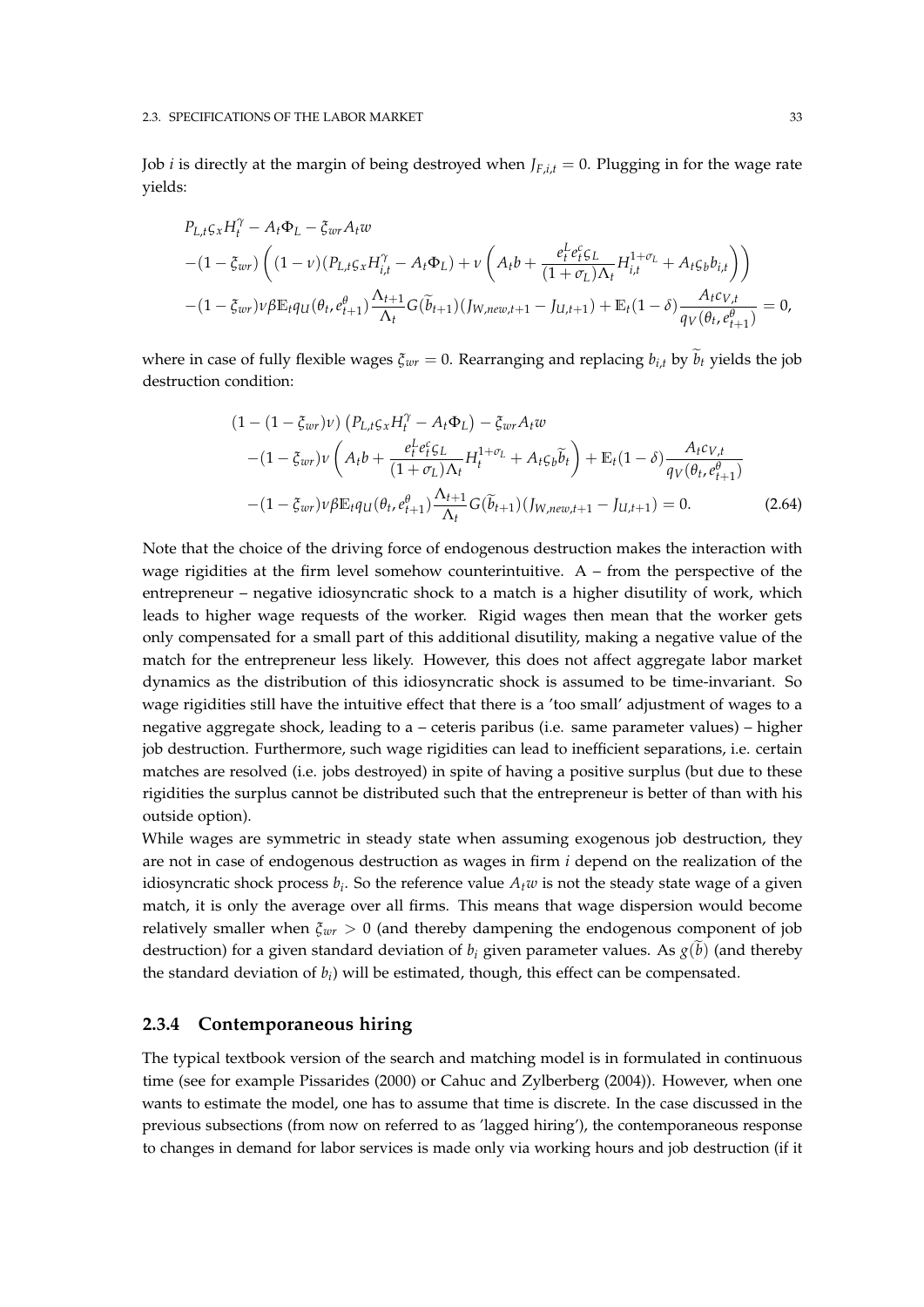is endogenous), but not via job creation. So in case of exogenous destruction this specification leads automatically to the result that the one-step-ahead-forecast-errors in unemployment are solely attributed to the matching efficiency shock as apart from  $e_t^{\theta}$  unemployment in *t* only depends on variables from *t* − 1.

The situation is quite similar with the other factor of production, namely (physical) capital. For production in *t*, the capital stock of the end of period *t* − 1 is used. A shock raising the rental rate (marginal productivity) of capital contemporaneously affects only the utilization rate *Z<sup>t</sup>* (the analogue to working hours), while it can raise the capital stock only from the next period on (via higher investment – which could be seen as an analogue to vacancies – in *t*).

In this subsection I will let employment in *t* depend on vacancies posted in *t*, which will lead to a faster reaction of (un)employment to changes in economic conditions. This specification is for example also employed in Ravenna and Walsh (2008) or in one of the variations in Christoffel et al. (2009).

The exact timing in this new setting is as follows in each period:

- 1. A fraction  $\delta$  of existing matches separates exogenously.
- 2. Entrepreneurs post vacancies and the unemployed (including the ones who just lost their job) search.
- 3. Matches are formed out of vacancies from *t* and people who are unemployed at the beginning from period *t* <sup>44</sup> (they start working the same period).
- 4. At the same time the other aggregate shocks (productivity, external demand ...) materialize.
- 5. The idiosyncratic shock to the disutility of work materializes; jobs above the threshold are destroyed (in case of exogenous job destruction this stage disappears).
- 6. Existing matches are negotiating wages and working hours, and are producing labor services.

In the following only the equations for the case of endogenous job destruction will be shown. The equations for exogenous job destruction can be simply derived by setting  $G(\tilde{b}_t) = 1$  and neglecting the job destruction condition.<sup>45</sup> Appendix 2.B provides a discussion of changes in job destruction rates and job finding rates to ensure that as many steady state ratios as possible are the same as before.

### **Determination of employment and vacancies**

The new law of motion of employment is:

$$
N_t = G(\tilde{b}_t)((1 - \delta)N_{t-1} + q_U(\theta_t, e_t^{\theta})(1 - (1 - \delta)N_{t-1})),
$$
\n(2.65)

where the new labor market tightness is given by:

$$
\theta_t = \frac{V_t}{1 - (1 - \delta)N_{t-1}}.\tag{2.66}
$$

<sup>&</sup>lt;sup>44</sup>These 'unemployed at the beginning from period *t'* are given by the unemployed at the end from  $t - 1 (= 1 - N_{t-1})$ plus the ones who just lost their job by exogenous destruction (=  $\delta N_{t-1}$ ). Note that in the rest of the section the term  $\bar{V}$ unemployed' will only refer to the subset of them who were not successful in the beginning of *t* in finding a job (= 1 − *N*<sup>*t*</sup>).

<sup>&</sup>lt;sup>45</sup>Intermediate steps for computing the equations below and for the linearized equations are not shown in the appendix, but they are available from the author on demand.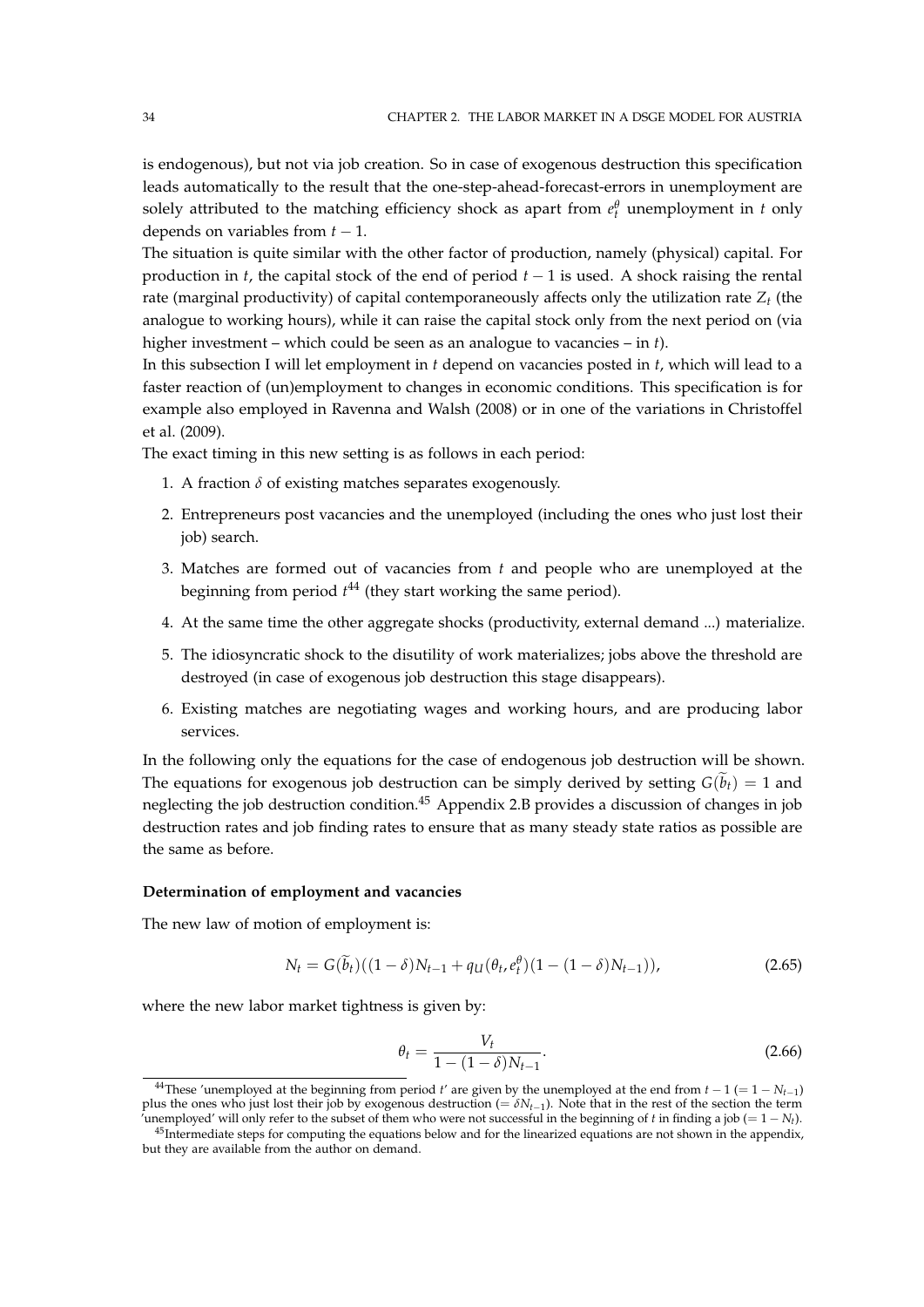### 2.3. SPECIFICATIONS OF THE LABOR MARKET 35

The new asset equations are given by:

$$
J_{F,i,t} = P_{L,t} \zeta_x H_{i,t}^{\gamma} - A_t \Phi_L - W_{i,t} H_{i,t} + \beta E_t \frac{\Lambda_{t+1}}{\Lambda_t} (1 - \delta) G(\tilde{b}_{t+1}) J_{F,i,t+1},
$$
(2.67)

$$
J_{V,t} = -A_t c_{V,t} + q_V(\theta_t, e_t^{\theta}) G(\tilde{b}_t) J_{F,new,t},
$$
\n
$$
(2.68)
$$

$$
J_{W,i,t} = W_{i,t}H_{i,t} - \frac{e_t^L e_t^C \zeta_L}{(1 + \sigma_L)\Lambda_t} H_{i,t}^{1 + \sigma_L} - A_t \zeta_b b_{i,t}
$$
  
+  $\beta \mathbb{E}_t \frac{\Lambda_{t+1}}{\Lambda_t} \left( (1 - \delta)G(\tilde{b}_{t+1}) J_{W,i,t+1} + \delta q_U(\theta_{t+1}, e_{t+1}^{\theta})G(\tilde{b}_{t+1}) J_{W,new,t+1} \right)$  (2.69)  
+  $\beta \mathbb{E}_t \frac{\Lambda_{t+1}}{\Lambda_t} \left( \delta (1 - \sigma_L(\theta - \epsilon_0^{\theta}))) + (1 - \delta + \delta \sigma_L(\theta - \epsilon_0^{\theta}))) (1 - G(\tilde{b}_{t+1})) \right) L_t(2.70)$ 

$$
+\beta \mathbb{E}_{t} \frac{\Lambda_{t+1}}{\Lambda_{t}} \left( \delta (1 - q_{U}(\theta_{t+1}, e_{t+1}^{\theta})) + (1 - \delta + \delta q_{U}(\theta_{t+1}, e_{t+1}^{\theta})) (1 - G(\widetilde{b}_{t+1})) \right) J_{U,t}(2, \mathcal{Z}^{(0)})
$$
  
=  $A_{t}b +$ 

$$
+\beta \mathbb{E}_t \frac{\Lambda_{t+1}}{\Lambda_t} \left( q_U(\theta_{t+1}, e_{t+1}^{\theta}) G(\widetilde{b}_{t+1}) J_{W, new, t+1} + (1 - q_U(\theta_{t+1}, e_{t+1}^{\theta}) G(\widetilde{b}_{t+1})) J_{U, t+1} \right)
$$

The new hiring condition is given by:

$$
\frac{A_t c_{V,t}}{q_V(\theta_t, e_t^{\theta})} =
$$
\n
$$
= G(\widetilde{b}_t) \left( P_{L,t} \varsigma_x H_{new,t}^{\gamma} - A_t \Phi_L - W_{new,t} H_{new,t} + \mathbb{E}_t \beta \frac{\Lambda_{t+1}}{\Lambda_t} (1 - \delta) \frac{A_{t+1} c_{V,t+1}}{q_V(\theta_{t+1}, e_{t+1}^{\theta})} \right). (2.72)
$$

## **Determination of wages**

 $J_{U,t}$ 

The average wage bill  $W_t^{nb}H_t$  in case of Nash bargaining is:

$$
W_t^{nb} H_t = (1 - v) (P_{L,t} \zeta_x H_t^{\gamma} - A_t \Phi_L) + v \left( A_t b + \frac{e_t^L e_t^c \zeta_L}{(1 + \sigma_L) \Lambda_t} H_t^{1 + \sigma_L} + A_t \zeta_b \frac{\int_0^{\tilde{b}_t} b g(b) db}{G(\tilde{b}_t)} \right)
$$
  
+  $v \beta \mathbb{E}_t q_U (\theta_{t+1}, e_{t+1}^{\theta})(1 - \delta) \frac{\Lambda_{t+1}}{\Lambda_t} G(\tilde{b}_{t+1}) (J_{W, new, t+1} - J_{U, t+1}),$ 

where the difference between value of being employed and of being unemployed *J<sub>WU</sub>* is now:

$$
J_{WU,t} := W_t H_t - \frac{\epsilon_t^L \epsilon_t^c \varsigma_L}{(1 + \sigma_L)\Lambda_t} H_t^{1 + \sigma_L} - A_t b - A_t \varsigma_b \frac{\int_0^{b_t} b g(b) db}{G(\tilde{b}_t)}
$$
  
+  $\beta \mathbb{E}_t \frac{\Lambda_{t+1}}{\Lambda_t} (1 - \delta)(1 - q_U(\theta_{t+1}, e_{t+1}^{\theta})) G(\tilde{b}_{t+1}) J_{WU,t+1}.$ 

## **Determination of job destruction**

Finally, the new job destruction condition is given by:

$$
0 = (1 - (1 - \xi_{wr})\nu) \left( P_{L,t}\varsigma_x H_t^{\gamma} - A_t \Phi_L \right) - \xi_{wr} A_t w + \beta E_t \frac{\Lambda_{t+1}}{\Lambda_t} (1 - \delta) \frac{A_{t+1}c_{V,t+1}}{q_V(\theta_{t+1}, e_{t+1}^{\theta})}
$$
  

$$
- (1 - \xi_{wr})\nu \left( A_t b + \frac{e_t^L e_t^c \varsigma_L}{(1 + \sigma_L)\Lambda_t} H_t^{1 + \sigma_L} + A_t \varsigma_b \tilde{b}_t \right)
$$
  

$$
- (1 - \xi_{wr})\nu \beta E_t \frac{\Lambda_{t+1}}{\Lambda_t} q_U(\theta_{t+1}, e_{t+1}^{\theta}) (1 - \delta) G(\tilde{b}_{t+1}) (J_{W,new,t+1} - J_{U,t+1}). \tag{2.73}
$$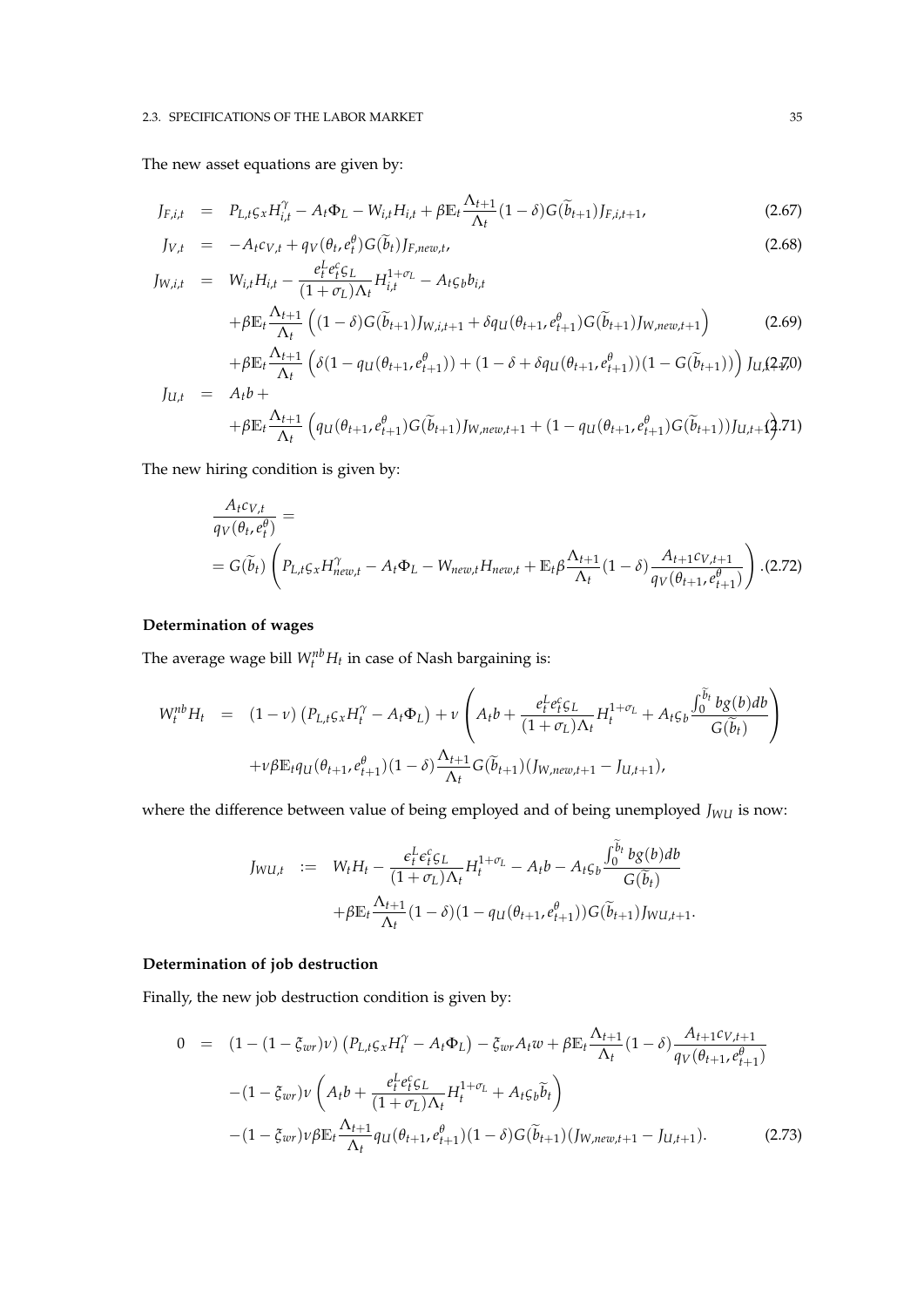# **2.4 Linearized version of the model**

To be able to estimate the model, the equations of sections 2.2 and 2.3 have to be approximated by a Taylor series around the steady state. In this paper I choose to linearize the model.<sup>46</sup> I use the convention that log-deviations from the steady state are indicated by a hat  $(\hat{y}_t := \ln \frac{y_t}{y})$ . Variables without a time subscript denote steady state values.

# **2.4.1 Efficiency units, relative prices and measurement equations**

In this model there are two sources of non-stationarity. They make certain transformations necessary such that the model is saddle-path-stable and can be estimated.

The technology process  $A_t$  has a unit root and thereby induces non-stationarity in all quantities (with the exception of hours worked), the real wage and the price of labor services. So I have to transform the respective variables by dividing them by *A<sup>t</sup>* . I use the convention that capital letters refer to the original variables and small letters refer to stationarized variables, i.e.  $y_t := \frac{Y_t}{A_t}$ ,  $c_t := \frac{C_t}{A_t}$ ,  $i_t := \frac{I_t}{A_t}$ ,  $k_t := \frac{K_t}{A_t}$ ,  $x_t := \frac{X_t}{A_t}$ ,  $m_t := \frac{M_t}{A_t}$ ,  $y_t^t$  $f_t$  :=  $\frac{Y_t^f}{A_t}$ ,  $w_t$  :=  $\frac{W_t}{A_t}$ , and  $p_{L,t} = \frac{P_{L,t}}{A_t}$  $\frac{L_t}{A_t}$ . Furthermore, the marginal utility of consumption has to be multiplied with  $A_t$  to become stationary ( $\lambda_t := \Lambda_t A_t$ ). Most of the before mentioned variables are observables (see also section 2.5.1), so the following measurement equations have to be added:

$$
\Delta \ln Y_t = \hat{y}_t - \hat{y}_{t-1} + \hat{\mu}_t^a, \qquad (2.74)
$$

$$
\Delta \ln C_t = \hat{c}_t - \hat{c}_{t-1} + \hat{\mu}_t^a, \tag{2.75}
$$

$$
\Delta \ln I_t = \hat{i}_t - \hat{i}_{t-1} + \hat{\mu}_t^a, \qquad (2.76)
$$

$$
\Delta \ln X_t = \hat{x}_t - \hat{x}_{t-1} + \hat{\mu}_t^a, \tag{2.77}
$$

$$
\Delta \ln M_t = \widehat{m}_t - \widehat{m}_{t-1} + \widehat{\mu}_t^a, \tag{2.78}
$$

$$
\Delta \ln W_t = \widehat{w}_t - \widehat{w}_{t-1} + \widehat{\mu}_t^a. \tag{2.79}
$$

The other 8 observable variables are all included directly in the model as endogenous variables (see section 2.5.1); so their measurement equations are straightforward. In principle, measurement equations could possibly include measurement errors of observable variables. I decided, however, to give all residuals a structural interpretation and do therefore not use measurement errors.

While inflation rates are pinned down by the foreign monetary policy rule, price levels are not necessarily stationary. I choose the price of the final good as numeraire and express all other price levels in relative terms  $(p_t^d := \frac{P_t^d}{P_t}; p_t^m := \frac{P_t^m}{P_t}; p_t^d$  $f_t := \frac{P_t^f}{P_t}$ ). The laws of motion of the relative price levels are:<sup>47</sup>

$$
\widehat{p}_t^d = \widehat{p}_{t-1}^d + \widehat{\Pi}_t^d - \widehat{\Pi}_t \tag{2.80}
$$

$$
\widehat{p}_t^m = \widehat{p}_{t-1}^m + \widehat{\Pi}_t^m - \widehat{\Pi}_t \tag{2.81}
$$

$$
\widehat{p}_t^f = \widehat{p}_{t-1}^f + \widehat{\Pi}_t^f - \widehat{\Pi}_t. \tag{2.82}
$$

 $46$ An appendix to this section which shows intermediate steps for the computationally more demanding linearizations is available on demand.

<sup>&</sup>lt;sup>47</sup>Here I use that  $p_t^d = \frac{p_t^d}{p_t} = \frac{p_t^d}{p_t} \frac{p_{t-1}^d}{p_{t-1}} \frac{p_{t-1}}{p_{t-1}^d} = \frac{p_{t-1}^d}{p_{t-1}} \frac{p_t^d}{p_{t-1}^d}$  $\frac{P_{t-1}}{P_t} = p_{t-1}^d \frac{\Pi_t^d}{\Pi_t}.$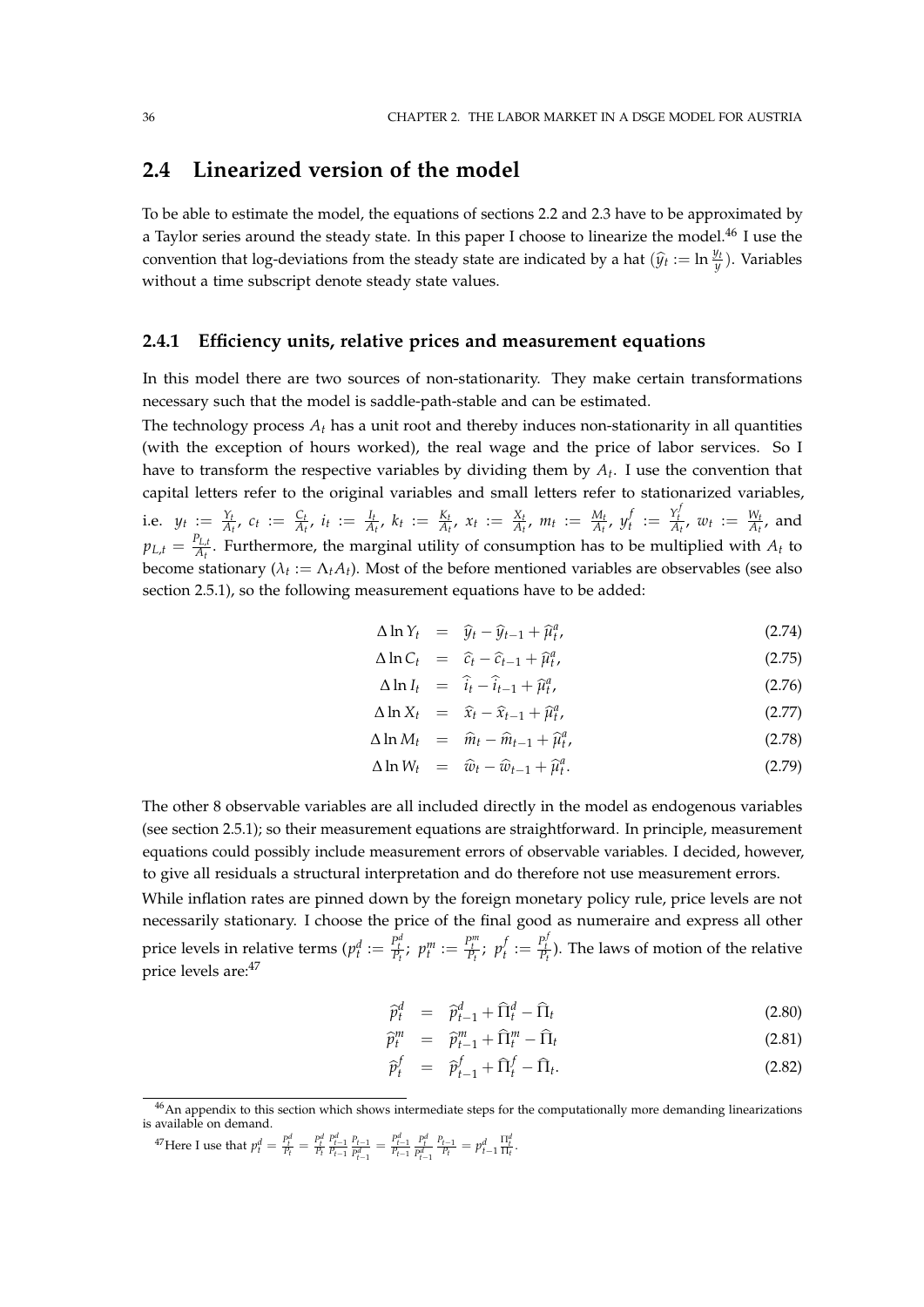## **2.4.2 Non-labor equations**

### **Households**

Log-linearizing the first order conditions (2.5) to (2.9) yields the following set of equations for the households:

The intertemporal Euler equation is computed by linearizing (2.5):

$$
\widehat{\lambda}_t - \mathbb{E}_t \widehat{\lambda}_{t+1} = \widehat{R}_t^f - \mathbb{E}_t \widehat{\Pi}_{t+1} - \phi_{rp} d n f a_t - \widehat{\mu}_{t+1}^a + e_t^{rp}, \tag{2.83}
$$

where the marginal utility of consumption is given by:

$$
\widehat{\lambda}_t = \widehat{e}_t^c - \frac{1}{1 - \frac{\kappa}{\mu_a}} \left( \widehat{c}_t - \frac{\kappa}{\mu_a} \left( \widehat{c}_{t-1} - \widehat{\mu}_t^a \right) \right). \tag{2.84}
$$

The law of motion for the real value of capital  $Q_t$  is derived from (2.7):

$$
\widehat{Q}_t = \mathbb{E}_t \left( \widehat{\lambda}_{t+1} - \widehat{\lambda}_t - \widehat{\mu}_{t+1}^a + \frac{\beta}{\mu_a} \left( (1 - \tau) \widehat{Q}_{t+1} + R^K \widehat{R}_{t+1}^K \right) \right). \tag{2.85}
$$

The investment equation is derived from (2.8):

$$
\hat{i}_t = \frac{1}{1+\beta} \left( \hat{i}_{t-1} - \hat{e}_t^I - \hat{\mu}_{a,t} \right) + \frac{\beta}{1+\beta} \left( \hat{i}_{t+1} + \hat{e}_{t+1}^I + \hat{\mu}_{a,t+1} \right) + \frac{\varphi}{1+\beta} \hat{Q}_t.
$$
 (2.86)

Linearization of (2.9) yields

$$
\widehat{Z}_t = \Psi \widehat{R}_t^K, \tag{2.87}
$$

where  $\Psi = \frac{\Psi'(1)}{\Psi''(1)}$  $\frac{1}{\Psi''(1)}$ . In addition to these first order conditions, the log-linear capital accumulation equation can be obtained by log-linearizing (2.3):

$$
\widehat{k}_t = \frac{(1-\tau)}{\mu_a} \left( \widehat{k}_{t-1} - \widehat{\mu}_t^a \right) + \left( 1 - \frac{1-\tau}{\mu_a} \right) \widehat{i}_t.
$$
\n(2.88)

### **Domestic firms**

Combining (2.19) with (2.20) and log-linearizing yields the Phillips curve for the price of the domestic good:

$$
\widehat{\Pi}_t^d = \frac{\gamma_p}{1 + \beta \gamma_p} \widehat{\Pi}_{t-1}^d + \frac{\beta}{1 + \beta \gamma_p} \mathbb{E}_t \widehat{\Pi}_{t+1}^d + \frac{(1 - \beta \xi_p)(1 - \xi_p)}{\xi_p (1 + \beta \gamma_p)} \left( \widehat{mc}_t - \widehat{p}_t^d \right) + \epsilon_t^{\lambda_p},\tag{2.89}
$$

where  $\widehat{mc}_t = \alpha \widehat{R}_t^K + (1 - \alpha) \widehat{p}_{L,t} - \widehat{e}_t^a$  and  $\epsilon_t^{\lambda_p}$  $\hat{a}^{\prime\prime}$  is a rescaled version of the iid shock to  $\lambda_{p,t}$ . Note that here the price of labor services and not the wage rate itself drives real marginal costs and that the relative price  $\hat{p}_t^d$  enters the equation.

Linearizing (2.15) and then averaging over *i* leads to an equation for input demands:

$$
\widehat{p}_{L,t} + \widehat{N}_t + \gamma \widehat{H}_t + \widehat{\mu}_t^a = \widehat{R}_t^K + \widehat{Z}_t + \widehat{k}_{t-1}.
$$
\n(2.90)

Linearizing and combining the equations that describe the behaviour of the final goods assembling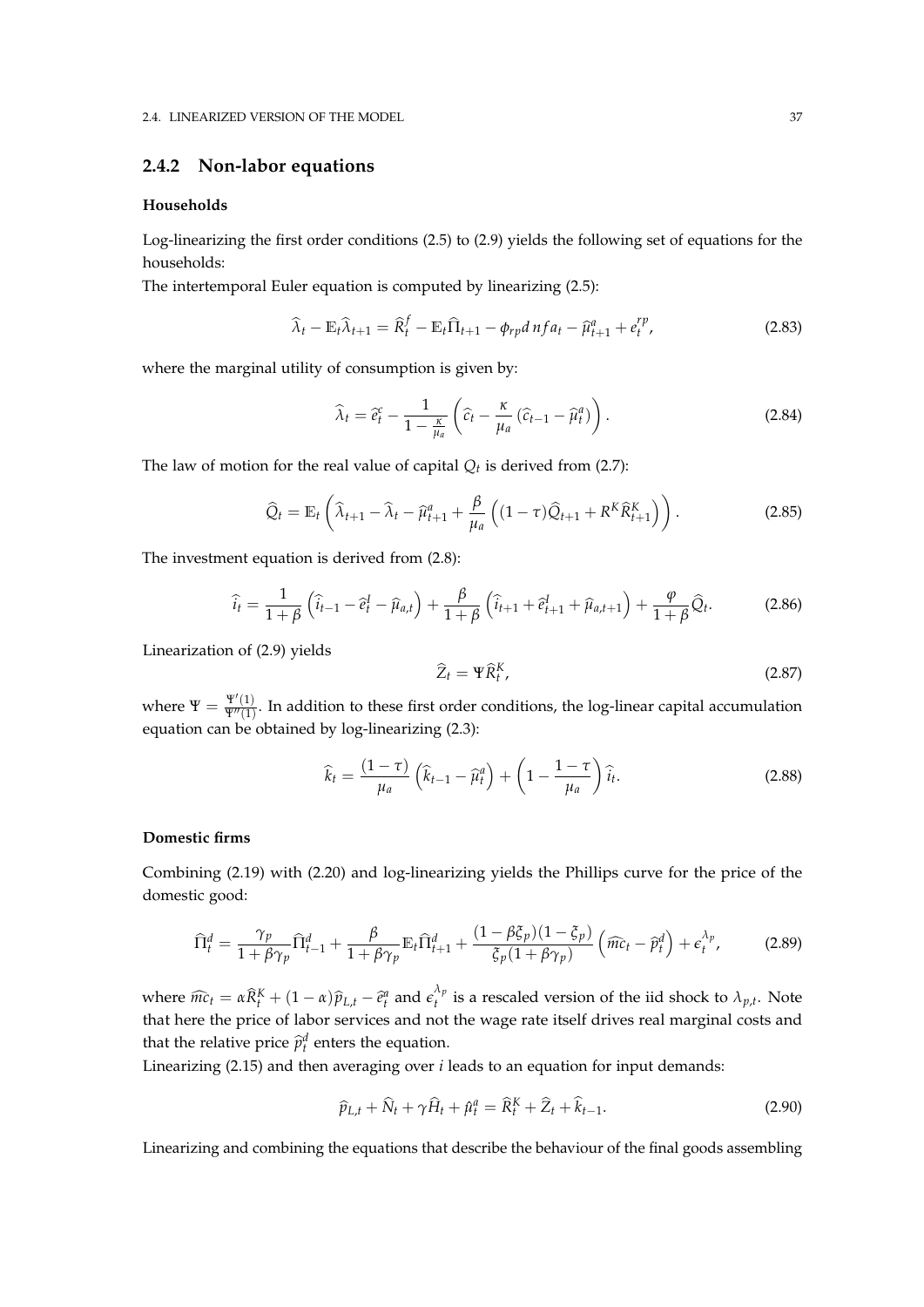firms yields the demand equations for domestic goods and imports:

$$
\widehat{p}_t^m = \frac{\sigma_m \mu}{1 + \sigma_m} \left( \widehat{y}_t - \widehat{m}_t \right) + 2\phi_m \left( -\widehat{y}_{t-1} + \widehat{m}_{t-1} + \widehat{y}_t - \widehat{m}_t \right) + \widehat{e}_t^m, \tag{2.91}
$$

$$
\widehat{p}_t^d = \frac{\sigma_m (1-\mu)}{1+\sigma_m} (\widehat{m}_t - \widehat{y}_t) - 2\phi_m \frac{(1-\mu)}{\mu} (-\widehat{y}_{t-1} + \widehat{m}_{t-1} + \widehat{y}_t - \widehat{m}_t) - \frac{(1-\mu)}{\mu} \widehat{e}_t^m, (2.92)
$$

where  $e_t^m$  is a rescaled version of  $\tilde{e}_t^m$ .

The relationship between import prices and foreign prices is derived by linearizing (2.31):

$$
\widehat{p}_t^m = \widehat{p}_t^f + \widehat{e}_t^{\pi m}.
$$
\n(2.93)

### **Foreign economy**

The Euler equation for consumption/output is given by:

$$
\widehat{y}_t^f = \frac{\frac{\kappa_f}{\mu_a}}{1 + \frac{\kappa_f}{\mu_a}} \left( \widehat{y}_{t-1}^f - \widehat{\mu}_t^a \right) + \frac{1}{1 + \frac{\kappa_f}{\mu_a}} \mathbb{E}_t \left( \widehat{y}_{t+1}^f + \widehat{\mu}_{t+1}^a \right) - \frac{1 - \frac{\kappa_f}{\mu_a}}{1 + \frac{\kappa_f}{\mu_a}} \mathbb{E}_t \left( \widehat{R}_t^f - \widehat{\Pi}_{t+1}^f + \widehat{e}_t^{yf} - \widehat{e}_{t+1}^{yf} \right). (2.94)
$$

The Phillips curve is:

$$
\hat{\Pi}_{t}^{f} = \frac{\gamma_{p,f}}{1 + \beta \gamma_{p,f}} \hat{\Pi}_{t-1}^{f} + \frac{\beta}{1 + \beta \gamma_{p,f}} \mathbb{E}_{t} \hat{\Pi}_{t+1}^{f} \n+ \frac{(1 - \beta \xi_{p,f})(1 - \xi_{p,f})}{\xi_{p,f}(1 + \beta \gamma_{p,f})} \left( (1 + \sigma_{t}^{f}) \hat{y}_{t}^{f} + \frac{\frac{\kappa_{f}}{\mu_{a}}}{1 - \frac{\kappa_{f}}{\mu_{a}}} (\hat{y}_{t}^{f} - \hat{y}_{t-1}^{f} + \hat{\mu}_{t}^{a}) \right) + \epsilon_{t}^{\Pi f}, \quad (2.95)
$$

where  $\epsilon_t^{\Pi f}$  $\mathcal{F}^{\text{II}f}_t$  is a rescaled version of the shock to  $\lambda^\text{I}_t$  $p_{p,t}^{\prime}$ . The monetary policy rule has already been stated in section 2.2:

$$
\widehat{R}_t^f = \rho_r \widehat{R}_{t-1}^f + (1 - \rho_r)(\psi_\pi^f \widehat{\Pi}_t^f + \psi_y^f \widehat{y}_t^f) + \epsilon_t^r. \tag{2.96}
$$

The demand for imports from Austria is as follows:

$$
\widehat{p}_t^f = \frac{\sigma_{mf}}{1 + \sigma_{mf}} (\widehat{y}_t^f - \widehat{x}_t) + 2\phi_{mf} \left( -\widehat{y}_{t-1}^f + \widehat{x}_{t-1} + \widehat{y}_t^f - \widehat{x}_t \right) + \widehat{e}_t^{mf}, \tag{2.97}
$$

where  $e_t^{mf}$  $t_t^{mf}$  is a rescaled version of  $\tilde{e}^{mf}_t$ *t* .

# **GDP and net foreign assets**

The evolution of net foreign assets can be described by:

$$
\beta \, d \, nfa_t = \frac{1}{\mu^a} dnfa_{t-1} + x_y \left(\hat{x}_t - \hat{m}_t - \hat{p}_t^m\right),\tag{2.98}
$$

where  $x_y$  is the share of exports in GDP  $(\frac{x}{y})$ . The nominal GDP identity is:

$$
\widehat{p}_t^d + \widehat{y}_t = c_y \widehat{c}_t + i_y \widehat{i}_t + (1 - i_y - c_y) \widehat{e}_t^G + x_y \left( \widehat{x}_t - \widehat{m}_t - \widehat{p}_t^m \right), \tag{2.99}
$$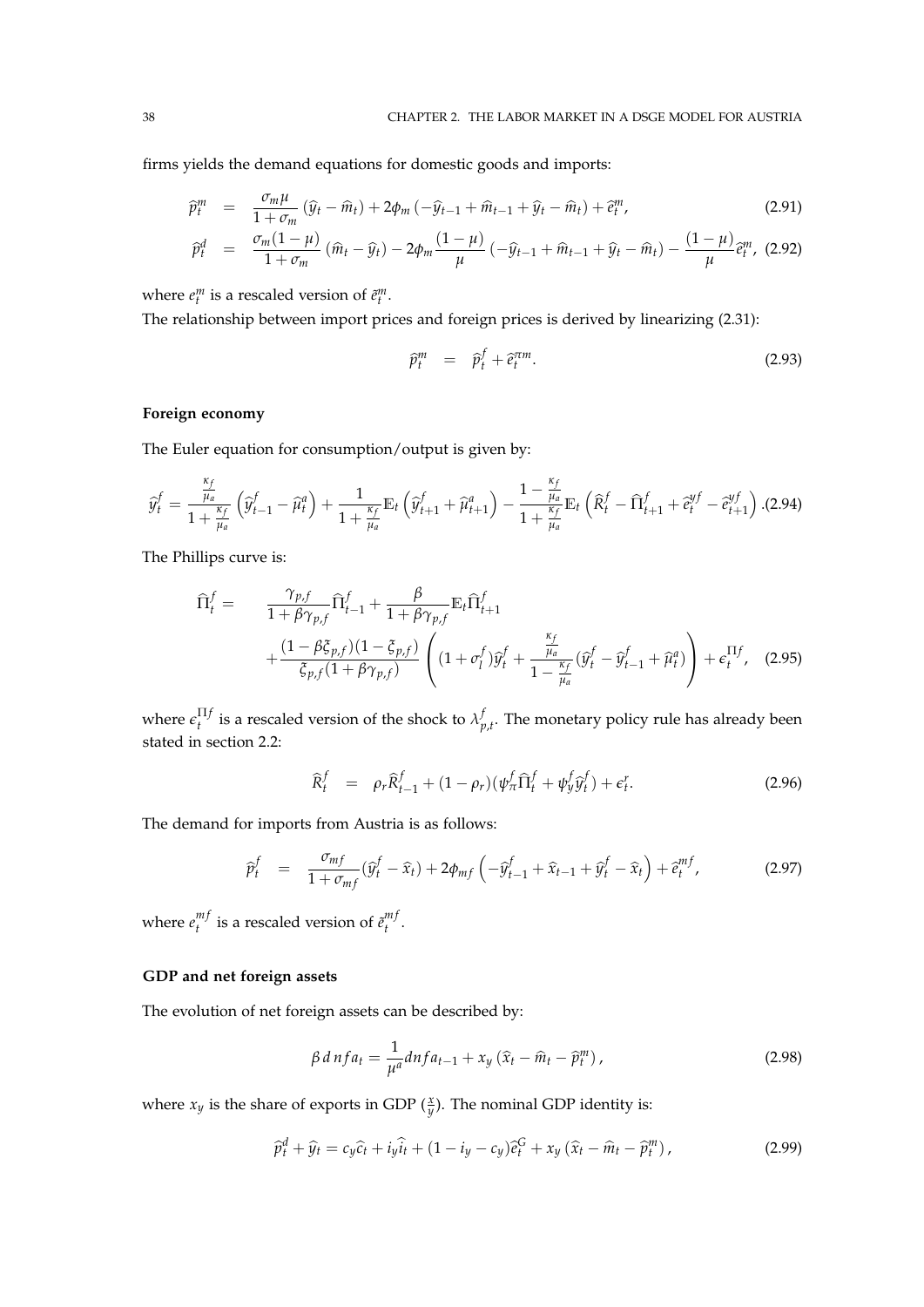where  $c_y$  and  $i_y$  are the shares of consumption and investment in GDP. Supply of real GDP is:

$$
\widehat{y}_t = \left(1 + \frac{\Phi}{y}\right) \left(\widehat{e}_t^a + \alpha \left(\widehat{Z}_t + \widehat{k}_{t-1} - \widehat{\mu}_t^a\right) + (1 - \alpha)(\widehat{N}_t + \gamma \widehat{H}_t)\right). \tag{2.100}
$$

## **2.4.3 Labor market equations**

The equation for labor market tightness is given by

$$
\widehat{\theta}_t = \widehat{V}_t - \widehat{U}_t. \tag{2.101}
$$

The linearized law of motion of employment is

$$
\widehat{N}_t = (1 - q_U - \delta)\widehat{N}_{t-1} + \eta \delta \widehat{\theta}_{t-1} + \delta \widehat{e^{\theta}}_t. \tag{2.102}
$$

The linearized relationship between employment and unemployment is

$$
\widehat{N}_t = -\frac{U}{N}\widehat{U}_t.
$$
\n(2.103)

### **Hiring costs**

**1. Linear hiring costs:** Linearizing (2.46) yields:

$$
\frac{c_V}{q_V} \left( (1 - \eta) \hat{\theta}_t - \mathbb{E}_t \hat{e}_{t+1}^\theta + \hat{\lambda}_t - \mathbb{E}_t \hat{\lambda}_{t+1} \right) =
$$
\n
$$
= \beta p_L \varsigma_x H^\gamma \mathbb{E}_t \left( \hat{p}_{L,t+1} + \gamma \hat{H}_{t+1} \right) - \beta w H \mathbb{E}_t \left( \hat{H}_{t+1} + \hat{w}_{t+1} \right)
$$
\n
$$
+ \beta (1 - \delta) \frac{c_V}{q_V} \mathbb{E}_t \left( (1 - \eta) \hat{\theta}_{t+1} - \hat{e}_{t+2}^\theta \right).
$$
\n(2.104)

**2. Non-linear hiring costs:** Linearizing (2.47) leads to:

$$
\frac{c_V}{q_V} \left( (1 - \eta) \hat{\theta}_t - \mathbb{E}_t \hat{e}_{t+1}^{\theta} + \psi_v \hat{V}_t - \mathbb{E}_t \hat{\lambda}_{t+1} + \hat{\lambda}_t \right) =
$$
\n
$$
= \beta p_L \varsigma_x H^\gamma \mathbb{E}_t \left( \widehat{p}_{Lt+1} + \gamma \hat{H}_{t+1} \right) - \beta w H \mathbb{E}_t (\widehat{w}_{t+1} + \widehat{H}_{t+1})
$$
\n
$$
+ \beta (1 - \delta) \frac{c_V}{q_V} \mathbb{E}_t \left( (1 - \eta) \widehat{\theta}_{t+1} - \widehat{e}_{t+2}^{\theta} + \psi_v \widehat{V}_{t+1} \right). \tag{2.105}
$$

### **Determination of working hours**

**I. Efficient bargaining:** Linearizing (2.48) and averaging over *i* yields:

$$
\widehat{p}_{L,t} + (\gamma - 1)\widehat{H}_t = \widehat{\epsilon^c}_t + \widehat{\epsilon^L}_t + \sigma_L \widehat{H}_t - \widehat{\lambda}_t.
$$
\n(2.106)

**II. Right-to-manage bargaining:** Linearizing (2.49) and averaging over *i* leads to:

$$
\widehat{p}_{L,t} + (\gamma - 1)\widehat{H}_t = \widehat{w}_t.
$$
\n(2.107)

This equation implies that newly hired workers work the average hours as (by assumption) newly hired workers receive the average wage, which is a very important result for deriving the hiring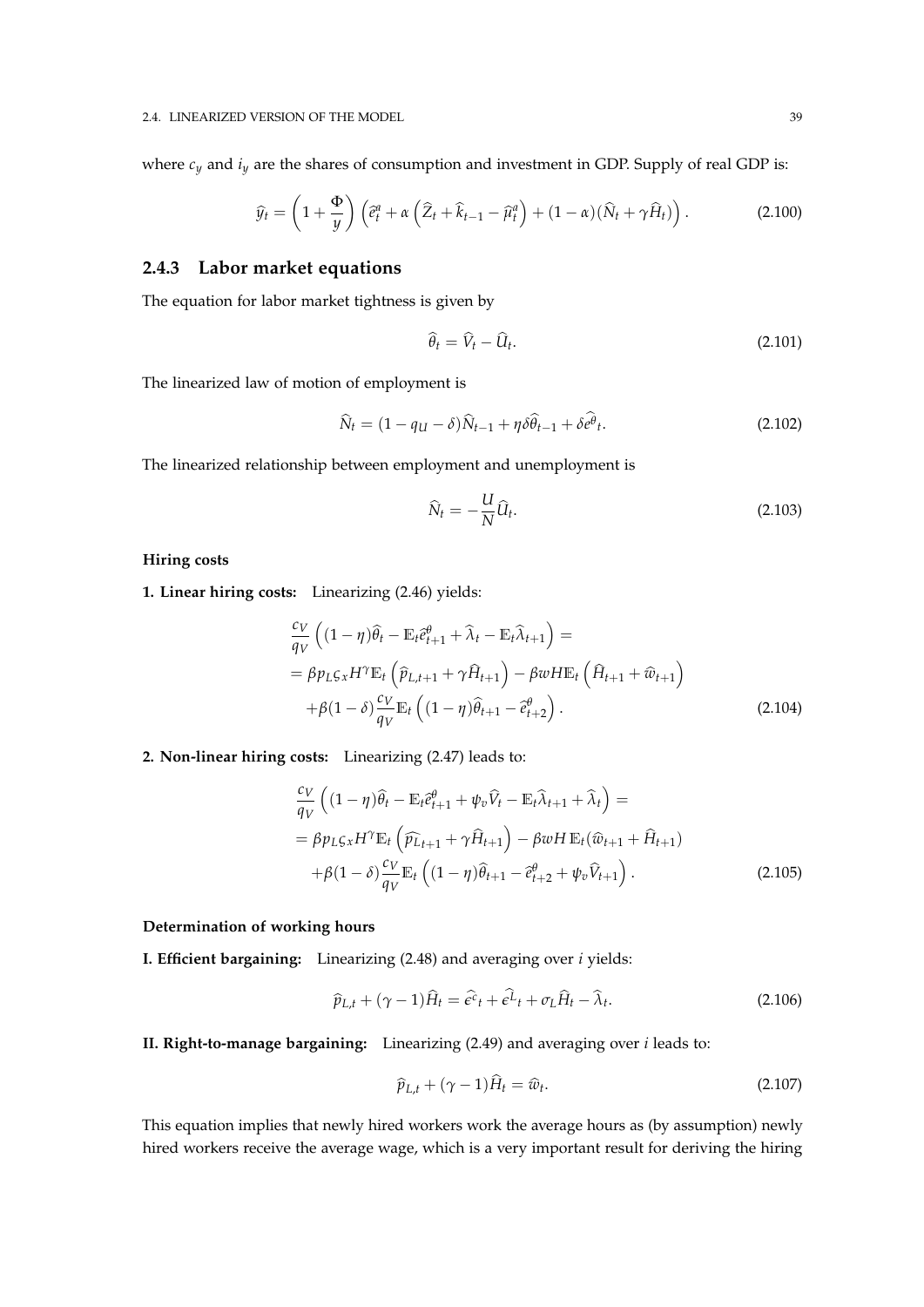condition (2.104). The same is also true for the efficient bargaining case, but there hours are symmetric across all firms anyway.

### **Wage determination**

The equation for the average Nash bargaining wage is derived by loglinearizing (2.50) and then averaging over *i*:

$$
wH(\widehat{w^{nb}}_t + \widehat{H}_t) = (1 - v)p_L \varsigma_x H^{\gamma}(\widehat{p}_{L,t} + \gamma \widehat{H}_t) + v \frac{\varsigma_L}{(1 + \sigma_L)\lambda} H^{1 + \sigma_L}(\widehat{\epsilon^L}_t + \widehat{\epsilon^c}_t + (1 + \sigma_L)\widehat{H}_t - \widehat{\lambda}_t) + vq_{LI}\beta j_{wu}(\mathbb{E}_t \widehat{\lambda}_{t+1} - \widehat{\lambda}_t + \eta \widehat{\theta}_t + \mathbb{E}_t \widehat{\epsilon}^{\theta}_{t+1} + \mathbb{E}_t \widehat{j}_{wu,t+1}),
$$
\n(2.108)

 $\text{where } j_{wu,t} := \frac{J_{W,new,t} - J_{U,t}}{A_t}$  $\frac{w,t-JU,t}{A_t}$  and

$$
j_{wu}\hat{j}_{wu,t} = wH(\hat{w}_t + \hat{H}_t) - \frac{\varsigma_L}{(1 + \sigma_L)\lambda}H^{1 + \sigma_L}(\hat{e^L}_t + \hat{e^c}_t + (1 + \sigma_L)\hat{H}_t - \hat{\lambda}_t) - \beta q_{U}j_{wu}(\eta\hat{\theta}_t + \mathbb{E}_t\hat{e}^{\theta}_{t+1}) + \beta(1 - \delta - q_U)j_{wu}\mathbb{E}_t(\hat{j}_{wu,t+1} + \hat{\lambda}_{t+1} - \hat{\lambda}_t).
$$
 (2.109)

The expression for the average Nash bargaining wage in case of right-to-manage is given by:

$$
wH(\widehat{w}_{i,t}^{nb} + \widehat{H}_{i,t}) = (1 - v)p_L H^{\gamma}(\widehat{p}_{L,t} + \gamma \widehat{H}_{i,t}) + v \frac{\varsigma_L H^{1+\sigma_L}}{(1 + \sigma_L)\lambda} (\widehat{e}_t^L + \widehat{e}_t^c - \widehat{\lambda}_t + (1 + \sigma_L)\widehat{H}_{i,t})
$$
  
+
$$
+ vq_U \beta j_{wu} \left( \mathbb{E}_t \widehat{\lambda}_{t+1} - \widehat{\lambda}_t + \eta \widehat{\theta}_t + \mathbb{E}_t \widehat{e}_{t+1}^{\theta} + \mathbb{E}_t j_{wu,t+1} \right)
$$
  
+
$$
+ v\beta (1 - \delta) \frac{j_{wu}}{1 - \gamma} \mathbb{E}_t \left( \widehat{mrs}_{i,t+1} - \widehat{w}_{i,t+1}^{nb} \right) - v \frac{j_{wu}}{1 - \gamma} \left( \widehat{mrs}_{i,t} - \widehat{w}_{i,t}^{nb} \right). (2.110)
$$

**A. No rigidities:** In case of flexible wages, it holds that:

$$
\widehat{w}_t = \widehat{w}_t^{nb}.\tag{2.111}
$$

**B. Real rigidity:** In case of rigid real wages, linearization of (2.53) yields

$$
\widehat{w}_t = (1 - \xi_{wr})w^{nb}t. \tag{2.112}
$$

**C. Nominal rigidity (Calvo wages):** In case of Calvo wages, linearization of (2.54) and (2.55) leads to:

$$
\widehat{w}_t = \frac{\xi_w}{1 + \xi_w^2 \beta (1 - \delta)} \widehat{w}_{t-1} + \frac{(1 - \xi_w)(1 - \beta(1 - \delta)\xi_w)}{1 + \xi_w^2 \beta (1 - \delta)} \widehat{w}^h_t + \frac{\xi_w \beta (1 - \delta)}{1 + \xi_w^2 \beta (1 - \delta)} \mathbb{E}_t \widehat{w}_{t+1} + \frac{\xi_w \gamma_w}{1 + \xi_w^2 \beta (1 - \delta)} \widehat{\Pi}_{t-1} - \frac{1 + \beta (1 - \delta)\xi_w \gamma_w}{1 + \xi_w^2 \beta (1 - \delta)} \widehat{\Pi}_t + \frac{\beta (1 - \delta)\xi_w}{1 + \xi_w^2 \beta (1 - \delta)} \widehat{\Pi}_{t+1}.
$$
\n(2.113)

In all these 3 cases (A, B, C)  $\hat{w}_t^{nb}$  can be replaced by  $\hat{w}_t^{sh}$  to get to the combination of right-tomanage-determination of hours with surplus sharing for wages.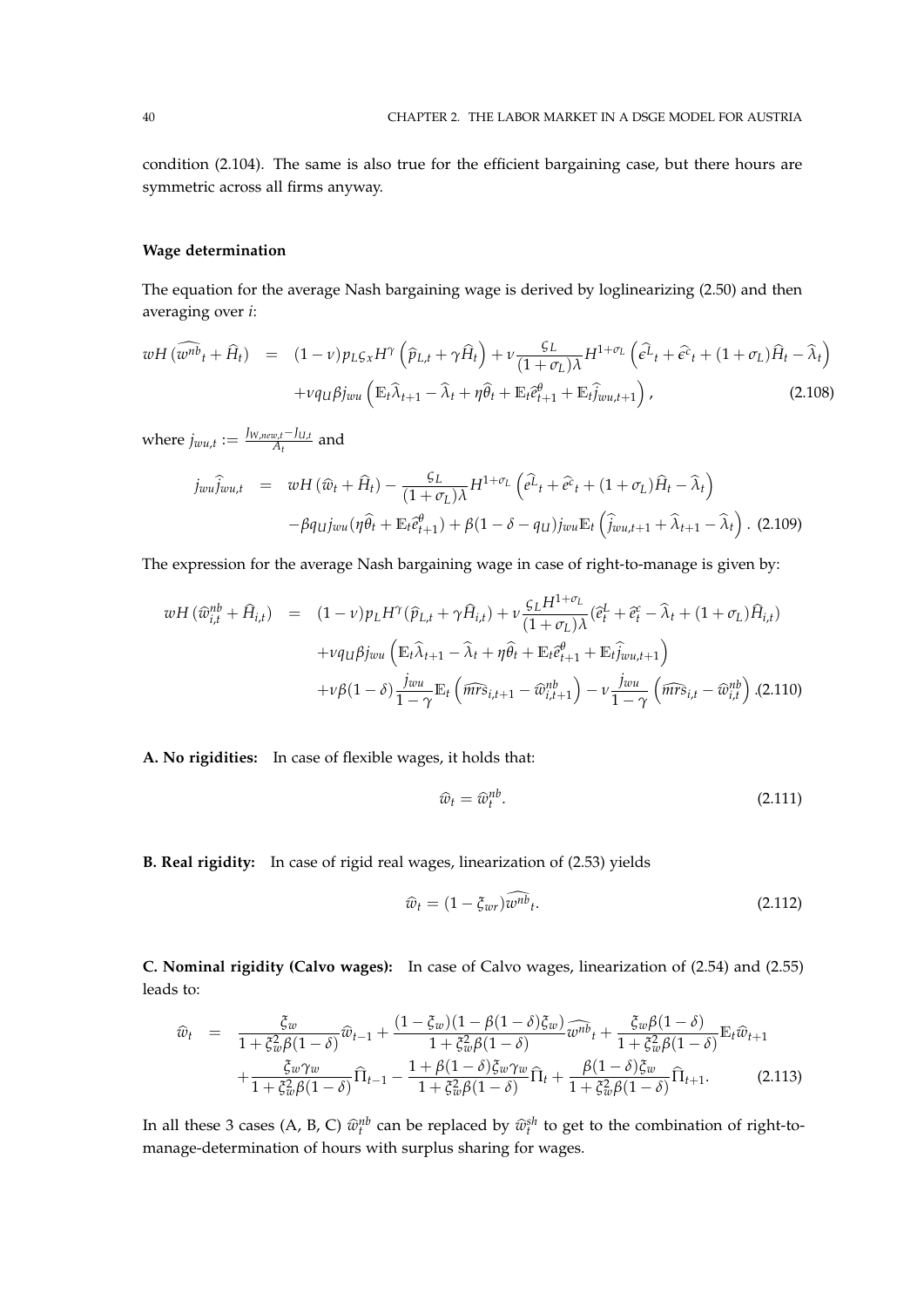#### 2.4. LINEARIZED VERSION OF THE MODEL 41

### **Endogenous job destruction**

Nash bargaining wages are given by

$$
wH(\widehat{w}_t^{nb} + \widehat{H}_t) = (1 - v)p_L H^{\gamma}(\widehat{p}_{L,t} + \gamma \widehat{H}_t) + v \frac{H^{1 + \sigma_L}}{\lambda(1 + \sigma_L)}((1 + \sigma_L)\widehat{H}_t + \widehat{\epsilon}_t^c + \widehat{\epsilon}_t^L - \widehat{\lambda}_t)
$$

$$
+ v \varsigma_b \frac{\widehat{g}\widetilde{b}}{\widetilde{G}} d\widetilde{b}_t - v \varsigma_b \frac{\int_0^{\widetilde{b}} bg(b)db}{\widetilde{G}^2} \widetilde{g} d\widetilde{b}_t
$$

$$
+ v q_U \beta j_{wu} \widetilde{G} \left( \widehat{j}_{wu, t+1} + \widehat{\lambda}_{t+1} - \widehat{\lambda}_t + \eta \widehat{\theta}_t + \widehat{\epsilon}_{t+1}^{\theta} + \frac{\widetilde{g}}{\widetilde{G}} d\widetilde{b}_{t+1} \right), \qquad (2.114)
$$

where  $\widetilde{g} := g(\widetilde{b})$ ,  $\widetilde{G} := G(\widetilde{b})$  and

$$
j_{w}\hat{j}_{wu,t} = wH(\hat{w}_t + \hat{H}_t) - \frac{\varsigma_L}{(1 + \sigma_L)\lambda}H^{1 + \sigma_L}(\hat{e^L}_t + \hat{e^c}_t + (1 + \sigma_L)\hat{H}_t - \hat{\lambda}_t)
$$

$$
- \varsigma_b \frac{\tilde{g}\tilde{b}}{\tilde{G}}d\tilde{b}_t + \varsigma_b \frac{\int_0^{\tilde{b}} bg(b)db}{\tilde{G}^2} \tilde{g}d\tilde{b}_t - \beta q_U \tilde{G}j_{wu}(\eta \hat{\theta}_t + \mathbb{E}_t \hat{e}^{\theta}_{t+1})
$$

$$
+ \beta(1 - \delta - q_U)j_{wu} \mathbb{E}_t(\tilde{G}(\hat{j}_{wu,t+1} + \hat{\lambda}_{t+1} - \hat{\lambda}_t) + \tilde{g}d\tilde{b}_{t+1}). \tag{2.115}
$$

The law of motion of employment is derived by linearizing (2.56):

$$
\widehat{N}_t = \widetilde{G}(1 - \delta - q_U)\widehat{N}_{t-1} + \left(1 - \widetilde{G} + \delta \widetilde{G}\right)\left(\eta \widehat{\theta}_{t-1} + \widehat{e}_t^{\theta}\right) + \frac{\widetilde{g}}{\widetilde{G}}d\widetilde{b}_t. \tag{2.116}
$$

Linearizing (2.64) yields the job destruction condition:

$$
(1 - (1 - \xi_{wr})\nu)p_{L\zeta x}H^{\gamma}(\hat{p}_{L,t} + \gamma \hat{H}_t) - (1 - \xi_{wr})\nu \frac{\zeta_L}{(1 + \sigma_L)\lambda}H^{1 + \sigma_L}((1 + \sigma_L)\hat{H}_t + \hat{\epsilon}_t^c + \hat{\epsilon}_t^L - \hat{\lambda}_t)
$$

$$
-(1 - \xi_{wr})\nu\zeta_b d\tilde{b}_t + (1 - \delta)\frac{c_V}{q_V}(\hat{c}_{Vt} + (1 - \eta)\hat{\theta}_t - \mathbb{E}_t\hat{e}_{t+1}^{\theta})
$$

$$
-(1 - \xi_{wr})\nu q_{U}\beta\tilde{G}j_{wu}\mathbb{E}_t(\eta\hat{\theta}_t + \hat{e}_{t+1}^{\theta} + \hat{\lambda}_{t+1} - \hat{\lambda}_t + \hat{j}_{wu,t+1} + \frac{\tilde{g}}{\tilde{G}}d\tilde{b}_{t+1}) = 0, \qquad (2.117)
$$

where in case of flexible wages  $\zeta_{wr} = 0$ ,  $\widehat{c_V}_t = 0$  in case of linear hiring costs and  $\widehat{c_V}_t = \psi_V \widehat{V}_t$  in case of non-linear ones. The hiring condition is derived by linearizing (2.61):

$$
\frac{c_V}{\tilde{G}q_V} \mathbb{E}_t \left( \widehat{c}_{Vt} + (1 - \eta)\widehat{\theta}_t - \mathbb{E}_t \widehat{e}_{t+1}^{\theta} - \widehat{\lambda}_{t+1} + \widehat{\lambda}_t - \frac{\widetilde{g}}{\tilde{G}} d\widetilde{b}_{t+1} \right) = \n= \beta \left( p_{LSx} H^{\gamma} \mathbb{E}_t (\widehat{p}_{L,t+1} + \gamma \widehat{H}_{t+1}) - wH \mathbb{E}_t (\widehat{w}_{t+1} + \widehat{H}_{t+1}) \right) \n+ \beta (1 - \delta) \frac{c_V}{q_V} \mathbb{E}_t \left( \widehat{c}_{Vt+1} + (1 - \eta)\widehat{\theta}_{t+1} - \widehat{e}_{t+2}^{\theta} \right).
$$
\n(2.118)

### **Contemporaneous hiring**

As in section 2.3.4, just the equations with contemporaneous hiring and endogenous job destruction are shown; the equations with exogenous job destruction can be simply extracted from here by setting  $\tilde{G} = 1$ ,  $\tilde{g} = 0$  and  $d\tilde{b}_t = 0$ , and by neglecting the job destruction condition. The new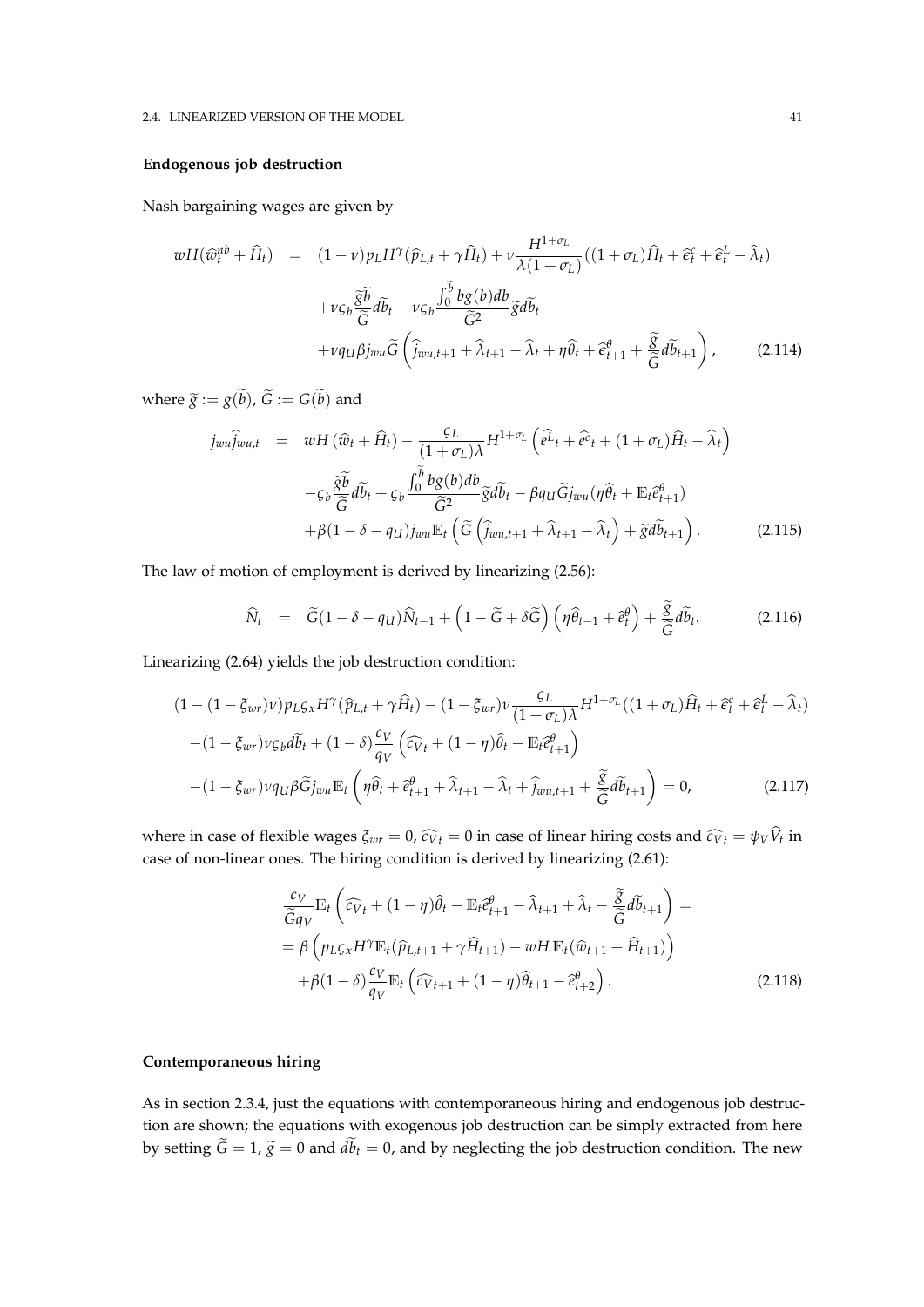law of motion of employment is:

$$
\widehat{N}_t = \widetilde{G}(1-\delta)(1-q_U)\widehat{N}_{t-1} + (1-\widetilde{G}(1-\delta))\left(\eta\widehat{\theta}_t + \widehat{e}_t^{\theta}\right) + \frac{\widetilde{\mathcal{S}}}{\widetilde{G}}d\widetilde{b}_t.
$$
\n(2.119)

Labor market tightness is given by:

$$
\widehat{\theta}_t = \widehat{V}_t + \frac{(1-\delta)N}{1-(1-\delta)N} \widehat{N}_{t-1}.
$$
\n(2.120)

The hiring condition becomes:

$$
\frac{c_V}{q_V \tilde{G}} \left( \widehat{c}_{Vt} + (1 - \eta) \widehat{\theta}_t - \widehat{e}_t^{\theta} - \widetilde{g} d\widetilde{b}_t \right) =
$$
\n
$$
= p_{L\mathcal{S}x} H^{\gamma} \left( \widehat{p}_{Lt} + \gamma \widehat{H}_t \right) - \beta w H \left( \widehat{w}_t + \widehat{H}_t \right)
$$
\n
$$
+ \beta (1 - \delta) \frac{c_V}{q_V} \mathbb{E}_t \left( \widehat{\lambda}_{t+1} - \widehat{\lambda}_t + \widehat{c}_{Vt+1} + (1 - \eta) \widehat{\theta}_{t+1} - \widehat{e}_{t+1}^{\theta} \right). \tag{2.121}
$$

Nash bargaining wages are given by

$$
wH(\widehat{w}_t^{nb} + \widehat{H}_t) = (1 - v)p_L H^{\gamma}(\widehat{p}_{L,t} + \gamma \widehat{H}_t) + v \frac{H^{1 + \sigma_L}}{\lambda(1 + \sigma_L)}((1 + \sigma_L)\widehat{H}_t + \widehat{\epsilon}_t^c + \widehat{\epsilon}_t^L - \widehat{\lambda}_t) + v\beta q_U \widetilde{G}(1 - \delta)j_{wu} \left(\widehat{j}_{wu,t+1} + \widehat{\lambda}_{t+1} - \widehat{\lambda}_t + \eta \widehat{\theta}_{t+1} + \widehat{\epsilon}_{t+1}^{\theta} + \frac{\widetilde{g}}{\widetilde{G}}d\widetilde{b}_{t+1}\right) + v\varsigma_b \frac{\widetilde{g}\widetilde{b}}{\widetilde{G}}d\widetilde{b}_t - v\varsigma_b \frac{\int_0^{\widetilde{b}}bg(b)db}{\widetilde{G}^2}\widetilde{g}d\widetilde{b}_t,
$$
\n(2.122)

where

$$
j_{wu} \hat{j}_{wu,t} = wH(\hat{w}_t + \hat{H}_t) - \frac{\varsigma_L}{(1 + \sigma_L)\lambda} H^{1 + \sigma_L} \left(\hat{\epsilon}^L_t + \hat{\epsilon}^c_t + (1 + \sigma_L)\hat{H}_t - \hat{\lambda}_t\right) - \varsigma_b \frac{\tilde{g}b}{\tilde{G}} d\tilde{b}_t
$$
  
+
$$
\varsigma_b \frac{\int_0^{\tilde{b}} b g(b) db}{\tilde{G}^2} \tilde{g} d\tilde{b}_t + \beta (1 - \delta)(1 - q_U) \tilde{G} j_{wu} \left(\hat{j}_{wu,t+1} + \hat{\lambda}_{t+1} - \hat{\lambda}_t\right)
$$
  
+
$$
\beta (1 - \delta)(1 - q_U) j_{wu} \tilde{g} d\tilde{b}_t - \beta (1 - \delta) \tilde{G} q_U j_{wu} \left(\eta \hat{\theta}_{t+1} + \tilde{\epsilon}^{\theta}_{t+1}\right).
$$
 (2.123)

Finally, the job destruction condition is given by:

$$
(1 - (1 - \xi_{wr})\nu)p_L\varsigma_x H^{\gamma}(\hat{p}_{L,t} + \gamma \hat{H}_t) - (1 - \xi_{wr})\nu \frac{\varsigma_L}{(1 + \sigma_L)\lambda} H^{1 + \sigma_L}((1 + \sigma_L)\hat{H}_t + \hat{\epsilon}_t^c + \hat{\epsilon}_t^L - \hat{\lambda}_t)
$$

$$
-(1 - \xi_{wr})\nu\beta q_U\tilde{G}(1 - \delta)j_{wu}\mathbb{E}_t\left(\eta\hat{\theta}_{t+1} + \hat{\epsilon}_{t+1}^{\theta} + \hat{\lambda}_{t+1} - \hat{\lambda}_t + j_{wu,t+1} + \frac{\tilde{g}}{\tilde{G}}d\tilde{b}_{t+1}\right)
$$

$$
-(1 - \xi_{wr})\nu\varsigma_b d\tilde{b}_t + (1 - \delta)\frac{c_V}{q_V}\left(\hat{\lambda}_{t+1} - \hat{\lambda}_t + \hat{c}_{Vt+1} + (1 - \eta)\hat{\theta}_{t+1} - \mathbb{E}_t\hat{\epsilon}_{t+1}^{\theta}\right) = 0. \tag{2.124}
$$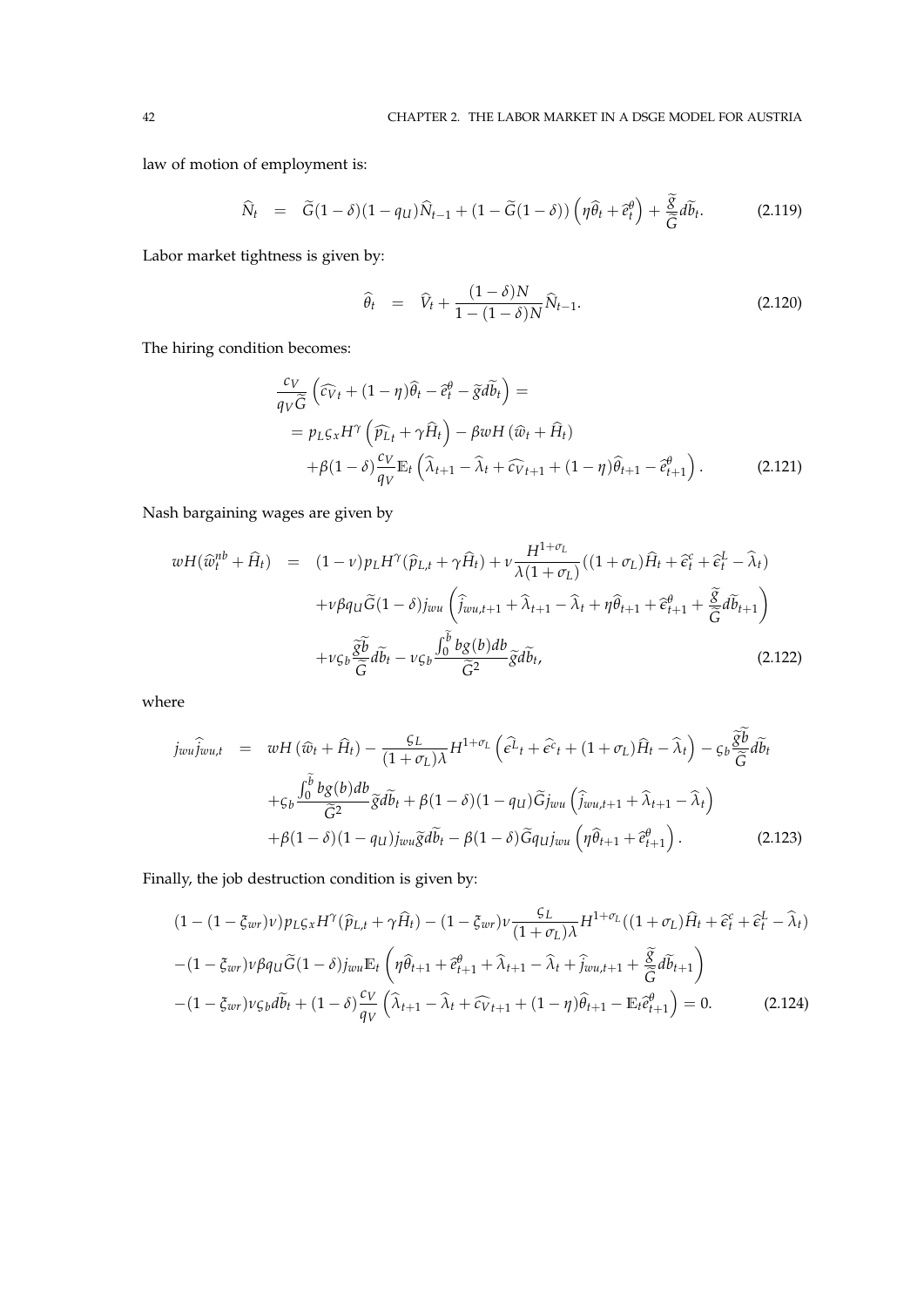### **2.4.4 Exogenous processes**

It is assumed that the foreign interest rate shock  $\epsilon_t^r$  and the mark-up shocks  $\epsilon_t^{\lambda_p}$  $\int_t^{\lambda_p}$  and  $\epsilon_t^{\pi f}$  are iid. All the other shock processes are assumed to be AR(1):

|  | $\widehat{e}^a_t = \rho_a \widehat{e}^a_{t-1} + \epsilon^a_t$                         | [stationary technology shock],  | (2.125) |
|--|---------------------------------------------------------------------------------------|---------------------------------|---------|
|  | $\widehat{\mu}_t^a = \rho_{\mu_a} \widehat{\mu}_{t-1}^a + \epsilon_t^{\mu^a}$         | [permanent technology shock],   | (2.126) |
|  | $\hat{e}^g_t = \rho_g \hat{e}^g_{t-1} + \epsilon^g_t$                                 | [government spending shock],    | (2.127) |
|  | $\hat{e}^i_t = \rho_i \hat{e}^i_{t-1} + \epsilon^i_t$                                 | [investment shock],             | (2.128) |
|  | $\hat{e}_{t}^{c} = \rho_{c} \hat{e}_{t-1}^{c} + \epsilon_{t}^{c}$                     | [consumption preference shock], | (2.129) |
|  | $\hat{e}^l_t = \rho_l \hat{e}^l_{t-1} + \epsilon^l_t$                                 | [labor supply shock],           | (2.130) |
|  | $\hat{e}^{\theta}_{t} = \rho_{\theta} \hat{e}^{\theta}_{t-1} + \epsilon^{\theta}_{t}$ | [matching efficiency shock],    | (2.131) |
|  | $\hat{e}^m_t = \rho_m \hat{e}^m_{t-1} + \epsilon^m_t$                                 | [own import demand shock],      | (2.132) |
|  | $\hat{e}^{mf}_{t} = \rho_{mf} \hat{e}^{mf}_{t-1} + \epsilon^{mf}_{t}$                 | [foreign import demand shock],  | (2.133) |
|  | $\hat{e}_t^{rp} = \rho_{rp} \hat{e}_{t-1}^{rp} + \epsilon_t^{rp}$                     | [risk premium shock],           | (2.134) |
|  | $\widehat{e}^{\pi m}_t = \rho_{\pi m} \widehat{e}^{\pi m}_{t-1} + \epsilon^{\pi m}_t$ | [import price shock],           | (2.135) |
|  | $\hat{e}^{y f}_{t} = \rho_{y f} \hat{e}^{y f}_{t-1} + \epsilon^{y f}_{t}$             | [world demand shock].           | (2.136) |
|  |                                                                                       |                                 |         |

# **2.5 Model comparison**

The linearized equations in section 2.4 are all of the following form:

$$
\mathbb{E}_t \left( A(\theta) \widehat{z}_{t-1} + B(\theta) \widehat{z}_t + C(\theta) \widehat{z}_{t+1} + F(\theta) \epsilon_t + G(\theta) \widehat{\epsilon}_{t+1} \right) = 0, \tag{2.137}
$$

where  $\hat{z}_t$  denotes log-deviations of the endogenous variables from their steady state,  $\epsilon_t$  denotes the iid. shock innovations and *A*, *B*, *C*, *F* and *G* are (typically highly non-linear) matrix-valued functions of the (to-be-) estimated parameters *θ* (for details see for example Ratto and Iskrev, 2011).

As the expectations  $E_t z_{t+1}$  cannot be directly observed, (2.137) cannot be related directly to empirical data. However, when there is a unique solution, (2.137) can be rewritten into the following policy function:

$$
\widehat{z}_t = K(\theta)\widehat{z}_{t-1} + L(\theta)\epsilon_t, \tag{2.138}
$$

where *K* and *L* are again matrix-valued functions of the estimated parameters. Furthermore, a measurement equation relating the observable variables  $\hat{y}_t$  to the endogenous variables  $\hat{z}_t$  is needed, which in case of this model has a fairly simple form (see section 2.4.1).

The different model specifications are estimated using Bayesian methods (see for example An and Schorfheide, 2007).<sup>48</sup> The estimated parameters  $\theta$  (which in this case include certain unobserved steady state ratios) are treated as random variables, for which a prior distribution  $p(\theta|M_i)$ is specified (which could be model-specific). The implied prior beliefs are then updated by

<sup>48</sup>For this purpose I have used DYNARE (which runs in MATLAB); for a description of this software see Adjemian et al. (2011).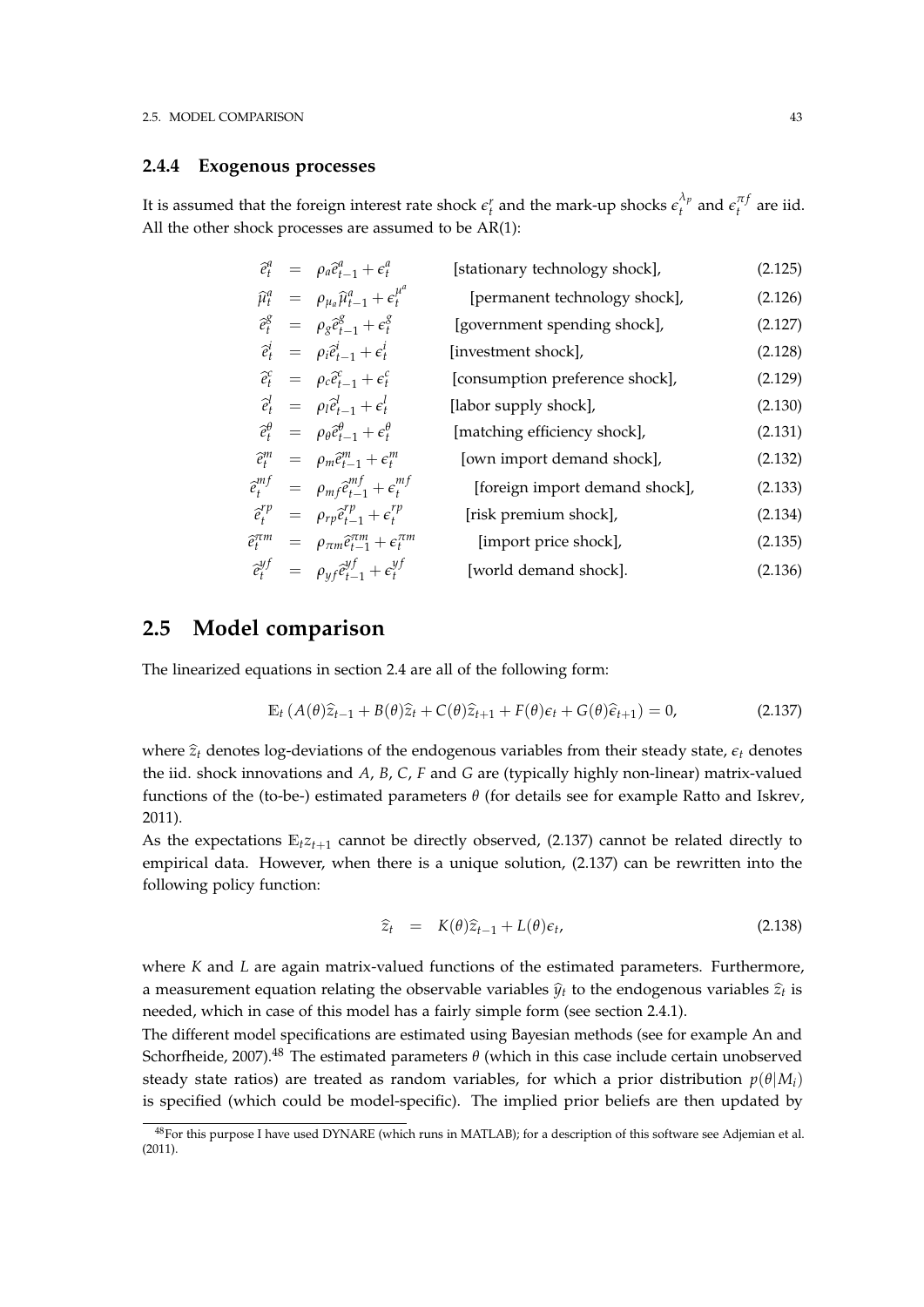computing a conditional distribution of the parameters given the data:

$$
p(\theta|Y, M_i) = \frac{p(Y|\theta, M_i)p(\theta|M_i)}{p(Y|M_i)},
$$
\n(2.139)

where  $p(Y|\theta, M_i) = L(\theta|Y, M_i)$  is the likelihood function (it is assumed that the data is normally distributed for given parameter values and given past data), and  $p(Y|M_i) = \int p(Y|\theta, M_i)p(\theta|M_i)d\theta$ is the marginal data density of model *i*.

This marginal data density can be used for model selection (see for example Del Negro and Schorfheide,  $2011$ <sup>49</sup>. The criterion for choosing the 'best' model is then the overall fit with all observable variables of the model (based on the in-sample-one-step-ahead-forecasts of the model), and not a certain impulse response like in Christoffel et al. (2009).

To reduce computational costs, I use the Laplace approximation of the marginal likelihood for model comparison. This approximation only needs information from the maximization of the posterior likelihood function; otherwise a large number of draws from the posterior would be needed too (see again Del Negro and Schorfheide, 2011).

### **2.5.1 The data**

Data availability restricts the number of observations I can use for the estimation. Reliable data on hours worked by employees is only available from 1995, which means that there are 67 observations (from 1995Q2 to 2011Q4).

Observable domestic variables in my model are real GDP (*Y*), real consumption (*C*), real investment (*I*), real exports (*X*), real imports (*M*), working hours of the employed ( $\int_0^N H$ ), compensation of employees  $(\int_0^N PWH)$ , unemployment (*U*), dependent employment (*N*), the GDP deflator (as a proxy for *P d* ), the consumption deflator (as a proxy for *P*) and vacancies (*V*). All of them are taken from the seasonally adjusted quarterly national accounts<sup>50</sup> with the exception of unemployment (which is taken from the Eurostat Labor Force Survey) and vacancies (which come from domestic labor market statistics)<sup>51</sup>. The 3 foreign variables output ( $Y^f$ ), interest rates ( $R^f$ ) and foreign price level (*P f* ) refer to Euro area aggregates and are taken from the database of Fenz et al. (2012). Note that gross fixed capital formation was used as proxy for investment. This implies that the residuum of equations (2.35) respectively (2.99) contains not only government consumption and statistical discrepancies, but also changes in inventories and net acquisitions of valuables. So the interpretation of the 'government consumption shock'  $\hat{e}^G_t$  has to be done cautiously. I rescale variables as follows:

• As I restricted the labor force to have a measure of one, I divide employment, vacancies, GDP, consumption, investment, exports and imports by the sum of dependent employment and unemployment.<sup>52</sup> This restriction of the size of the labor force to  $1^{53}$  also means that

 $49$ In principle, one could assign different prior probabilities to different models. I will abstain from that option and assign the same prior probability to all models.

<sup>50</sup>Note that published Austrian quarterly data do not include the error component of the seasonal adjustment (in contrast to the rest of the EU) and therefore tend to be less volatile.

<sup>51</sup>Seasonal adjustment of vacancies is also done by myself.

 $52$ Self-employed are excluded in this setting as the variable 'compensation of employees' (which is used as a proxy for the overall wage bill) does not include the earnings of self-employed. This also means that there is a discrepancy between the 'unemployment rate' in this model (whose changes are shown in figure 2.2) and published numbers (which are typically based on the Eurostat definition or taken from domestic labor market statistics).

 $53$ This assumption also implies that the size of the labor force does not react to economic conditions; so factors like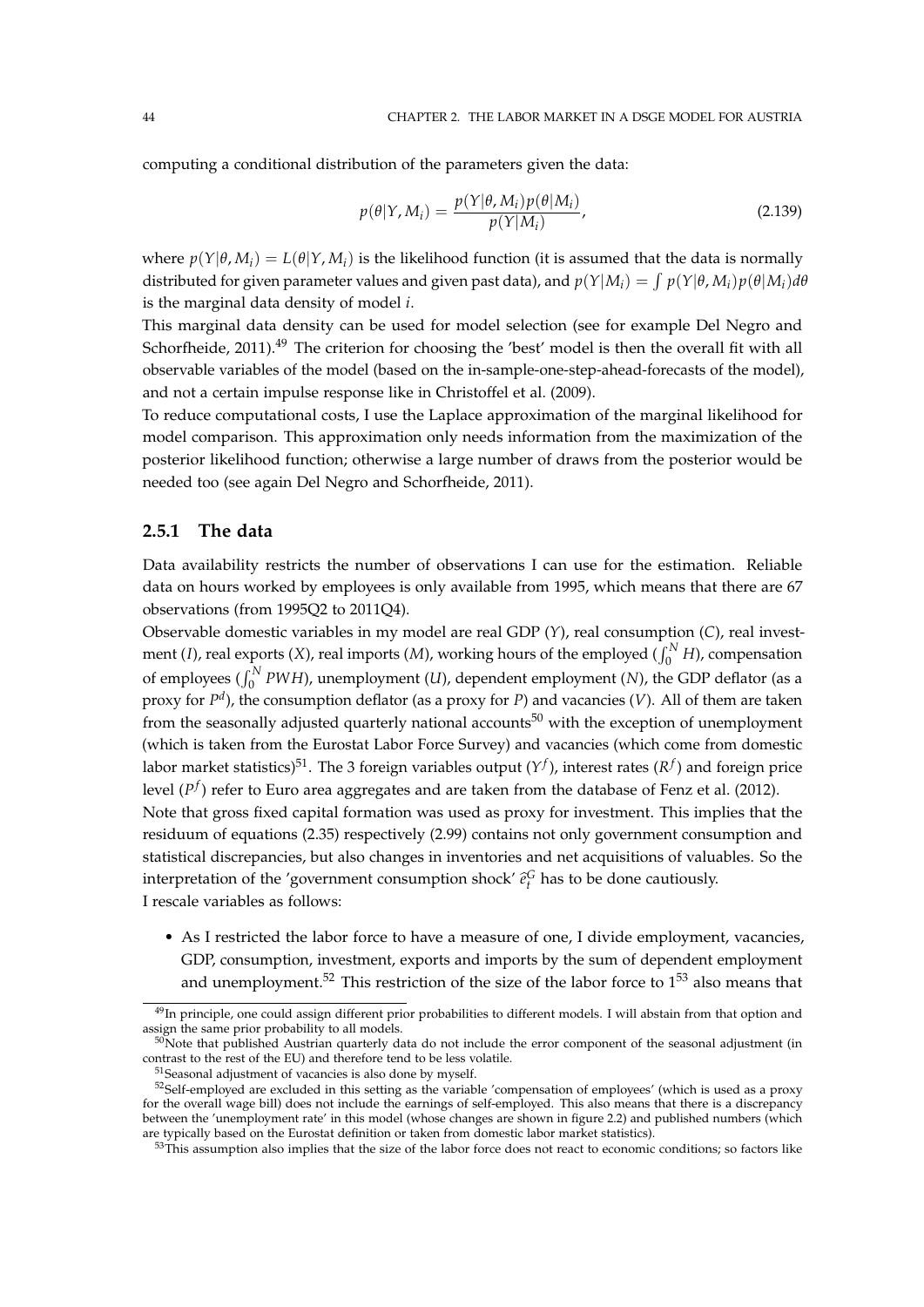#### 2.5. MODEL COMPARISON 45

I 'lose' one of the observed variables, implying that only 14 variables will be used in the estimation.

- As *W* refers to the average hourly real wage, I divide the compensation of employees by overall working hours and the consumption deflator.
- As *H* refers to the average working hours per employee, I divide the overall number of working hours by the number of employees.

All variables are demeaned and detrended: A quadratic trend is subtracted from all domestic quantities (except the labor market variables), real wages and all price variables. This implies that the growth rates of these variables are linearly detrended. Vacancies and foreign output are HPfiltered; $54$  a linear trend is subtracted from all remaining variables (working hours, unemployment and the foreign interest rate). The measurement equations are discussed in section 2.4.1.

### **2.5.2 Identification analysis**

Not all of the parameters showing up in the equations of appendix 2.4 can be estimated using the available data. This has several reasons:

- Linearizing around a steady state means that I lose information on most steady state ratios and parameters which are directly implied by these ratios (like *β*). So I have to calibrate most of them (mostly using the raw data).
- In medium-scale DSGE models there are typically also other parameters which do not have an influence on the log-likelihood at all or only when certain other parameters are calibrated.<sup>55</sup>

Therefore I apply the routines discussed in Ratto and Iskrev  $(2011)^{56}$  to check which parameters are identifiable in the estimation of the model. They try to check whether the Jacobian matrix *J* of the mapping from the vector of estimated parameters  $\theta$  to the first two moments of the data<sup>57</sup> has full column rank. As the underlying equation system is highly nonlinear, identification can only be checked locally (see again Ratto and Iskrev, 2011), which is done via taking different draws from the prior distribution of *θ*. As the data is assumed to be normally distributed (conditional on the parameters) in this paper, the first two moments of the observable variables contain all information on the distribution and so a full rank of the Jacobian is both necessary and sufficient for local identification.

To ease the computational burden, Iskrev (2010b) suggests to split up this Jacobian into the Jacobian  $J_1$  of the mapping from the policy function elements (or, to be more precise, to the elements of the matrices *K* and *L* which depend on estimated parameters) to the first two moments of the data and the Jacobian  $J_2$  of the mapping from the vector of estimated parameters to the

discouraged-worker-effects are neglected in this paper.

<sup>&</sup>lt;sup>54</sup>HP-filtered Euro area output is assumed to represent  $y_t^f := \frac{Y_t^f}{A_t}$ . The HP-filtering is done as it is assumed that only the short-term-fluctuations of vacancies and foreign output are meaningful for the purpose of this paper.

<sup>55</sup>See for example Canova and Sala (2009), Iskrev (2010b) or Ratto and Iskrev (2011).

<sup>56</sup>These are in turn inspired by Iskrev (2010b). Furthermore note that they build on the population objective function and therefore no data is needed to perform these routines (see Iskrev, 2010a).

<sup>57</sup>As these also include all correlations with previous periods, the number of moments is significantly higher than the number of estimated parameters.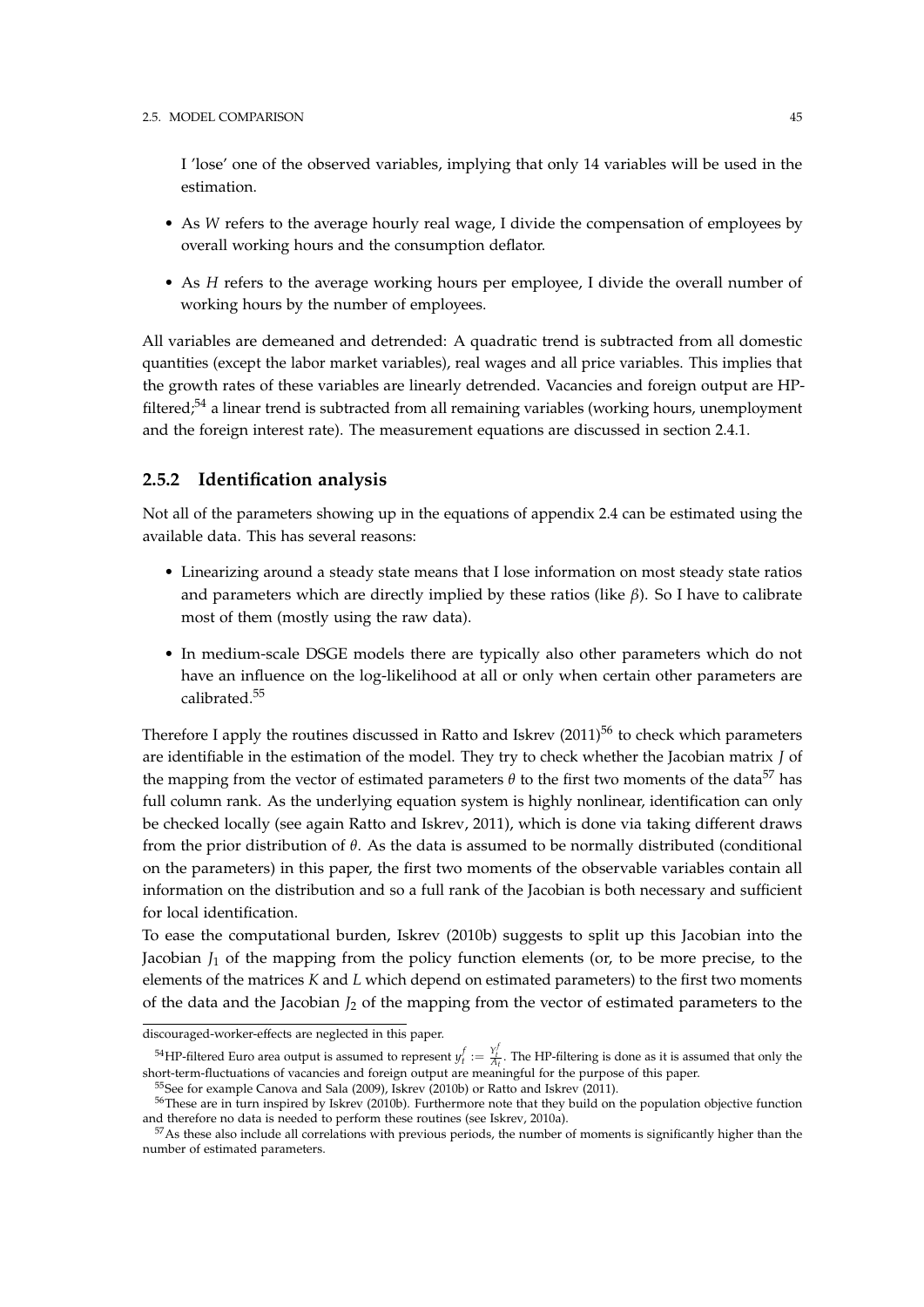policy function;  $J_1$  can be computed by direct differentiation of the policy function and  $J_2$  is significantly smaller than the overall Jacobian.

As the procedures indicated that the autocorrelation of  $e_t^c$  and the standard deviation of  $\epsilon_t^c$  are hard to identify, I excluded this domestic consumption shock from the estimation. This means that there are as many shocks as observable variables (14). Due to further identification issues I set the autocorrelation of  $e_t^i$  to 0 (due to the specification of (2.86), shocks to  $e_t^i$  have a persistent impact on investment anyway) and calibrate the autocorrelations of the innovations to the import demand shock  $e_t^m$ , the export demand shock  $e_t^{m}$  $t_t^{mf}$ , the risk premium  $e_t^{rp}$  $t_t^{\prime}$ <sup> $\mu$ </sup> and the foreign interest rate *R<sup>t</sup>* (in all cases there are also other estimated parameters influencing the persistence of the concerned observable variables and there is a strong correlation with the respective standard deviations).

The application of these routines also indicated potential identification problems with other parameters, for example with  $\sigma_m$  and  $\sigma_{mf}$  ( $\sigma_m$  shows up together with  $\phi_m$  in equations (2.91) and (2.92)), the situation with  $\sigma_{mf}$  and  $\phi_{mf}$  is very similar); therefore I decided to give the production functions in equations (2.21) and (2.32) a Cobb-Douglas form by setting  $\sigma_m \to \infty$  and  $\sigma_{mf} \to \infty$ . The steady state share of fixed costs in production  $(\frac{\Phi}{y})$  is difficult to identify as well, therefore it is set to 0. Table 2.8 also gives an overview over all other deep parameters which have been calibrated. While the simulations indicated for all models that  $J_2$  has full rank in all draws, in several specifications with right-to-manage *J* did not have full rank in about 1% of the respective draws from the prior distributions (suggesting that *J*<sup>1</sup> did not have full rank in these few cases). Figure 2.3 shows the 'identification strength' and the 'sensitivity component' (at the prior mean) of all estimated parameters for the best-performing model (for the ranking see table 2.1); both are clearly positive for all estimated parameters.<sup>58</sup> The 'identification strength' is described by Ratto and Iskrev (2011)[page 13] as 'sort of a priori t-test' for the respective estimated parameters and the 'sensitivity component' indicates by how much moments of observable variables change with the respective parameter (for the computation of these indicators see section 4.2 in Ratto and Iskrev, 2011).

Note that revisions to quarterly Austrian macroeconomic data have been substantial over the last years. Fluctuations of several macroeconomic aggregates were significantly lower in old releases (because of changes in seasonal adjustment); this especially affects the growth rates of (real) private consumption and the GDP deflator, where volatilities were lower by about 80% respectively 60% (at very unreasonable levels) in old data releases. Running the same estimation procedures with one of these older releases can lead to severe problems when estimating some of the worse (in terms of identification and/or marginal likelihood) models. Furthermore the ordering of marginal likelihoods would be affected; for example, models with rigid real wages would do relatively better when using older data releases.

# **2.5.3 Calibration and prior distributions**

As certain steady state ratios are of crucial importance for labor market dynamics and therefore for overall model fit (see for example Costain and Reiter, 2008), I ensure that all relevant steady state ratios are the same in all specifications (for given parameter estimates). Therefore I assume that – 'by coincidence' – in the steady state the FOC for working hours of right-to-manage AND efficient bargaining hold at the same time; meaning that  $\frac{c_L H^{\sigma_L}}{\lambda} = p_L c_x \gamma H^{\gamma-1} = w$  (for details see appendix

<sup>&</sup>lt;sup>58</sup>The patterns for the other models on top of the list in table 2.1 are relatively similar.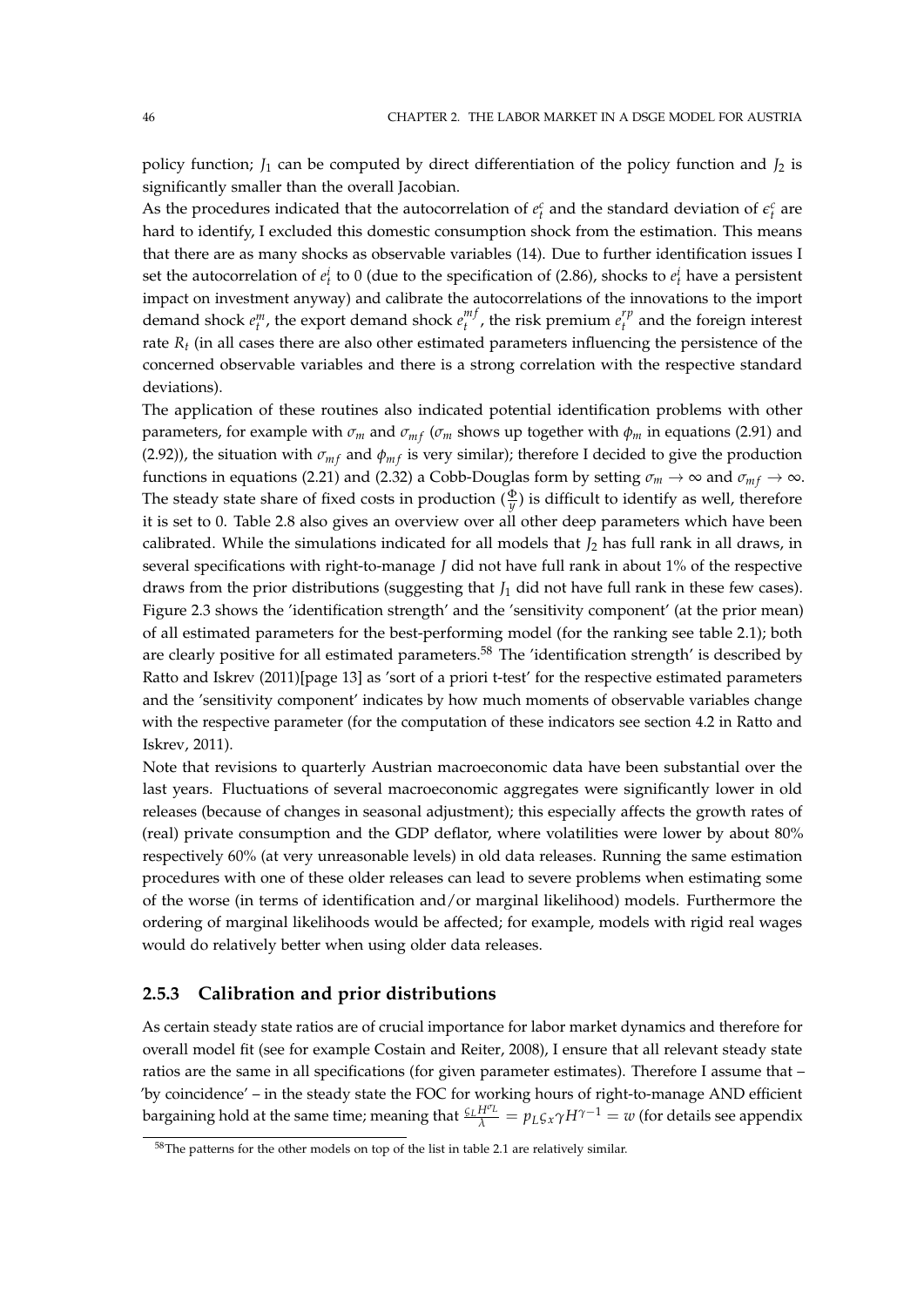2.B). This restriction is also one of the reasons why I included flow fixed costs for labor service firms in this model: When  $\gamma$  is significantly smaller than 1,  $p_L \zeta_x \gamma H^\gamma - wH = (1 - \gamma)p_L \zeta_x \gamma H^\gamma$ becomes very large and – if there were no fixed costs – so would the value of posting a vacancy. This would imply an implausibly large share of hiring costs in GDP and would significantly dampen the response of employment to changes in *PL*,*<sup>t</sup>* . The assumptions made to ensure that the 'relevant ratios' do not change in case of endogenous job destruction and do change as little as possible in case of contemporaneous hiring are described in appendix 2.B.

Table 2.8 gives an overview over all calibrated parameters. The growth rate of the technology process  $\mu^a$ , the unemployment rate, and the shares of consumption, investment and exports (it is assumed that the trade balance is zero in steady state) in GDP are chosen to match average ratios respectively average growth rates in the raw data. The other values for domestic (nonlabor-market) structural parameters are mainly taken from Fenz et al. (2012). *σ<sup>L</sup>* is chosen to be rather high and the 'steady state minimum wage' (= sum of the flow value of being unemployed and the disutility of work) is assumed to make up 70% of the actual steady state wage. This specification would imply – when using contemporaneous hiring and exogenous job destruction (which will be the case in the best specification; see section 2.5.4) and taking prior means for estimated parameters – an employers' bargaining power *ν* of around 0.65.

The calibrated foreign (Euro area) parameters are taken from the estimates of Christoffel et al. (2008) and Fenz et al. (2012). All other parameters or relevant steady state ratios are estimated (see table 2.9) or implied by estimated and calibrated parameters (see appendix 2.B).

As the model is estimated using Bayesian methods, I need to choose appropriate priors for all estimated parameters. The priors are the same over all specifications. However, several parameters do not show up in all specifications (*g*e, *<sup>ξ</sup>wr*, *<sup>ξ</sup>w*), which is of importance as the applied Bayesian model selection procedure assigns penalties for the number of estimated parameters (see for example Del Negro and Schorfheide, 2011).

All priors are given in table 2.9. As a rule, I assume that shock variances follow an inverted Gamma distribution and that all parameters which are restricted to lie between 0 and 1 (mainly the shock autocorrelations) follow a Beta distribution. Other non-negative parameters which might be close to 0 (but which could theoretically be also larger than 1) are assumed to follow a Gamma distribution as the alternative of a restricted normal distribution would introduce a kink close to 0. The other parameters are assumed to be normally distributed.

For choosing the priors of the shock standard deviations I apply the following approach: All domestic shock standard deviations are given a prior mean of 1, except the shocks for the demand for investment goods, export goods and imports (reflecting the relatively high volatility of these aggregates) and of working hours (due to measurement errors) and government consumption (as the residual of equation (2.99) also accounts for statistical discrepancies and changes in inventories). The foreign shocks are assigned lower priors, reflecting that not all demand and supply shocks in the Euro area are symmetric such that they will partly cancel out in the aggregate.

### **2.5.4 Estimation results**

Table 2.1 shows the Laplace approximation<sup>59</sup> of marginal likelihoods of all 44 different specifications. It shows that the variation with contemporaneous hiring, exogenous job destruction, rigid

 $59$ Note that the properties of the maximizers (e.g. the Hessian matrix being close to singular or even negative definite) were relatively poor for some models at the bottom of this table (which can be interpreted as a sign for misspecification of these specific models).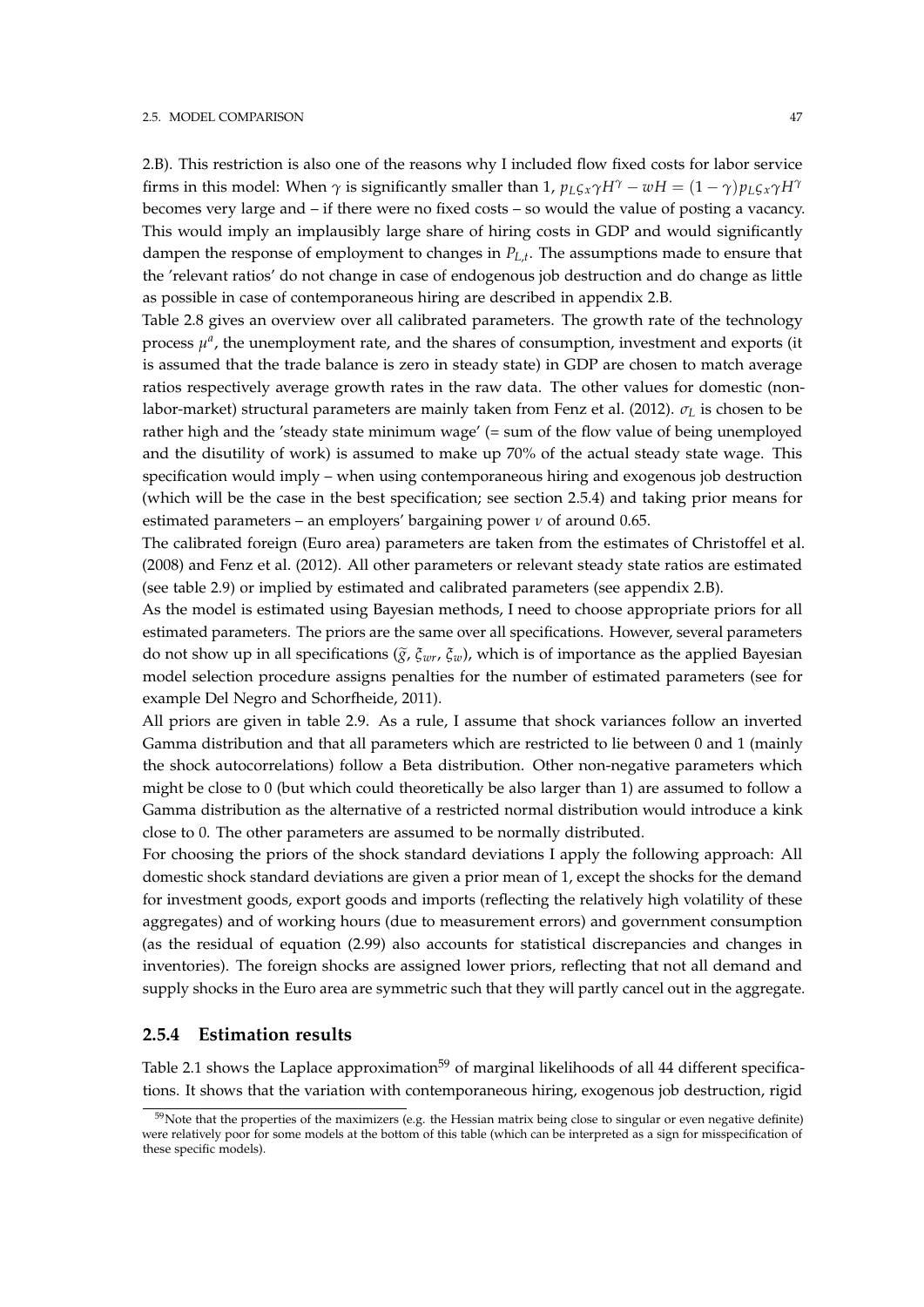nominal wages, convex vacancy posting costs and efficient bargaining has the highest marginal likelihood. Furthermore, the following patterns can be observed:

- The best specifications all have Calvo wages, which indicates an important role for wage rigidities. Though their papers refer to US data and use different models (for example, they do not have endogenous working hours, which means that the interpretation of the wage rate is different), this result is in line with Riggi and Tancioni (2010), who claim that nominal wage rigidities are doing better than real wage rigidities, and with Gertler et al. (2008), according to whom specifications with nominally rigid wages tend to perform better than the ones with flexible wages. Furthermore, note that according to firm-level data analyzed by Babecky et al. (2010), automatic indexation of wages to inflation is rare in Austria, but at the same time Holden and Wulfsberg (2009) find evidence for significant real wage rigidities in Austria, too.
- The best specifications with exogenous destruction all have efficient bargaining. As already mentioned in section 2.3.2, efficient bargaining tends to lead to a lower volatility of average working hours (relative to employment in persons); in the data the volatility of working hours is 'only' about 70% larger than the one of the employment rate.
- Out of the specifications with right-to-manage, models with Nash Bargaining on wages do significantly better than the ones with a simple sharing rule for match surpluses.
- Typically, specifications with convex vacancy posting costs are doing better than their counterparts with linear ones in case of efficient bargaining, but worse in case of right-tomanage determination of working hours.
- All specifications at the top of table 2.1 have contemporaneous hiring. However, there is an interaction effect with the determination of working hours. When using efficient bargaining, there seems to be an important role for such a timely response of employment in persons to changes in economic conditions. However, when using right-to-manage, specifications with lagged hiring tend to do relatively better. Note that the data on employment  $N_t$  and vacancies *V<sup>t</sup>* both refer to averages over quarters. So it is postulated (implicitly) in the best specifications that vacancies are filled immediately after they are posted (i.e. after zero days instead of 3 months in case of lagged hiring) and not only within the same quarter.
- The best specifications with endogenous destruction do significantly worse than their counterparts with exogenous destruction. This is not so surprising in case of contemporaneous hiring as this characteristic also decreases the role of *e θ* in the one-step-ahead-forecast error of (un)employment (without incurring the penalty on having to estimate the additional parameter  $\tilde{g}$ ). Interestingly, however, endogenous destruction also performs relatively worse in case of lagged hiring.

When assigning the same prior model probabilities to all 44 different specifications, the ratio of posterior probabilities *P* of models *x* and *y* can be computed from the log-likelihoods *l* as follows:  $\frac{P(y)}{P(x)} = \frac{\exp(l(y))}{\exp(l(x))} = \exp(l(y) - l(x))$  (see for example Hoeting et al., 1999). This means that the posterior probability of the best specification is more than exp(11) higher than the second best one, which can be interpreted as decisive evidence against the 43 models with lower marginal likelihoods. Given how far marginal likelihoods are apart, assigning different prior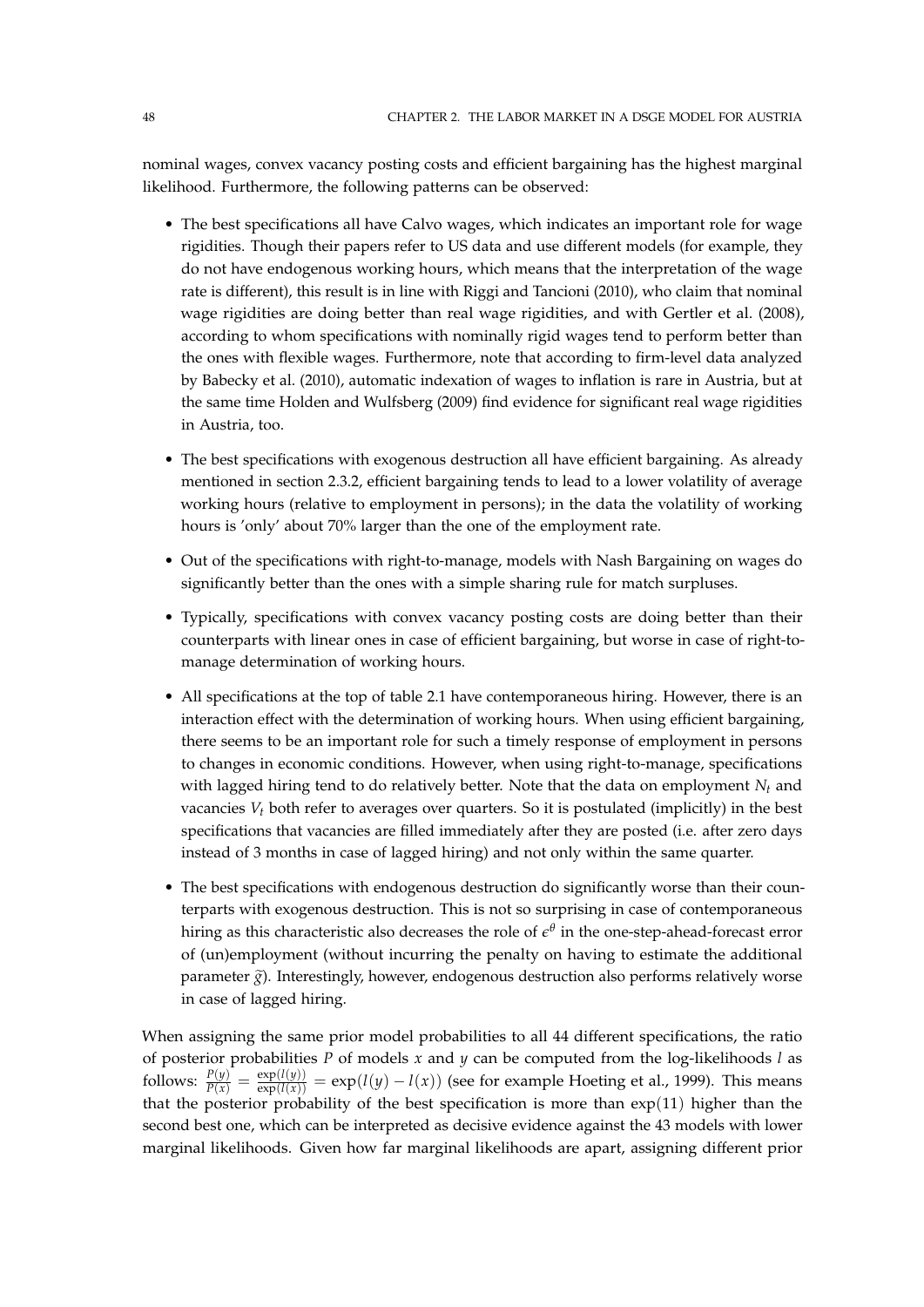#### 2.5. MODEL COMPARISON 49

| Model Specification |            |           |               |                   | Log-likelihood    | Model       |
|---------------------|------------|-----------|---------------|-------------------|-------------------|-------------|
| Hiring              | Job dest.  | Vacancies | Hours         | <b>Wages</b>      | (Laplace approx.) | probability |
| Contemp.            | Exogenous  | Convex    | Eff. barg.    | Calvo             | $-1224.3$         | 1.0000      |
| Contemp.            | Exogenous  | Linear    | Eff. barg.    | Calvo             | $-1235.5$         | 0.0000      |
| Contemp.            | Exogenous  | Convex    | Eff. barg.    | Real rig.         | $-1249.9$         | 0.0000      |
| Contemp.            | Endogenous | Convex    | Eff. barg.    | Real rig.         | $-1260.1$         | 0.0000      |
| Contemp.            | Exogenous  | Linear    | Eff. barg.    | Real rig.         | $-1262.1$         | 0.0000      |
| Lagged              | Exogenous  | Convex    | Eff. barg.    | Calvo             | $-1264.9$         | 0.0000      |
| Contemp.            | Endogenous | Linear    | Eff. barg.    | Real rig.         | $-1270.0$         | 0.0000      |
| Lagged              | Exogenous  | Linear    | Eff. barg.    | Calvo             | $-1293.3$         | 0.0000      |
| Lagged              | Exogenous  | Convex    | Eff. barg.    | Real rig.         | $-1297.9$         | 0.0000      |
| Lagged              | Endogenous | Convex    | Eff. barg.    | Real rig.         | $-1302.3$         | 0.0000      |
| Lagged              | Exogenous  | Linear    | Eff. barg.    | Real rig.         | $-1322.3$         | 0.0000      |
| Lagged              | Endogenous | Linear    | Eff. barg.    | Real rig.         | $-1324.3$         | 0.0000      |
| Contemp.            | Endogenous | Convex    | Eff. barg.    | Flexible          | $-1324.6$         | 0.0000      |
| Lagged              | Exogenous  | Linear    | Right to man. | Calvo/Nash B.     | $-1334.0$         | 0.0000      |
| Lagged              | Exogenous  | Linear    | Right to man. | Real rig./Nash B. | $-1337.1$         | 0.0000      |
| Lagged              | Exogenous  | Linear    | Right to man. | Flexible/Nash B.  | $-1337.5$         | 0.0000      |
| Lagged              | Exogenous  | Convex    | Right to man. | Flexible/Nash B.  | $-1342.1$         | 0.0000      |
| Lagged              | Exogenous  | Convex    | Right to man. | Real rig./Nash B. | $-1344.4$         | 0.0000      |
| Lagged              | Exogenous  | Convex    | Right to man. | Calvo/Nash B.     | $-1346.8$         | 0.0000      |
| Lagged              | Exogenous  | Linear    | Right to man. | Real rig./Sharing | $-1355.1$         | 0.0000      |
| Contemp.            | Exogenous  | Linear    | Right to man. | Flexible/Nash B.  | $-1362.9$         | 0.0000      |
| Contemp.            | Exogenous  | Linear    | Right to man. | Real rig./Nash B. | $-1365.3$         | 0.0000      |
| Lagged              | Exogenous  | Convex    | Right to man. | Real rig./Sharing | $-1367.0$         | 0.0000      |
| Contemp.            | Exogenous  | Linear    | Right to man. | Calvo/Nash B.     | $-1369.9$         | 0.0000      |
| Contemp.            | Endogenous | Linear    | Eff. barg.    | Flexible          | $-1379.9$         | 0.0000      |
| Contemp.            | Exogenous  | Linear    | Right to man. | Real rig./Sharing | $-1384.3$         | 0.0000      |
| Contemp.            | Exogenous  | Convex    | Right to man. | Flexible/Nash B.  | $-1388.5$         | 0.0000      |
| Contemp.            | Exogenous  | Convex    | Right to man. | Real rig./Nash B. | $-1391.9$         | 0.0000      |
| Lagged              | Exogenous  | Linear    | Right to man. | Flexible/Sharing  | $-1395.6$         | 0.0000      |
| Contemp.            | Exogenous  | Convex    | Right to man. | Calvo/Nash B.     | $-1398.4$         | 0.0000      |
| Contemp.            | Exogenous  | Linear    | Right to man. | Calvo/Sharing     | $-1402.6$         | 0.0000      |
| Contemp.            | Exogenous  | Convex    | Right to man. | Real rig./Sharing | $-1420.8$         | 0.0000      |
| Lagged              | Exogenous  | Linear    | Eff. barg.    | Flexible          | $-1424.6$         | 0.0000      |
| Lagged              | Endogenous | Linear    | Eff. barg.    | Flexible          | $-1425.3$         | 0.0000      |
| Lagged              | Exogenous  | Convex    | Right to man. | Flexible/Sharing  | $-1438.7$         | 0.0000      |
| Contemp.            | Exogenous  | Linear    | Right to man. | Flexible/Sharing  | $-1444.1$         | 0.0000      |
| Contemp.            | Exogenous  | Convex    | Right to man. | Calvo/Sharing     | $-1455.7$         | 0.0000      |
| Contemp.            | Exogenous  | Linear    | Eff. barg.    | Flexible          | $-1457.4$         | 0.0000      |
| Lagged              | Exogenous  | Convex    | Eff. barg.    | Flexible          | $-1490.7$         | 0.0000      |
| Lagged              | Endogenous | Convex    | Eff. barg.    | Flexible          | $-1491.2$         | 0.0000      |
| Contemp.            | Exogenous  | Convex    | Right to man. | Flexible/Sharing  | $-1513.0$         | 0.0000      |
| Contemp.            | Exogenous  | Convex    | Eff. barg.    | Flexible          | $-1569.4$         | 0.0000      |
| Lagged              | Exogenous  | Linear    | Right to man. | Calvo/Sharing     | n.a.              | 0.0000      |
| Lagged              | Exogenous  | Convex    | Right to man. | Calvo/Sharing     | n.a.              | 0.0000      |

**Table 2.1:** Log-likelihoods for different model specifications

model probabilities would not make a big difference. Note in this context that the difference between the second- and the third-best specification is even larger than between the first two specifications and that the top two models are very similar (the only difference being convexity of vacancy posting costs). The large difference in marginal likelihoods also indicates that some models can be seen as severe miss-specifications.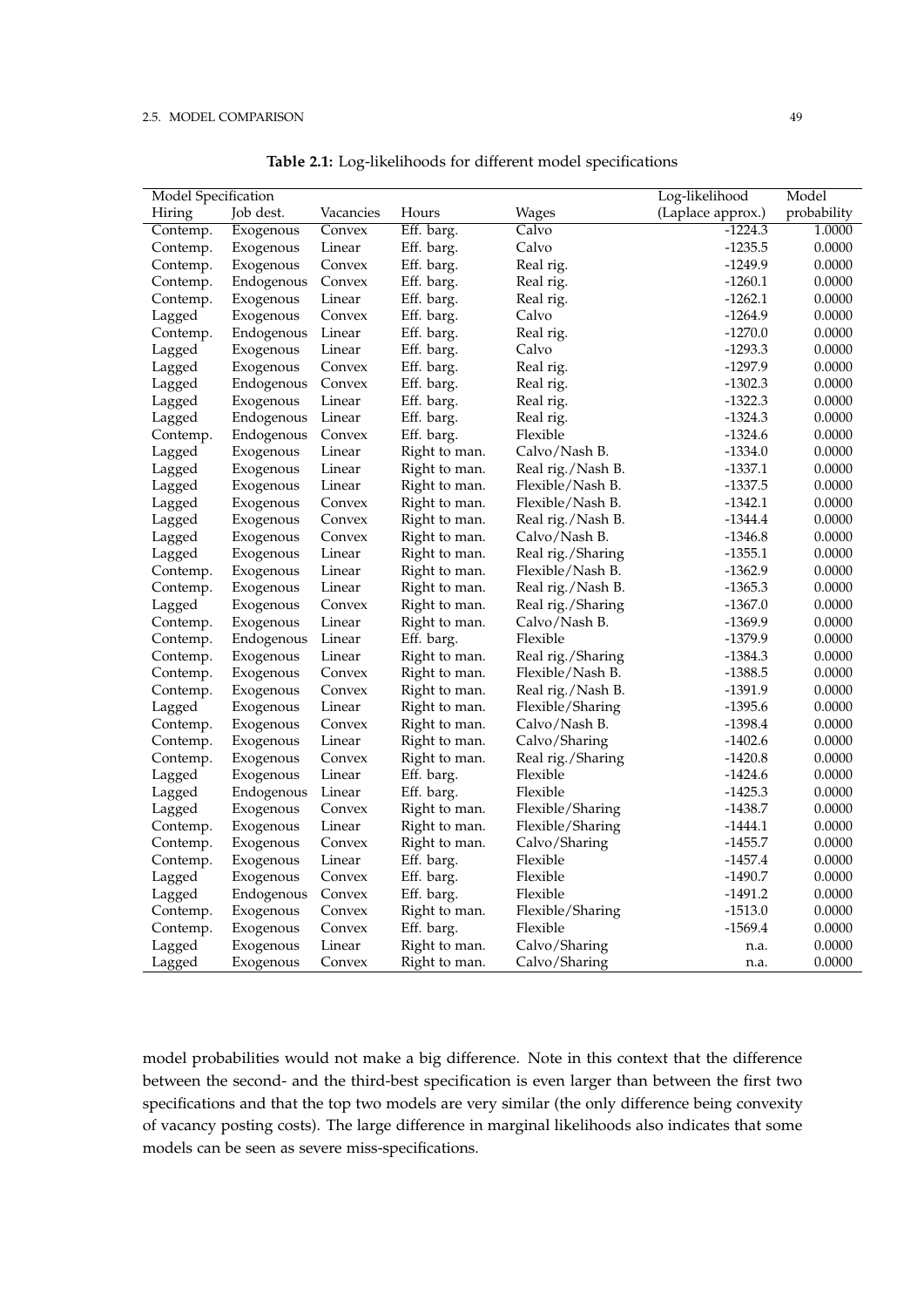The preference of the selection procedure of rigid nominal (and also real) wages over flexible wages is partly due to the fixing of the steady state 'minimum wage'  $b + \frac{\mathcal{L}L H^{1+\sigma_1}}{(1+\sigma_1)^2}$  $\frac{\xi L^{11}}{(1+\sigma_L)\lambda}$ , as rigid nominal (or real) wages could be somehow approximated using flexible wages by assigning an even higher value to this expression and reducing the bargaining power of workers at the same time. It would, however, make a significant difference to the reaction of labor market variables to permanent changes in shock processes (the only unit root shock process in my model is  $\mu_t^a$ , which cannot permanently influence the unemployment rate due to the assumed indexation of hiring costs and unemployment benefits) and policy variables (not discussed in this paper; see for example Costain and Reiter, 2008). Note that the estimation procedure used the additional degree of freedom granted by the Calvo parameter to assign a much lower (steady state) bargaining power for employees, namely 0.15 instead of the 0.65 implied by the means of the prior distributions (via higher values for  $\gamma$  and  $q_U$ ).

Table 2.9 shows mean and standard deviation of the prior distributions and the mean and several quantiles of the posterior distribution of the estimated parameters of this best-performing model. The results for the posterior distribution are based on 500,000 Metropolis-Hastings-draws, where the first 50% are discarded. Note that in many cases the posterior distribution differs substantially from the prior, which is, however, not a sufficient condition for identification.

Tables 2.10, 2.11 and 2.12 show a comparison of empirical moments of the observable variables with the theoretical moments generated by the estimated policy function and the standard deviations of shock innovations. Table 2.10 shows that standard deviations and (first-order) autocorrelations are relatively similar in the data and the model. However, they tend to be underestimated in the model simulations, which is most severe in case of the growth in real consumption, real investment and the GDP deflator. The simulated standard deviations tend to be a bit lower than in the data, too; the relative difference is largest for working hours, the two domestic price variables and growth in (domestic) GDP. Tables 2.11 and 2.12 show that cross-correlations between observable variables are relatively similar, too. Larger deviations can be observed for the correlation of real wage growth with domestic macro variables and for the correlation of unemployment and vacancies with working hours, foreign output and interest rates.

# **2.6 Explaining fluctuations in Austrian unemployment**

Over the last decade there have been plenty of papers on the (in)ability of models with search unemployment to generate certain stylized labor market facts. After a short overview over the literature I will apply the best model of the comparison exercise from the previous section to contribute to this discussion.

### **2.6.1 A short overview over the literature**

In his seminal contribution, Shimer (2005) claims that models of search unemployment where productivity shocks are the only source of economic fluctuations are incapable of accounting for the high relative volatility of labor market tightness (and unemployment) compared to labor productivity; $60$  in simulations of his calibrated model the relative volatility of labor market tightness is below 10% of the one in the data. He conducts his analysis in a simple model with

<sup>60</sup>For an alternative discussion of this problem see Costain and Reiter (2008).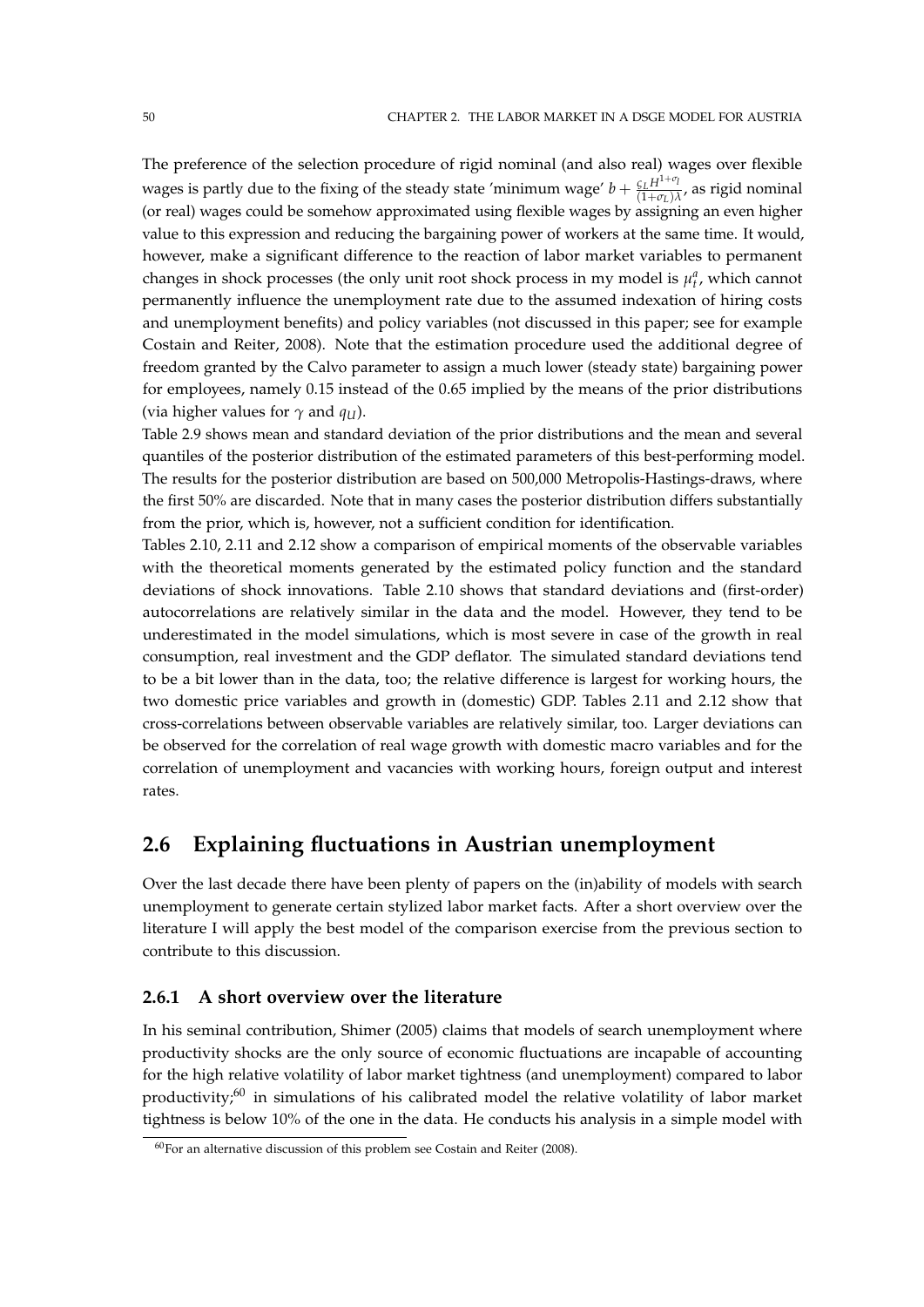exogenous job destruction, linear hiring costs, flexible wages (with a medium bargaining power for workers), fixed working hours and without any other frictions in the economy.<sup>61</sup> The intuition for Shimer's result is as follows: An increase in labor productivity raises – when hiring costs and the flow value of being unemployed are fixed<sup> $62$ </sup> – the value of a future match for entrepreneurs; it therefore leads to an increase in hiring and in labor market tightness. However, it also means – in the absence of wage rigidities – a significant increase of real wages via the worker's share in the increased revenue and via the increase in the value of being unemployed (due to the higher labor market tightness). These two channels significantly dampen the increase in the value of a match to the entrepreneur and thereby also the incentive to post more vacancies.

Among others, Mortensen and Nagypal (2007), Hagedorn and Manovskii (2008), Christoffel and Kuester (2009) and Pissarides (2009) discuss possible alternative approaches to get a higher relative volatility in models where labor productivity is the only source of aggregate fluctuations. Mortensen and Nagypal (2007) argue that several different deviations from the specification of Shimer (2005) can lead to a substantially higher relative volatility of the labor market tightness, for example introducing on-the-job-search. Hagedorn and Manovskii (2008) get to the desired results by raising both the bargaining power of firms and the outside option of workers to values close to 1. However, their calibration would imply that slight changes in unemployment benefits would lead to implausibly high changes in the unemployment rate (see Costain and Reiter, 2008). Christoffel and Kuester (2009) increase the relative volatility of unemployment in a model with endogenous working hours by using flow fixed costs of maintaining a match (like the ones introduced in equation  $(2.42)$ <sup>63</sup> and argue that specifications with right-to-manage-determination of working hours are also able to yield the desired level of the derivative of the unemployment rate with regard to unemployment benefits. Pissarides (2009) argues (refering to the empirical evidence discussed at the end of section 2.3.2) that wage rigidities should not be used to solve this volatility puzzle (like in Hagedorn and Manovskii, 2008) and adds a fixed matching component to the proportional vacancy cost of hiring.

Another possibility to increase the relative volatility of labor market tightness would be to find other sources of labor market fluctuations which do not have such a strong influence on labor productivity. One can argue that trying this is already mandated by the fact that the (absolute value of the) correlations of labor market tightness and the unemployment rate with labor productivity are rather low (as shown in table 2.3).<sup>64</sup> This could be done – still consistent with the basic philosophy of RBC models – via productivity shocks which do not have a strong immediate influence on labor productivity. For example, Faccini and Ortigueira (2010) show that investmentspecific technology shocks can help increase the relative volatility of the unemployment rate compared to labor productivity.

One could also try to incorporate different real and monetary shocks on the demand side in a New Keynesian DSGE setting. However, relatively few of the contributions in this field try to explain short-term fluctuations of unemployment, the main focus seems to be on the implications

 $<sup>61</sup>$ His analysis is in continuous time, so no distinction between lagged hiring and contemporaneous hiring can be made.</sup> Furthermore, there are no analogues to the stages 2, 3 and 4 in my model.

 $62$ Note again that – to ensure stationarity of the unemployment rate – it is assumed in my model that the flow value of being unemployed *b*, fixed costs Φ*<sup>L</sup>* and hiring costs *cV*,*<sup>t</sup>* are indexed to the unit-root labor productivity process *A<sup>t</sup>* (but not to the stationary total factor productivity process  $e_t^a$ ).

<sup>63</sup>They previously employed such fixed costs in a New Keynesian DSGE model (see Christoffel and Kuester, 2008).

 $64$ Note that only in RBC models unemployment necessarily reacts negatively on a positive shock to labor productivity. In this model with significant nominal and real frictions, unemployment initially increases after a positive shock to labor productivity (see also figure 2.6).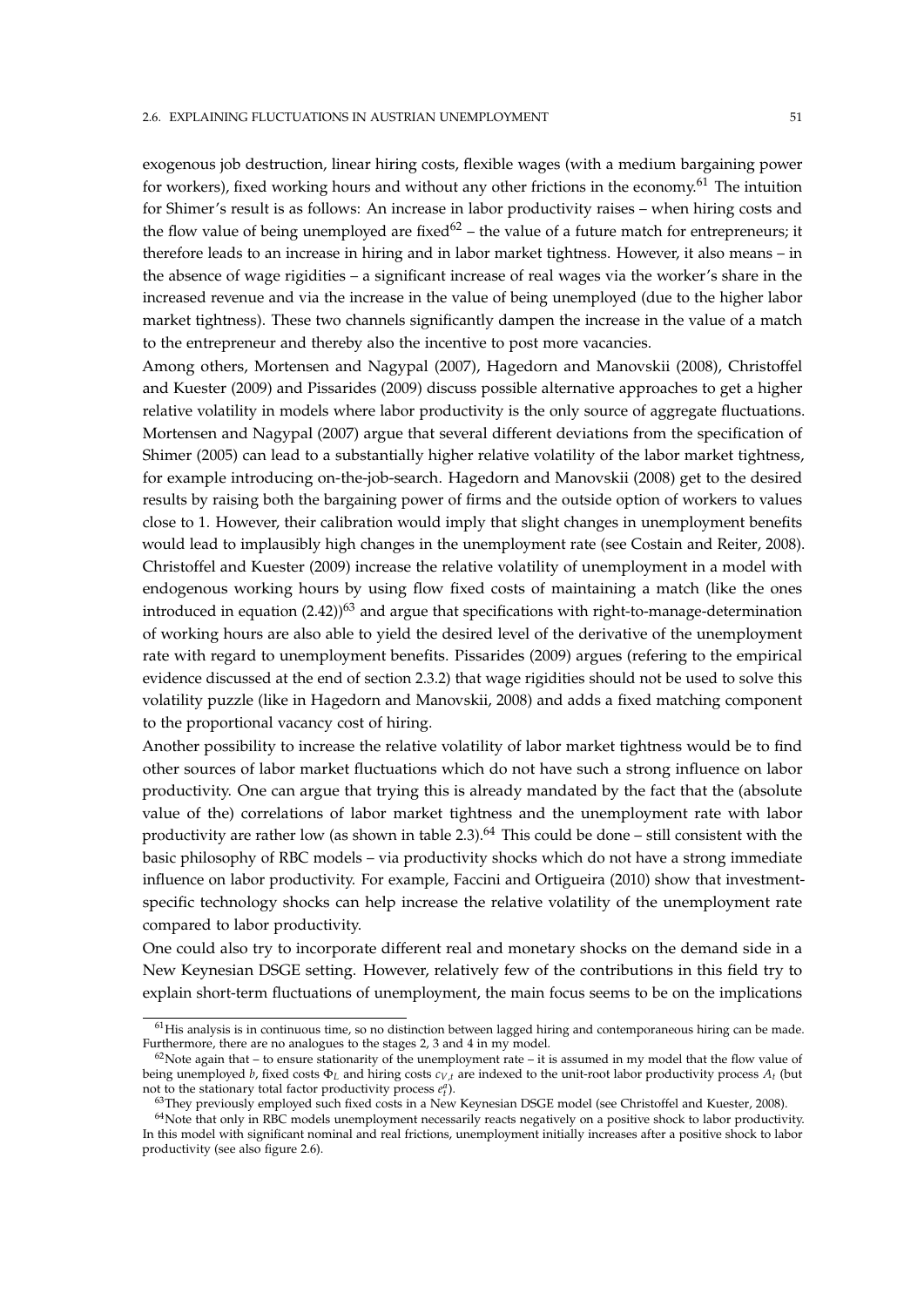of search unemployment for fluctuations of inflation and output in the context of monetary policy shocks. Notable exceptions to that rule are the calibrated models of Sveen and Weinke (2008) and Christoffel and Kuester (2008), who claim that demand and monetary policy shocks can contribute to explaining US unemployment fluctuations when choosing certain labor market specifications.

# **2.6.2 The ability of my model to generate stylized facts of Austria**

Table 2.2 compares the standard deviations of measures for labor productivity with the one of labor market variables<sup>65</sup> and shows relatively similar patterns for the Austrian data used in this paper and for the US data used by Shimer (2005). While the absolute standard deviations are not comparable due to different construction and filtering of the data, $66$  in both cases the standard deviation of output per worker is substantially lower than the one of the labor market tightness (the difference in the US being larger). Table 2.3 shows that the correlations of labor market variables with measures for productivity are similar to the US case, too. The correlation between unemployment and vacancies (not shown in table 2.3) is relatively close to -1 in both cases; it is  $-0.70$  in my data and  $-0.89$  in the US data of Shimer (2005).

**Table 2.2:** Observed standard deviations and autocorrelations of labor market and productivity variables

|                             |                     | Austria  |           |          | US (Shimer, 2005) |
|-----------------------------|---------------------|----------|-----------|----------|-------------------|
|                             |                     | St. dev. | Autocorr. | St. dev. | Autocorr.         |
| GDP per worker (unit root)  |                     | 1.2      | 0.78      |          |                   |
| GDP per hour (unit root)    | $\overline{\rm NH}$ | 1.0      | 0.76      |          |                   |
| GDP per worker (stationary) |                     | 1.9      | 0.84      | 2.0      | 0.88              |
| GDP per hour (stationary)   | $\overline{NH}$     | 1.4      | 0.84      |          |                   |
| Unemployment                | U                   | 8.7      | 0.87      | 19.0     | 0.94              |
| Vacancies                   |                     | 14.6     | 0.92      | 20.2     | 0.94              |
| Labor market tightness      |                     | 21.6     | 0.92      | 38.2     | 0.94              |

**Table 2.3:** Observed correlations of labor market variables with measures for productivity

|                        |             | AT              | AT           | AT              | US           |
|------------------------|-------------|-----------------|--------------|-----------------|--------------|
|                        |             | $\overline{NH}$ |              | $\overline{NH}$ |              |
|                        | (unit root) | (unit root)     | (stationary) | (stationary)    | (stationary) |
| Unemployment           | $-0.12$     | $-0.22$         | $-0.19$      | $-0.31$         | $-0.41$      |
| Vacancies              | 0.51        | 0.63            | 0.25         | 0.36            | 0.36         |
| Labor market tightness | 0.40        | 0.52            | 0.25         | 0.37            | 0.40         |

As table 2.12 shows, the simulated correlation of *U* and *V* is around −0.85 (which is rounded to −0.9 in the table) compared to -0.7 in the data (table 2.11). A comparison of tables 2.2 and

<sup>65</sup>Note that – as also indicated in tables 2.2, 2.3, 2.4 and 2.5 – labor market tightness refers is defined as the ratio of vacancies over unemployment in the context of this section. This stands in contrast to the definition given by equation (2.66), which is used in the best-performing model.

<sup>66</sup>Shimer (2005) looks at output and vacancies in the non-farm business sector only and does not divide output, unemployment and vacancies by the labor force. Furthermore, he uses an HP filter with the smoothing parameter  $\lambda = 10^5$ to detrend the quarterly data for labor market and productivity variables. As the subtraction of a quadratic trend does not remove a potential unit root from the output series (in contrast to the HP filter; the filtering of data in this paper is described in subsection 2.5.1), I also report moments of  $y_t := \frac{Y_t}{A_t}$ . This has the (non-negligible) disadvantage that an estimated data series (namely  $A_t$ ) is needed to calculate 'observed' moments.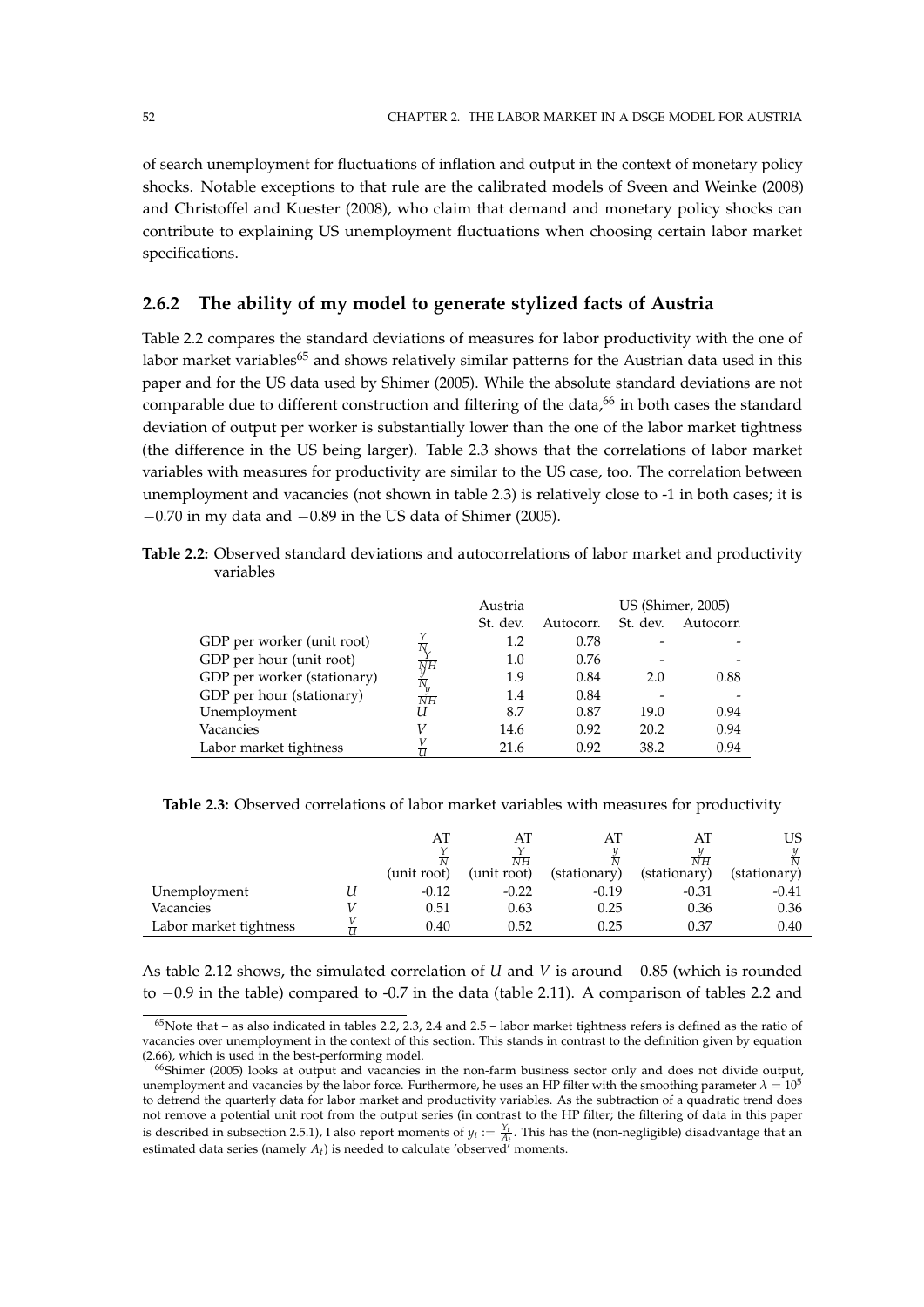|                             |                 | St. dev. | Autocorr. |
|-----------------------------|-----------------|----------|-----------|
| GDP per worker (stationary) |                 | 6.18     | 0.97      |
| GDP per hour (stationary)   | $\overline{NH}$ | 4.99     | 0.97      |
| Unemployment                |                 | 13.39    | 0.91      |
| Vacancies                   |                 | 26.27    | 0.94      |
| Labor market tightness      |                 | 38.58    | 0.94      |

**Table 2.4:** Simulated standard deviations and autocorrelations of labor market and productivity variables

|  | Table 2.5: Simulated correlations of labor market variables with measures for productivity |  |  |  |  |  |
|--|--------------------------------------------------------------------------------------------|--|--|--|--|--|
|  |                                                                                            |  |  |  |  |  |

|                        | GDP/worker   | GDP/hour     |
|------------------------|--------------|--------------|
|                        | (stationary) | (stationary) |
|                        |              | VН           |
| Unemployment           | $-0.95$      | $-0.70$      |
| Vacancies              | 0.99         | 0.80         |
| Labor market tightness | 1.00         | 0.79         |

2.4 indicates that the model replicates the relative volatilities better than Shimer (2005) in his case of US data. While in my model the generated relative volatility of labor market tightness compared to labor productivity measures is about two thirds of the one in the data, it is (as already mentioned above) less than 10% in Shimer (2005). However, my model tends to overestimate all volatilities, with the effect being more severe in case of productivity measures. The situation is similar for (the absolute values of) correlations, which are all overestimated using model simulations (see tables 2.3 and 2.5).

### **2.6.3 Forecast error variance decompositions**

The fact that the relative volatility of unemployment and labor market tightness compared to measures of labor productivity can be reproduced relatively well is related to the large role of non-productivity shocks in this model.

|                          |                        |       | Forecasting horizon |       |       |       |       |       |
|--------------------------|------------------------|-------|---------------------|-------|-------|-------|-------|-------|
| Shock process            |                        |       | 2                   | 4     | 8     | 16    | 40    | 100   |
| Productivity (temporary) | $\epsilon^a$           | 0.124 | 0.127               | 0.124 | 0.098 | 0.086 | 0.094 | 0.093 |
| Productivity (permanent) | $\epsilon^{\mu_a}$     | 0.000 | 0.000               | 0.000 | 0.000 | 0.000 | 0.000 | 0.000 |
| Government consumption   | $\epsilon^G$           | 0.017 | 0.012               | 0.008 | 0.005 | 0.005 | 0.004 | 0.004 |
| Investment               | $\epsilon^{\iota}$     | 0.008 | 0.007               | 0.006 | 0.004 | 0.004 | 0.003 | 0.003 |
| Labor supply             | $\epsilon^L$           | 0.033 | 0.033               | 0.033 | 0.027 | 0.022 | 0.020 | 0.020 |
| Domestic inflation       | $\epsilon^{\lambda_p}$ | 0.024 | 0.052               | 0.139 | 0.335 | 0.452 | 0.482 | 0.486 |
| Matching efficiency      | $\epsilon^{\theta}$    | 0.523 | 0.466               | 0.387 | 0.288 | 0.229 | 0.204 | 0.201 |
| Import demand            | $\varepsilon^m$        | 0.042 | 0.050               | 0.054 | 0.046 | 0.037 | 0.035 | 0.035 |
| Export demand            | $\epsilon^{mt}$        | 0.133 | 0.152               | 0.156 | 0.126 | 0.101 | 0.095 | 0.095 |
| Risk premium             | $\epsilon^{rp}$        | 0.087 | 0.092               | 0.083 | 0.058 | 0.053 | 0.050 | 0.050 |
| Import prices            | $\epsilon^{\pi_m}$     | 0.002 | 0.001               | 0.001 | 0.001 | 0.001 | 0.001 | 0.001 |
| World inflation          | $\epsilon^{\pi f}$     | 0.001 | 0.001               | 0.003 | 0.005 | 0.005 | 0.004 | 0.005 |
| World interest rate      | $\varepsilon^R$        | 0.006 | 0.007               | 0.007 | 0.006 | 0.005 | 0.005 | 0.004 |
| World demand             | $\epsilon^{yf}$        | 0.000 | 0.000               | 0.000 | 0.000 | 0.002 | 0.002 | 0.002 |
| Sum                      |                        | 1.000 | 1.000               | 1.000 | 1.000 | 1.000 | 1.000 | 1.000 |

**Table 2.6:** Forecast error variance decomposition for unemployment *U*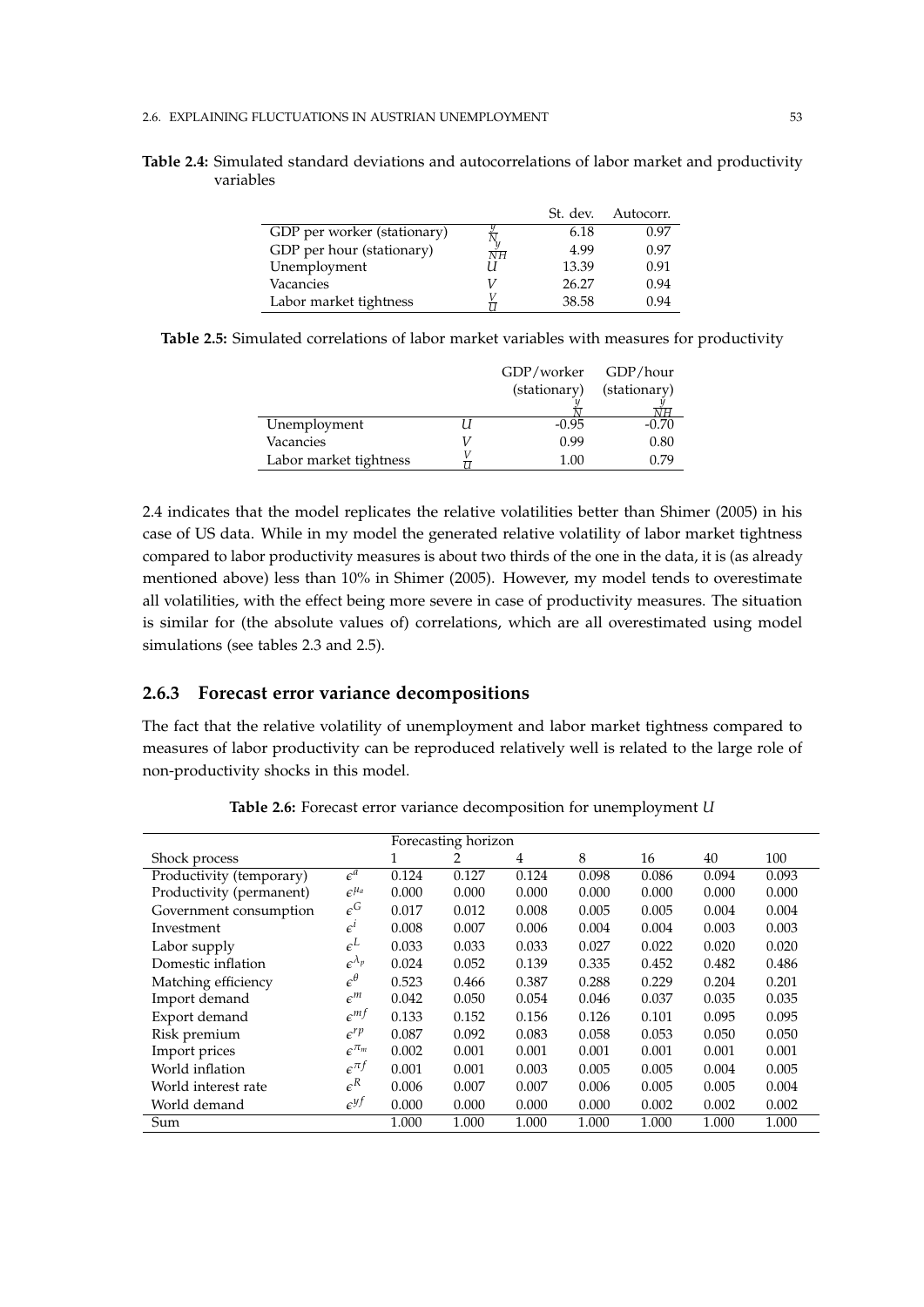|                          |                        | Forecasting horizon |       |                |       |       |       |       |  |
|--------------------------|------------------------|---------------------|-------|----------------|-------|-------|-------|-------|--|
| Shock process            |                        | 1                   | 2     | $\overline{4}$ | 8     | 16    | 40    | 100   |  |
| Productivity (temporary) | $\epsilon^a$           | 0.244               | 0.224 | 0.194          | 0.135 | 0.110 | 0.117 | 0.115 |  |
| Productivity (permanent) | $\epsilon^{\mu_a}$     | 0.000               | 0.000 | 0.000          | 0.000 | 0.000 | 0.000 | 0.000 |  |
| Government consumption   | $\epsilon^G$           | 0.033               | 0.021 | 0.012          | 0.008 | 0.006 | 0.005 | 0.005 |  |
| Investment               | $\epsilon^i$           | 0.016               | 0.012 | 0.009          | 0.005 | 0.005 | 0.004 | 0.004 |  |
| Labor supply             | $\epsilon^L$           | 0.064               | 0.058 | 0.051          | 0.037 | 0.028 | 0.025 | 0.025 |  |
| Domestic inflation       | $\epsilon^{\lambda_p}$ | 0.048               | 0.093 | 0.219          | 0.456 | 0.570 | 0.591 | 0.595 |  |
| Matching efficiency      | $\epsilon^{\theta}$    | 0.066               | 0.054 | 0.041          | 0.028 | 0.021 | 0.018 | 0.018 |  |
| Import demand            | $\varepsilon^m$        | 0.082               | 0.089 | 0.084          | 0.062 | 0.047 | 0.043 | 0.043 |  |
| Export demand            | $\epsilon^{mf}$        | 0.261               | 0.268 | 0.243          | 0.172 | 0.128 | 0.118 | 0.118 |  |
| Risk premium             | $\epsilon^{rp}$        | 0.171               | 0.162 | 0.129          | 0.080 | 0.068 | 0.062 | 0.062 |  |
| Import prices            | $e^{\pi_m}$            | 0.004               | 0.002 | 0.001          | 0.001 | 0.001 | 0.001 | 0.001 |  |
| World inflation          | $e^{\pi f}$            | 0.002               | 0.002 | 0.004          | 0.006 | 0.006 | 0.005 | 0.006 |  |
| World interest rate      | $\varepsilon^R$        | 0.011               | 0.012 | 0.011          | 0.008 | 0.006 | 0.006 | 0.006 |  |
| World demand             | $\epsilon^{y}$         | 0.000               | 0.000 | 0.000          | 0.001 | 0.003 | 0.003 | 0.003 |  |
| Sum                      |                        | 1.000               | 1.000 | 1.000          | 1.000 | 1.000 | 1.000 | 1.000 |  |

**Table 2.7:** Forecast error variance decomposition for labor market tightness  $\frac{V}{U}$ 

Tables 2.6 and 2.7 show a forecast error variance decomposition<sup>67</sup> for unemployment and labor market tightness. It shows that the relative role of productivity shocks in explaining labor market variables is smaller than the one of (both domestic and foreign) demand shocks: Taken together, the risk premium shock<sup>68</sup> and the export demand shock<sup>69</sup> contribute significantly more to fluctuations of *U* and  $\frac{V}{U}$  than the productivity shocks. The role of the temporary productivity shock is not negligible, though. The contribution of the unit-root-productivity shock is very close to zero. This does not come as a big surprise as it is assumed that hiring costs and unemployment benefits are indexed to *A<sup>t</sup>* . <sup>70</sup> When looking at longer forecasting horizons, the shock to the mark-up-process is the most important shock from the supply side.

Figures 2.4 to 2.10 in the appendix show the impulse responses of vacancies, unemployment, labor market tightness, output per worker and output per hour to the shocks with the largest contributions (where the dotted lines refer to the second variable on the respective sub-figures). Figure 2.6 shows that an increase in aggregate productivity pushes output per worker (or per hour) and unemployment into the same direction – a feature which is not atypical in New Keynesian models with rigid prices; it takes about 10 quarters after an innovation to  $e_t^a$  until the deviations of labor market tightness and unemployment from their steady state have the respective 'RBC-sign'. The demand shocks  $e_t^m$ ,  $e_t^{m}$  $e_t^{mf}$  and  $e_t^{rp}$  $t_t^{\prime}$ <sup> $\mu$ </sup> (figures 2.4, 2.5 and 2.10) push them into different directions and can help to produce the positive correlation between productivity

 $67$ This decomposition links the impulse responses of a certain variable to all possible shocks with the standard variances of theses shocks (the textbook of Luetkepohl, 2006, provides an explanation of this concept on pages 63-66.). Tables 2.13, 2.14 and 2.15 in the appendix also show decompositions for working hours, output per worker and output per hour.

<sup>&</sup>lt;sup>68</sup>The risk premium shock  $e_i^{rp}$  should be interpreted as domestic demand shock as an increase in  $e_i^{rp}$  leads to a decrease of both private consumption and investment for given Euro area interest rates. Note that the domestic interest rate  $R_t^f \tilde{\phi}_{rp}$  (*nfa*<sub>t</sub>,  $e_t^{rp}$ ) is treated as unobservable variable in this paper.

*t*  $\varphi_{rp}$  (*n*)  $u_t$ ,  $e_t$  *j* is treated as unobservable variable in this paper.<br><sup>69</sup>The export demand shock  $e_t^{nf}$  captures developments in exports which cannot be directly related to movements in Euro area output and relative prices. The strong contribution from the import demand shock *e m t* should be related to the fact that exports are much more volatile than consumption and investment and that at the same time the import share of exports is much higher than that of private and government consumption.

 $\frac{1}{20}$ This was necessary to ensure that unemployment is stationary as a transformation would have been more difficult than with most other macroeconomic aggregates (like GDP, investment, ...). The alternative to this specification would have been to apply an HP-filter to the other domestic macroeconomic quantities. This would would remove the unit root and would make *A<sup>t</sup>* irrelevant.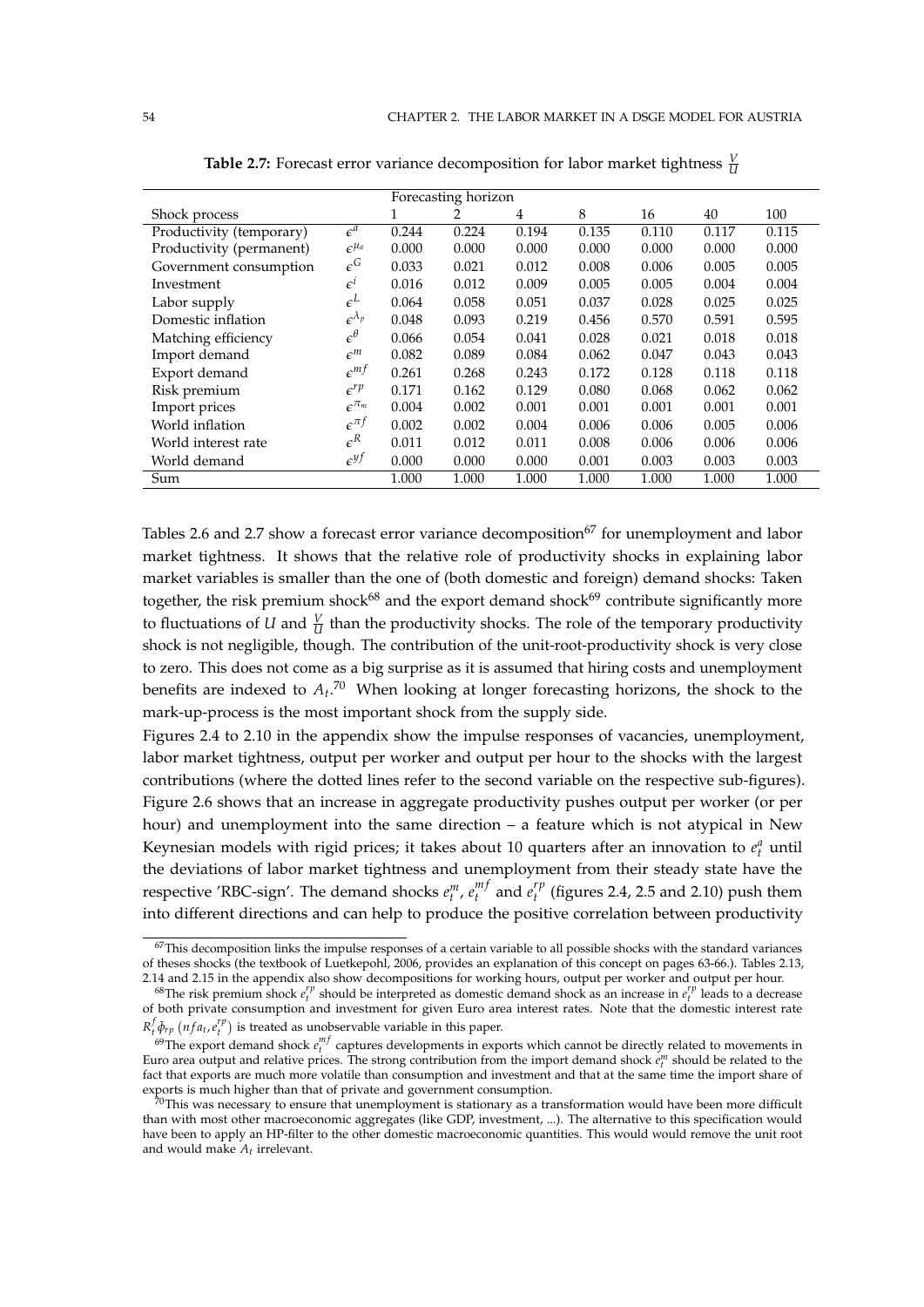measures and labor market tightness (table 2.3). It should also be noted that the changes in the two productivity measures (output per worker, output per hour) are driven by temporary productivity shocks to a very small extent (see tables 2.14 and 2.15).<sup>71</sup>

A further interesting aspect of the forecast error variance decomposition is that the contribution of the residual in the law of motion of (un-)employment, the matching efficiency process  $e_t^{\theta}$ , is 'only' about 50% for short horizons. These results stand in stark contrast to Lubik (2009), in whose smaller search unemployment model for the US economy a similar shock explains practically the whole variation in US unemployment, and to Konya and Krause (2009), where shocks to matching efficiency and to the outside option (equivalent to *b* in this paper) explain almost all of its fluctuations. Working hours are exogenous in both papers, so there the number of workers is the only available margin for adjusting employment after demand or supply shocks. Figure 2.9 shows that  $e_t^{\theta}$  pushes vacancies and unemployment into the same direction, which is at odds with the empirical evidence (see above). Higher matching efficiency increases the probability of finding a job (and therefore decreases unemployment) but at the same time less vacancy posting is necessary for entrepreneurs to get the desired number of new workers.<sup>72</sup> The role of  $e_t^{\theta}$  in explaining fluctuations in  $\frac{V}{U}$  is negligible. This is not surprising, however, as the matching efficiency shock serves as a wedge between (un)employment and vacancies (see also section 2.3.1).

### **2.6.4 Historical shock decompositions for 2007 to 2011**

Another way to look at the relative contribution of different shocks to movements in Austrian labor market variables is to conduct a historical shock decomposition, which is another byproduct of the Bayesian estimation (combining estimation residuals with the policy function). This decomposition shows which shocks (i.e. which parts of the vector  $\epsilon_t$ ) can be attributed to the observed changes in variables. Figures 2.1 and 2.2 show the results of such a decomposition for labor market tightness and unemployment from 2007 to 2011 (Fenz et al., 2012, make a similar exercise with Austrian GDP in this time period).<sup>73</sup> While the decline in Austrian GDP from mid-2008 to mid-2009 has been substantial, the increase in unemployment has been relatively low by international standards (similar to Germany; see for example Stiglbauer, 2010) and it has been accompanied by a decline in working hours per employee. If working hours had not been used as endogenous observable variable, the contribution of the matching efficiency shock would have likely been larger to be able to capture this 'too small' response of employment (in persons) to the decline in economic activity.

Similar to the forecast error variance decomposition, figures 2.1 and 2.2 indicate that there is only a very limited role for (domestic and/or foreign) productivity shocks<sup>74</sup>, while external and domestic demand shocks explain a large part of the fluctuations (in case of the change in unemployment the matching efficiency shock is most important). As these 2 figures try to explain

<sup>&</sup>lt;sup>71</sup>Like before in section 2.6.2, the unit-root-productivity process  $A_t$  was deducted from  $\frac{Y_t}{N_t}$  and  $\frac{Y_t}{\int_0^{N_t} H_t}$ . This is necessary as  $A_t$  dominates all other shock processes for longer forecasting horizons, but at the same time it has no influence on

unemployment and labor market tightness (see again tables 2.6 and 2.7).  $^{72}$ Note, however, that vacancies are also treated as observable variable in Lubik (2009) and Konya and Krause (2009) (only for the US).

 $73$ To make these figures more readable, the 14 shocks have been allocated to 7 different groups (as explained in table 2.16).

<sup>&</sup>lt;sup>74</sup>Note again that the unit-root process  $A_t$  not only affects Austrian productivity, but also the one of the rest of the world and that hiring costs and unemployment benefits are indexed to *A<sup>t</sup>* .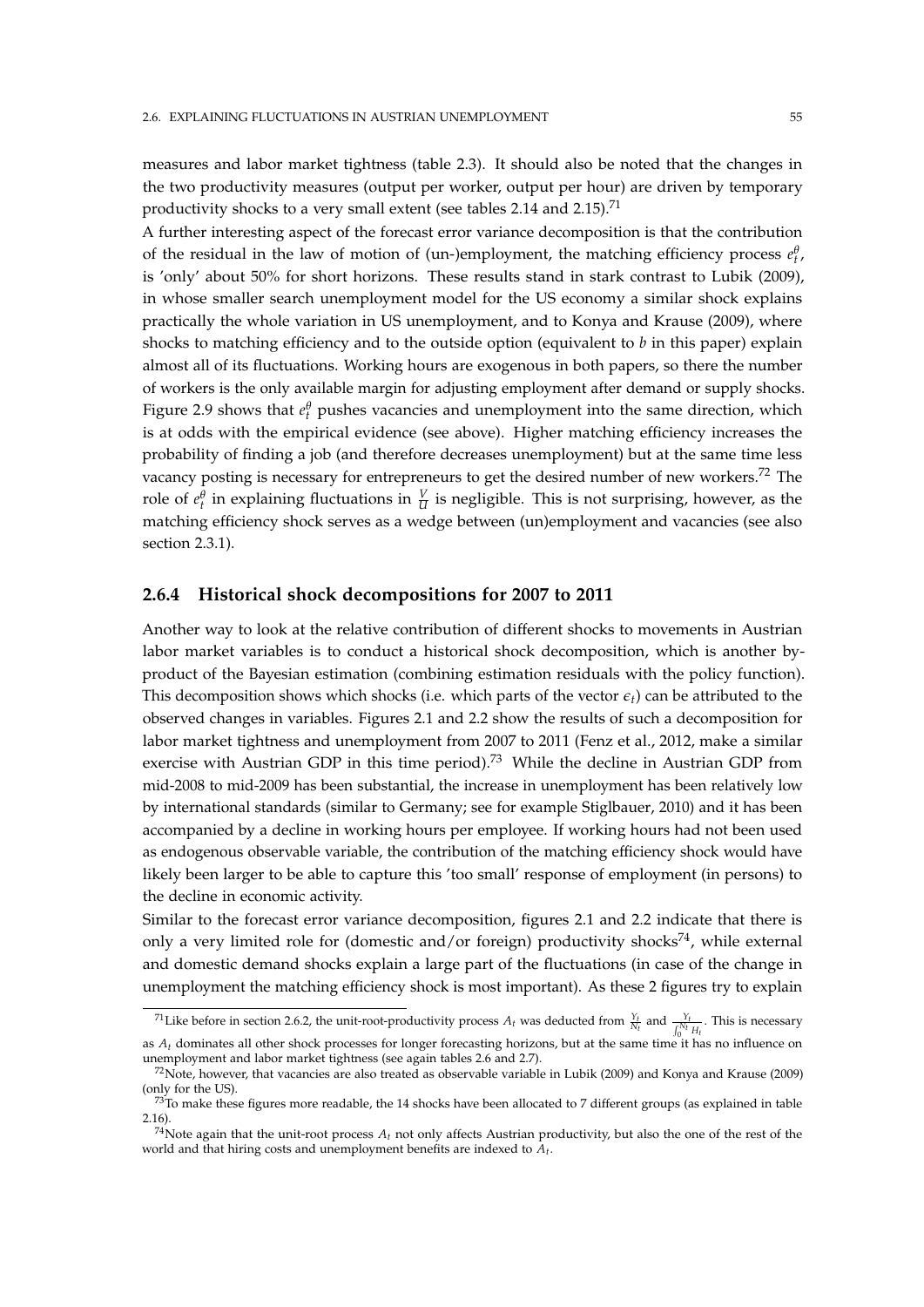

**Figure 2.1:** Historical shock decomposition for the change in labor market tightness



**Figure 2.2:** Historical shock decomposition for the change in the unemployment rate

the changes in variables (in contrast to tables 2.6 and 2.7, where deviations from steady state are analyzed), the contributions can be compared to the forecast error variance decomposition only for shorter horizons (where matching efficiency and demand shocks play a more significant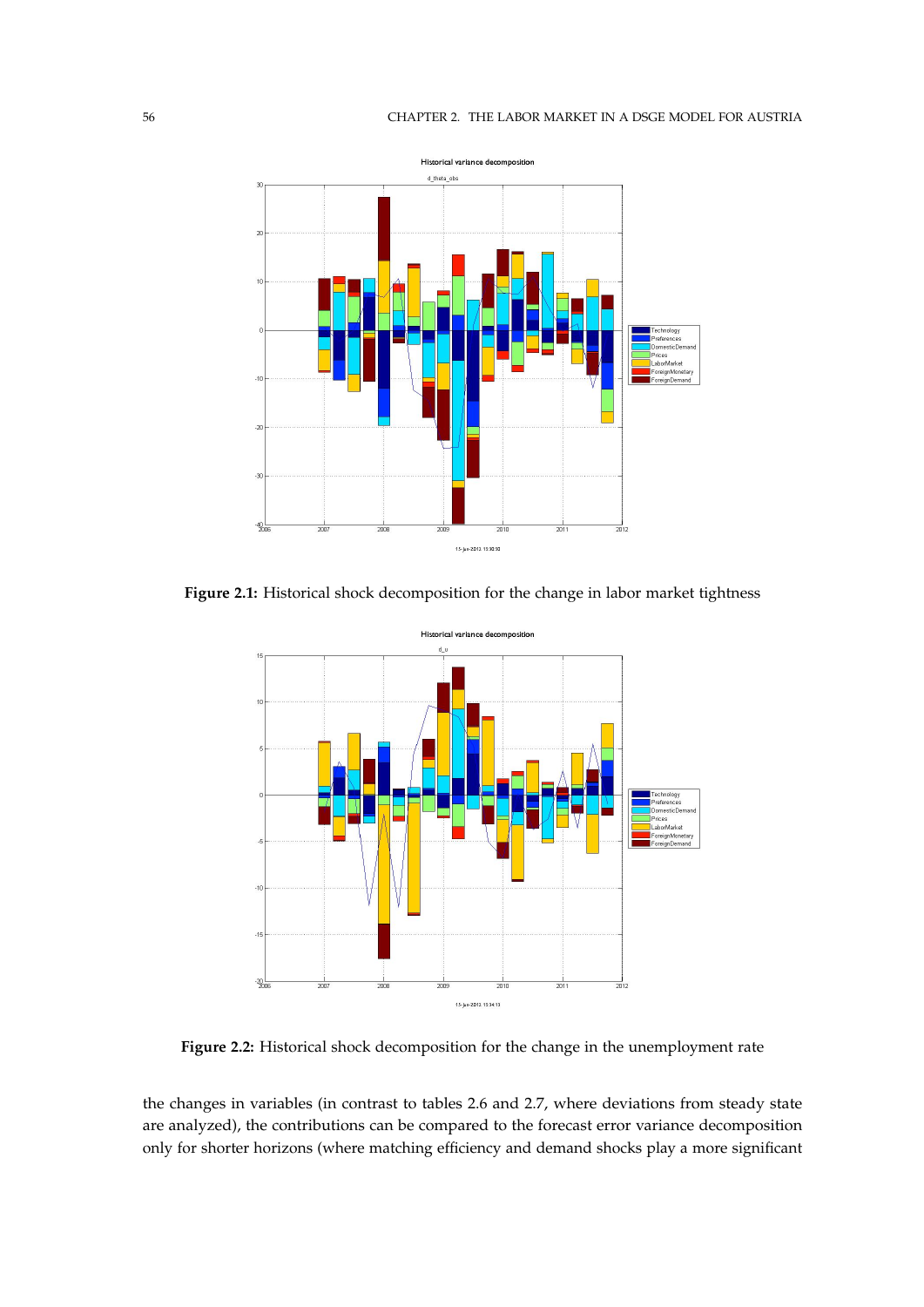role) and the sum of the 'contributions' can substantially differ from the change in the variable in certain quarters (like in early 2008). Both figures indicate that in 2008/09 foreign demand contributed to the worsening of labor market variables relatively earlier than domestic demand. Due to the assumed Ricardian equivalence and the fact that government consumption shocks also include changes in inventories, not much can be said about the contribution of fiscal policy to changes in unemployment and vacancies in the context of this model.

# **2.7 Conclusions and possible extensions**

Among the 44 compared specifications, the variation with contemporaneous hiring, exogenous job destruction, rigid nominal wages, convex vacancy posting costs and efficient bargaining has the highest marginal likelihood. Most importantly, the model comparison indicated a large role for wage rigidities and for a timely response of unemployment to changes in economic conditions. The best-performing model can reproduce relative volatilities of Austrian labor market variables relatively well, but the issue of too high simulated absolute volatilities deserves further investigation. Furthermore, shock decompositions indicate that fluctuations in Austrian labor market tightness and unemployment are driven more by demand shocks than by productivity shocks. And while the role of the residual (matching efficiency shock  $e_t^{\theta}$ ) in the law of motion of employment is substantial, it is significantly smaller than in comparable contributions to the literature.

Possible extensions to my work include a systematic prior sensitivity analysis and changes in the overall setting which make more combinations with endogenous job destruction possible.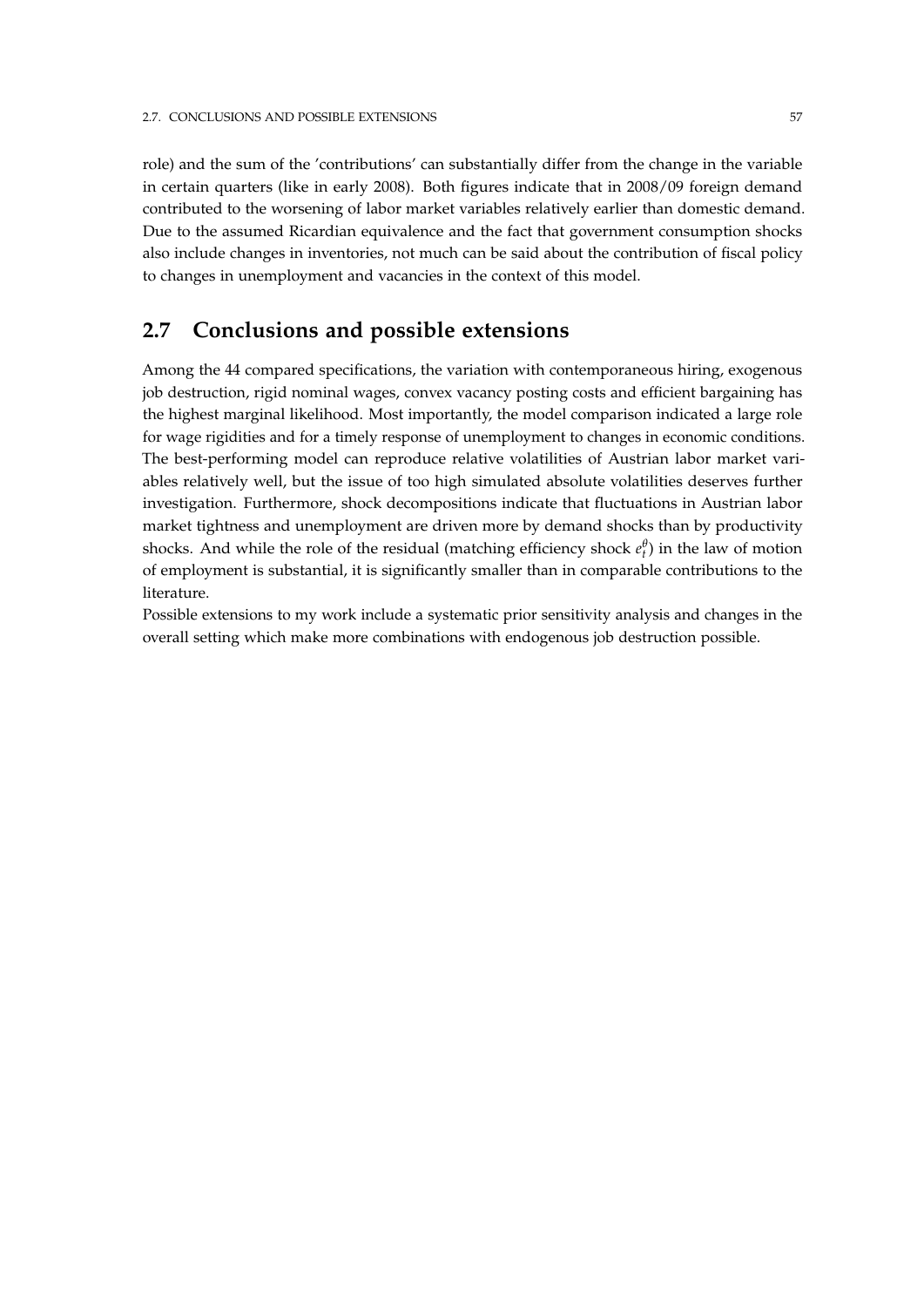# **Appendix**

## **2.A Derivations of certain labor market equations**

### **Hiring condition**

Using that  $J_{V,i,t} = 0$  in equilibrium, (2.43) becomes:

$$
\beta \mathbb{E}_t \frac{\Lambda_{t+1}}{\Lambda_t} J_{F,new,t+1} = \mathbb{E}_t \frac{A_t c_{V,t}}{q_V(\theta_t, e_{t+1}^{\theta})}.
$$
\n(2.140)

Putting that into (2.42) and considering that new matches get the average hourly wage yields:

$$
J_{F,new,t} = P_{L,t} \varsigma_x H_{new,t}^{\gamma} - A_t \Phi_L - W_t H_{new,t} + \mathbb{E}_t (1 - \delta) \frac{A_t c_{V,t}}{q_V(\theta_t, e_{t+1}^{\theta})}.
$$
 (2.141)

Iterating (2.141) one period forward and plugging that into (2.140) yields (2.46).

### **Nash Bargaining**

Maximizing  $J_{F,i,t}^{\nu}(J_{W,i,t}-J_{U,t})^{1-\nu}$  with respect to the wage rate yields:

$$
\nu(J_{W,i,t}-J_{U,t})\frac{\partial (J_{W,i,t}-J_{U,t})}{\partial W_{i,t}}+(1-\nu)J_{F,i,t}\frac{\partial J_{F,i,t}}{\partial W_{i,t}}=0.
$$

In case of efficient bargaining ( $\frac{\partial (J_{W,i,t}-J_{U,t})}{\partial W_{i,t}}=H_{i,t}$  and  $\frac{\partial J_{F,i,t}}{\partial W_{i,t}}=-H_{i,t})$  this reduces to:

$$
\nu(J_{W,i,t} - J_{U,t}) = (1 - \nu)J_{F,i,t}.
$$

In case of right-to-manage the number of hours depends directly on the wage rate (rearranging (2.49) yields  $H_{i,t} = \left(\frac{P_{L,t} \varsigma_x \gamma}{W_{i,t}}\right)$ *Wi*,*<sup>t</sup>*  $\int_{1-\gamma}^{\frac{1}{1-\gamma}}$ ), which makes things more complicated:

$$
\frac{\partial (J_{W,i,t} - J_{U,t})}{\partial W_{i,t}} = H_{i,t} + \frac{\partial H_{i,t}}{\partial W_{i,t}} (W_{i,t} - MRS_{i,t}) = \frac{H_{i,t}}{1 - \gamma} \left( \frac{MRS_{i,t}}{W_{i,t}} - \gamma \right),
$$
  

$$
\frac{\partial J_{F,i,t}}{\partial W_{i,t}} = \frac{\partial H_{i,t}}{\partial W_{i,t}} (P_{L,t}\varsigma_x \gamma H_{i,t}^{\gamma-1} - W_{i,t}) - H_{i,t} = -H_{i,t},
$$

where I made use of the fact that  $\frac{\partial H_{i,t}}{\partial W_{i,t}} = \frac{-1}{1-\gamma} \left( \frac{P_{L,t} \varsigma_x \gamma}{W_{i,t}} \right)$ *Wi*,*<sup>t</sup>*  $\frac{1}{1-\gamma}$  1  $\frac{1}{W_{i,t}} = \frac{-1}{1-\gamma}$ *Hi*,*<sup>t</sup>*  $\frac{H_{i,t}}{W_{i,t}}$  and  $MRS_{i,t} = \frac{e_t^c e_t^L \zeta_L H_{i,t}^{\sigma_L}}{\Lambda_t}$ . So the first order condition for the maximization problem from above is:

$$
\nu \frac{MRS_{i,t}}{1-\gamma} - \gamma (J_{W,i,t} - J_{U,t}) = (1-\nu)J_{F,i,t}.
$$
\n(2.142)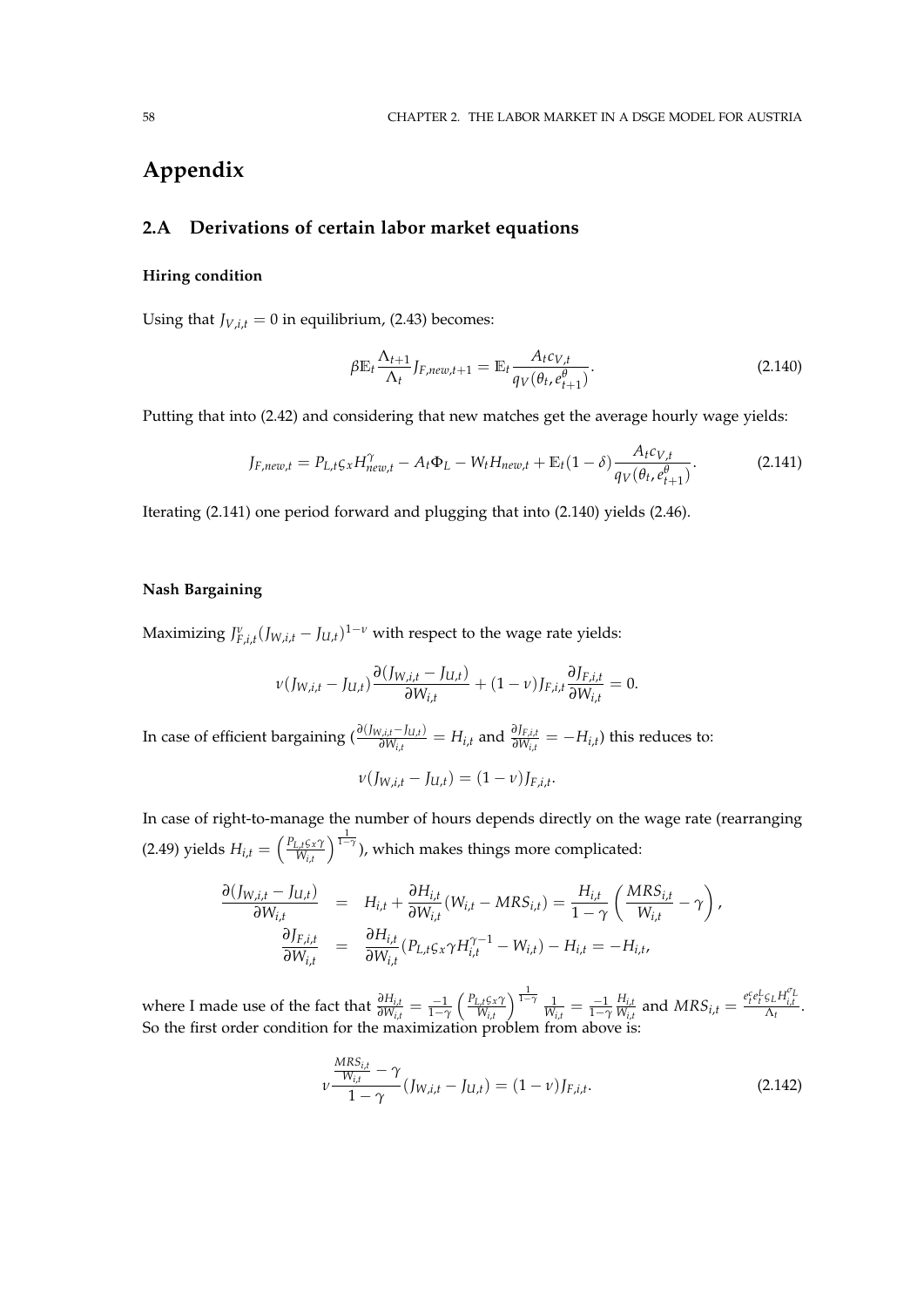APPENDIX 59

**Nash bargaining in case of right-to-manage:** Subtracting equation (2.45) from (2.44) and rearranging leads to:

$$
J_{W,i,t} - J_{U,t} - \beta \mathbb{E}_t \frac{\Lambda_{t+1}}{\Lambda_t} (1 - \delta) (J_{W,i,t+1} - J_{U,t+1}) =
$$
  
=  $W_{i,t}^{nb} H_{i,t} - \left( A_t b + \frac{e_t^L e_t^c \zeta_L}{(1 + \sigma_L) \Lambda_t} H_{i,t}^{1 + \sigma_L} \right) - \beta \mathbb{E}_t \frac{\Lambda_{t+1}}{\Lambda_t} q_U (\theta_t, e_{t+1}^{\theta}) (J_{W,new,t+1} - J_{U,t+1}(2.143))$ 

Using (2.142), (2.143) can be rewritten to:

$$
\frac{1-\nu}{\nu} \frac{1-\gamma}{\frac{MRS_{i,t}}{W_{i,t}^{nb}} - \gamma} J_{F,i,t} - \beta \frac{1-\nu}{\nu} (1-\delta) \mathbb{E}_t \frac{1-\gamma}{\frac{MRS_{i,t+1}}{W_{i,t+1}^{nb}} - \gamma} \frac{\Lambda_{t+1}}{\Lambda_t} J_{F,i,t+1} =
$$
\n
$$
= W_{i,t}^{nb} H_{i,t} - \left( A_t b + \frac{e_t^L e_t^c \zeta_L}{(1+\sigma_L)\Lambda_t} H_{i,t}^{1+\sigma_L} \right) - \beta \mathbb{E}_t \frac{\Lambda_{t+1}}{\Lambda_t} q_U(\theta_t, e_{t+1}^{\theta})(J_{W,new,t+1} - J_{U,t+}(2.144)
$$

The LHS of (2.144) can be rearranged by using (2.42):

$$
\frac{1-\nu}{\nu} \frac{1-\gamma}{\frac{MRS_{i,t}}{W_{i,t}^{nb}} - \gamma} J_{F,i,t} - \beta \frac{1-\nu}{\nu} (1-\delta) \mathbb{E}_{t} \frac{1-\gamma}{\frac{MRS_{i,t+1}}{W_{i,t+1}^{nb}} - \gamma} \frac{\Lambda_{t+1}}{\Lambda_{t}} J_{F,i,t+1} =
$$
\n
$$
= \frac{(1-\nu)(1-\gamma)}{\nu \left(\frac{MRS_{i,t}}{W_{i,t}^{nb}} - \gamma\right)} \left( J_{F,i,t} - \beta (1-\delta) \mathbb{E}_{t} \frac{\Lambda_{t+1}}{\Lambda_{t}} J_{F,i,t+1} \right)
$$
\n
$$
+ \beta \frac{1-\nu}{\nu} (1-\delta) \mathbb{E}_{t} \frac{\Lambda_{t+1}}{\Lambda_{t}} J_{F,i,t+1} \left( \frac{1-\gamma}{\frac{MRS_{i,t}}{W_{i,t}^{nb}} - \gamma} - \frac{1-\gamma}{\frac{MRS_{i,t+1}}{W_{i,t+1}^{nb}} - \gamma} \right)
$$
\n
$$
= \frac{1-\nu}{\nu} \frac{1-\gamma}{\frac{MRS_{i,t}}{W_{i,t}^{nb}} - \gamma} (P_{L,t} H_{i,t}^{\gamma} - A_{t} \Phi_{L} - W_{i,t}^{nb} H_{i,t})
$$
\n
$$
+ \beta \frac{1-\nu}{\nu} (1-\delta) \mathbb{E}_{t} \frac{\Lambda_{t+1}}{\Lambda_{t}} J_{F,i,t+1} \left( \frac{1-\gamma}{\frac{MRS_{i,t}}{W_{i,t}^{nb}} - \gamma} - \frac{1-\gamma}{\frac{MRS_{i,t+1}}{W_{i,t+1}^{nb}} - \gamma} \right)
$$

Using this, (2.144) can be rewritten to:

$$
\begin{array}{lcl} \left(1+\frac{1-\nu}{\nu}\frac{1-\gamma}{\frac{MRS_{i,t}}{W_{i,t}^{in}}} -\gamma\right) W_{i,t}^{nb}H_{i,t} & = & \frac{1-\nu}{\nu}\frac{1-\gamma}{\frac{MRS_{i,t}}{W_{i,t}^{in}}} -\gamma (P_{L,t}H_{i,t}^{\gamma} - A_t\Phi_L) + A_t b + \frac{e_t^L e_t^c \zeta_L}{(1+\sigma_L)\Lambda_t}H_{i,t}^{1+\sigma_L} \\ & & \qquad \qquad + \beta \frac{1-\nu}{\nu}(1-\delta)\mathbb{E}_t \frac{\Lambda_{t+1}}{\Lambda_t} J_{F,i,t+1} \left(\frac{1-\gamma}{\frac{MRS_{i,t}}{W_{i,t}^{nb}}} -\gamma - \frac{1-\gamma}{\frac{MRS_{i,t+1}}{W_{i,t+1}^{nb}}} -\gamma \right) \\ & & \qquad \qquad + \beta \mathbb{E}_t \frac{\Lambda_{t+1}}{\Lambda_t} q_U(\theta_t, e_{t+1}^{\theta})(J_{W,new,t+1} - J_{U,t+1}). \end{array}
$$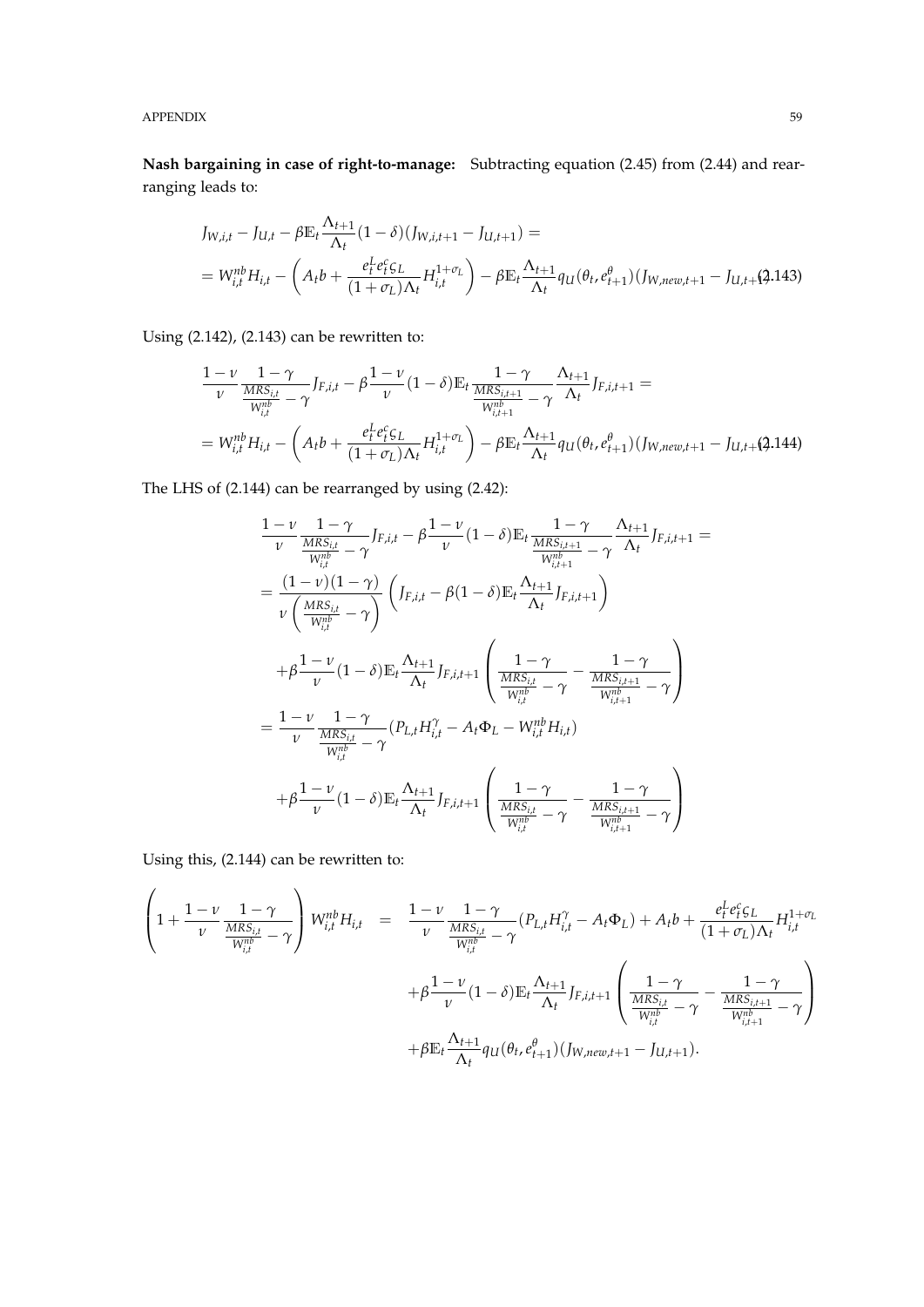**Nash bargaining in case of efficient bargaining:** By Nash bargaining (efficient bargaining case)/surplus sharing (right-to-manage) it holds that in firm *i* for all *t*:

$$
J_{W,i,t} - J_{U,t} = \frac{1 - \nu}{\nu} J_{F,i,t}.
$$
\n(2.145)

So (2.143) can be rearranged to:

$$
\frac{1-\nu}{\nu}\left(I_{F,i,t} - \beta \mathbb{E}_t \frac{\Lambda_{t+1}}{\Lambda_t} (1-\delta) J_{F,i,t+1}\right) =
$$
\n
$$
= W_{i,t}^{nb} H_{i,t} - \left(A_t b + \frac{e_t^L e_t^c \zeta_L}{(1+\sigma_L)\Lambda_t} H_{i,t}^{1+\sigma_L}\right) - \beta \mathbb{E}_t \frac{\Lambda_{t+1}}{\Lambda_t} q_U(\theta_t, e_{t+1}^{\theta})(J_{W,new,t+1} - J_{U,t+1}).
$$

The LHS of the latter equation can be simplified by using (2.42):

$$
\frac{1-\nu}{\nu}(P_{L,t}H_{i,t}^{\gamma}-A_t\Phi_L-W_{i,t}^{nb}H_{i,t}) =
$$
\n
$$
=W_{i,t}^{nb}H_{i,t} - \left(A_t b + \frac{e_t^L e_t^c \zeta_L}{(1+\sigma_L)\Lambda_t}H_{i,t}^{1+\sigma_L}\right) - \beta \mathbb{E}_t \frac{\Lambda_{t+1}}{\Lambda_t} q_U(\theta_t, e_{t+1}^{\theta})(J_{W,new,t+1} - J_{U,t+1}).
$$

Solving for  $W_{i,t}^{nb}$  finally yields (2.50).

### **Endogenous job destruction**

**New equation for wages:** Subtracting equation (2.60) from (2.59) yields:

$$
J_{W,i,t} - J_{U,t} = W_{i,t}H_{i,t} - \frac{e_t^L e_t^c \zeta_L}{(1 + \sigma_L)\Lambda_t} H_{i,t}^{1 + \sigma_L} - A_t b - A_t \zeta_b b_{i,t} + \beta \mathbb{E}_t \frac{\Lambda_{t+1}}{\Lambda_t} \left( (1 - \delta) G(\tilde{b}_{t+1}) (J_{W,i,t+1} - J_{U,t+1}) - q_U(\theta_t, e_{t+1}^{\theta}) G(\tilde{b}_{t+1}) (J_{W,new,t+1} - J_{U,t+1}) \right).
$$

Using that

$$
J_{W,i,t} - J_{U,t} - \beta \mathbb{E}_t \frac{\Lambda_{t+1}}{\Lambda_t} (1 - \delta) G(\widetilde{b}_{t+1}) (J_{W,i,t+1} - J_{U,t+1}) =
$$
  
=  $\frac{1 - \nu}{\nu} \left( J_{F,i,t} - \beta \mathbb{E}_t \frac{\Lambda_{t+1}}{\Lambda_t} (1 - \delta) G(\widetilde{b}_{t+1}) J_{F,i,t+1} \right)$   
=  $\frac{1 - \nu}{\nu} (P_{L,t} \varsigma_x H_t^{\gamma} - W_{i,t} H_t)$ 

and solving for  $W_{i,t}^{nb}H_t$  leads to (2.62).

**New equation for hiring:** Using that  $J_{V,t} = 0$ , (2.58) can be expressed as follows:

$$
\frac{A_t c_{V,t}}{q_V(\theta_t, e_{t+1}^{\theta})} = \beta \mathbb{E}_t \frac{\Lambda_{t+1}}{\Lambda_t} G(\widetilde{b}_{t+1}) J_{F,new,t+1}.
$$
\n(2.146)

Putting this relation into (2.57) leads to

$$
J_{F,new,t} = P_{L,t} \varsigma_x H_t^{\gamma} - A_t \Phi_L - W_t H_t + \mathbb{E}_t (1 - \delta) \frac{A_t c_{V,t}}{q_V(\theta_t, e_{t+1}^{\theta})};
$$
(2.147)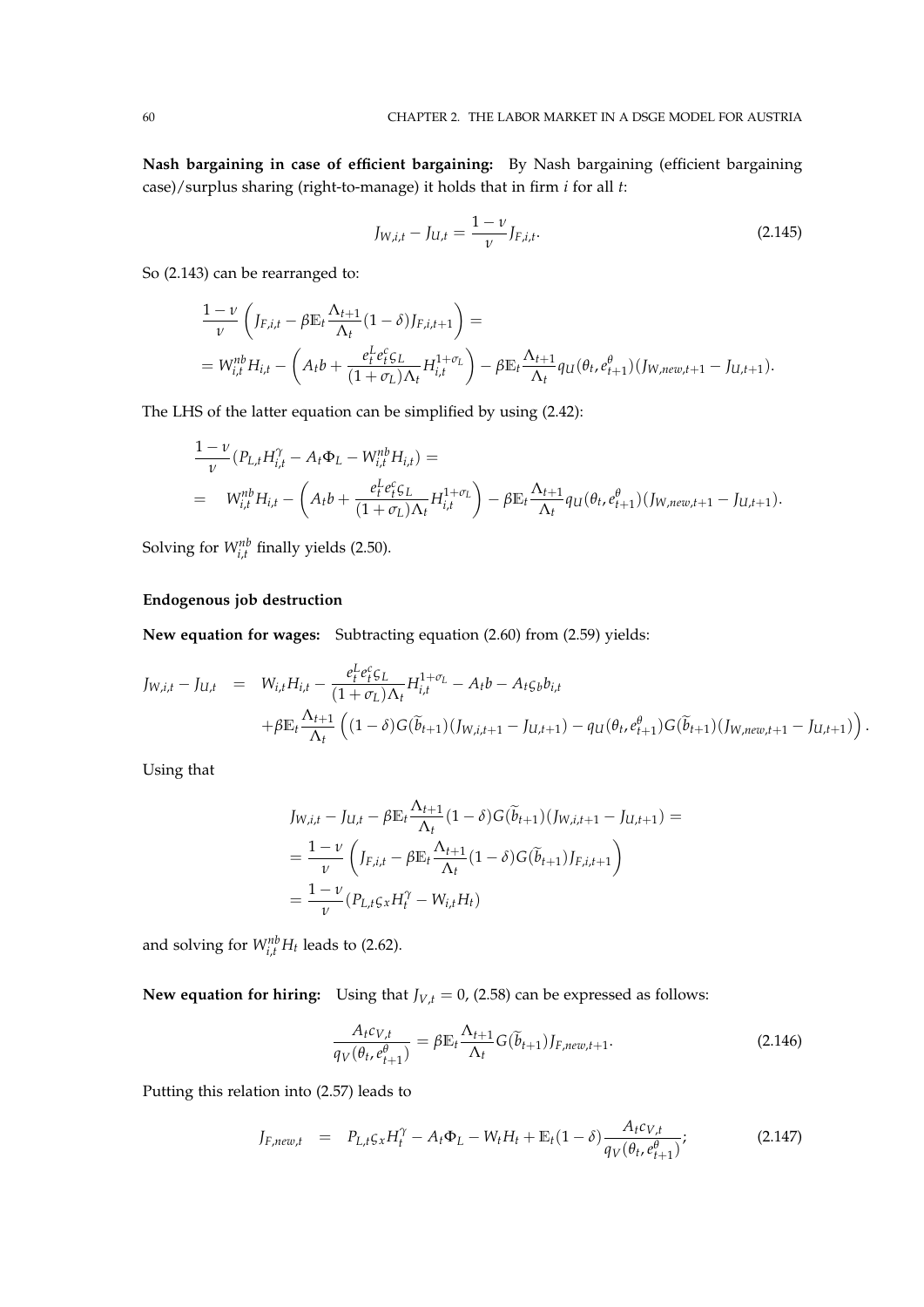#### APPENDIX 61

iterating one period forward and plugging back into (2.146) yields (2.61).

## **2.B Further information on calibration and estimation strategy**

**Implied parameters and ratios in all settings**

- The share  $\mu$  of domestic goods for the production of final goods is given by  $\mu = \frac{1}{1+x_y}$ .
- The steady state return on capital is equal to the (net) interest rate on bonds plus a compensation for depreciation of the real capital stock:  $r_k = \frac{\mu^a}{\beta} - 1 + \tau$ .
- The mark-up in steady state can be computed by using that, due to the specification of production and price setting, capital must get a share of  $\alpha \frac{1+\frac{\Phi}{y}}{1+\lambda_p}$  of overall GDP as remuneration:  $\lambda_p = \frac{\alpha(1+\frac{\Phi}{y})}{r_k k_y}$  $\frac{i_1 + \frac{x}{y}}{r_k k_y} - 1$  where  $k_y := \frac{k}{y} = \frac{i_y}{1 - \frac{1}{y}}$  $\frac{y}{1-\frac{1-\tau}{\mu^a}}$ .
- The steady state revenue of labor service firms  $p_L \zeta_x H^\gamma$  can be derived using that labor services must get a share of  $(1-\alpha)\frac{1+\frac{\Phi}{y}}{1+\lambda_p}$  of overall GDP as remuneration. So  $p_L\varsigma_x H^\gamma =$ (1−*α*)(*y*+Φ)  $N(1+\lambda_p)$ .
- As said before, I assume that 'by coincidence' in steady state both optimality conditions for working hours (efficient bargaining and right-to-manage) hold: This implies  $wH =$  $\gamma p_L \zeta_x H^\gamma = \gamma \frac{(1-\alpha)(y+\Phi)}{N(1+\lambda_n)}$ *n*<sub>(1+*λp*) and  $\frac{c_L H^{1+\sigma_L}}{(1+\sigma_L)\lambda} = \gamma \frac{p_L c_x H^{\gamma}}{1+\sigma_L}$ </sub>  $\frac{L\varsigma_x H^I}{1+\sigma_L} = \frac{\gamma}{1+\sigma_L}$ (1−*α*)(*y*+Φ)  $\frac{-\alpha y(y+\varphi)}{N(1+\lambda_p)}$ .

#### **Implied parameters and ratios in standard setting**

- As unemployment is constant in the steady state, job creation needs to be equal job destruction. This leads to:  $\delta = \frac{U}{1-U}q_U$ .
- The flow value of being unemployed *b* is implied by the calibration that  $b + \frac{\zeta_L H^{1+\sigma_L}}{(1+\sigma_L)\lambda}$ 0.7*wH*.
- The difference between the values of being employed and unemployed in steady state is given by:  $j_{wu} = \frac{wH-(b+\frac{c_LH^{1+\sigma_L}}{\lambda})}{1-\beta(1-\delta-a_{LL})}$ *λ* )  $\frac{1-(\delta+\lambda)}{1-\beta(1-\delta-q_U)}$ .
- The flow fixed cost of labor service firms Φ*<sup>L</sup>* can be derived using that in steady state the hiring condition is  $\frac{c_V}{q_V} = \beta \left( p_L \zeta_x H^\gamma - \Phi_L - w H + (1 - \delta) \frac{c_V}{q_V} \right)$ *qV* . Solving for Φ*<sup>L</sup>* yields  $\Phi_L = p_L \zeta_x H^\gamma - wH + \frac{1-\beta(1-\delta)}{\beta}$  $\frac{(1-\delta)}{\beta} \frac{c_V}{q_V}$  $\frac{c_V}{q_V}$ .
- The firm's bargaining power in wage determination can be derived by using the wage equation in steady state:  $wH = (1 - v)(p_L \zeta_x H^\gamma - \Phi_L) + (1 - v)c_V \theta + v\left(b + \frac{H^{1+\sigma_L}}{(1+\sigma_L)\lambda}\right)$  $\sum$ <sub>75</sub> which leads to  $\nu = \frac{p_L \zeta_x H^{\gamma} - \Phi_L + c_V \theta - wH}{\sqrt{1 + \frac{v^2}{c^2}}}$  $p_L \zeta_x H^{\gamma} - \Phi_L + c_V \theta - \left( b + \frac{H^{1+\sigma_L}}{(1+\sigma_L)} \right)$  $\overline{(1+\sigma_L)}\lambda$  $\overline{\wedge}$ .

<sup>&</sup>lt;sup>75</sup>Evaluating (2.50) at the steady state, one gets  $wH = (1 - v)(p_L \zeta_x H^\gamma - \Phi_L) + v \left( b + \frac{\zeta_L}{(1 + \sigma_L)\lambda} H^{1 + \sigma_L} \right) + v \beta q_U j_{wu}$ . Using that in the steady state there is Nash bargaining sharing in all matches, one can rearrange  $\nu \beta q_{U} j_{wu} = \nu \beta q_U \frac{1-\nu}{\nu} j_f =$  $(1-\nu)\beta q_U \frac{c_V}{\beta q_V} = (1-\nu)c_V\theta$ , where  $j_f$  is the steady state value of  $\frac{f_{F,new,t}}{A_t}$ .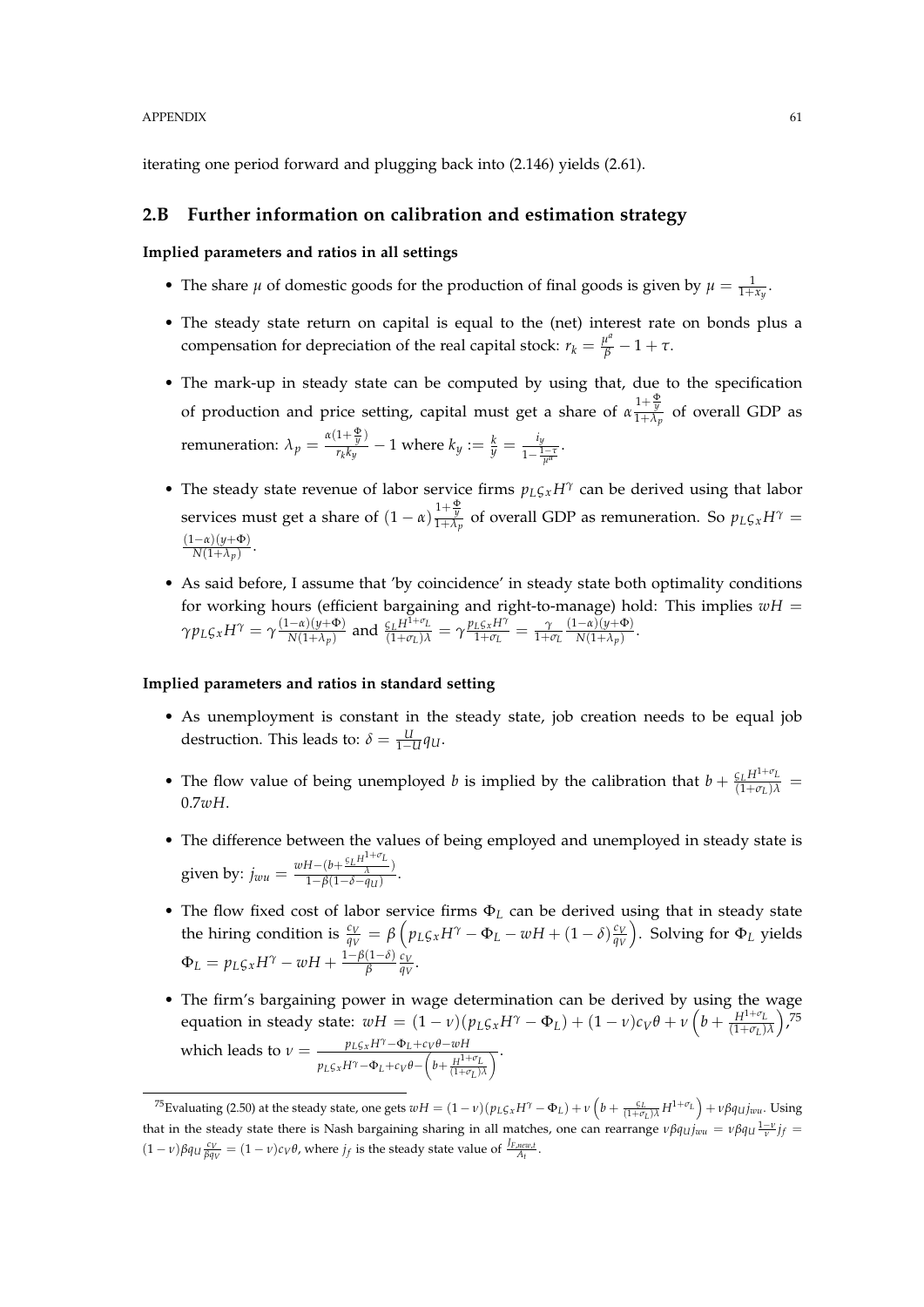### **Rescaling of parameters and estimation strategy in case of endogenous job destruction**

When implementing endogenous job destruction, I assume that overall job destruction and overall job creation in steady state are like in the case of exogenous destruction.<sup>76</sup>

- For deriving new values for  $q_U$  and  $q_V$ , one only needs to bear in mind that a share  $\tilde{G}$  of new matches is destroyed before they actually start to work. So  $q_{U,end} = \frac{q_{U,ex}}{\tilde{G}}$  $\frac{q_{V,exo}}{\tilde{G}}$  and  $q_{V,end} = \frac{q_{V,exo}}{\tilde{G}}$ *exo*.<br> $\tilde{\tilde{G}}$ .
- Overall job destruction is given by  $\delta N$  in case of exogenous destruction and  $(1 \tilde{G}(1 \delta))N$ in case of endogenous destruction. So I need that  $\delta_{exo} = 1 - \tilde{G}(1 - \delta_{end})$  which implies  $\delta_{end} = 1 - \frac{1-\delta_{exo}}{\widetilde{G}}$ <del>.</del><br> $\frac{\widetilde{G}}{\widetilde{G}}$  .

The only additional variable which will be estimated is  $\tilde{g}$ . The other variables are calibrated and/or computed as follows:

- It is assumed that 75% of job destruction is endogenous in steady state (so  $\frac{G}{\delta_{exo}} = 0.75$ ).
- It is assumed that  $b_{end} = 0.6b_{exo}$ , which implies that  $\int_0^b bg(b)db = 0.4\tilde{G}b_{exo}$ .
- Let  $\widetilde{wH}$  denote the wage in a match which is at the margin of being destroyed. In the steady state it holds that  $0 = p_L \zeta_x H^\gamma - \Phi_L - \widetilde{wH} + (1-\delta) \frac{c_V}{q_V}$  $\frac{c_V}{q_V(\theta)}$ , where  $wH = wH +$  $ν(1 - \xi_{wr}) \varsigma_b \widetilde{b} - ν(1 - \xi_{wr}) \varsigma_b \frac{\int_0^b bg(b)db}{\widetilde{G}}$  $\frac{g(b)db}{G}$ . Solving for  $\tilde{b}$  leads to  $\tilde{b} = \frac{p_{L\mathcal{G}x}H^{\gamma}-\Phi_L-wH+(1-\delta)\frac{c_V}{q_V}}{v(1-\xi_{wr})\varsigma_b}$  +  $\int bg(b)db$  $\frac{G(b)db}{G}$ , where  $\Phi_L = p_L \zeta_x H^\gamma - wH + \frac{1-\beta(1-\delta)\tilde{G}}{\beta} \frac{c_V}{q_V}$  $\frac{c_V}{q_V}$ .
- Furthermore it is assumed that  $\varsigma_b = 1$ .
- To ensure that the difference between the value of being employed and of being unemployed  $(j_{wu})$  is the same in the steady state, it has to hold that  $b_{end} = b_{exo} - \frac{\int_0^b b g(b) db}{\tilde{C}}$  $\frac{\widetilde{S}^{(v)uv}}{\widetilde{G}}$ .

### **Rescaling of parameters in case of contemporaneous hiring**

The implementation strategy for contemporaneous hiring is similar to the one of endogenous job destruction: I assume that observable<sup>77</sup> job destruction and observable job creation in steady state are the same as with lagged hiring.<sup>78</sup> The rescaling in case of exogenous destruction is as follows:

- The laws of motion of employment in steady state are  $N = (1 \delta_{lag, exp})N + q_U(1 \delta_{aug, exp})$ *N*) in case of lagged hiring and  $N = (1 - \delta_{con,exo})N + q_U(1 - (1 - \delta_{con,exo})N)$  in case of contemporaneous hiring.
- Job finding and vacancy filling rates  $q_V$  and  $q_U$  are assumed to be like in the case of lagged hiring.
- Solving the law of motion for employment for the job destruction rate yields  $\delta_{lag,exo}$  =  $\frac{q_U(1-N)}{N}$  and  $\delta_{con,exo} = \frac{q_U(1-N)}{(1-q_U)N}$  $\frac{q_U(1-N)}{(1-q_U)N}$ . So it has to hold that  $\delta_{con,exo} = \frac{\delta_{lag,exo}}{1-q_U}$  $rac{4}{1-qu}$ .

The rescaling in case of endogenous destruction is as follows:

<sup>76</sup>I use the subscript *end* for the case of endogenous job destruction and *exo* for exogenous job destruction.

<sup>77</sup>Both 'observable job creation' and 'observable job destruction' exclude the case of workers whose job was destroyed in the same period in which they found another job and started working again.

<sup>78</sup>I use the subscript *lag* for the case of lagged hiring and *con* for contemporaneous hiring.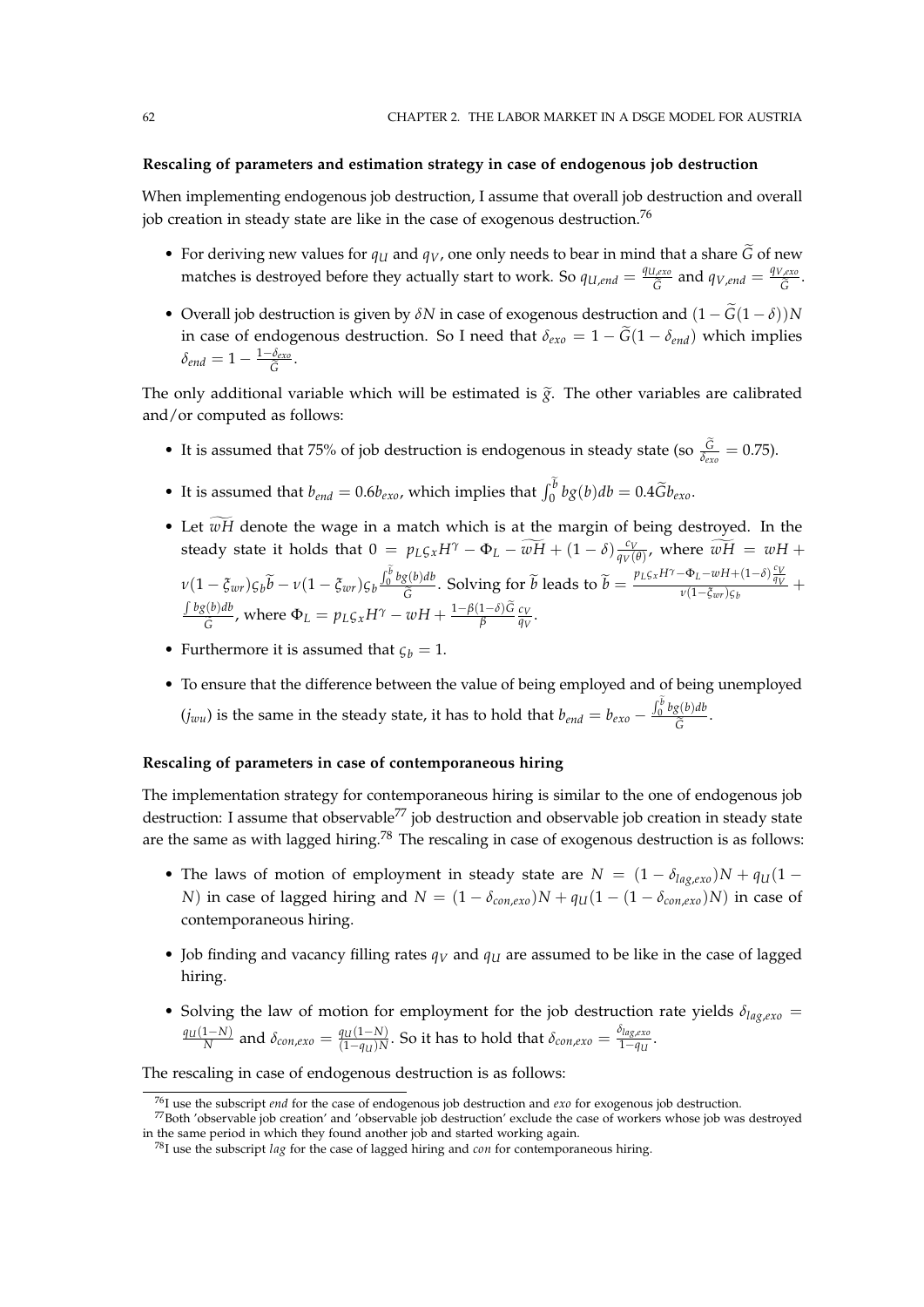- The laws of motion of employment in steady state are  $N = (1 \delta_{lag,exo})N + q_U(1 N)$  in case of lagged hiring (and exogenous destruction) and  $N = \tilde{G}((1 - \delta_{con, end})N + q_U(1 - (1$ *δcon*,*end*)*N*)) in case of contemporaneous hiring (with endogenous destruction).
- Job finding and vacancy filling rates *q<sup>V</sup>* and *q<sup>U</sup>* are assumed to be like in the case of lagged hiring ( $q_{V,end} = \frac{q_{V,exo}}{\tilde{G}}$  $\frac{q_{U,exo}}{\tilde{G}}$  and  $q_{U,end} = \frac{q_{U,exo}}{\tilde{G}}$ <sup>l,exo</sup>).<br><sup>Ĝ</sup>
- Solving the laws of motion for employment for the job destruction rate yields  $\delta_{lag} = \frac{q_U(1-N)}{N}$ and  $\delta_{con,end} = \frac{\tilde{G}q_U(1-N)-(1-\tilde{G})N}{\tilde{G}(1-q_U)N}$  $\frac{1-N-(1-\tilde{G})N}{\tilde{G}(1-q_U)N}$ .<sup>79</sup> So it has to hold that  $\delta_{con,end} = \frac{\delta_{lag,exo}-(1-G)}{\tilde{G}-q_{U,exo}}$  $\frac{\widetilde{G}-q_{U,exo}-(1-\mathbf{G})}{\widetilde{G}-q_{U,exo}}$ .<sup>80</sup>

Furthermore note that the following steady state values change slightly:

- Due to the different hiring condition  $\left(\frac{c_V}{q_V} \right) = \widetilde{G}\left(p_L \zeta_x H^\gamma \Phi_L wH + \beta(1-\delta)\frac{c_V}{q_V}\right)$ *qV*  $\big)$ , it now holds that  $\Phi_L = p_L \zeta_x H^\gamma - wH + \frac{1-\beta(1-\delta)G}{\tilde{G}}$ *G*e *cV*  $\frac{c_V}{q_V}$ , where  $G=1$  in case of exogenous job destruction.
- As the steady state expression for the wage is now  $wH = (1 v)(p_L c_x H^\gamma \Phi_L) + (1$ *ν*)*β*(1 – *δ*)*cV*</sub> $\theta$  + *ν* (*b* +  $\frac{H^{1+\sigma_L}}{(1+\sigma_L)\lambda}$ ),<sup>81</sup> the expression for the firm's bargaining power in wage determination changes to  $\nu = \frac{p_L \varsigma_x H^{\gamma} - \Phi_L + \beta (1 - \delta) \hat{G} c_V \theta - wH}{\sqrt{1 - \frac{p_L \varsigma_z H^{\gamma}}{c^2}}}$  $p_L \zeta_x H^{\gamma} - \Phi_L + \beta (1 - \delta) \widetilde{G} c_V \theta - \left( b + \frac{H^{1+\sigma_L}}{(1+\sigma_L)} \right)$  $\frac{WH}{H^{1+\sigma_L}}$ , where  $G = 1$  in case of  $\frac{H^{1+\sigma_L}}{(1+\sigma_L)\lambda}$ , exogenous job destruction.
- In case of endogenous job destruction, the value of  $\tilde{b}$  also changes slightly. The term  $(1-\delta)\frac{c_V}{a_V}$  $\frac{cV}{qV(\theta)}$  in the job destruction equation is multiplied by *β* in case of contemporaneous  $\lim_{\delta \to 0} \widetilde{b} = \frac{p_{L\varsigma x}H^{\gamma} - \Phi_L - wH + \beta(1-\delta)\frac{c_V}{q_V}}{v(1-\xi_{wr})\varsigma_b} + \frac{\int bg(b)db}{\widetilde{G}}$  $\frac{\widetilde{G}}{\widetilde{G}}$ .

 $\delta^{80}\delta_{con,end} = \frac{\tilde{G}q_{U,end}(1-N)-(1-\tilde{G})N}{\tilde{G}(1-a_{V},N)}$  $\frac{G_{rad}(1-N)-(1-G)N}{\tilde{G}(1-q_{U,end})N} = \frac{q_{U,exo}U-(1-G)N}{\tilde{G}(1-q_{U,end})N}$  $\frac{I_{exo}U - (1 - G)N}{\tilde{G}(1 - q_{U,end})N} = \frac{q_{U,exo}U}{N} \frac{1}{\tilde{G}(1 - q_{U,end})} - \frac{(1 - G)N}{\tilde{G}(1 - q_{U,end})}$  $\frac{(1-\hat{G})N}{\tilde{G}(1-q_{U,end})N} = \frac{\delta_{lag,exo}}{\tilde{G}-q_{U,end}\tilde{G}} - \frac{1-\tilde{G}}{\tilde{G}-q_{U,end}\tilde{G}}.$ 

<sup>81</sup>Evaluating the wage equation at the steady state yields  $wH = (1 - v)(p_L \zeta_x H^{\gamma} - \Phi_L) + v \left( b + \frac{\zeta_L}{(1 + \sigma_L)\lambda} H^{1 + \sigma_L} \right) +$  $\nu\beta(1-\delta)\tilde{G}q_{Ujwu}$ , where  $\nu\beta(1-\delta)\tilde{G}q_{U}(1-\delta)j_{wu} = \nu\beta(1-\delta)\tilde{G}q_{U}\frac{1-\nu}{\nu}j_{f} = (1-\nu)\beta(1-\delta)\tilde{G}q_{U}\frac{c_{V}}{q_{V}} = \beta(1-\delta)\tilde{G}(1-\nu)c_{V}\theta.$ 

 ${}^{\overline{r}9}N = \tilde{G}((1-\delta)N + q_U(1-(1-\delta)N)) = \tilde{G}((1-\delta)N - q_U(1-\delta)N) + \tilde{G}q_U = \tilde{G}(1-\delta)(1-q_U)N + \tilde{G}q_U$ . So  $1-\delta = \frac{N-\tilde{G}q_U}{N}$ . This leads to  $\delta = 1 - \frac{N-\tilde{G}q_U}{N} = \frac{\tilde{G}(1-q_U)N - N+\tilde{G}q_U}{N} = \frac{\tilde{G}q_U(1-N) - (1-\tilde{G})N}{N}$ .  $\frac{N - \tilde{G}q_U}{\tilde{G}(1 - q_U)N}$ . This leads to  $\delta = 1 - \frac{N - \tilde{G}q_U}{\tilde{G}(1 - q_U)}$  $\frac{N-Gq_U}{\tilde{G}(1-q_U)N} = \frac{\tilde{G}(1-q_U)N-N+\tilde{G}q_U}{\tilde{G}(1-q_U)N}$  $\frac{G_{qU}(N-N+G_{qU})}{\tilde{G}(1-q_U)N} = \frac{G_{qU}(1-N)-(1-G)N}{\tilde{G}(1-q_U)N}$  $\frac{\widetilde{G}(1-q_U)N}{\widetilde{G}(1-q_U)N}$ .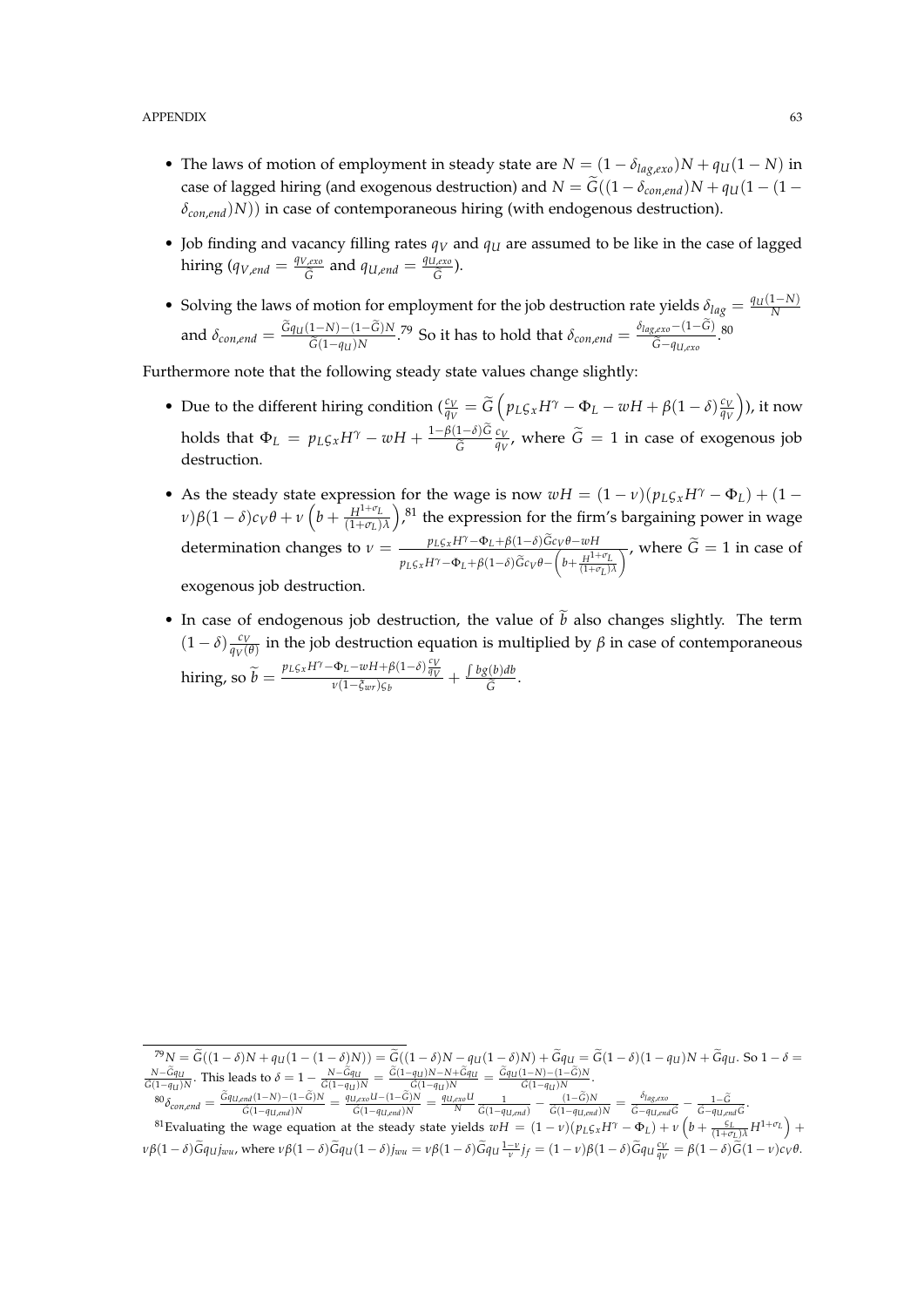# **2.C Further tables and figures**

|                                            |                     | Value                |
|--------------------------------------------|---------------------|----------------------|
| <b>Shock autocorrelations</b>              |                     |                      |
| Investment                                 | $\rho_i$            | 0                    |
| Import demand                              | $\rho_m$            | 0.75                 |
| Export demand                              | $\rho_{mf}$         | 0.75                 |
| Risk premium                               | $\rho_{rp}$         | 0.75                 |
| Model-specific deep parameters             |                     |                      |
| Indexation parameter for wage setting      | Yw                  | 0.5                  |
| Convexity of vacancy costs                 | $\psi_V$            | 1                    |
| Other domestic deep parameters             |                     |                      |
| Discount factor                            | β                   | $0.995\mu^{a}$       |
| Share of capital                           | α                   | 0.31                 |
| Depreciation rate                          | τ                   | 0.025                |
| Share of fixed cost in production          | Φ<br>$\overline{y}$ | 0                    |
| Degree of habit formation                  | κ                   | 0.4                  |
| Disutility of hours worked                 | $\sigma_L$          | 10                   |
| Indexation parameter for price setting     | $\gamma_p$          | 1                    |
| Risk premium coefficient                   | $\phi_{rp}$         | 0.01                 |
| Hiring costs*labor markt tightness         | $c_V\theta$         | 0.3                  |
| Parameter in final goods CES function      | $\sigma_m$          | $\rightarrow \infty$ |
| Foreign deep parameters                    |                     |                      |
| Degree of habit formation                  | $\kappa_f$          | 0.566                |
| Indexation parameter for price setting     | $\gamma_{pf}$       | 0.424                |
| Inflation coefficient in Taylor rule       | $\psi_f$            | 1.9                  |
| Persistence interest rate                  | $\rho_r$            | 0.855                |
| Foreign inverse elasticity of labor supply | $\sigma_l^f$        | 5.42                 |
| Parameter in final goods CES function      | $\sigma_{mf}$       | $\rightarrow \infty$ |
| Steady state values                        |                     |                      |
| Growth of permanent technology shock       | $\mu^a-1$           | 0.003                |
| Share of consumption in GDP                | $c_{y}$             | 0.5512               |
| Share of investment in GDP                 | $i_y$               | 0.2214               |
| Share of exports in GDP                    | $x_y$               | 0.4855               |
| Unemployment rate                          | и                   | 0.0521               |
| Threat point of worker                     | wΗ                  | 0.7                  |

# **Table 2.8:** Calibrated parameters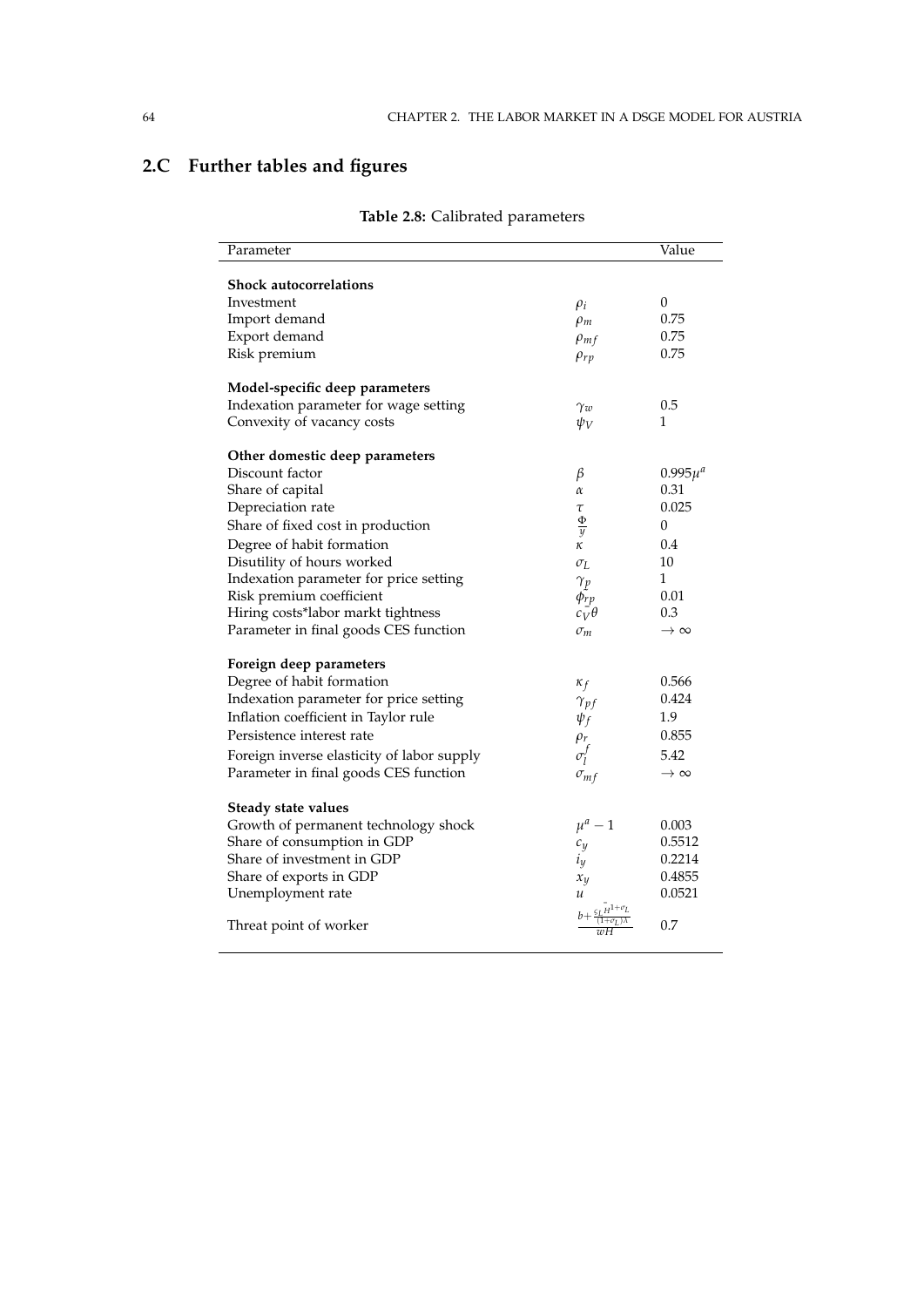| Parameter                                 |                                               |       | Prior |          |       | Posterior |        |
|-------------------------------------------|-----------------------------------------------|-------|-------|----------|-------|-----------|--------|
|                                           |                                               | Type  | Mean  | $\rm SE$ | Mean  | $5\%$     | $95\%$ |
| <b>Shock autocorrelations</b>             |                                               |       |       |          |       |           |        |
| Productivity (temporary)                  | $\rho_a$                                      | beta  | 0.750 | 0.150    | 0.921 | 0.861     | 0.985  |
| Productivity (permanent)                  | $\rho_{\mu_a}$                                | beta  | 0.750 | 0.150    | 0.332 | 0.229     | 0.442  |
| Government consumption                    | $\rho_G$                                      | beta  | 0.750 | 0.150    | 0.651 | 0.492     | 0.818  |
| Labor supply                              | $\rho_L$                                      | beta  | 0.750 | 0.150    | 0.913 | 0.851     | 0.982  |
| Matching efficiency                       | $\rho_{\theta}$                               | beta  | 0.750 | 0.150    | 0.754 | 0.631     | 0.883  |
| Import prices                             | $\rho_{\pi_m}$                                | beta  | 0.750 | 0.150    | 0.886 | 0.802     | 0.980  |
| World demand                              | $\rho_{yf}$                                   | beta  | 0.750 | 0.150    | 0.742 | 0.662     | 0.827  |
| Variances of shock innovations            |                                               |       |       |          |       |           |        |
| Productivity (temporary)                  | $\epsilon^a$                                  | invg  | 1.000 | Inf      | 0.984 | 0.813     | 1.148  |
| Productivity (permanent)                  | $\epsilon^{\mu_a}$                            | invg  | 1.000 | Inf      | 0.550 | 0.470     | 0.625  |
| Government consumption                    | $\epsilon^G$                                  | invg  | 4.000 | Inf      | 3.506 | 2.994     | 4.003  |
| Investment                                | $\epsilon^i$                                  | invg  | 4.000 | Inf      | 2.581 | 2.214     | 2.947  |
| Labor supply                              | $\epsilon^L$                                  | invg  | 4.000 | Inf      | 6.164 | 5.231     | 7.059  |
| Domestic inflation                        | $\epsilon^{\lambda_p}$                        | invg  | 1.000 | Inf      | 0.232 | 0.197     | 0.266  |
| Matching efficiency                       | $\epsilon^\theta$                             | invg  | 1.000 | Inf      | 0.521 | 0.367     | 0.667  |
| Import demand                             | $\varepsilon^m$                               | invg  | 4.000 | Inf      | 1.028 | 0.882     | 1.180  |
| Export demand                             | $\epsilon^{mf}$                               | invg  | 4.000 | Inf      | 3.366 | 2.624     | 4.078  |
| Risk premium                              | $\epsilon^{rp}$                               | invg  | 1.000 | Inf      | 0.641 | 0.546     | 0.735  |
| Import prices                             | $\epsilon^{\pi_m}$                            | invg  | 1.000 | Inf      | 0.961 | 0.814     | 1.100  |
| World inflation                           | $\epsilon^{\pi f}$                            | invg  | 0.500 | Inf      | 0.152 | 0.129     | 0.174  |
| World interest rate                       | $\epsilon^R$                                  | invg  | 0.500 | Inf      | 0.101 | 0.087     | 0.116  |
| World demand                              | $\epsilon^{yf}$                               | invg  | 0.500 | Inf      | 1.828 | 1.520     | 2.131  |
| Other structural parameters in all models |                                               |       |       |          |       |           |        |
| Foreign trade adjustment costs            | $\phi_{mf}$                                   | gamma | 0.400 | 0.200    | 0.254 | 0.108     | 0.392  |
| Domestic trade adjustment costs           | $\phi_m$                                      | gamma | 0.400 | 0.200    | 0.040 | 0.013     | 0.066  |
| Calvo parameter prices                    | $\zeta_p$                                     | beta  | 0.750 | 0.150    | 0.952 | 0.927     | 0.978  |
| Job finding prob.                         | $\bar{q}_U$                                   | beta  | 0.750 | 0.150    | 0.886 | 0.860     | 0.913  |
| Matching function elasticity              | $\eta$                                        | beta  | 0.500 | 0.150    | 0.056 | 0.034     | 0.076  |
| Production elasticity wrt hours           | $\gamma$                                      | beta  | 0.600 | 0.150    | 0.888 | 0.809     | 0.972  |
| Investment adjustment costs               | $\chi$                                        | gamma | 0.250 | 0.100    | 0.191 | 0.098     | 0.282  |
| Parameter of capital utilisation function | ψ                                             | norm  | 4.000 | 1.500    | 4.266 | 2.183     | 6.180  |
| Output coefficient in Taylor rule         | $\psi_{yf}$                                   | gamma | 0.300 | 0.150    | 0.291 | 0.189     | 0.388  |
| Foreing Calvo parameter prices            | $\xi_p^f$                                     | beta  | 0.750 | 0.150    | 0.939 | 0.918     | 0.959  |
| Model-specific structural parameters      |                                               |       |       |          |       |           |        |
| Pdf at threshold (end. dest.)             |                                               | invg  | 0.005 | 0.075    |       |           |        |
| Real wage rigidity                        | $\widetilde{\mathfrak{F}}\ \mathfrak{F}_{wr}$ | beta  | 0.500 | 0.100    |       |           |        |
| Calvo parameter wages                     | $\xi_w$                                       | beta  | 0.750 | 0.150    | 0.976 | 0.957     | 0.996  |

**Table 2.9:** Estimation results for structural parameters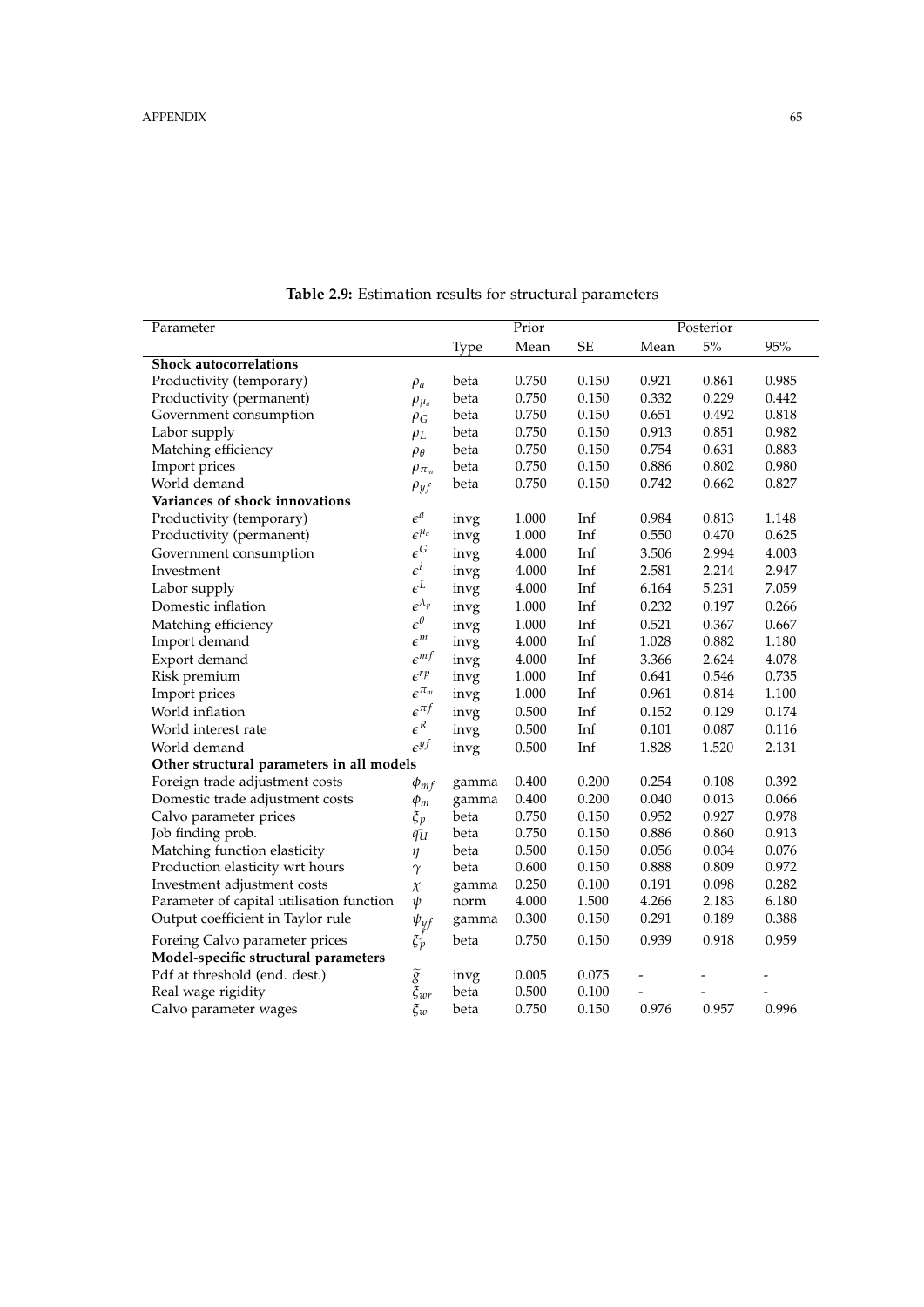|                       |             | St. dev. | St. dev. | Autocorr. | Autocorr. |
|-----------------------|-------------|----------|----------|-----------|-----------|
|                       |             | Data     | Model    | Data      | Model     |
| GDP growth            | $\Delta Y$  | 0.83     | 1.76     | 0.20      | 0.36      |
| Consumption growth    | $\Delta C$  | 0.97     | 1.68     | $-0.34$   | 0.30      |
| Investment growth     | ΔΙ          | 2.41     | 3.61     | $-0.15$   | 0.49      |
| Export growth         | $\Delta X$  | 2.47     | 2.54     | 0.31      | 0.22      |
| Import growth         | $\Delta M$  | 2.49     | 2.14     | 0.13      | 0.07      |
| Wage growth           | $\Lambda W$ | 0.67     | 0.90     | 0.34      | 0.13      |
| Working hours         | Н           | 0.83     | 2.02     | 0.85      | 0.95      |
| Unemployment          | U           | 8.69     | 13.39    | 0.87      | 0.91      |
| Vacancies             | V           | 14.61    | 26.27    | 0.92      | 0.94      |
| GDP deflator          | $\Pi^d$     | 0.26     | 0.77     | $-0.11$   | 0.85      |
| Consumption deflator  | П           | 0.37     | 0.70     | 0.02      | 0.43      |
| Foreign output        | $y^f$       | 1.26     | 1.03     | 0.90      | 0.83      |
| Foreign inflation     | $\Pi^f$     | 0.20     | 0.23     | 0.22      | 0.42      |
| Foreign interest rate | $R^f$       | 0.26     | 0.27     | 0.92      | 0.89      |

**Table 2.10:** Standard deviations and autocorrelations of observable variables in the data and the model

**Table 2.11:** Cross-correlations of observable variables in the data

|                       |            | $\Delta Y$ | ΔC     | Δl      | ΔΧ     | ΔΜ     | ΔW     | Н      | U      | V      | $\Pi^d$ | Π      | $u^j$  | $\Pi^f$ | $R^f$  |
|-----------------------|------------|------------|--------|---------|--------|--------|--------|--------|--------|--------|---------|--------|--------|---------|--------|
| GDP growth            | ΔΥ         | 1.0        | 0.2    | 0.4     | 0.7    | 0.5    | $-0.3$ | 0.1    | 0.2    | 0.1    | $-0.1$  | 0.2    | 0.1    | 0.1     | $-0.2$ |
| Consumption growth    | $\Delta C$ | 0.2        | 1.0    | 0.1     | 0.1    | 0.3    | 0.0    | 0.0    | 0.0    | 0.0    | 0.2     | $-0.2$ | $-0.1$ | 0.0     | $-0.1$ |
| Investment growth     | ΔΙ         | 0.4        | 0.1    | $1.0\,$ | 0.2    | 0.4    | $-0.3$ | 0.1    | 0.1    | 0.1    | $-0.2$  | 0.2    | 0.1    | 0.0     | $-0.1$ |
| Export growth         | ΔΧ         | 0.7        | 0.1    | 0.2     | 1.0    | 0.7    | $-0.4$ | 0.3    | 0.1    | 0.0    | 0.0     | 0.4    | 0.1    | 0.1     | $-0.3$ |
| Import growth         | ΔΜ         | 0.5        | 0.3    | 0.4     | 0.7    | 1.0    | $-0.4$ | 0.2    | 0.1    | 0.1    | 0.1     | 0.3    | 0.1    | 0.0     | $-0.3$ |
| Wage growth           | ΔW         | $-0.3$     | 0.0    | $-0.3$  | $-0.4$ | $-0.4$ | 1.0    | $-0.1$ | $-0.1$ | 0.0    | $-0.1$  | $-0.6$ | 0.0    | 0.0     | 0.1    |
| Working hours         | Н          | 0.1        | 0.0    | 0.1     | 0.3    | 0.2    | $-0.1$ | 1.0    | 0.1    | 0.0    | 0.1     | 0.1    | 0.2    | 0.2     | $-0.1$ |
| Unemployment          | U          | 0.2        | 0.0    | 0.1     | 0.1    | 0.1    | $-0.1$ | 0.1    | 1.0    | $-0.7$ | $-0.1$  | 0.0    | $-0.7$ | $-0.2$  | $-0.6$ |
| Vacancies             | V          | 0.1        | 0.0    | 0.1     | 0.0    | 0.1    | 0.0    | 0.0    | $-0.7$ | 1.0    | 0.1     | 0.1    | 0.8    | 0.2     | 0.6    |
| GDP deflator          | $\Pi^d$    | $-0.1$     | 0.2    | $-0.2$  | 0.0    | 0.1    | $-0.1$ | 0.1    | $-0.1$ | 0.1    | 1.0     | 0.2    | 0.2    | 0.1     | 0.1    |
| Consumption deflator  | П          | 0.2        | $-0.2$ | 0.2     | 0.4    | 0.3    | $-0.6$ | 0.1    | 0.0    | 0.1    | 0.2     | 1.0    | 0.2    | 0.1     | 0.0    |
| Foreign output        | yΙ         | 0.1        | $-0.1$ | 0.1     | 0.1    | 0.1    | 0.0    | 0.2    | $-0.7$ | 0.8    | 0.2     | 0.2    | 1.0    | 0.4     | 0.8    |
| Foreign inflation     | $\Pi^f$    | 0.1        | 0.0    | 0.0     | 0.1    | 0.0    | 0.0    | 0.2    | $-0.2$ | 0.2    | 0.1     | 0.1    | 0.4    | 1.0     | 0.4    |
| Foreign interest rate | $R^f$      | $-0.2$     | $-0.1$ | $-0.1$  | $-0.3$ | $-0.3$ | 0.1    | $-0.1$ | $-0.6$ | 0.6    | 0.1     | 0.0    | 0.8    | 0.4     | 1.0    |

**Table 2.12:** Cross-correlations of observable variables in the model

|                       |            | $\Delta Y$ | $\Delta C$ | ΔΙ     | ΔΧ     | $\Delta M$ | ΔW     | Н      | U      | V      | $\Pi^d$ | $\Pi$  | $u^j$  | $\Pi^f$ | $R^f$  |
|-----------------------|------------|------------|------------|--------|--------|------------|--------|--------|--------|--------|---------|--------|--------|---------|--------|
| GDP growth            | $\Delta Y$ | 1.0        | 0.7        | 0.6    | 0.7    | 0.3        | 0.5    | 0.1    | $-0.2$ | 0.2    | $-0.5$  | $-0.4$ | 0.0    | 0.0     | 0.0    |
| Consumption growth    | $\Delta C$ | 0.7        | 1.0        | 0.4    | 0.3    | 0.3        | 0.4    | 0.0    | $-0.1$ | 0.2    | $-0.2$  | $-0.3$ | $-0.1$ | $-0.1$  | 0.0    |
| Investment growth     | ΔΙ         | 0.6        | 0.4        | 1.0    | 0.2    | 0.3        | 0.3    | 0.1    | $-0.3$ | 0.3    | $-0.5$  | $-0.4$ | $-0.1$ | 0.0     | 0.0    |
| Export growth         | ΔΧ         | 0.7        | 0.3        | 0.2    | 1.0    | 0.4        | 0.3    | 0.0    | $-0.1$ | 0.1    | $-0.2$  | $-0.2$ | 0.0    | 0.0     | $-0.1$ |
| Import growth         | ΔΜ         | 0.3        | 0.3        | 0.3    | 0.4    | 1.0        | 0.0    | 0.1    | $-0.1$ | 0.1    | 0.0     | 0.2    | $-0.1$ | $-0.1$  | 0.0    |
| Wage growth           | ΔW         | 0.5        | 0.4        | 0.3    | 0.3    | 0.0        | 1.0    | 0.1    | $-0.2$ | 0.3    | $-0.3$  | $-0.6$ | $-0.1$ | $-0.1$  | 0.0    |
| Working hours         | Η          | 0.1        | 0.0        | 0.1    | 0.0    | 0.1        | 0.1    | 1.0    | $-0.5$ | 0.6    | 0.1     | 0.1    | 0.0    | 0.0     | 0.0    |
| Unemployment          | U          | $-0.2$     | $-0.1$     | $-0.3$ | $-0.1$ | $-0.1$     | $-0.2$ | $-0.5$ | 1.0    | $-0.9$ | 0.0     | 0.0    | 0.0    | 0.0     | 0.0    |
| Vacancies             | V          | 0.2        | 0.2        | 0.3    | 0.1    | 0.1        | 0.3    | 0.6    | $-0.9$ | 1.0    | 0.0     | 0.0    | 0.0    | 0.0     | 0.0    |
| GDP deflator          | $\Pi^d$    | $-0.5$     | $-0.2$     | $-0.5$ | $-0.2$ | 0.0        | $-0.3$ | 0.1    | 0.0    | 0.0    | 1.0     | 0.7    | 0.0    | 0.0     | 0.0    |
| Consumption deflator  | П          | $-0.4$     | $-0.3$     | $-0.4$ | $-0.2$ | 0.2        | $-0.6$ | 0.1    | 0.0    | 0.0    | 0.7     | 1.0    | 0.0    | 0.1     | 0.1    |
| Foreign output        | $\nu$      | 0.0        | $-0.1$     | $-0.1$ | 0.0    | $-0.1$     | $-0.1$ | 0.0    | 0.0    | 0.0    | 0.0     | 0.0    | 1.0    | 0.3     | 0.3    |
| Foreign inflation     | $\Pi^f$    | 0.0        | $-0.1$     | 0.0    | 0.0    | $-0.1$     | $-0.1$ | 0.0    | 0.0    | 0.0    | 0.0     | 0.1    | 0.3    | 1.0     | 0.3    |
| Foreign interest rate | $R^f$      | 0.0        | 0.0        | 0.0    | $-0.1$ | 0.0        | 0.0    | 0.0    | 0.0    | 0.0    | 0.0     | 0.1    | 0.3    | 0.3     | 1.0    |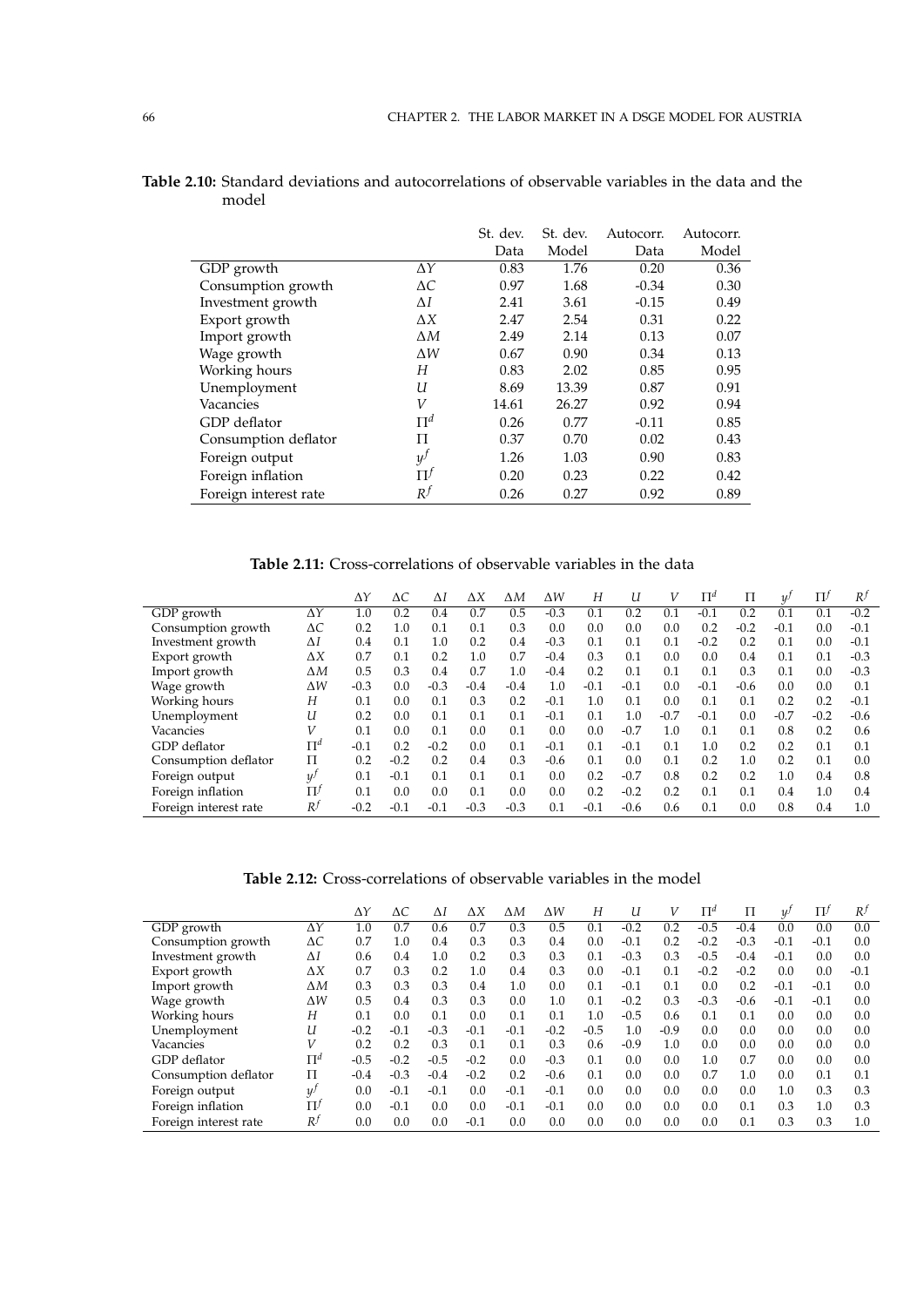|                          |                        |       | Forecasting horizon |       |       |       |       |       |
|--------------------------|------------------------|-------|---------------------|-------|-------|-------|-------|-------|
| Shock process            |                        | 1     | 2                   | 4     | 8     | 16    | 40    | 100   |
| Productivity (temporary) | $\epsilon^a$           | 0.182 | 0.173               | 0.155 | 0.114 | 0.078 | 0.081 | 0.081 |
| Productivity (permanent) | $\epsilon^{\mu_a}$     | 0.006 | 0.004               | 0.002 | 0.001 | 0.001 | 0.001 | 0.001 |
| Government consumption   | $\epsilon^G$           | 0.054 | 0.037               | 0.022 | 0.013 | 0.008 | 0.008 | 0.008 |
| Investment               | $\epsilon^i$           | 0.022 | 0.019               | 0.014 | 0.009 | 0.006 | 0.006 | 0.006 |
| Labor supply             | $\epsilon^L$           | 0.571 | 0.541               | 0.507 | 0.451 | 0.412 | 0.423 | 0.423 |
| Domestic inflation       | $\epsilon^{\lambda_p}$ | 0.013 | 0.034               | 0.103 | 0.268 | 0.394 | 0.386 | 0.385 |
| Matching efficiency      | $\epsilon^{\theta}$    | 0.009 | 0.007               | 0.005 | 0.003 | 0.002 | 0.002 | 0.002 |
| Import demand            | $\varepsilon^m$        | 0.024 | 0.032               | 0.034 | 0.026 | 0.018 | 0.017 | 0.017 |
| Export demand            | $\epsilon^{mf}$        | 0.105 | 0.131               | 0.130 | 0.093 | 0.063 | 0.059 | 0.059 |
| Risk premium             | $\epsilon^{rp}$        | 0.000 | 0.008               | 0.016 | 0.013 | 0.010 | 0.010 | 0.010 |
| Import prices            | $e^{\pi_m}$            | 0.007 | 0.005               | 0.003 | 0.002 | 0.001 | 0.001 | 0.001 |
| World inflation          | $e^{\pi f}$            | 0.001 | 0.001               | 0.002 | 0.002 | 0.002 | 0.002 | 0.002 |
| World interest rate      | $\varepsilon^R$        | 0.001 | 0.002               | 0.003 | 0.003 | 0.002 | 0.002 | 0.002 |
| World demand             | $\epsilon^{yf}$        | 0.006 | 0.006               | 0.004 | 0.003 | 0.002 | 0.002 | 0.002 |
| Sum                      |                        | 1.000 | 1.000               | 1.000 | 1.000 | 1.000 | 1.000 | 1.000 |

**Table 2.13:** Forecast error variance decomposition for working hours *H*

**Table 2.14:** Forecast error variance decomposition for output per worker  $\frac{y}{N}$  (stationary)

|                          |                        |       | Forecasting horizon |       |       |       |       |       |
|--------------------------|------------------------|-------|---------------------|-------|-------|-------|-------|-------|
| Shock process            |                        |       | 2                   | 4     | 8     | 16    | 40    | 100   |
| Productivity (temporary) | $\epsilon^a$           | 0.004 | 0.004               | 0.007 | 0.025 | 0.096 | 0.181 | 0.183 |
| Productivity (permanent) | $\epsilon^{\mu_a}$     | 0.008 | 0.006               | 0.004 | 0.002 | 0.001 | 0.002 | 0.002 |
| Government consumption   | $\epsilon^G$           | 0.133 | 0.077               | 0.039 | 0.018 | 0.010 | 0.008 | 0.008 |
| Investment               | $\epsilon^i$           | 0.048 | 0.034               | 0.022 | 0.011 | 0.006 | 0.005 | 0.005 |
| Labor supply             | $\epsilon^L$           | 0.001 | 0.001               | 0.002 | 0.003 | 0.010 | 0.016 | 0.016 |
| Domestic inflation       | $\epsilon^{\lambda_p}$ | 0.033 | 0.089               | 0.259 | 0.556 | 0.664 | 0.602 | 0.599 |
| Matching efficiency      | $\epsilon^{\theta}$    | 0.027 | 0.019               | 0.012 | 0.006 | 0.003 | 0.003 | 0.003 |
| Import demand            | $\varepsilon^m$        | 0.150 | 0.149               | 0.127 | 0.077 | 0.042 | 0.037 | 0.037 |
| Export demand            | $\epsilon^{mt}$        | 0.411 | 0.423               | 0.361 | 0.211 | 0.114 | 0.099 | 0.099 |
| Risk premium             | $\epsilon^{rp}$        | 0.163 | 0.176               | 0.148 | 0.077 | 0.044 | 0.039 | 0.039 |
| Import prices            | $e^{\pi_m}$            | 0.008 | 0.004               | 0.002 | 0.001 | 0.002 | 0.002 | 0.002 |
| World inflation          | $\epsilon^{\pi f}$     | 0.001 | 0.002               | 0.003 | 0.005 | 0.003 | 0.003 | 0.003 |
| World interest rate      | $\varepsilon^R$        | 0.011 | 0.013               | 0.013 | 0.008 | 0.005 | 0.004 | 0.004 |
| World demand             | $\epsilon^{y}$         | 0.003 | 0.002               | 0.001 | 0.001 | 0.001 | 0.002 | 0.002 |
| Sum                      |                        | 1.000 | 1.000               | 1.000 | 1.000 | 1.000 | 1.000 | 1.000 |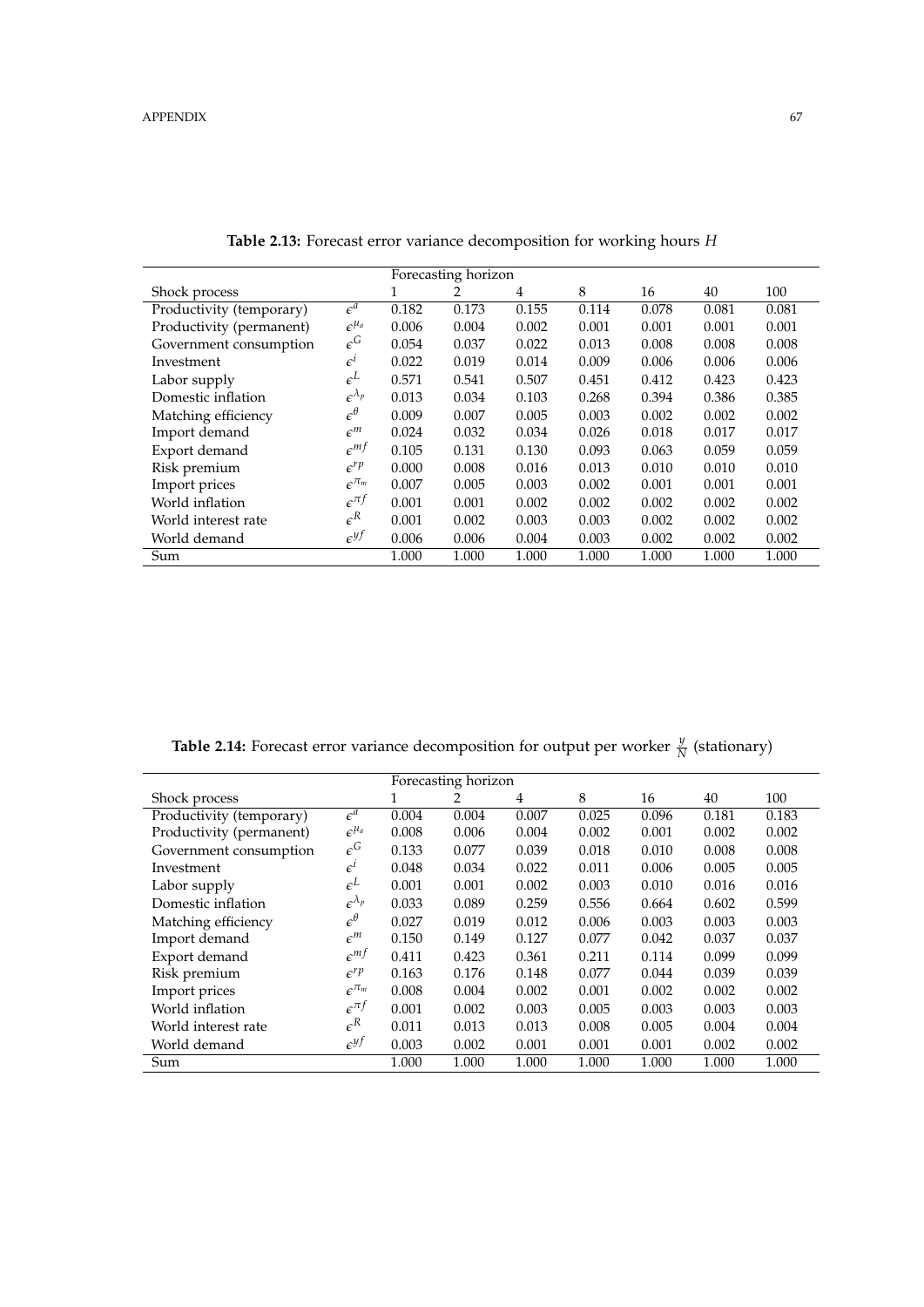|                          |                        | Forecasting horizon |       |       |       |       |       |       |
|--------------------------|------------------------|---------------------|-------|-------|-------|-------|-------|-------|
| Shock process            |                        | 1                   | 2     | 4     | 8     | 16    | 40    | 100   |
| Productivity (temporary) | $\epsilon^a$           | 0.092               | 0.084 | 0.085 | 0.104 | 0.180 | 0.276 | 0.279 |
| Productivity (permanent) | $\epsilon^{\mu_a}$     | 0.003               | 0.004 | 0.003 | 0.002 | 0.001 | 0.002 | 0.002 |
| Government consumption   | $\epsilon^G$           | 0.077               | 0.048 | 0.025 | 0.012 | 0.007 | 0.006 | 0.006 |
| Investment               | $\epsilon^i$           | 0.026               | 0.020 | 0.014 | 0.007 | 0.004 | 0.004 | 0.003 |
| Labor supply             | $\epsilon^L$           | 0.140               | 0.120 | 0.098 | 0.064 | 0.036 | 0.031 | 0.030 |
| Domestic inflation       | $\epsilon^{\lambda_p}$ | 0.019               | 0.061 | 0.197 | 0.457 | 0.568 | 0.507 | 0.504 |
| Matching efficiency      | $\epsilon^{\theta}$    | 0.017               | 0.013 | 0.009 | 0.004 | 0.002 | 0.002 | 0.002 |
| Import demand            | $\varepsilon^m$        | 0.120               | 0.123 | 0.109 | 0.071 | 0.040 | 0.034 | 0.034 |
| Export demand            | $\epsilon^{mf}$        | 0.287               | 0.312 | 0.283 | 0.179 | 0.100 | 0.085 | 0.085 |
| Risk premium             | $\epsilon^{rp}$        | 0.204               | 0.202 | 0.163 | 0.088 | 0.051 | 0.044 | 0.044 |
| Import prices            | $e^{\pi_m}$            | 0.003               | 0.001 | 0.001 | 0.001 | 0.001 | 0.001 | 0.002 |
| World inflation          | $\epsilon^{\pi f}$     | 0.000               | 0.001 | 0.002 | 0.004 | 0.003 | 0.003 | 0.003 |
| World interest rate      | $\varepsilon^R$        | 0.011               | 0.012 | 0.012 | 0.008 | 0.004 | 0.004 | 0.004 |
| World demand             | $\epsilon^{y}$         | 0.000               | 0.000 | 0.000 | 0.000 | 0.001 | 0.001 | 0.001 |
| Sum                      |                        | 1.000               | 1.000 | 1.000 | 1.000 | 1.000 | 1.000 | 1.000 |

**Table 2.15:** Forecast error variance decomposition for output per working hour  $\frac{y}{NH}$  (stationary)



**Figure 2.3:** Identification strength at the prior mean for the best-performing model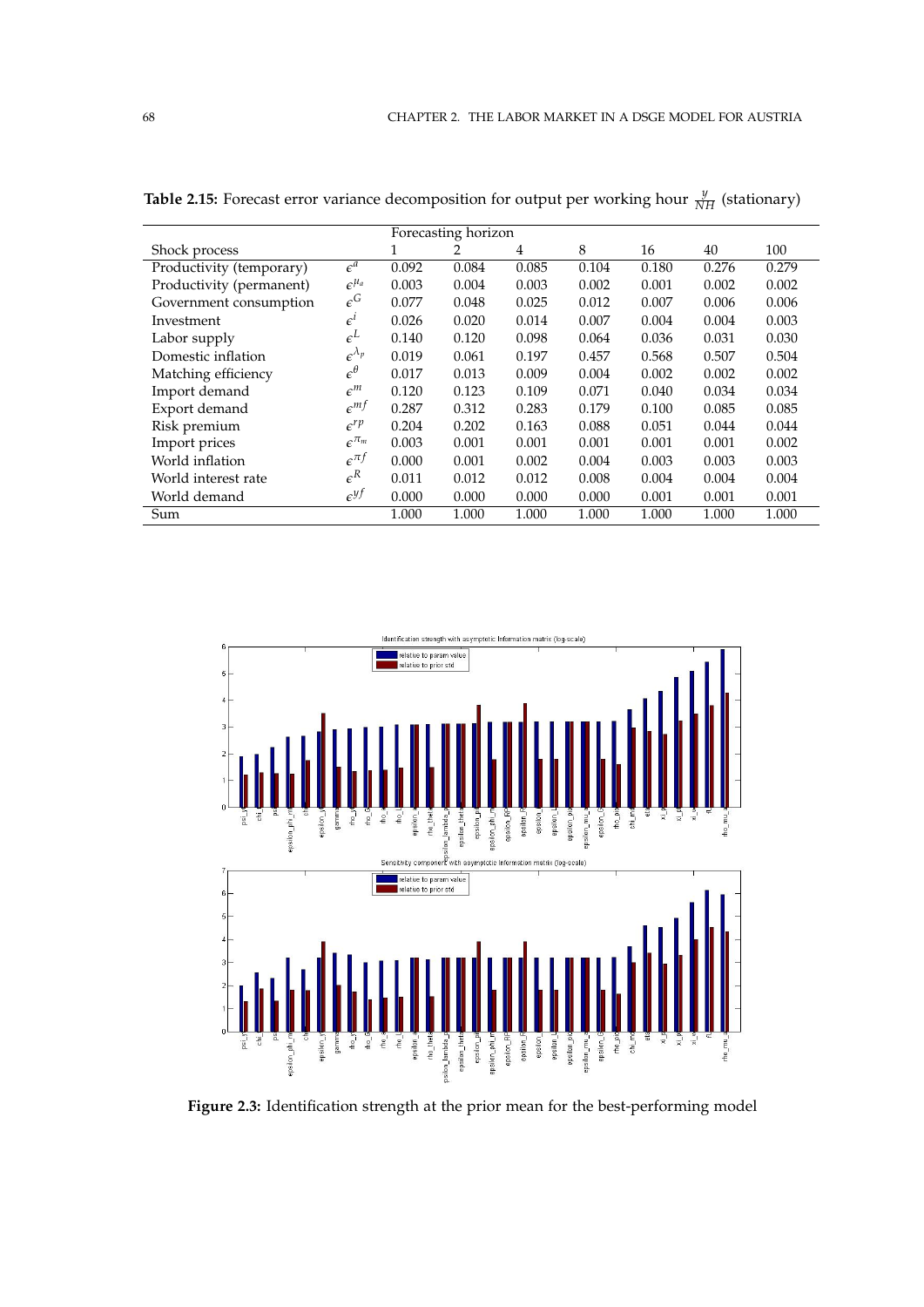| Group name       | Included shocks                                                                                                   |
|------------------|-------------------------------------------------------------------------------------------------------------------|
| Technology       | Productivity (temporary) $\epsilon^a$ , Productivity (permanent) $\epsilon^{\mu^a}$                               |
| Preferences      | Labor supply $\epsilon^L$                                                                                         |
| Domestic demand  | Government consumption $\epsilon^G$ , Investment $\epsilon^i$ , Risk premium $\epsilon^{rp}$                      |
| Prices           | Domestic inflation $\epsilon^{\lambda_p}$ , World inflation $\epsilon^{\pi f}$ , Import prices $\epsilon^{\pi m}$ |
| Labor market     | Matching efficiency $\epsilon^{\theta}$                                                                           |
| Foreign monetary | World interest rate $\epsilon^R$                                                                                  |
| Foreign demand   | World demand $\epsilon^{yf}$ , Export demand $\epsilon^{\phi_{mf}}$ , Import demand $\epsilon^{\phi_m}$           |



**Figure 2.4:** Impulse responses to import demand shock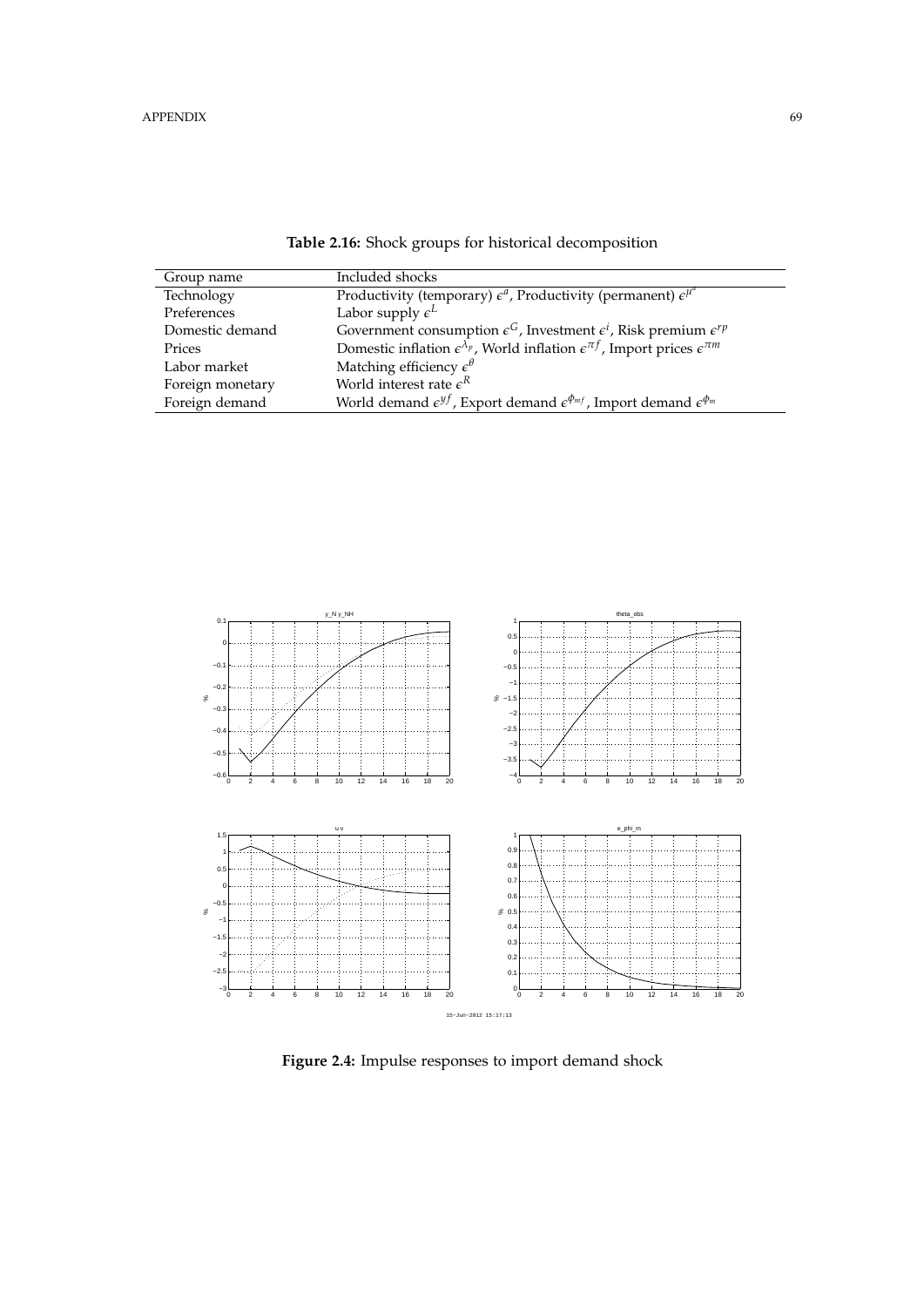

**Figure 2.5:** Impulse responses to export demand shock



Figure 2.6: Impulse responses to (temporary) productivity shock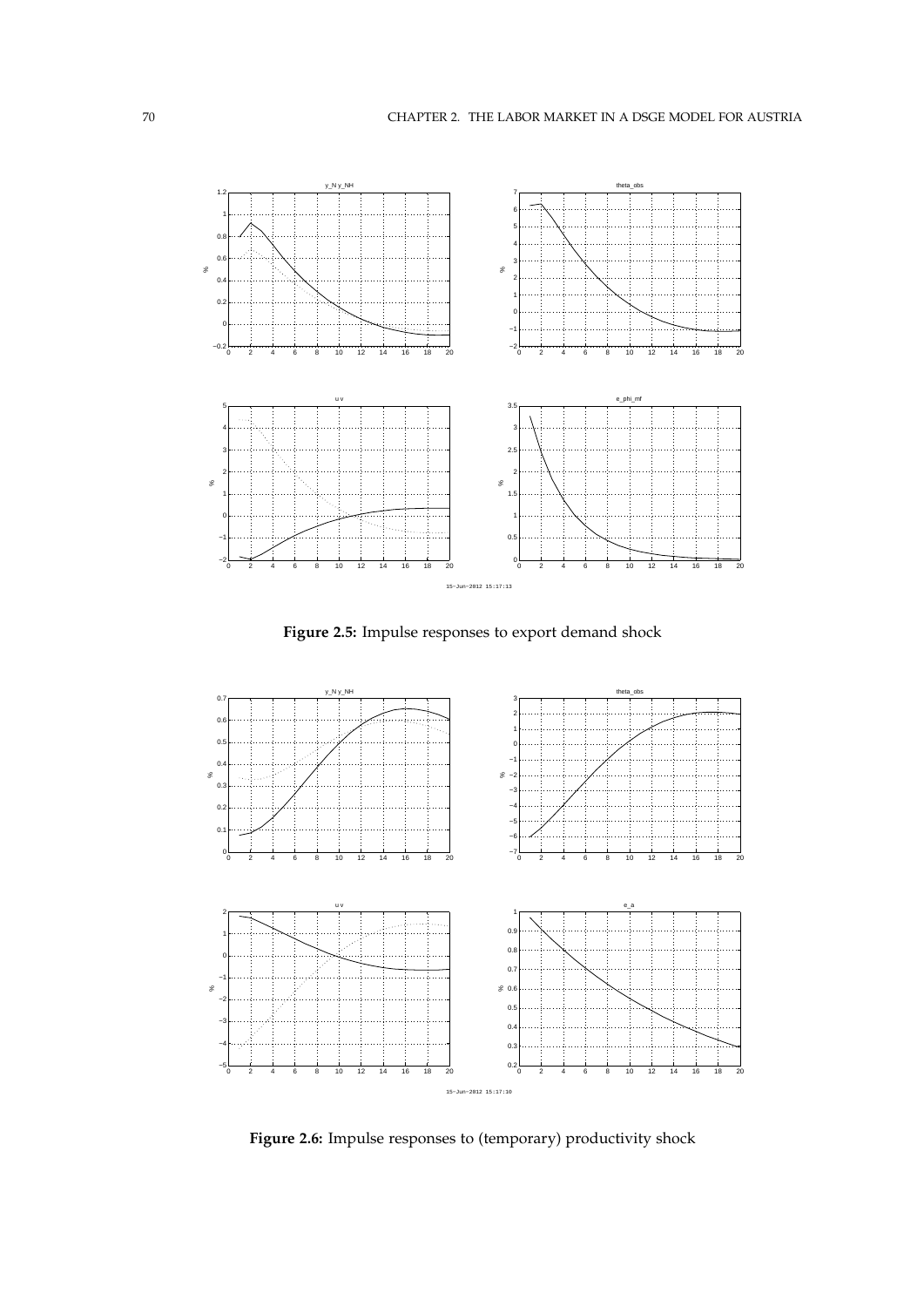

**Figure 2.7:** Impulse responses to disutility of work shock



**Figure 2.8:** Impulse responses to price mark-up shock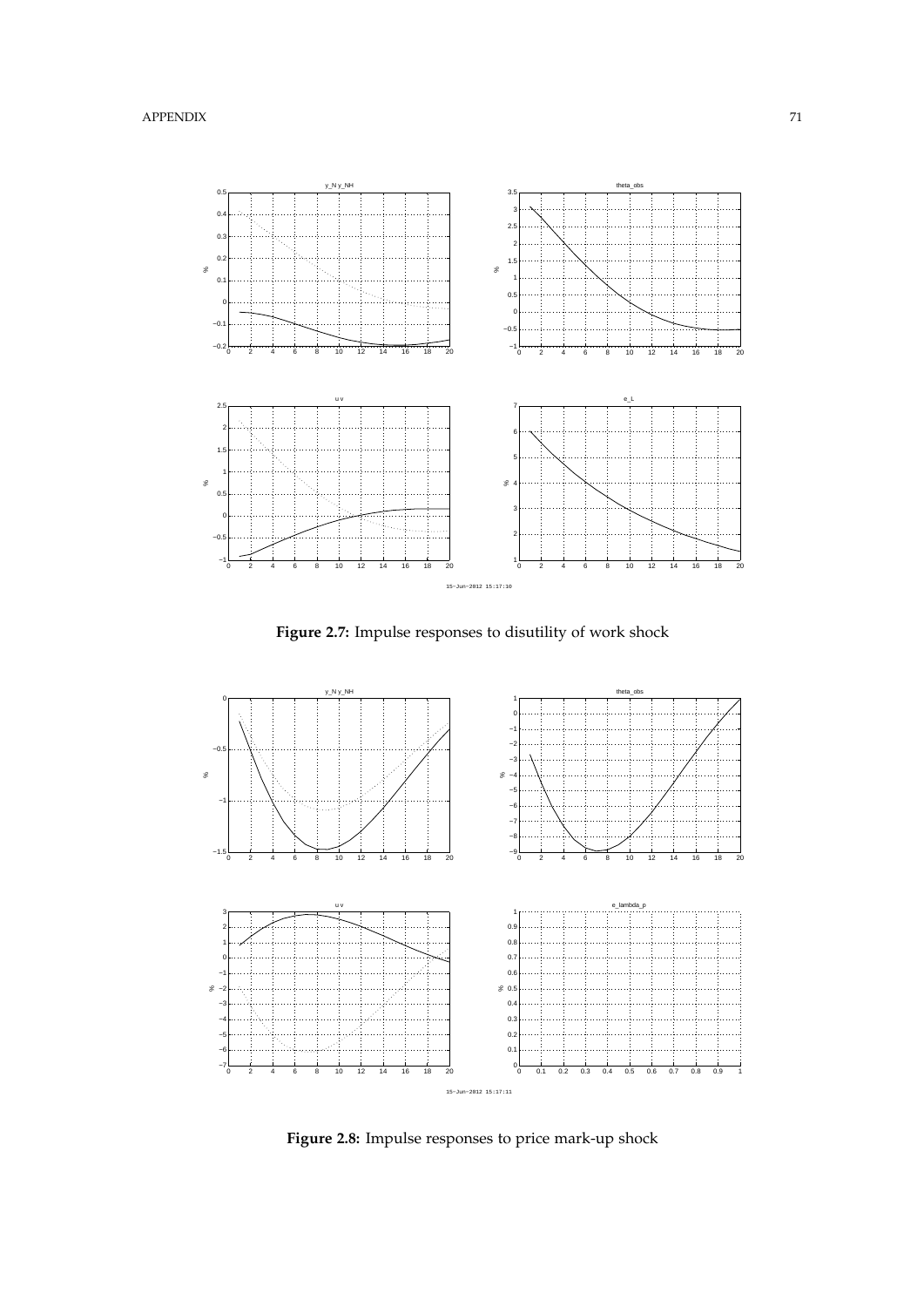

Figure 2.9: Impulse responses to matching efficiency shock



**Figure 2.10:** Impulse responses to risk premium shock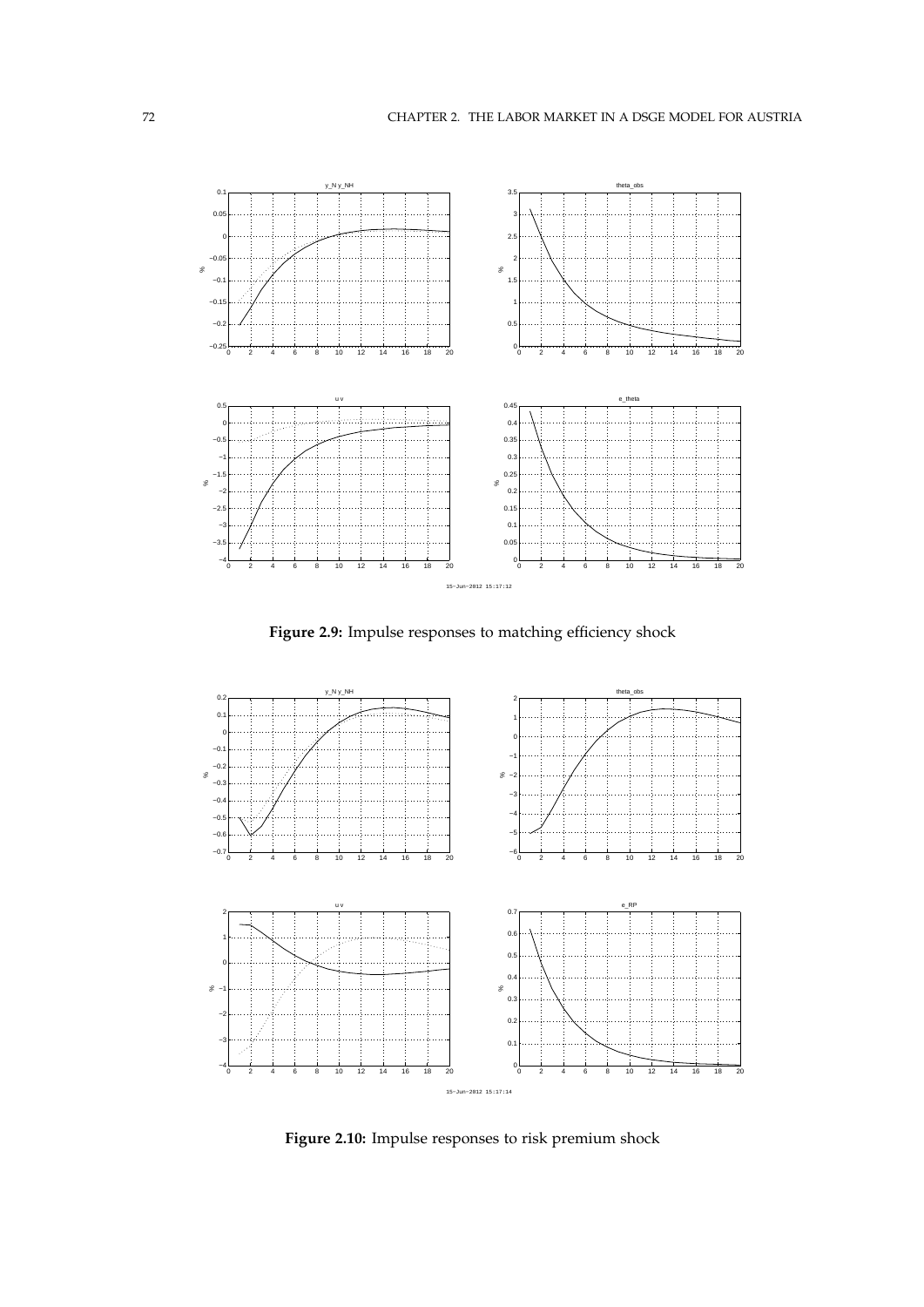## **Chapter 3**

# **International Fragmentation, Unskilled Unemployment and the Role of Nontradable Goods**

Lukas Reiss $1$ 

JEL codes: F16, E24, F11

## **Abstract**

In this paper I analyze the effects of international outsourcing on the employment of unskilled labor in a Heckscher-Ohlin-World (2 countries with different relative endowments: unskilledlabor-abundant South and skill-abundant North). Relocation of parts of the value added chain in manufacturing (due to a relative increase in Southern productivity) makes Northern production more skill-intensive. This causes a shift of part of the unskilled labor force to the non-trading sectors which are assumed to be highly intensive in this factor. Sectoral unemployment rates of the low skilled are increasing, the overall effect on unskilled unemployment depends heavily on the characteristics of the non-trading sectors. Furthermore, under certain circumstances this increase in outsourcing can also be accompanied by an increase in the relative price of labor-intensive goods and the relative employment in labor-intensive sectors.

## **3.1 Introduction**

From the 1970s to the mid-2000s, Western Europe and the US experienced relative increases in unemployment rates of low skilled<sup>2</sup> and the decrease of their relative wages, where in the US the decrease in relative wages was more pronounced while in Western Europe the increase in the relative unemployment rate was stronger.<sup>3</sup> In the same time period trade has been liberalized

<sup>&</sup>lt;sup>1</sup>Lukas.Reiss@oenb.at. Many thanks to Christian Haefke, Ingrid Kubin and Michael Rauscher for helpful comments. Remaining mistakes are all mine.

 $2$ The use of the words 'skilled' and 'unskilled' in this paper is not meant to indicate that people without a university (or high school) degree are less able than people who have a diploma; it is just following a convention in the literature which refers to worse prospects at the job market.

<sup>3</sup>See for example chapter 13 in Borjas (2005), chapter 10 in Cahuc and Zylberberg (2004) and Pierrard and Sneessens (2008).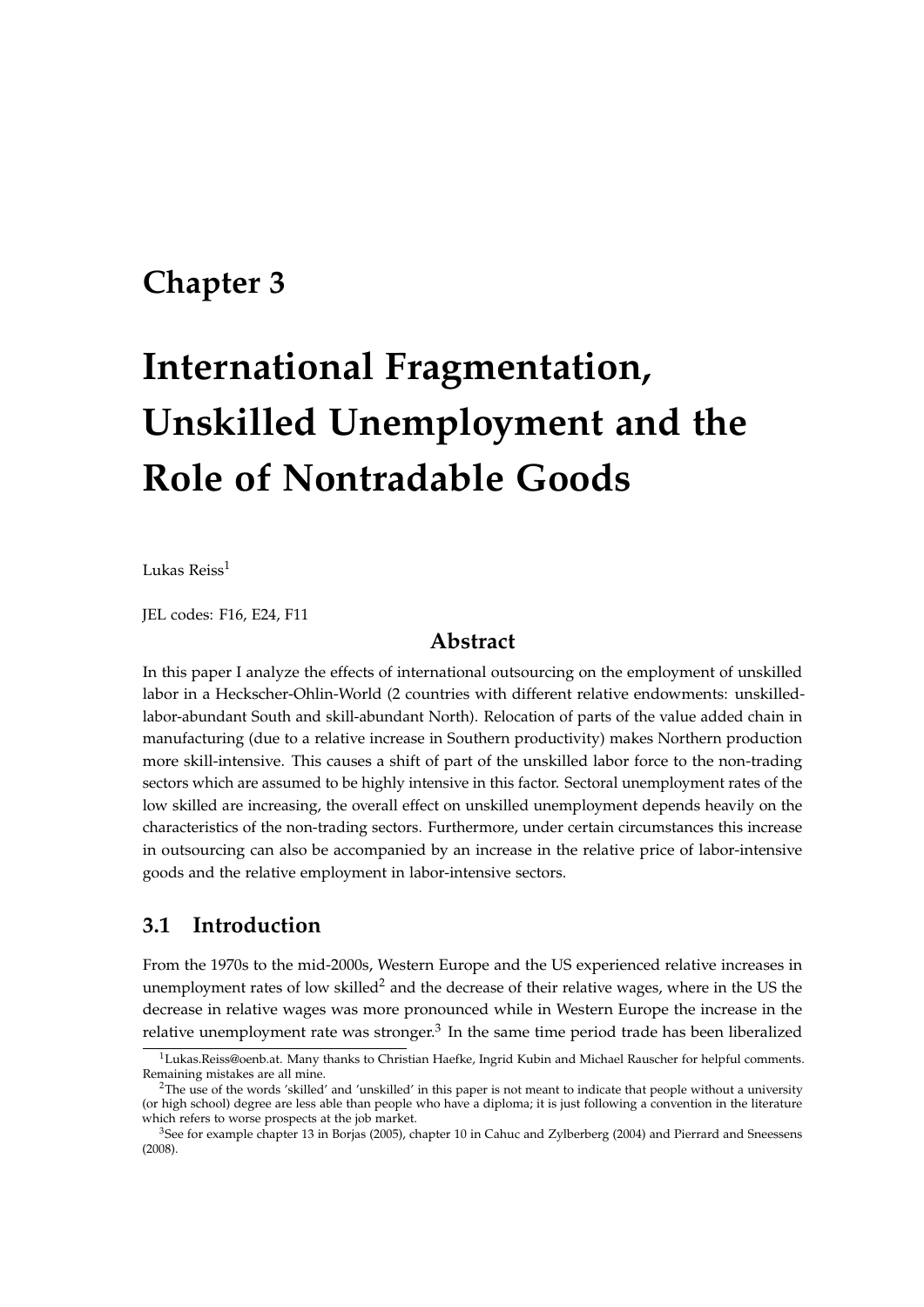and world trade has substantially grown. Is there any relationship, namely a differential response of these two regions' labor markets? And what may cause them to respond differently? This naturally raises two questions:

- 1. Which factors contributed to the losses of unskilled labor in Western Europe and the US?
- 2. Which factors can be made responsible for the differential response of (Continental) Western Europe and the US?

#### **3.1.1 The importance of international outsourcing**

Concerning the first question, the different (but partially interconnected) possible reasons which are discussed most prominently in the literature are: migration, institutional changes, international trade and (skill-)biased technological progress (see for example Cahuc and Zylberberg, 2004, chapter 10). The latter is typically argued to be the by far most important contributor, which is also claimed in several empirical studies. However, a comparatively smaller role of international trade is usually acknowledged too.<sup>4</sup>

The potential distributional impact of international trade is an old issue in economics, which – probably most importantly (in the context of physical capital and labor) – is for example analyzed in the famous Heckscher-Ohlin-model.<sup>5</sup>

Over the last two decades there have also been several contributions analyzing the impact of international trade on the (un)employment of skilled and unskilled workers: These include Krugman (1995), Davis (1998), Sener (2003), Moore and Ranjan (2005), Egger and Kreickemeier (2008), Keuschnigg and Ribi (2009), Mitra and Ranjan (2009) and Helpman et al. (2010).

Most of the above mentioned papers do not fully account for trade in intermediate goods. Trade in intermediate goods is relevant in both theoretical and empirical terms. According to OECD (2007), imports in intermediate goods already make up around 10% of GDP in most Western European countries (and upward trending), even Germany – Europe's largest economy – has a share of 10%. In the larger and less open US economy it is 3%.<sup>6</sup> The empirical evidence on the effects of increased outsourcing is mixed; for example OECD (2007) find negative effects of offshoring and import penetration on demand for unskilled labor.

Taking into account of the existence of outsourcing is very important when comparing the theoretical predictions of trade models with data: It can be taken as a reply to the common argument (for example made by Moore and Ranjan, 2005) that international trade cannot contribute too much to the relative decrease in unskilled wages and employment as relative prices of skilled goods and relative employment in skill-intensive sectors did not increase too much over the last decades, contrary to predictions of the Heckscher-Ohlin-model for the effects of opening up trade with labor-abundant countries. The answer of authors like Feenstra and Hanson (2001)<sup>7</sup> is that one has

<sup>&</sup>lt;sup>4</sup>There is also the reasoning that both factors are closely interrelated as for example globalization might enforce (skill-biased) technological progress (see again Cahuc and Zylberberg, 2004, chapter 10).

<sup>5</sup>Among others, chapter 2 in Feenstra (2004) provides a theoretical discussion of this model. An overview of the empirical literature of the 1980s and 1990s of the impact of international trade on the relative wage of unskilled workers can for example be found in Feenstra and Hanson (2001).

<sup>6</sup>These numbers are actually underestimating the extent of international outsourcing as also parts of trade in final goods can be seen as a part of that. For example firms could only keep headquarter services in-house and subcontract all manufacturing of final goods (see for example Feenstra and Hanson (1996) who include that aspect into their empirical definition of outsourcing).

 $7$ This paper provides a much longer discussion on these arguments. In addition it contains a very detailed empirical analysis of possible effects of outsourcing on the share of low skilled in the overall wage bill (with mixed results).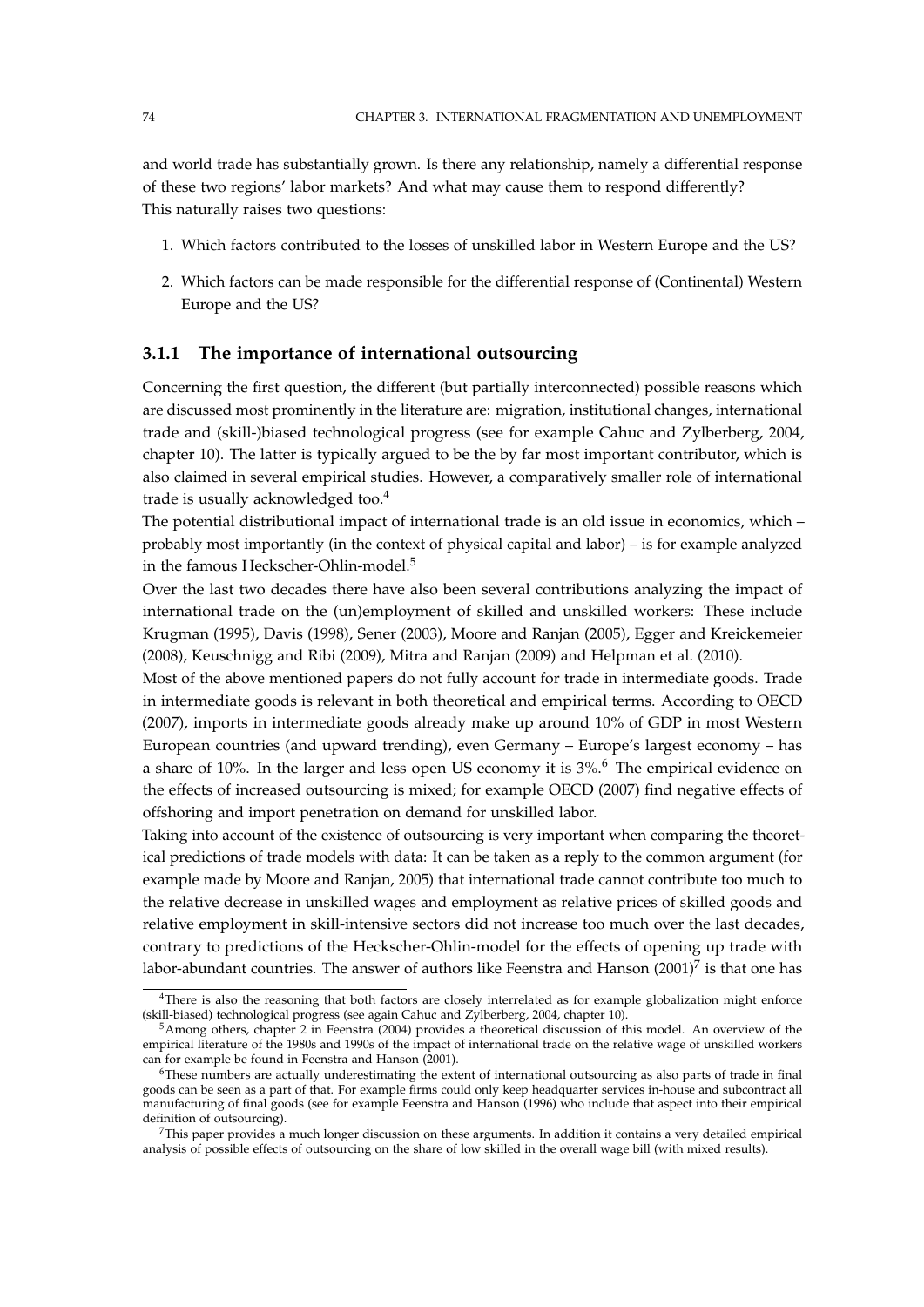to look at relative employment shares and prices of different fragments/subsectors (where the fit with the theoretical implications is much better) instead of more aggregated sectors.

Another important aspect of international outsourcing is the scale effect – namely that the relative productivity of outsourcing sectors increases, which may even lead – depending on whether there are demand-side restrictions – to an overall increase of employment in this sector (compared to the pre-outsourcing situation). These effects are empirically very hard to distinguish from the ones of skill-biased-technological change. The possibility of an increase in employment in a sector which increases its extent of outsourcing is emphasized in the theoretical work of Mitra and Ranjan  $(2010)^8$  and the empirical paper of Amiti and Wei (2005). However, both contributions do not account for skill and it is unlikely that the skill composition of a sector remains the same after an increase in outsourcing. In a model with heterogeneous skill (without unemployment), Grossman and Rossi-Hansberg (2008) show that – under certain assumptions – these productivity effects can be so large that the factor affected by outsourcing can even benefit from it.

## **3.1.2 The importance of non-trading sectors**

Concerning the second question, most of the literature refers to factors like relatively higher unemployment benefits, employment protection and union power in Continental Europe (see for example chapter 10 in Cahuc and Zylberberg (2004), Pierrard and Sneessens (2008) and Mortensen and Pissarides (1999)). Within the above cited literature on unskilled unemployment and trade, Egger and Kreickemeier (2008) and Mitra and Ranjan (2009) also discuss the role of fair wage constraints. All 4 factors are thought to lead to a relatively smaller reaction of wages to a negative shock, making a stronger reaction of employment 'necessary'.<sup>9</sup> In the following, I will argue that the characteristics of non-trading sectors might be an alternative reason for this differential response.

Though trade in services is becoming more important in both the popular media (e.g. call-centers and programmers in India) and in empirics (service offshoring has strongly increased over the last years – however, from a very low starting point – see OECD, 2007), there are still many kinds of services which can be considered as non-tradable – especially consumer services.

One interesting aspect in the context of outsourcing is that consumer services are presumably relatively intensive in unskilled labor compared to manufacturing. When the share of unskilled labor used in manufacturing decreases after an increase in international fragmentation, there will be a shift of part of the unskilled labor force from manufacturing to the non-trading sector. I will argue that their 'ability to absorb labor' can differ significantly across industrial economies. This may be one of the causes of the differential response to an increase in international trade mentioned in the first paragraph.

The above mentioned papers on unskilled unemployment and trade do either not incorporate nontrading sectors, or only skilled workers are employed in them. In the model of Mitra and Ranjan (2010), the non-trading sector employs the same kind of workers whose jobs might be outsourced in manufacturing, but labor is homogeneous (my model will build on their contribution).

<sup>8</sup>Actually this theoretical paper does not only analyze the effects of outsourcing, it also incorporates a sector producing non-tradable goods.

<sup>&</sup>lt;sup>9</sup>It should be noted, however, that the effects of employment protection on the response of unemployment to a negative shock can be ambiguous (see for example Mortensen and Pissarides, 1999).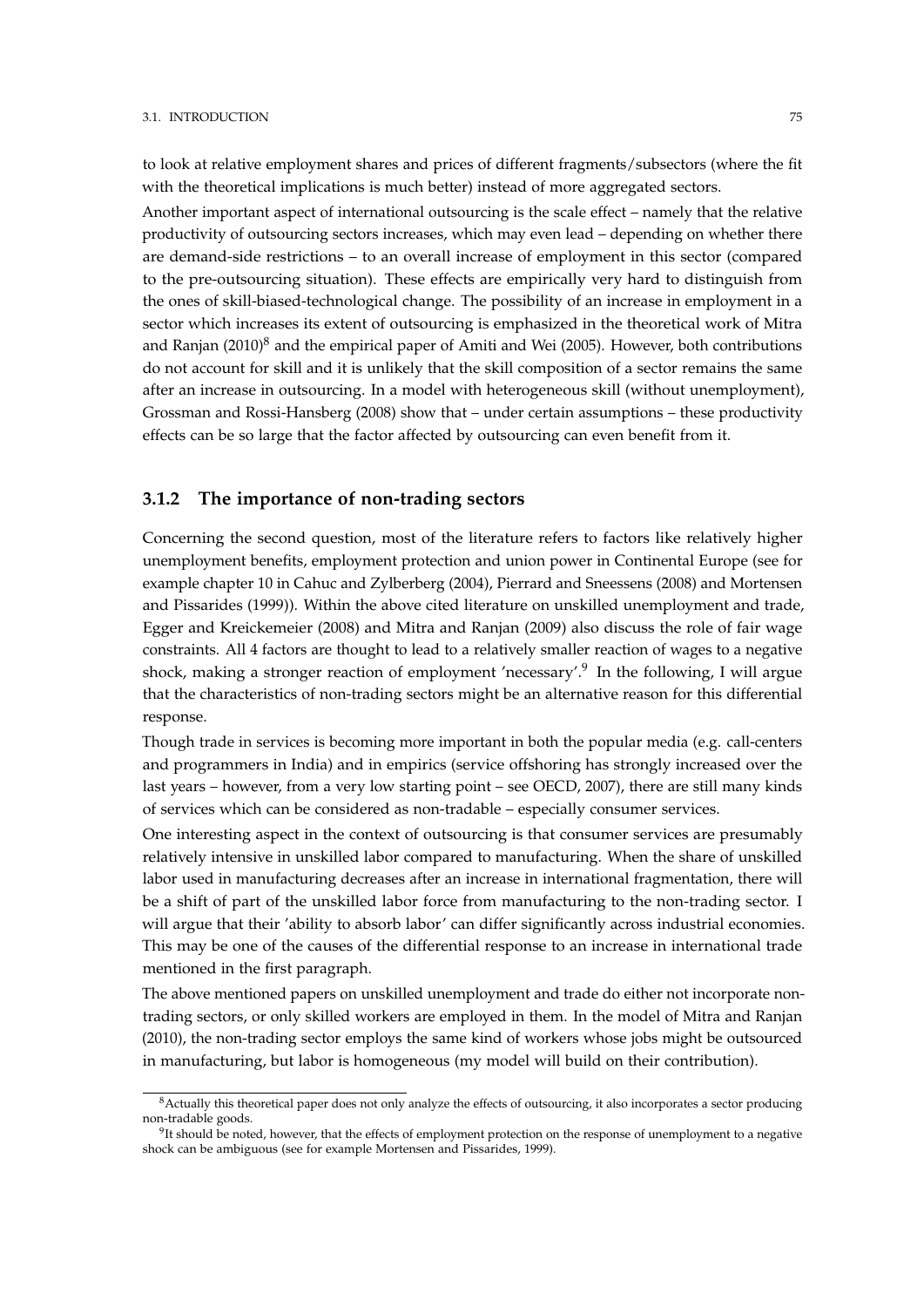## **3.1.3 Overview over the rest of the paper**

In the following, I will – building on the contributions of Feenstra and Hanson (1996) and Mitra and Ranjan (2010) – set up a model to analyze the effects of an increase in international outsourcing from rich (abundant in skilled labor) countries to poorer (abundant in unskilled labor) ones on employment of unskilled labor. Thereby I account for the role of the characteristics of sectors producing non-tradable goods (as possible cause for a differential response). The rest of the paper is organized as follows: The model setting will be explained in section 3.2, followed by an analysis of the effects of an increase in outsourcing in this model (sections 3.3 and 3.4). Section 3.5 compares my results with the existing literature, and section 3.6 concludes and talks about possible extensions.

## **3.2 Model setting**

The economy in my model is characterized by

- 2 factors of production: skilled labor *H* and unskilled labor *L* (skill is exogenous),
- 2 goods: non-tradable good *Z* which is produced using only unskilled labor ('consumer services'10) and a tradable composite manufacturing good *Y* which is produced out of a continuum of intermediate goods *X*(*i*) using both skilled and unskilled labor, and
- 2 regions: North *N* is relatively skill-abundant and South *S* is unskilled-labor-abundant, and the latter has also a lower total factor productivity in manufacturing.

In both regions there is a continuum of workers who provide one unit of labor each and who are not mobile across regions (they cannot migrate from North to South or vice versa). Skilled workers are always employed, they can switch from one firm to the other without any frictions<sup>11</sup> and get paid their marginal revenue product which has to be equal in all subsectors of the respective region. Unskilled workers are subject to search-unemployment. There is no on-the-job-search. The unemployed can search either in consumer services (indexed by *z*) or in manufacturing (index *x*) and have to be indifferent between these two options.

The identical utility function of all workers (and entrepreneurs) is

$$
Utility(C(t)) = \int_0^\infty C(t)e^{-rt}dt,
$$
\n(3.1)

where

$$
C(t) = Y(t)^{\mu} Z(t)^{1-\mu}.
$$
\n(3.2)

This specification implies that there is no consumption smoothing over time (as lifetime utility is linear in consumption) and that in each period a share  $\mu$  of aggregate income goes into manufacturing goods and the rest into consumer services. In the following I drop the time index and only look at the steady state.

 $10B$ usiness services can be thought of as being a part of the composite manufacturing good *Y*.

<sup>&</sup>lt;sup>11</sup>One could think of them being employed by competitive temp agencies.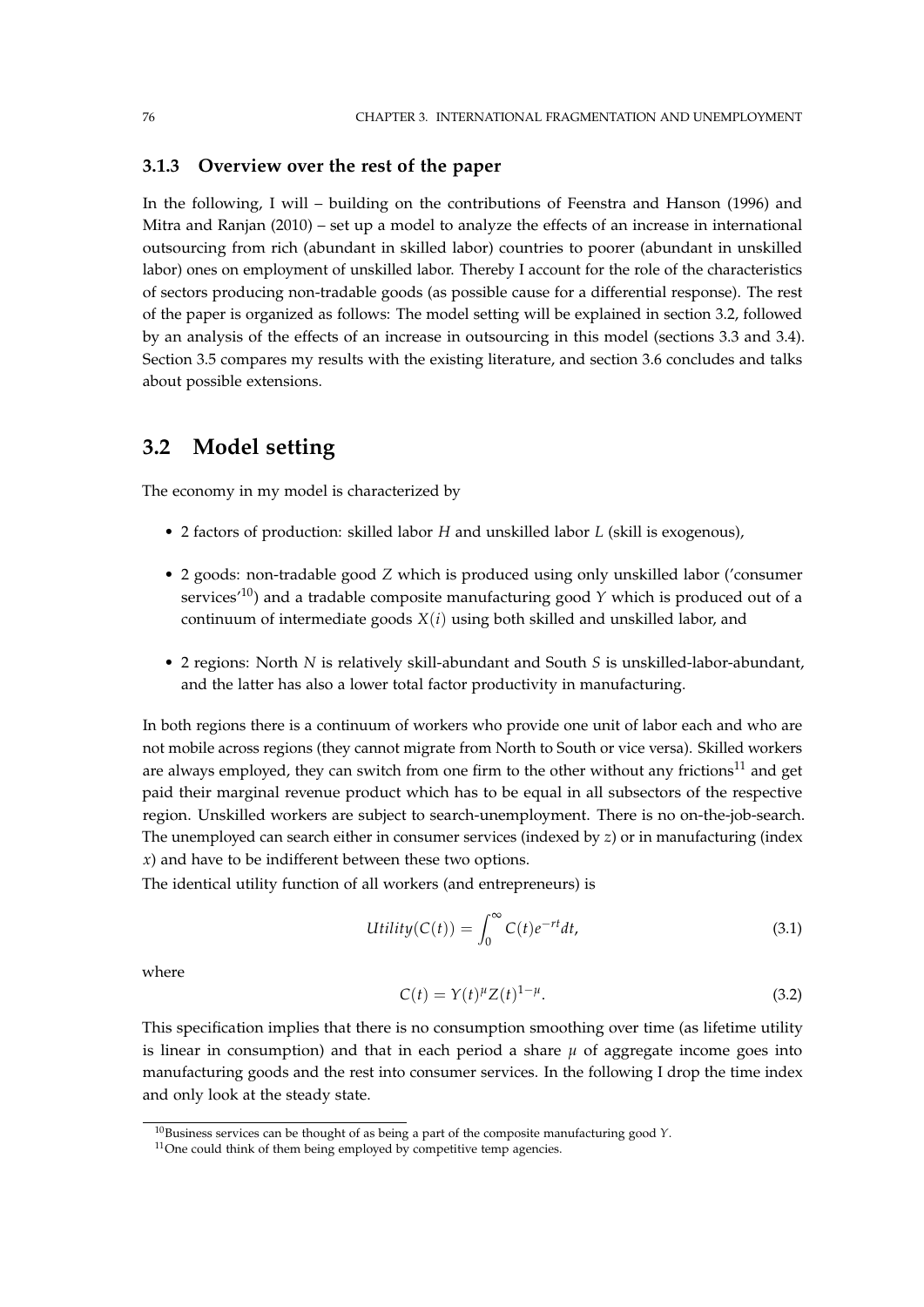## **3.2.1 Manufacturing sector**

Following the model of Feenstra and Hanson  $(1996)$ ,<sup>12</sup> I assume that the final manufacturing good *Y* is assemblied out of a continuum of intermediate goods *X*(*i*) with a Cobb-Douglas production function:

$$
\ln Y = \int_0^1 \alpha(i) \ln X(i) di,
$$
\n(3.3)

where  $\int_0^1 \alpha(i)di = 1$ . Intermediate goods are produced via

$$
X(i) = A_{x,l} L(i)^{\gamma(i)} H(i)^{1 - \gamma(i)},
$$
\n(3.4)

where  $A_{x,l}$  denotes the country-specific total factor productivity in manufacturing  $(l = N, S, S)$ throughout section 3.2 region indices will be dropped) and the elasticity  $\gamma(i) \in (0,1)$  is decreasing in *i*. The latter means that – for given wage rates – the skill intensity of production will be increasing in *i*.

In each *i*, there are infinitely many firms producing  $X(i,k)$  units each ( $\int X(i,k)dk = X(i)$ ). They have to pay a fee of *cV*,*<sup>x</sup>* for posting vacancies and employ only one unit of unskilled labor  $(L(i, k) = 1 \ \forall i, k)$ . So it holds that:

$$
X(i,k) = A_x H(i,k)^{1-\gamma(i)}.
$$
\n(3.5)

Unskilled workers are subject to search-unemployment. If they apply in the manufacturing sector, they do not know in which subsector *i* and firm *k* they will work after being matched. The number of matches is determined by a linear homogeneous matching function  $Match(V_x, U_x)$  where  $U_x$ denotes the mass of unskilled unemployed in sector manufacturing and *V<sup>x</sup>* is the mass of vacancies. Let  $\theta_x := \frac{V_x}{U_x}$  denote the labor market tightness in sector *x*. The probability of filling a vacancy is given by  $q_V(\theta_x) := \frac{Match(V_x, U_x)}{V_x}$  $\frac{\partial I(V_x, U_x)}{V_x} = Match(1, \frac{U_x}{V_x}) = Match(1, \frac{1}{\theta_x})$ , which is decreasing in  $\theta_x$ , and the job finding rate is  $q_U(\theta_x) := \frac{Match(V_x, U_x)}{U_x}$  $\frac{u(V_x, U_x)}{U_x}$  = *Match*( $\theta_x$ , 1) = *Match*( $1$ ,  $\frac{1}{\theta_x}$ ) $\theta_x$  =  $q_V(\theta_x)\theta_x$ , which is increasing in  $\theta_x$ . When unemployed, workers receive a flow of *b* (value of home production plus unemployment benefits, the latter being financed by lump-sum taxes).

Let  $J_F$ ,  $J_W$ ,  $J_U$  and  $J_V$  denote the values of a match to the employer, of a match to the unskilled employee, of being unemployed and of posting a vacancy, respectively. The asset equations for firm *k* in subsector *i* are:<sup>13</sup>

$$
rJ_{F,x}(i,k) = A_x H(i,k)^{1-\gamma(i)} P_x(i) - QH(i,k) - W_x(i) - \delta(J_{F,x}(i,k) - J_{V,x}(i,k)), \quad (3.6)
$$

$$
rJ_{W,x}(i,k) = W_x(i) - \delta(J_{W,x}(i,k) - J_{U,x}), \qquad (3.7)
$$

$$
rJ_{U,x} = b + q_U(\theta_x) (\mathbb{E}J_{W,x} - J_{U,x}), \qquad (3.8)
$$

$$
rJ_{V,x}(i,k) = -c_{V,x} + q_V(\theta_x)(J_{F,x}(i,k) - J_{V,x}(i,k)),
$$
\n(3.9)

where *r* is the exogenous discount rate,  $\delta$  is the exogenous job destruction rate,  $Q$  is the wage rate of a skilled worker,  $W_x(i)$  are wages of the unskilled, and  $P_x(i)$  is the price of one unit of  $X(i)$ .

<sup>&</sup>lt;sup>12</sup>However, they use a Leontief production function for aggregating the two types of labor.

<sup>&</sup>lt;sup>13</sup>The value of being unemployed  $J_{U,x}$  does not carry indices for subsector and firm. This is due to the assumption that workers applying in *x* do not know to which firm (and subsector) they might be matched.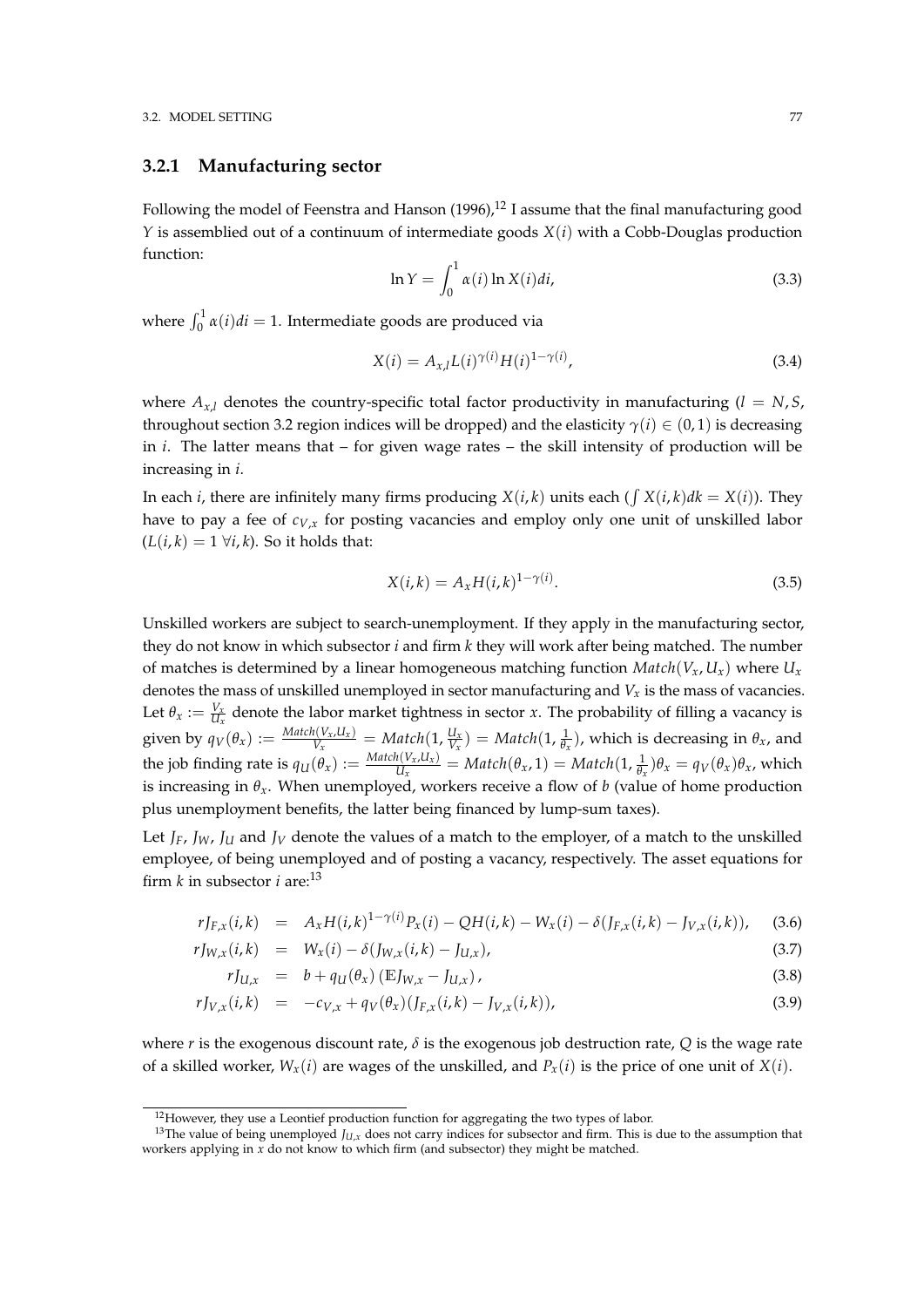Due to free entry the value of posting a vacancy has to be zero:

$$
J_{V,x}(i,k) = 0.
$$
\n(3.10)

Flow profits of firms and wages are determined via Nash Bargaining where workers are assumed to have bargaining power  $(1 - v)$ . Using this assumption and the zero-profit-condition (3.10),  $W_x(i)$  can be expressed in the following way (derivation in appendix 3.A):

$$
W_x(i) = W_x = b + \frac{(1 - v)c_{V,x}}{v} \left( \theta_x + \frac{r + \delta}{q_V(\theta_x)} \right).
$$
 (3.11)

The wage is increasing in the flow value of being unemployed *b*, the bargaining power  $(1 - v)$ , the labor market tightness  $\theta_x$  and the costs of posting a vacancy  $c_{V,x}$ . The higher *b* and  $\theta_x$  (implying a higher job finding probability), the better the outside option for the worker; and the higher *cV*,*<sup>x</sup>* and  $\theta$ <sub>*x*</sub> (via a lower probability of filling a vacancy), the higher is the rent generated by the match (as the expected costs for the employer of forming a new match are higher).

Using free entry (3.10) in (3.6) and computing the first-order-conditions yields (derivation in appendix 3.A):

$$
P_x(i) = \frac{1}{A_x \gamma(i)^{\gamma(i)} (1 - \gamma(i))^{1 - \gamma(i)}} \left( W_x(i) + (r + \delta) \frac{c_{V,x}}{q_V(\theta_x)} \right)^{\gamma(i)} Q^{1 - \gamma(i)}.
$$
 (3.12)

This is close to the typical expression for a cost function in the Cobb-Douglas-case (see for example Mas-Colell et al., 1995, chapter 5, example 5.C.1). The higher *i*, the lower is *γ*(*i*) and so the higher is the weight on the remuneration of high skilled labor and the lower the weight on the cost of unskilled labor. This cost of unskilled labor is larger than the wage rate as  $(r + \delta) \frac{c_{V,x}}{a_V(\theta)}$  $\frac{c_{V,x}}{q_V(\theta_x)}$  goes to the entrepreneur (to make up for the costs of filling a vacancy).

#### **3.2.2 Consumer services**

Consumer services are produced using unskilled labor only. Every one-job-firm produces *A<sup>z</sup>* units, so aggregate production of *z* is:<sup>14</sup>

$$
Z = A_z (L_z - U_z). \t\t(3.13)
$$

The matching technology is the same as in the manufacturing sector, but that the cost of posting a vacancy *cV*,*<sup>z</sup>* can differ from the one in manufacturing. The asset equations are given by:

$$
rJ_{F,z} = A_z P_z - W_z - \delta(J_{F,z} - J_{V,z}), \tag{3.14}
$$

$$
rJ_{W,z} = W_z + \delta(J_{U,z} - J_{W,z}), \tag{3.15}
$$

$$
rJ_{U,z} = b + q_U(\theta_z)(J_{W,z} - J_{U,z}), \qquad (3.16)
$$

$$
rJ_{V,z} = -c_{V,z} + q_V(\theta_z)J_{F,z} = 0.
$$
\n(3.17)

 $14$ This setting is inspired by Mitra and Ranjan (2010) who incorporate the non-trading sector in a very similar way (in their case of 'perfect labor mobility').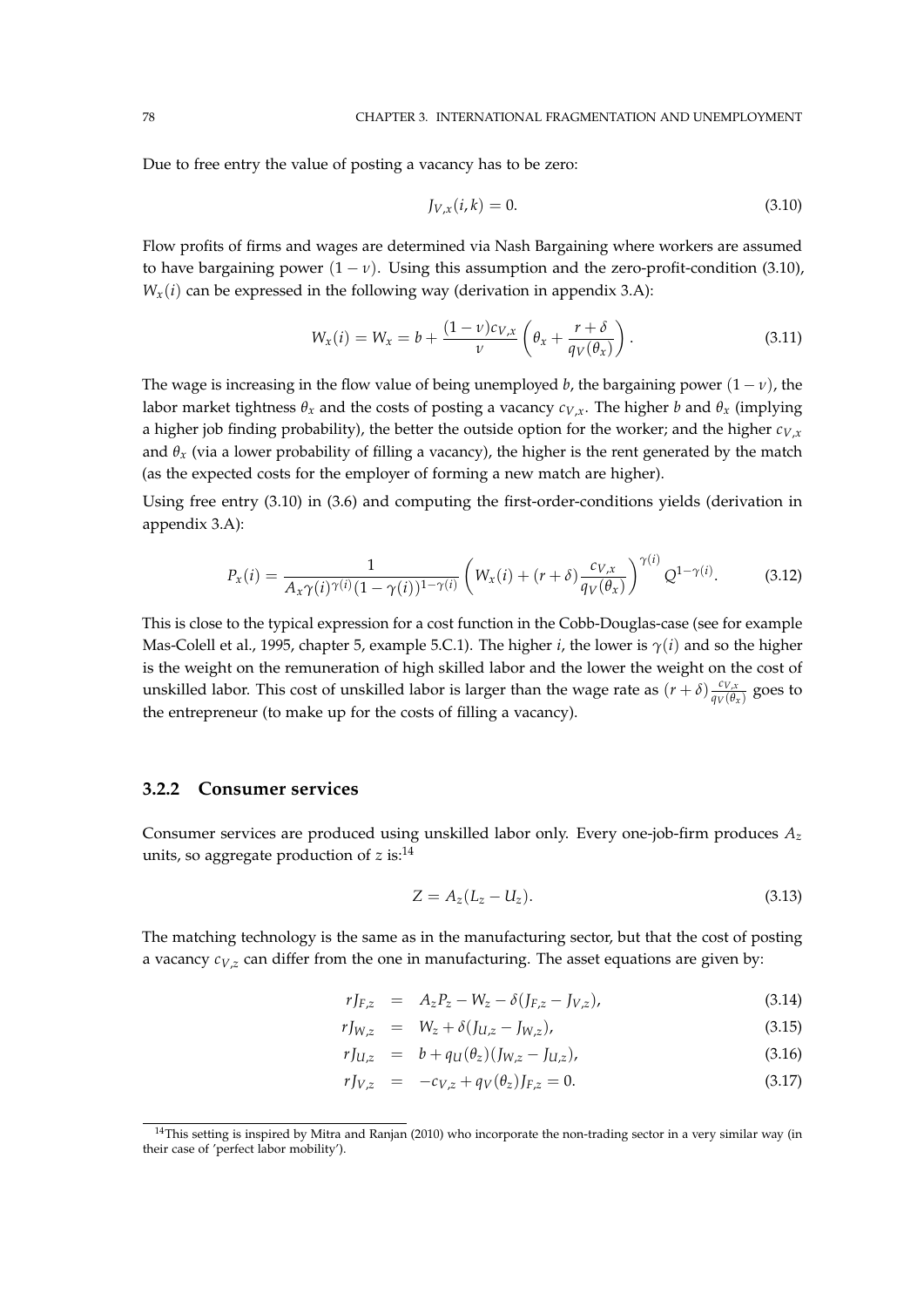Similar steps as in the previous section lead to

$$
W_z = b + \frac{(1 - v)c_{V,z}}{v} \left( \theta_z + \frac{r + \delta}{q_V(\theta_z)} \right), \text{ and}
$$
 (3.18)

$$
P_z = \frac{1}{A_z} \left( W_z + (r + \delta) \frac{c_{V,z}}{q_V(\theta_z)} \right) = \frac{1}{A_z} \left( b + \frac{c_{V,z}}{\nu} \left( (1 - \nu) \theta_z + \frac{r + \delta}{q_V(\theta_z)} \right) \right). \tag{3.19}
$$

## **3.2.3 Labor market equilibrium**

Unemployed unskilled workers have to be indifferent between searching in *x* or in *z*, which means that  $J_{U,x} = J_{U,z}$ . Combining equations (3.8), (3.16), (3.11) and (3.18), this is equivalent to (for the intermediate steps see appendix 3.A):

$$
c_{V,x}\theta_x = c_{V,z}\theta_z. \tag{3.20}
$$

Note that this equation implies an important trade-off: A relatively higher  $c_V$  means a relatively higher wage and a relatively lower job finding probability.<sup>15</sup>

All unskilled workers either belong to the labor force in *x* or to the one in *z*:

$$
L = L_x + L_z. \tag{3.21}
$$

In the steady state the outflow of unemployment (newly formed jobs) has to be equal to the inflow (destroyed jobs). So in sector *x*, it has to hold that  $q_U(\theta_x)U_x = \delta(L_x - U_x)$ . This means that the mass of unemployed in equilibrium is:

$$
U_x = \frac{\delta}{\delta + q_U(\theta_x)} L_x, \tag{3.22}
$$

which depends positively on the separation rate  $\delta$ , negatively on the job finding rate  $q_U(\theta_x)$ and positively on labor force  $L_x$  (as  $U_x$  denotes the mass of unemployed in  $x$  and not the unemployment rate). As the job destruction rate  $\delta$  is assumed to be constant, the level of the unemployment rate is only determined by the job finding probability. So when later a shift in the trade structure will lead to a change in the steady state unemployment rate, this will be via a change in job creation (and not in job destruction).

Making the same steps for sector *z* yields:

$$
U_z = \frac{\delta}{\delta + q_U(\theta_z)} L_z.
$$
\n(3.23)

Aggregate unemployment  $U = U_x + U_z$  is then equal to:

$$
U = \delta \left( \frac{L_x}{\delta + q_U(\theta_x)} + \frac{L_z}{\delta + q_U(\theta_z)} \right). \tag{3.24}
$$

To get to the overall unemployment rate of the unskilled, one has to divide (3.24) by *L*. Equation (3.24) shows that the sectoral composition of the labor force is crucial. If  $q_U(\theta_x) \neq q_U(\theta_z)$ , then the sectoral unemployment rates will differ and so a change in the relative size of the labor force

<sup>&</sup>lt;sup>15</sup>Equations (3.11) and (3.18) indicate that  $\frac{\partial \ln(W-b)}{\partial \ln c_V} = 1$  for given  $\theta$  but  $0 < \frac{\partial \ln(W-b)}{\partial \ln \theta} < 1$  for given  $c_V$ . Furthermore, note again that the probability to find a job increases in *θ*.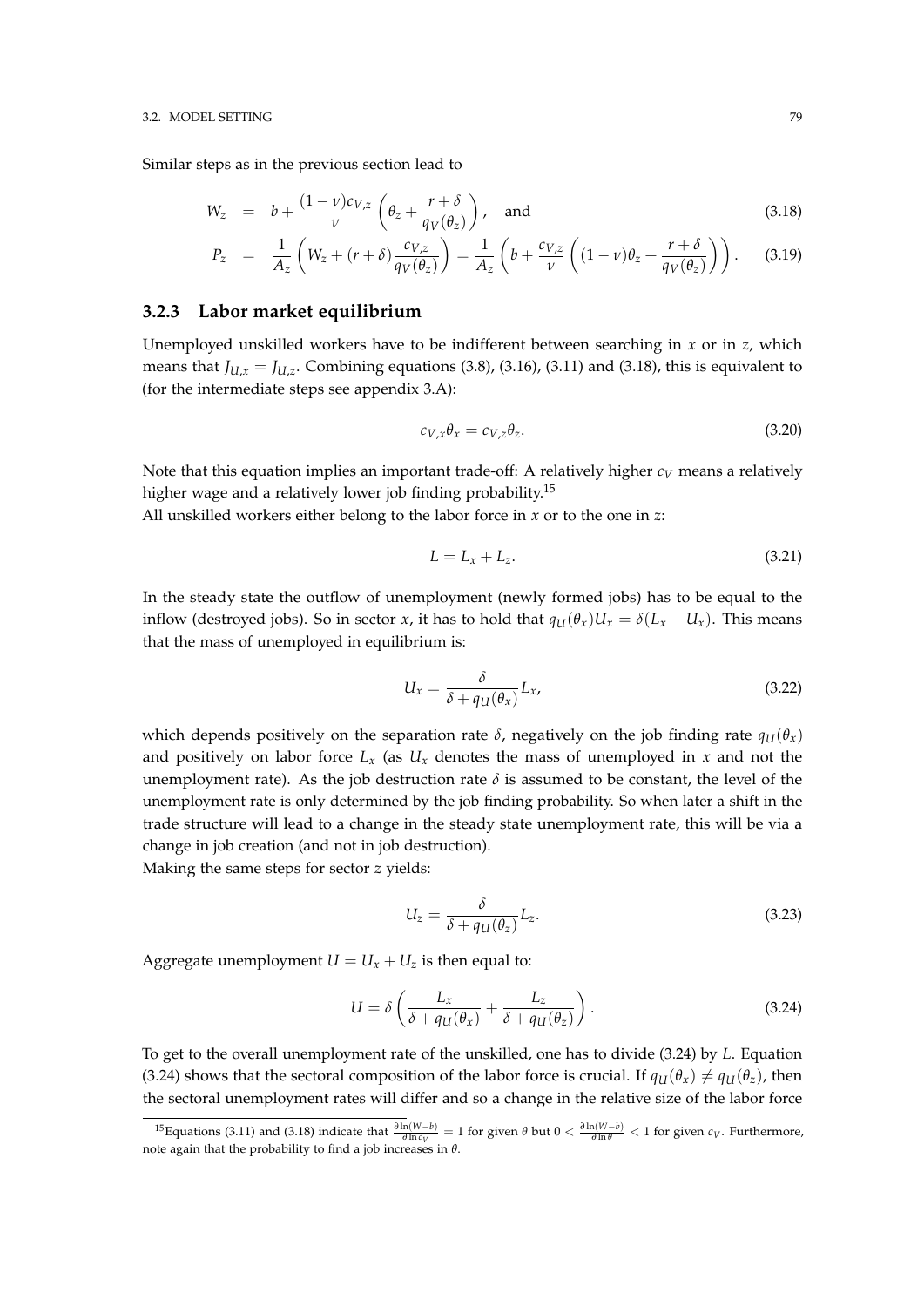in *x* will – for given  $\theta_x$  and  $\theta_z$  – lead to a change of the overall unemployment rate (for given sectoral unemployment rates). This point will be crucial later in sections 3.3.3 and 3.3.4.

## **3.3 Effects of change in outsourcing structure**

## **3.3.1 Introducing international trade**

As a next step I introduce trade into this model. I assume that all intermediate goods can be traded freely. So each good is produced in the region where unit cost is lower. Using this in (3.12) yields: 1−*γ*(*i*) *WCγ*(*i*)

$$
P_x(i) = \frac{1}{\gamma(i)^{\gamma(i)}(1 - \gamma(i))^{1 - \gamma(i)}} \min \left[ \frac{WC_{x,N}^{\gamma(i)} q_N^{1 - \gamma(i)}}{A_{x,N}}, \frac{WC_{x,S}^{\gamma(i)} q_S^{1 - \gamma(i)}}{A_{x,S}} \right],
$$
(3.25)

where  $WC_x := W_x + (r + \delta) \frac{c_{V,x}}{q_V(\theta_x)} = b + \frac{c_{V,x}}{v}$  $\frac{V_{,X}}{V}\left((1-\nu)\theta_x+\frac{r+\delta}{q_V(\theta_x)}\right)$ .

As stated before, the South is assumed to be more abundant in unskilled labor  $(\frac{H_N}{I_M} > \frac{H_S}{I_c})$  and  $L_N$   $L_S$ to have a lower total factor productivity  $(A_{x,S} < A_{x,N})$ . If the endowments are different enough, it holds that  $\frac{WC_{x,S}}{A_{x,S}} < \frac{WC_{x,N}}{A_{x,N}}$  $\frac{N C_{x,N}}{A_{x,N}}$  and  $\frac{Q_S}{A_{x,S}} > \frac{Q_N}{A_{x,l}}$  $\frac{Q_N}{A_{x,N}}$  (this implies that  $\frac{Q_N}{Q_S} \frac{W C_{x,S}}{W C_{x,N}} < 1$ ). This means that compared to total factor productivity, unskilled labor is relatively cheaper in the South and skilled labor relatively cheaper in the North. So there is a unique *i*<sup>∗</sup> for which:

$$
\frac{WC_{x,N}^{\gamma(i^*)}W_{N,S}^{1-\gamma(i^*)}}{A_{x,N}} = \frac{WC_{x,S}^{\gamma(i^*)}Q_{S}^{1-\gamma(i^*)}}{A_{x,S}},
$$
\n
$$
\frac{WC_{x,N}^{\gamma(i)}Q_{N}^{1-\gamma(i)}}{A_{x,N}} < \frac{WC_{x,S}^{\gamma(i)}Q_{S}^{1-\gamma(i)}}{A_{x,S}} \quad \text{for } i > i^*, \text{ and}
$$
\n
$$
\frac{WC_{x,N}^{\gamma(i)}Q_{N}^{1-\gamma(i)}}{A_{x,N}} > \frac{WC_{x,S}^{\gamma(i)}Q_{S}^{1-\gamma(i)}}{A_{x,S}} \quad \text{for } i < i^*.
$$
\n(3.26)

So everything with *i* > *i*<sup>\*</sup> (the relatively skill-intensive intermediate goods) is produced in the North, the rest (the relatively unskilled-labor-intensive inputs) in the South (see figure 3.1).<sup>16</sup> *i*<sup>\*</sup> will from now on be called 'outsourcing frontier'.

## **3.3.2 Distribution of income**

Given this frontier one can compute the relative shares of North and South and of *H* and *L* in world income. A share  $\int_{i^*}^1 \alpha(i) di$  of overall revenue from manufacturing will be generated in the North.

Northern income is chosen to be the numeraire. As all income of workers and entrepreneurs<sup>17</sup> is assumed to be spent on consumption, this means that:

$$
Q_N H_N + W C_{x,N} (L_{x,N} - U_{x,N}) + P_{z,N} A_{z,N} (L_{z,N} - U_{z,N}) = 1.
$$

<sup>&</sup>lt;sup>16</sup>Note that the ordinate in figures 3.1 and 3.2 has a logarithmic scale. Furthermore,  $P_x(i)$  has been pre-multiplied by  $\gamma(i)\gamma(i)(1-\gamma(i))^{1-\gamma(i)}$ . This has no effect on any results in this paper, but eases the visual presentability of the function *Px*(*i*).

 $^{17}$ I assume that the vacancy posting cost  $c_V$  is paid to households; this ensures that GDP equals consumption in the Northern economy.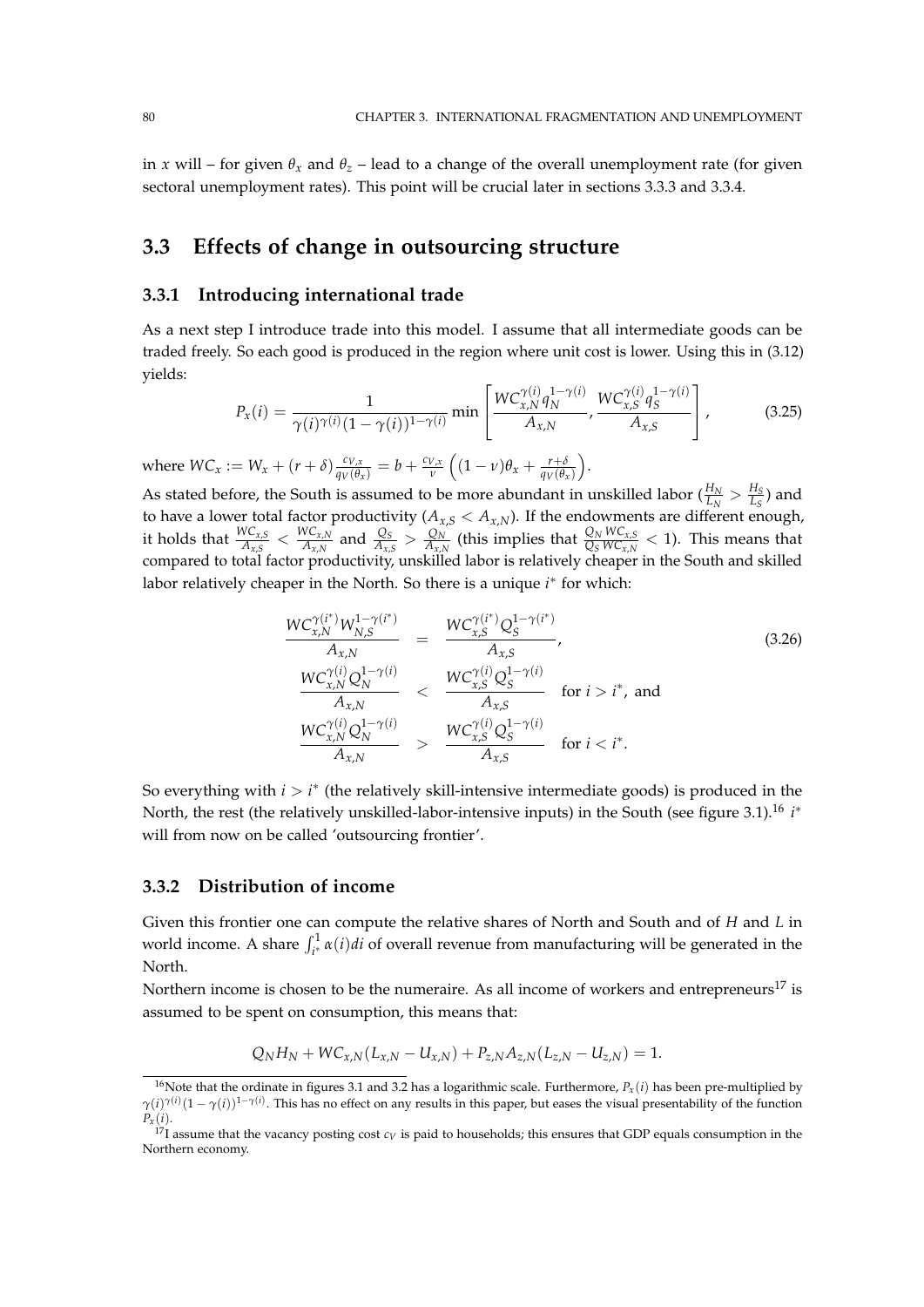

**Figure 3.1:** Prices as a function of *i* and the outsourcing frontier

From (3.2) it can be seen that a fraction  $\mu$  of income is spent on goods from sector  $x$  and the rest on services:

$$
WC_{x,N}(L_{x,N} - U_{x,N}) + Q_N H_N = \mu, \qquad (3.27)
$$

$$
P_{z,N}A_{z,N}(L_{z,N}-U_{z,N}) = 1 - \mu. \tag{3.28}
$$

Using that (3.3) and (3.4) are Cobb-Douglas as well, it becomes clear that a share  $\frac{\int_{i^*}^1 (1-\gamma(i))\alpha(i)di}{\gamma^1}$  $\int_{i^*}^1 \alpha(i) \, dt$ of revenue from Northern manufacturing goes to skilled labor and the rest to unskilled workers and entrepreneurs:

$$
WC_{x,N}(L_{x,N} - U_{x,N}) = \mu \frac{\int_{i^*}^1 \gamma(i) \alpha(i) di}{\int_{i^*}^1 \alpha(i) di}, \qquad (3.29)
$$

$$
Q_N H_N = \mu \frac{\int_{i^*}^1 (1 - \gamma(i)) \alpha(i) di}{\int_{i^*}^1 \alpha(i) di}.
$$
 (3.30)

Note that the choice of numeraire is not irrelevant in this model as the flow value of being unemployed *b* and the vacancy posting costs (*cV*,*x*, *cV*,*<sup>z</sup>* ) are fixed in terms of it. Northern income was chosen as it can be expected that the decrease in the share of the overall pie after outsourcing (*di*<sup>∗</sup> > 0) is approximately offset by the growth of the whole pie as the shift will be assumed to be due to a productivity increase in the South. This choice has similar implications as a fair-wage-constraint, which is for example employed by Egger and Kreickemeier (2008), because also there a trade-induced increase in wage inequality goes hand in hand with an increase in unskilled unemployment (see section 3.5).

An intuitive alternative choice would have been to assume quasilinear preferences with the Northern service good as numeraire, but that would have caused severe problems. Using (3.18) in (3.19) and setting  $P_z = 1$ , one can see that such an assumption would pin down the labor market tightness in  $z$  – and by equation (3.20) also the one in  $x$ . So the choice of the numeraire remains an open issue.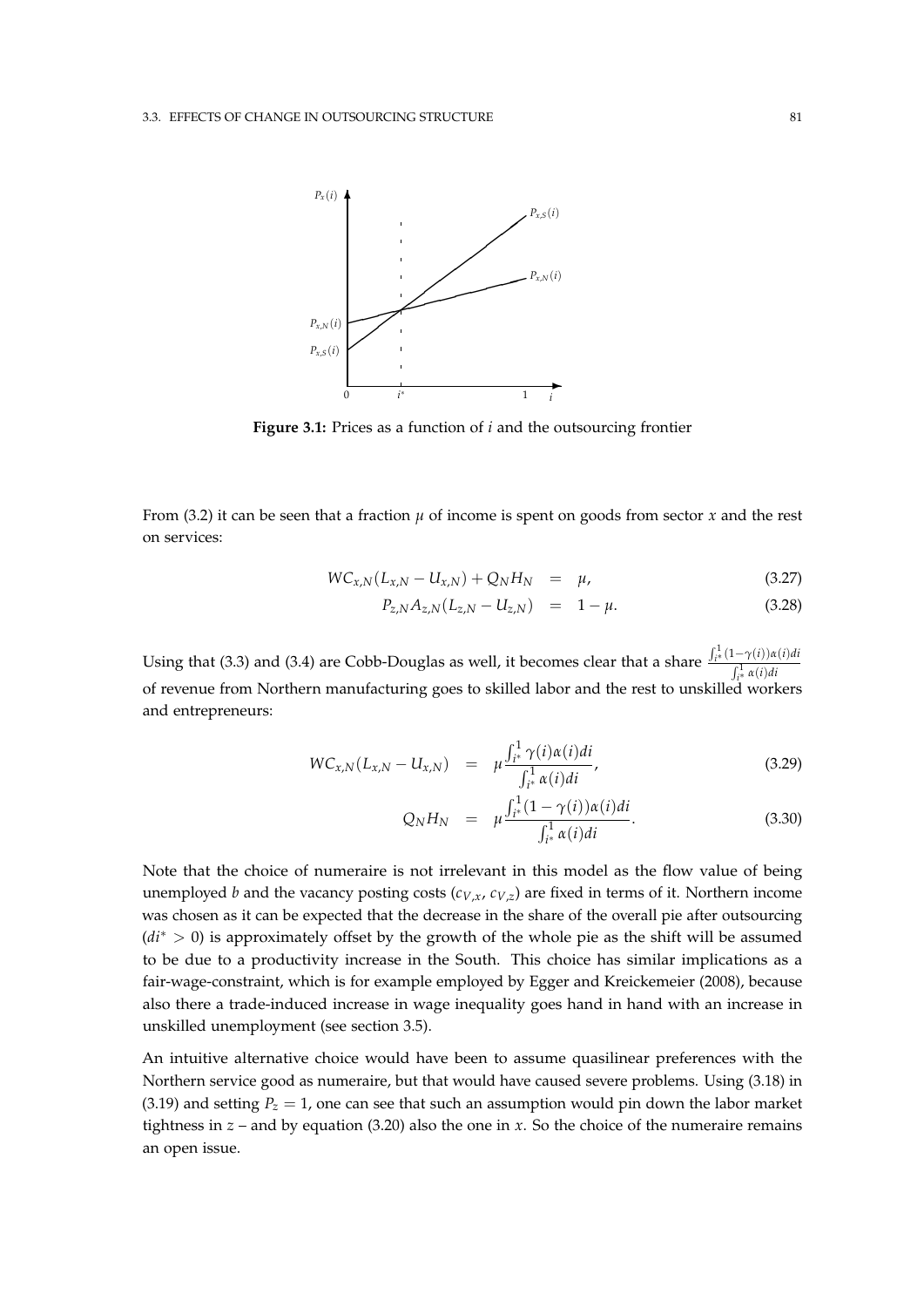## **3.3.3 Relocation of production and Northern unemployment**

One possible reason for an increase in  $i^*$  can be a relative increase in Southern productivity  $A_{x,S}$ . Appendix 3.A shows that

$$
\frac{di^*}{d\ln A_{x,S}} > 0.
$$
\n(3.31)

A higher *Ax*,*<sup>S</sup>* means that intermediate goods with an index slightly above the 'old' *i* <sup>∗</sup> will now be cheaper to produce in the South (see figure  $3.2$ ).<sup>18</sup> This result stands in contrast to typical small-open-economy models of a Heckscher-Ohlin-type, where a factor-neutral productivity increase by 1% would lead to a 1% increase in all factor remunerations.

The increase in outsourcing from the North to the South leads to an even stronger specialization of the North in skill-intensive production as the outsourced parts are the least skill-intensive. Therefore the relative wage of skilled labor increases.<sup>19</sup>

To analyze the effects of such an increase in outsourcing on unskilled unemployment in the North, one has to derive the labor market equilibrium in the North for a given *i* ∗ . Using (3.22) in (3.29) yields:

$$
\frac{q_{U}\left(\theta_{x,N}\right)\left(b+\frac{c_{V,x,N}}{\nu}\left(\frac{r+\delta}{q_{V}(\theta_{x,N})}+(1-\nu)\theta_{x,N}\right)\right)}{\delta+q_{U}\left(\theta_{x,N}\right)}L_{x,N}=\mu\frac{\int_{i^{*}}^{1}\gamma(i)\alpha(i),di}{\int_{i^{*}}^{1}\alpha(i)di}.
$$
\n(3.32)

Using (3.23) in (3.28) yields a similar expression for the service sector:

$$
\frac{q_U(\theta_{z,N})\left(b+\frac{c_{V,z,N}}{\nu}\left(\frac{r+\delta}{q_V(\theta_{z,N})}+(1-\nu)\theta_{z,N}\right)\right)}{\delta+q_U(\theta_{z,N})}L_{z,N}=1-\mu.
$$
\n(3.33)

Rearranging the last expression and substituting out  $P_{z,N}$ ,  $L_{z,N}$  and  $\theta_{z,N}$  results in (derivation in appendix 3.A):

$$
L_{x,N} = L_N - \frac{1 - \mu}{b + \frac{c_{V,z,N}}{\nu} \left( \frac{r + \delta}{q_V \left( \frac{c_{V,x,N} \theta_{x,N}}{c_{V,z,N}} \right)} + \frac{(1 - \nu)c_{V,x,N} \theta_{x,N}}{c_{V,z,N}} \right)} \left( \frac{\delta}{q_U \left( \frac{c_{V,x,N} \theta_{x,N}}{c_{V,z,N}} \right)} + 1 \right). \tag{3.34}
$$

The latter equation shows that  $L_{x,N}$  is increasing in  $\theta_{x,N}$  as  $q_V(\theta)$  is decreasing in  $\theta$  and  $q_U(\theta)$  = *qV*(*θ*)*θ* is increasing in *θ*. This implies that the LHS in equation (3.32) is increasing in  $θ$ *x*,*N*, while the RHS is decreasing in *i*<sup>∗20</sup>. So it holds that:

$$
\frac{d\theta_{x,N}}{di^*} < 0. \tag{3.35}
$$

Due to the increase in outsourcing, unskilled labor cannot be used as productively as before and less vacancies for them are posted in sector *x*. This leads to a decrease of the wage rate and of the unskilled labor force in *x*. By equation (3.21) the latter means an increase in the labor force  $L_z$  in the non-trading sector.

$$
{}^{20}\tfrac{\partial}{\partial i^*}\left(\tfrac{\int_{i^*}^1\gamma(i)\alpha(i),di}{\int_{i^*}^1\alpha(i)di}\right)=\tfrac{-\gamma(i^*)\alpha(i^*)\left(\int_{i^*}^1\alpha(i)di\right)+\alpha(i^*)\int_{i^*}^1\gamma(i)\alpha(i)di}{\left(\int_{i^*}^1\alpha(i)di\right)^2}=-\gamma(i^*)\alpha(i^*)\tfrac{\int_{i^*}^1(\gamma(i^*)-\gamma(i))\alpha(i)di}{\left(\int_{i^*}^1\alpha(i)di\right)^2}<0\text{ as }\gamma(i)\text{ is decreasing in}
$$
  
*i* by assumption and so 
$$
\int_{i^*}^1(\gamma(i^*)-\gamma(i))\alpha(i)di>0.
$$

<sup>&</sup>lt;sup>18</sup>Note that figure 3.2 is a bit simplifying as the increase in  $A_{x,S}$  induces changes in factor prices which would actually also change the slopes of the  $P_x(i)$ -functions.

<sup>&</sup>lt;sup>19</sup>This can be seen from equation (3.30) where  $Q_N$  is an increasing function of  $i^*$ .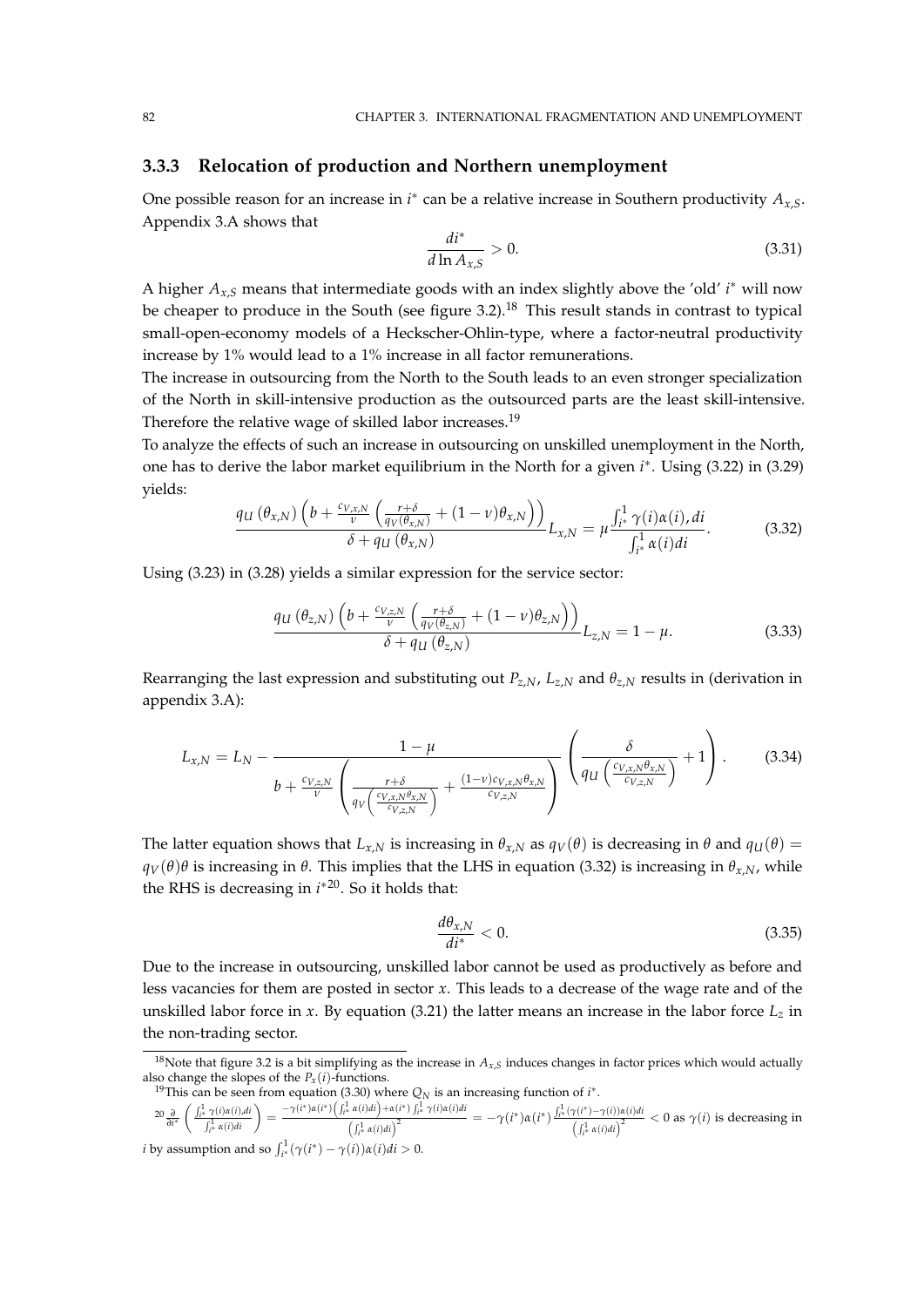

**Figure 3.2:** Relocation of production

However, to ensure that unemployed unskilled workers are still indifferent between searching in *x* and searching in *z*, the labor market tightness in *z* has to decrease too ( $\frac{d\theta_{z,N}}{dt^*} < 0$ ; see equation  $(3.20)$ .<sup>21</sup> By equations (3.22) and (3.23) this means that both sectoral unemployment rates increase:

$$
\frac{d\frac{U_{x,N}}{L_{x,N}}}{di^*} > 0 \quad \text{and} \quad \frac{d\frac{U_{x,N}}{L_{x,N}}}{di^*} > 0. \tag{3.36}
$$

Note that the effect on overall unskilled unemployment  $U_N$  is ambiguous. If the hiring costs in *z* are sufficiently lower than in *x* and the unemployment rate in *z* is therefore lower too, then the shift of labor force from the high-unemployment sector *x* to the low-unemployment-sector *z* could lead to a decrease in the overall unemployment rate in spite of the increase in both sectoral unemployment rates.<sup>22</sup> Note again that in this case wages in  $z$  are lower than in  $x$  (see section 3.2.3).

The effect on the overall unemployment rate is also closely linked to the effect on wage inequality (between skilled and unskilled) in this model. As indicated before,  $W_x$  and  $W_z$  will decrease in terms of the numeraire and *Q* will increase. The only possible scenario in which this would not necessarily lead to an increase in the relative wage of skilled labor,<sup>23</sup> would be a case where  $c_{V,z} > c_{V,x}$  (the opposite from the previous paragraph): Then an increase in the labor force of *z* would mean that relatively more unskilled workers earn a wage in the high-unemployment-highwage-sector. And this effect could – at least in principle – outweigh the impact of the relative increase of *Q* compared to *W<sup>x</sup>* and *Wz*.

#### **3.3.4 Possible differential response**

The dependence of the labor market effects on the relative hiring costs in *x* and *z* introduces the possibility of a differential response of unemployment rates to outsourcing due to differences in the characteristics of the non-trading sectors.

<sup>&</sup>lt;sup>21</sup>As  $\theta$ <sub>z</sub> is falling, the price of good *z* is falling as well in terms of the numeraire (this can be seen from equation (3.19)). <sup>22</sup>Mitra and Ranjan (2010) make a similar point (case of 'perfect labor mobility').

<sup>&</sup>lt;sup>23</sup>The relative wage in this model is derived by comparing Q to the weighted average of  $W_x$  and  $W_z$ :  $\frac{Q}{W_x(L_x-U_x)+W_z(L_z-U_z)}$ .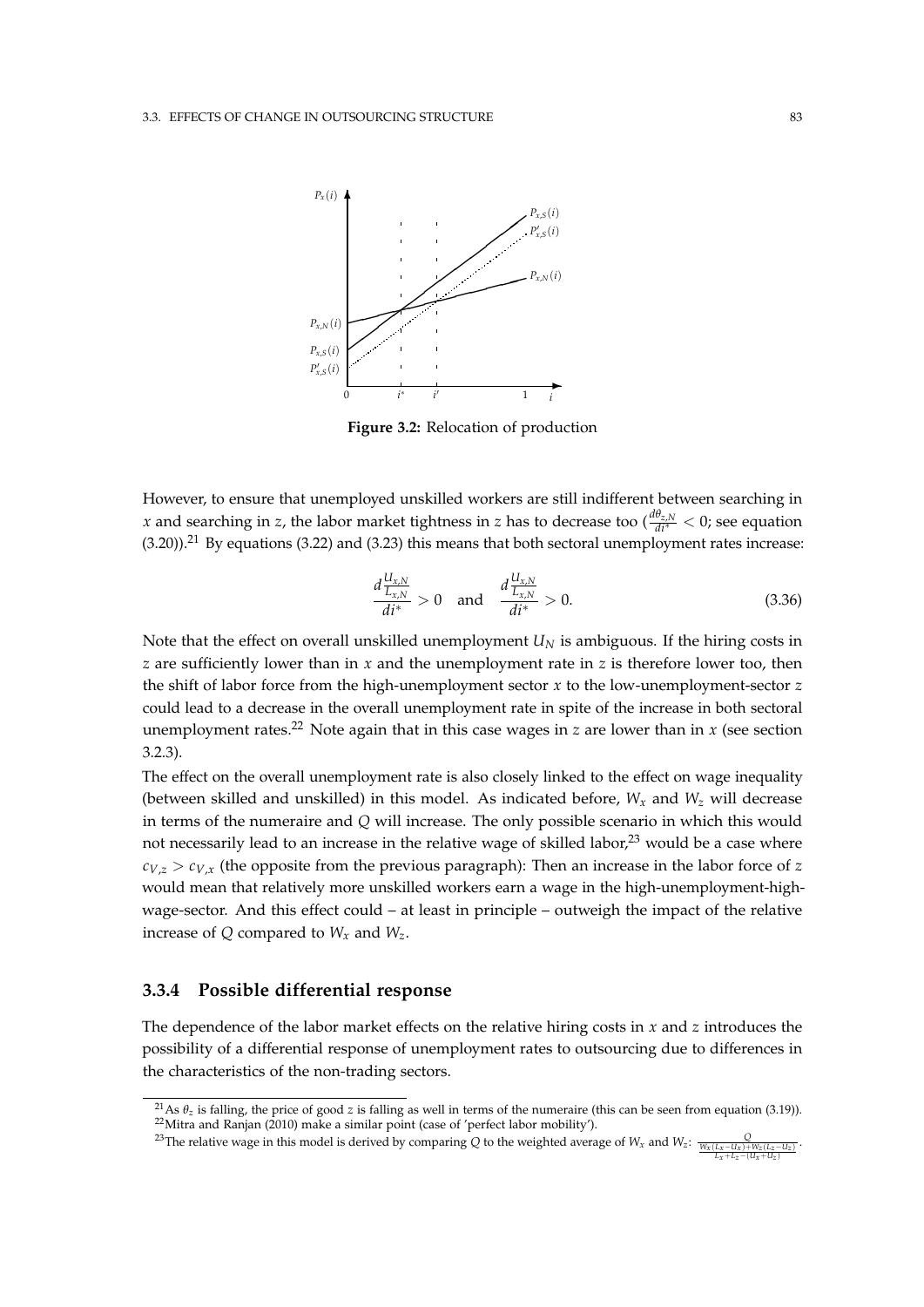Imagine two disconnected pairs which both consist of a Northern and a Southern model economy: Germany (outsourcing to countries in Central Eastern Europe) on the one hand and the US (outsourcing to Mexico and South Asia) on the other.<sup>24</sup> Even if unemployment benefits and matching technology as well as the hiring costs in manufacturing were the same in both countries, differences in the characteristics of the service sectors would lead to a differential response to an increase in outsourcing. For example, if hiring costs were relatively lower in the US service sector, this would lead to a smaller response of unskilled unemployment and a larger response of wage inequality. This could also be one of the explanations of the relatively higher share of services and construction in overall employment in the US and the UK. According to the OECD, in 2010 services and construction accounted for 'only' 79% of overall employment in the Euro area, but for 88% in the US and 87% in the UK (these numbers also include business services).

In the context of this paper, these hiring costs  $c_V$  can be thought of as a proxy for other sectorspecific factors which drive wages and the cost of hiring in the same direction (like training costs).

Note that the analysis in this model abstracts from skilled unemployment and so an increase in unskilled unemployment is equivalent to an increase in overall unemployment. If one were also to account for skilled unemployment, the (likely negative) effect of an increase in outsourcing on the overall unemployment rate should be significantly dampened by the expected decrease in skilled unemployment.

## **3.4 International fragmentation versus trade in final goods**

The setting employed so far serves very well for emphasizing the role of non-tradable goods and for deriving the implications of increased outsourcing for labor markets. However, while in section 3.1.1 I emphasize the importance of distinguishing between trade in final goods and trade in intermediate goods, there is nothing in my analysis which would change if I just relabelled the intermediate manufacturing goods as final goods (and interpret *Y* in equation (3.3) as an aggregator for deriving utility). The case is similar with several other papers discussing the impact of 'offshoring' or 'outsourcing' on unskilled unemployment (see section 3.5).

So to be able to compare changes in relative employment and relative prices of different sectors (as in Feenstra and Hanson, 2001), I need to split up the manufacturing process further into the following two stages:<sup>25</sup>

- 1. Different intermediate goods  $X(i, j)$  (with differing labor elasticities  $\gamma(i, j)$ ) are bundled to
- 2. different final goods  $X(i)$  (with labor elasticities  $\gamma(i) = \int_0^1 \gamma(i, j) d j$ ).

Production functions are given by:

$$
\ln Y = \int_0^1 \ln X(i)di \text{ and}
$$
  
\n
$$
\ln X(i) = \int_0^1 \ln X(i,j)di.
$$
  
\n
$$
X(i,j) = A_x L(i,j)^{\gamma(i,j)} H(i,j)^{1-\gamma(i,j)},
$$

 $^{24}$ In reality the US and Germany obviously engage in trade with each other.

<sup>&</sup>lt;sup>25</sup>To make things a bit easier, I set  $\alpha(i, j) = 1 \forall i, j$ .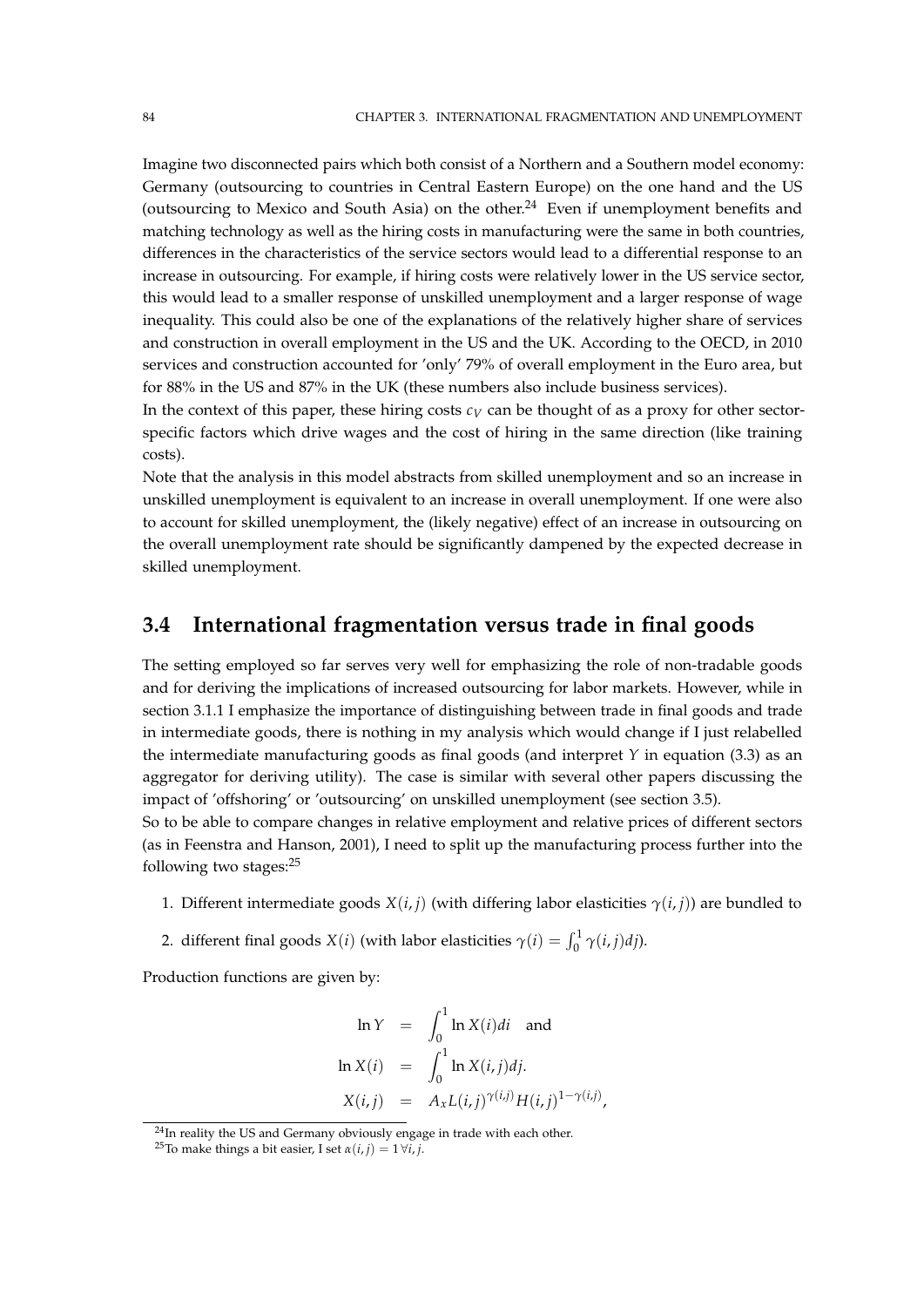#### 3.4. INTERNATIONAL FRAGMENTATION VERSUS TRADE IN FINAL GOODS 85

where the labor elasticity  $\gamma(i, j)$  is increasing in *j* for given *i*. Similar to before I have:

$$
P(i,j) = \frac{1}{\gamma(i)\gamma(i,j)(1-\gamma(i,j))^{1-\gamma(i,j)}} \min \left[ \frac{WC_{x,N}^{\gamma(i,j)}Q_N^{1-\gamma(i,j)}}{A_{x,N}}, \frac{WC_{x,S}^{\gamma(i,j)}Q_S^{1-\gamma(i,j)}}{A_{x,S}} \right].
$$

For each *i*, there will be a cut-off point *j*<sup>\*</sup>(*i*) for which everything with  $j(i) < j^*(i)$  ( $j(i) > j^*(i)$ ) is produced in the South (North). As productivity *Ax*,*<sup>l</sup>* is assumed to be the same across all sectors (within each country),  $\gamma(i, j^*(i)) =: \gamma^*$  is identical for all  $i$ <sup>26</sup>

The effects of an increase in outsourcing on labor markets (possibly caused by a relative increase in Southern productivity) are qualitatively the same as before. But the enriched production structure allows me to look at relative prices and relative employment of different sectors before and after the overall increase in outsourcing.

Appendix 3.B shows that the effect of an increase in Southern productivity on the relative production (i.e. relative to overall production) of good  $\tilde{i}$  can be expressed as follows:

$$
\frac{d \ln X(\tilde{i})}{d \ln A_{x,S}} - \frac{d \ln Y}{d \ln A_{x,S}} = j^*(\tilde{i}) - \int_0^1 j^*(i)di \n+ \left( \int_0^{j^*(\tilde{i})} \gamma(\tilde{i},j)dj - \int_0^1 \int_0^{j^*(i)} \gamma(i,j)djdi \right) \frac{d \ln N_{x,S}}{d \ln A_{x,S}} \n+ \left( \int_{j^*(\tilde{i})}^1 \gamma(\tilde{i},j)dj - \int_0^1 \int_{j^*(i)}^1 \gamma(i,j)djdi \right) \frac{d \ln N_{x,N}}{d \ln A_{x,S}} \n+ \gamma^* \left( -\frac{N_{x,S}(\tilde{i})}{N_{x,S}} + \frac{N_{x,N}(\tilde{i})}{N_{x,N}} \right) \int_0^1 \frac{dj^*(i)}{d \ln A_{x,S}} di \n+ (1 - \gamma^*) \left( -\frac{H_S(\tilde{i})}{H_S} + \frac{H_N(\tilde{i})}{H_N} \right) \int_0^1 \frac{dj^*(i)}{d \ln A_{x,S}} di. \tag{3.37}
$$

This long expression can be disentangled as follows:

- 1. The terms in the first line denote the gains from the productivity increase in the South (as intermediate goods which were already produced in the South before the increase in *Ax*,*<sup>S</sup>* can now be produced with less factor input).
- 2. The terms in the second and third line denote the effects of the change in the number of unskilled workers in both Southern and Northern manufacturing. This change is due to a shift to the service sector and higher unemployment, the number of unskilled workers in manufacturing decreases.
- 3. The terms in the last two lines denote the effects of increased outsourcing on the intramanufacturing-sector-availability of labor (in the South  $N_{x,S}$  and  $H_S$  are distributed to a wider range of manufacturing tasks, while labor becomes less scarce in remaining Northern manufacturing).

One case where sector  $\tilde{i}$  is relatively labor-intensive (meaning that  $\int_0^1 \gamma(\tilde{i}, j)dj > \int_0^1 \int_0^1 \gamma(i, j)djdi$ ) and an increase in Southern productivity increases the relative price of  $\tilde{i}$  is illustrated in figure 3.3 (details can be found in appendix 3.B).<sup>27</sup> There the first two lines of  $(3.37)$  both cancel out, the

<sup>&</sup>lt;sup>26</sup>Note, however, that some sectors might produce everything in one region (when either  $\gamma(i,j) > \gamma^* \forall j$  or  $\gamma(i,j) <$ *γ* <sup>∗</sup> ∀*j*).

 $^{27}$ Note that  $\tilde{i}$  is only very slightly more labor intensive than the average.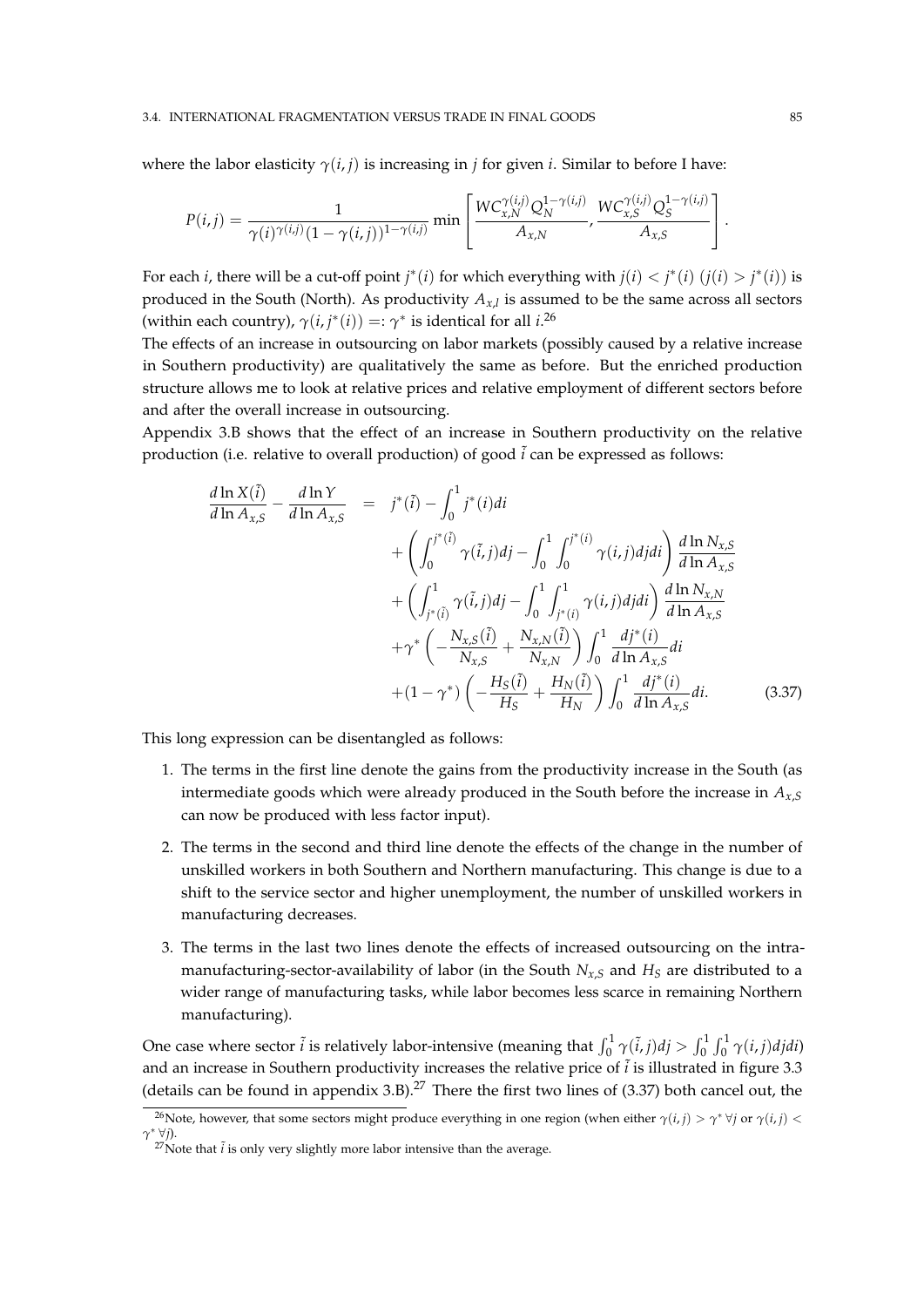

**Figure 3.3:** Outsourcing frontier for different manufacturing sectors

item in the third line is negative and the sum of the fourth and the fifth line is smaller than zero too (see again appendix 3.B).

As  $P(i)X(i)$  is identical over all goods, this relative decrease of  $X(i)$  means that the relative price of labor-intensive good  $\tilde{i}$  increases. Furthermore, while the other sectors relocate parts of their production to the South, sector  $\tilde{i}$  does not, which also means an increase in relative employment (compared to overall manufacturing) of this sector in the North. The results of section 3.3.3 also imply that – like with skill-biased technological change – there is an increase in the skill-intensity in all manufacturing sectors of the economy (due to the shift of unskilled labor into unemployment and into the service sector).

This means that in this model – and in contrast to typical models analyzing trade in final goods only – an increase in outsourcing to labor-abundant countries cannot only lead to an increase in unskilled unemployment, but can also be accompanied by an increase in the relative price of labor-intensive goods and the relative employment in labor-intensive sectors.

## **3.5 Comparison to other results in the literature**

The result that an increase in trade or opening up trade increases unemployment and/or wage inequality is not new in the literature. For example, it is also the case in Krugman (1995), Davis (1998), Sener (2003), Moore and Ranjan (2005), Egger and Kreickemeier (2008)<sup>28</sup>, Keuschnigg and Ribi (2009), Mitra and Ranjan (2009) and Helpman et al. (2010).

The analysis of Sener (2003) and Helpman et al. (2010) is made in the context of opening up/liberalizing North-North-trade (trade of countries which are similar in terms of factor endowments and productivity). So the channels leading to their results are completely different to my work. In Sener (2003) trade liberalization increases the gains to innovation and makes therefore working in R&D (= high skilled jobs) more attractive, while at the same time increasing turnover and job destruction in the manufacturing industry (= low skilled jobs). In Helpman et al. (2010), one crucial factor for the increase in unemployment and inequality is the expansion of the manufacturing sector following an increase in trade of its goods. This leads to a shift

<sup>28</sup>Egger and Kreickemeier (2008) also discuss cases where international fragmentation benefits unskilled labor.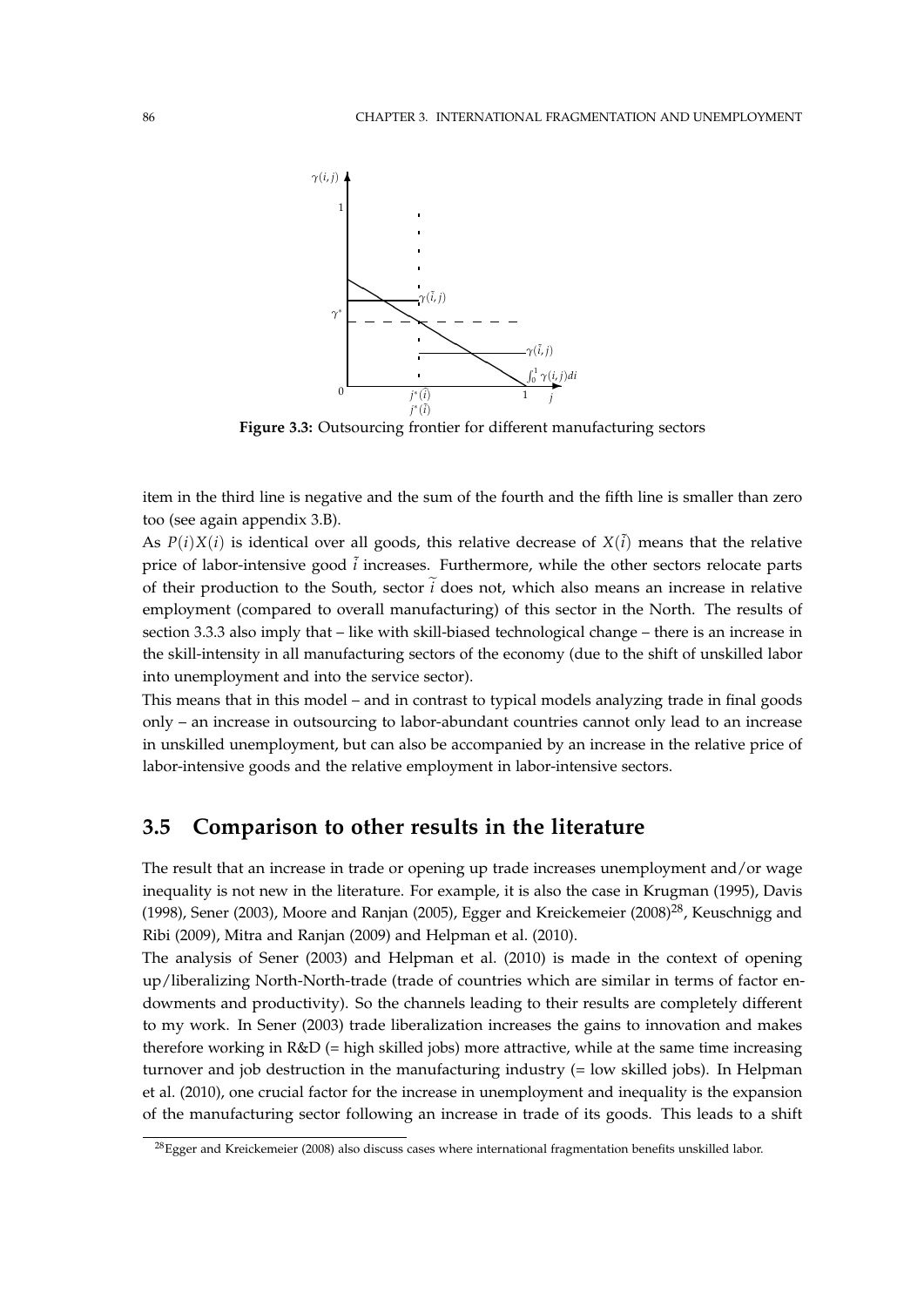#### 3.5. COMPARISON TO OTHER RESULTS IN THE LITERATURE 87

of a part of the labor force from the low-income-low-unemployment numeraire sector to the high-wage-high-unemployment manufacturing sector.<sup>29</sup>

The contributions of Krugman (1995), Davis (1998), Moore and Ranjan (2005), Mitra and Ranjan (2009), Egger and Kreickemeier (2008) and Keuschnigg and Ribi (2009) all model North-South-trade in a Heckscher-Ohlin-like-setting. In the first four papers an exogenous (trade- or fragmentation-driven) increase of the relative price of the skill-intensive good is analyzed, while in Egger and Kreickemeier (2008) it becomes possible to split up previously integrated production structures and in Keuschnigg and Ribi (2009) there is a decrease in transport costs. In a model without unemployment this would typically lead to an increase of the relative wage of the skilled, but due to frictions (minimum wages in the former two, fair wages in the third and search frictions in the latter three) there is an increase in unemployment of the unskilled. The difference of my contribution to these six papers is two-fold:

First, the proposed reason for a differential response is different in my model. In Krugman (1995) and Davis (1998) the prevailing minimum wage is the reason for the different response of 'Europe' (Northern country with binding minimum real wage constraint) and 'the US' (Northern country with flexible labor markets) to opening up trade with a unskilled-labor-abundant country (leading to an increase in inequality in 'the US' and an increase in unemployment in 'Europe'), $3031$ while Egger and Kreickemeier (2008) and Mitra and Ranjan (2009) claim that stricter 'fair wage constraints' in Europe could lead to this result. Moore and Ranjan (2005) and Keuschnigg and Ribi (2009) do not explicitly talk about a differential response of different Northern economies to 'globalization' but mention that the higher unemployment benefits, the higher the reaction of unemployment rates and the lower of wages. So in all of these papers the characteristics of the trading sectors (real wage rigidities and unemployment benefits) are the reason for the differential response. However, in my paper I argue that there can be a differential response of different Northern economies to the same shock even if the characteristics of the manufacturing sectors (including unemployment benefits) are the same. Namely, possible differences in the characteristics of the non-trading sectors could matter (see section 3.3.4).

Second, with the exception of Egger and Kreickemeier (2008), none of the above papers makes the crucial distinction between the skill-intensity of sectors/final goods versus the one of subsectors/intermediate goods. Krugman (1995) and Davis (1998) explicitly model trade in final goods only; Moore and Ranjan (2005), Keuschnigg and Ribi (2009) and Mitra and Ranjan (2009) model trade in intermediate goods (the latter two use the terms outsourcing respectively offshoring). However, in all three contributions these two intermediate goods (the skill-intensive and the labor-intensive one) are boundled into just one final good, so all of them could be easily rewritten into a model with two consumption goods, and so the above mentioned distinction cannot be made. However, this distinction – which I explicitly make in section 3.4 – is crucial, as an increase of the relative price of skill-intensive final goods (which is needed to have adverse effects for unskilled labor in Heckscher-Ohlin-type-models with trade in final goods) is often claimed to be

<sup>&</sup>lt;sup>29</sup>The mechanism making workers indifferent between applying in these 2 sectors is somehow different from the one in my model, however: In Helpman et al. (2010), all workers in the numeraire sector receive the same wage regardless of their ability which is not observable to themselves. In manufacturing, there is a (costly) screening for abilities with a certain ability threshold below which workers are rejected (and therefore unemployed); the wage rate for the accepted workers is higher than in the numeraire sector.

 $30$ The first to analyze the effects of minimum wages in a Heckscher-Ohlin-world was Brecher (1974) in a more theoretical contribution.

 $31$ The first to analyze the effects of minimum wages in a Heckscher-Ohlin-world was Brecher (1974) in a more theoretical contribution.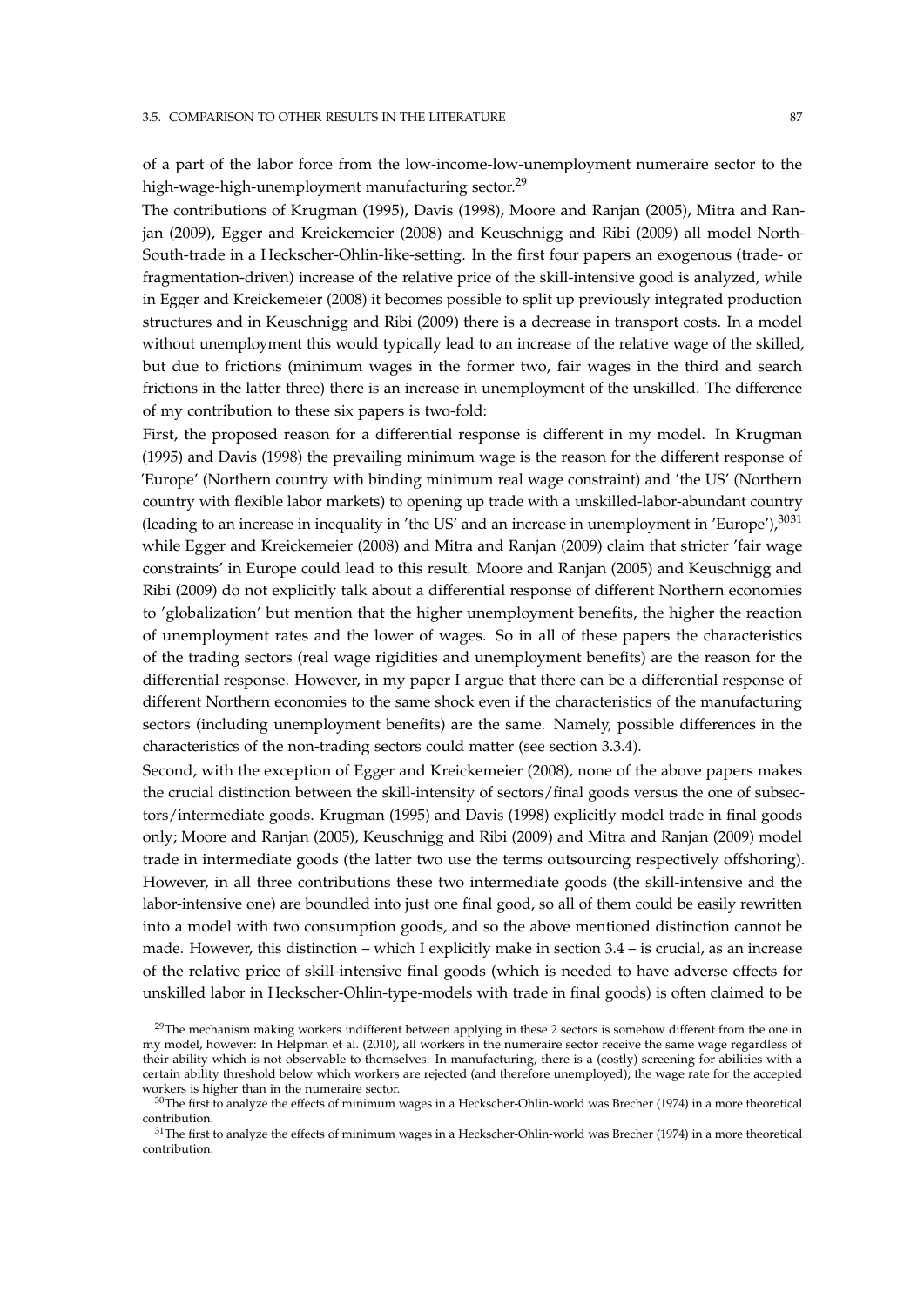at odds with empirical evidence (see section 3.1 and Feenstra and Hanson (2001)).

Only Egger and Kreickemeier (2008) make this distinction: In their model, there are three final goods (*Y*, skill-intensive *X*, labor-intensive *Z*) and the good with the intermediate skill intensity (*Y*) can be internationally fragmented. However, their production structure introduces an ambiguity in the distributional effects of international outsourcing, which does not exist in my model. Similar to the more general fragmentation model of Kohler (2003), in Egger and Kreickemeier (2008) international fragmentation benefits the factor which is used intensively in the fragmenting sector. So if (relatively labor-intensive) fragments are outsourced to Southern economies, the impact on wage premiums and unemployment rates depends on the relative skill intensity of the outsourcing sector. If it is relatively skill-intensive (i.e. production of *Y* and *Z* in the pre-fragmentation-equilibrium), the results are relatively similar to mine; if it is relatively labor-intensive (i.e. production of *X* and *Y* in the pre-fragmentation-equilibrium), unskilled labor gains from international fragmentation. In my model the relative gain of certain sectors from international outsourcing is reflected in an increase in their produced quantities but – thanks to the general equilibrium setting – leads at the same time to a decrease of the relative prices of their goods (which can be easily quantified due to the Cobb-Douglas-specification, see section 3.4). Due to the latter aspect, there can be no gain for unskilled labor after an increase in outsourcing to labor-abundant countries in my model (in contrast to the case of a small open economy in Egger and Kreickemeier, 2008).

The models of Matusz (1996), Hoon (2001), Mitra and Ranjan (2010) and Felbermayr et al. (2011) all have only one type of labor input. Furthermore, they all emphasize the efficiency gains from opening up or liberalizing trade while I analyze an increase in trade caused by higher competitiveness of a trading partner and stress the relative loss incurred by unskilled labor.

Given these settings, it comes at no surprise that in Matusz (1996) and Hoon (2001) opening up trade is unambiguously positive for employment and that in the other two contributions the effects tend to be positive with some ambiguities: In the perfect-labor-mobility case in Mitra and Ranjan (2010), sectoral unemployment rates decrease after outsourcing becomes possible, but the effect on overall employment can be negative. In Felbermayr et al. (2011) the effect on employment is positive in two trade liberalization scenarios and ambiguous in one.

With one exception, these four models are therefore not comparable with mine. The work of Mitra and Ranjan (2010) is similar to mine in terms of the modelling approach: The (homogeneous) unemployed workers have to be indifferent between searching in a sector where international outsourcing is possible and one where it is not. They get to a similar dependence of the overall labor market effects of outsourcing on the relative hiring costs in the two sectors, but the effect of international outsourcing on sectoral employment rates is positive (i.e. in the 'normal case' outsourcing reduces unemployment). Furthermore, in their contribution it is not explicitly mentioned to be a reason for a differential response of Northern economies to international outsourcing. They analyze the potential impact of labor mobility between the trading and the non-trading sector on the response to international outsourcing instead.

## **3.6 Conclusion and possible extensions**

In this paper I have analyzed the effects of international outsourcing on the employment of unskilled labor in a Heckscher-Ohlin-World (2 countries with different relative endowments).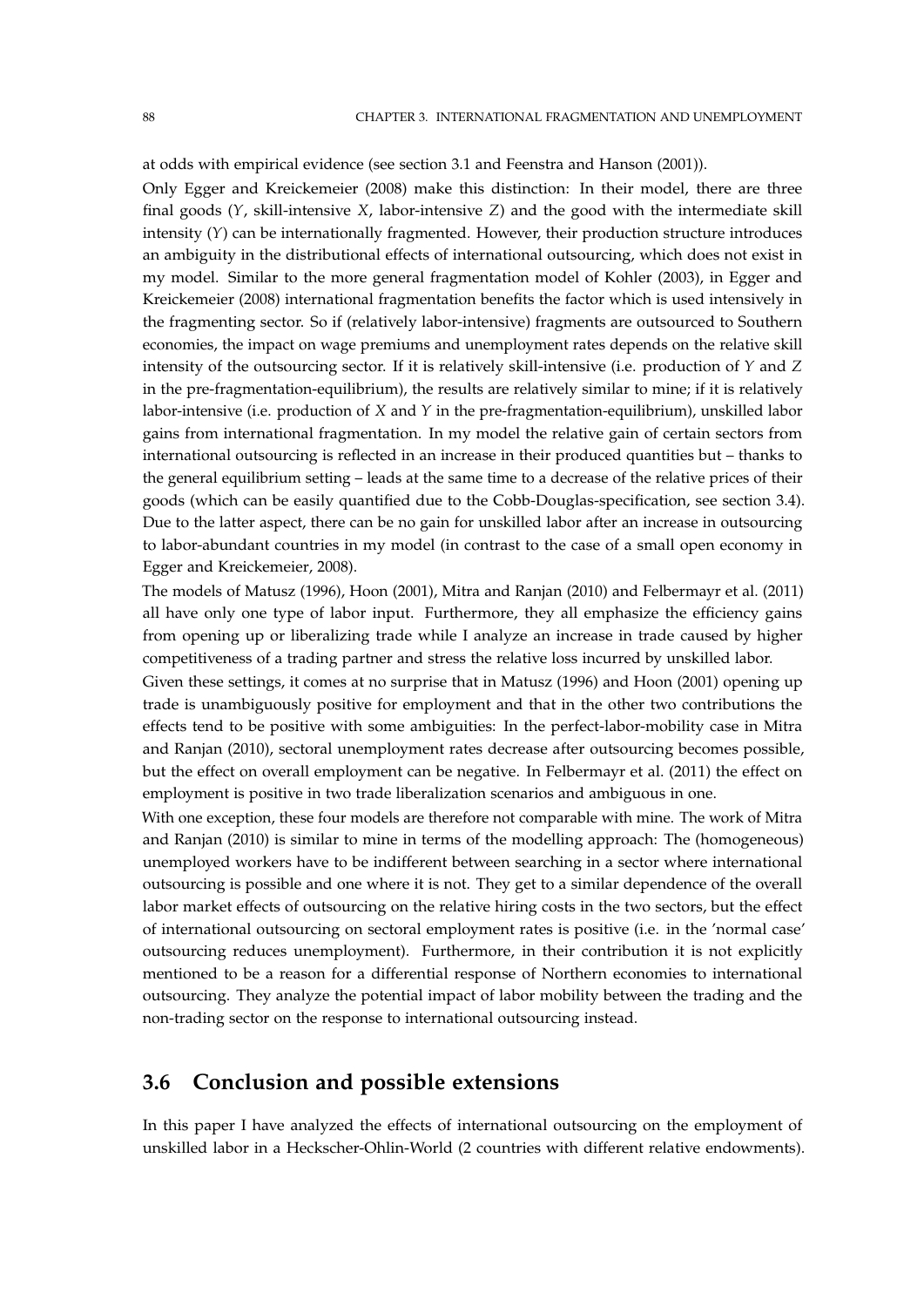#### 3.6. CONCLUSION AND POSSIBLE EXTENSIONS 89

An increase in outsourcing from the skill-abundant North to the labor-abundant South makes Northern production more skill-intensive. This causes a shift of part of the unskilled labor force to the non-trading sectors and increases sectoral unemployment rates. The characteristics of this non-trading sector are then crucial to determine the overall effect of unskilled unemployment and can be a cause for a differential response of different Northern economies (like Germany and the US) to an increase in outsourcing. Furthermore, I show that in my setting – in contrast to typical models analyzing trade in final goods only – an increase in outsourcing to labor-abundant countries can also be accompanied by an increase in the relative price of labor-intensive goods and the relative employment in labor-intensive sectors in the North.

Possible extensions to this work would be to look at adjustment paths from one steady state to the other and to get away from the purely unit-cost-based location decision; the latter would be necessary to calibrate the model as now the effects of changes in Southern productivity on relative production would be very large.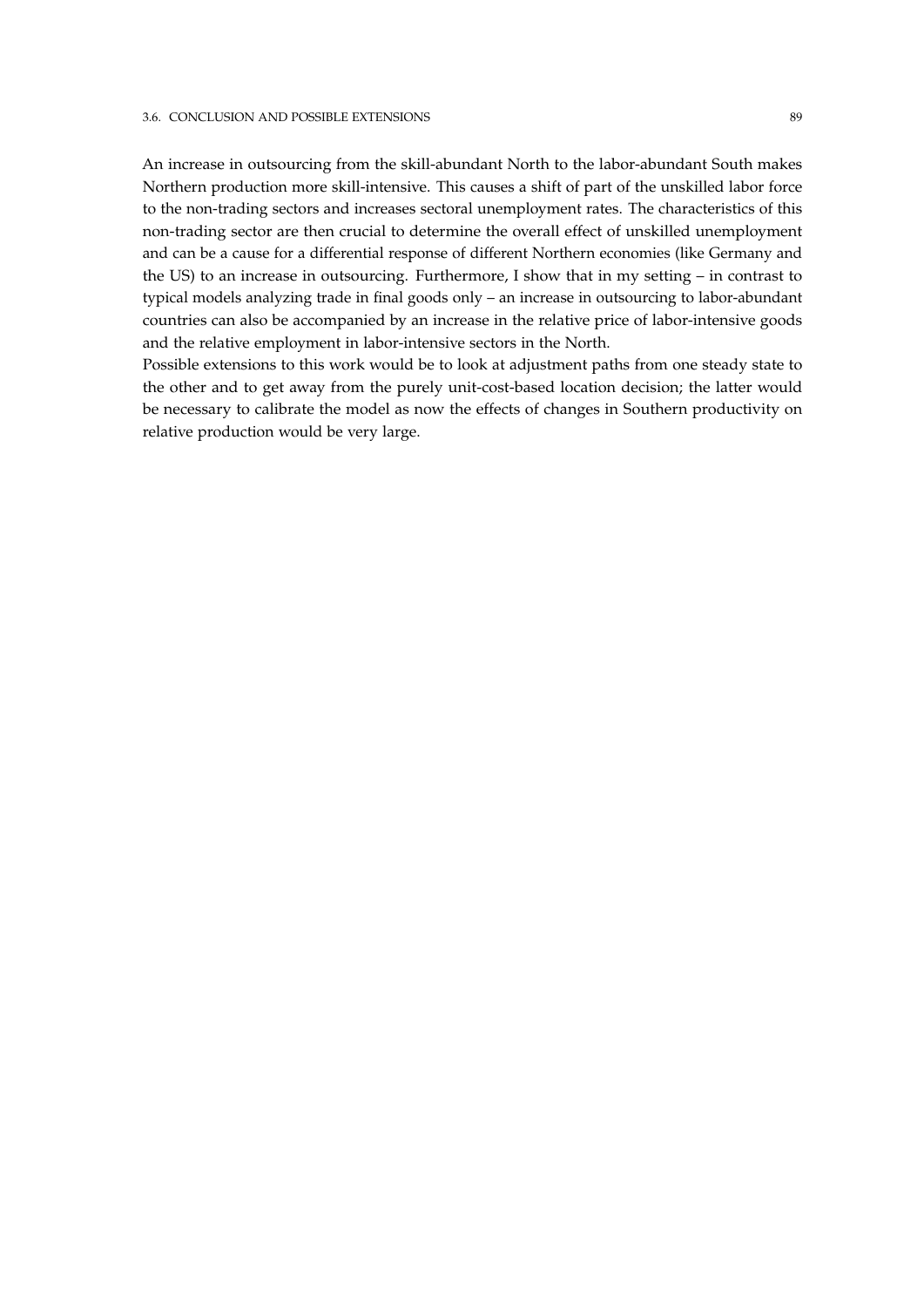## **Appendix**

## **3.A Derivations related to employment effects**

#### **Intermediate Steps for Equations (3.11) and (3.20)**

Combining Nash bargaining and the zero-profit-condition (3.6) and (3.9) yields

$$
J_{W,x}(i,k) - J_{U,x} = \frac{(1-\nu)}{\nu} J_{F,x}(i,k)
$$
  
= 
$$
\frac{(1-\nu)}{\nu} \frac{c_{V,x}}{q_V(\theta_x)}.
$$
 (3.38)

This expression is independent of *i*. So  $J_{W,x}(i,k) = \mathbb{E} J_{W,x} = J_{W,x}$ . Subtracting (3.8) from (3.7), solving for  $W_x(i) = W_x$  and then plugging in from above leads to:

$$
W_x = b + (r + \delta + q_U(\theta_x))(J_{W,x} - J_{U,x})
$$
  
=  $b + (r + \delta + q_U(\theta_x)) \frac{(1 - v)}{v} \frac{c_{V,x}}{q_V(\theta_x)}$   
=  $b + \frac{(1 - v)c_{V,x}}{v} \left(\theta_x + \frac{r + \delta}{q_V(\theta_x)}\right).$ 

Plugging that into the expression of the value of being unemployed (3.8) yields

$$
rJ_{U,x} = b + q_U(\theta_x) \frac{(1-\nu)}{\nu} \frac{c_{V,x}}{q_V(\theta_x)} = b + \frac{(1-\nu)}{\nu} c_{V,x} \theta_x.
$$
 (3.39)

#### **Intermediate Steps for Equation (3.12)**

Taking the first derivative of (3.6) with regard to  $H(i, k)$  yields:

$$
(1 - \gamma(i))A_x H(i,k)^{-\gamma(i)} P_x(i) = Q.
$$

Solving for  $H(i, k) = H(i)$  yields:

$$
H(i,k) = \left(\frac{A_x(1-\gamma(i))P_x(i)}{Q}\right)^{\frac{1}{\gamma(i)}}.
$$
\n(3.40)

Using (3.10) and (3.6) to rewrite (3.9) leads to:

$$
(r+\delta)J_{V,x}(i) = A_x H(i,k)^{1-\gamma(i)} P_x(i) - QH(i,k) - W_x(i) - (r+\delta)\frac{c_{V,x}}{q_V(\theta_x)} = 0.
$$
 (3.41)

Combining (3.40) and (3.41) and rearranging yields:

$$
0 = A_x P_x(i) \left( \frac{A_x(1-\gamma(i))P_x(i)}{Q} \right)^{\frac{1-\gamma(i)}{\gamma(i)}} - Q \left( \frac{A_x(1-\gamma(i))P_x(i)}{Q} \right)^{\frac{1}{\gamma(i)}} - W_x(i) - (r+\delta) \frac{c_{V,x}}{q_V(\theta_x)}
$$
  
=  $A_x^{\frac{1}{\gamma(i)}} P_x(i)^{\frac{1}{\gamma(i)}} Q^{\frac{\gamma(i)-1}{\gamma(i)}} \left[ (1-\gamma(i))^{\frac{1-\gamma(i)}{\gamma(i)}} - (1-\gamma(i))^{\frac{1}{\gamma(i)}} \right] - W_x(i) - (r+\delta) \frac{c_{V,x}}{q_V(\theta_x)}.$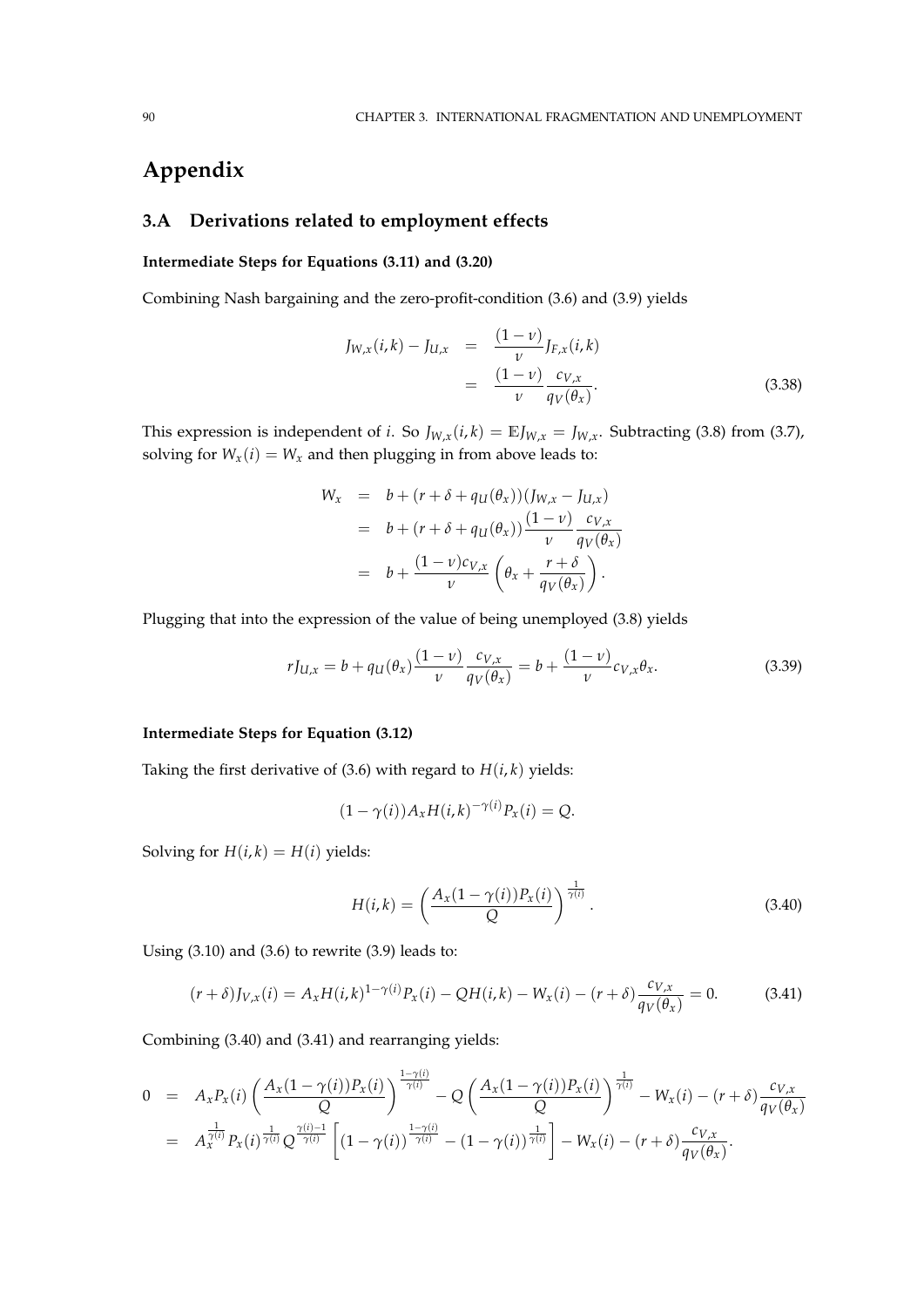APPENDIX 91

Finally one gets to (3.12) by solving for  $P_x(i)$ .

## **Intermediate Steps for Equation (3.34)**

Using (3.19) in (3.33) results in:

$$
\frac{f(\theta_{z,N})\,\theta_{z,N}\left(b+\frac{c_{V,z,N}}{\nu}\left(\frac{r+\delta}{f(\theta_{z,N})}+(1-\nu)\theta_{z,N}\right)\right)}{\delta+f(\theta_{z,N})\,\theta_{z,N}}L_{z,N}=1-\mu.
$$

Rewriting that expression using (3.20) and (3.21) yields

$$
\frac{f\left(\frac{c_{V,x,N}\theta_{x,N}}{c_{V,z,N}}\right)\frac{c_{V,x,N}\theta_{x,N}}{c_{V,z,N}}\left(b+\frac{c_{V,z,N}}{\nu}\left(\frac{r+\delta}{f\left(\frac{c_{V,x,N}\theta_{x,N}}{c_{V,z,N}}\right)}+\frac{(1-\nu)c_{x,N}\theta_{x,N}}{c_{V,z,N}}\right)\right)}{\delta+f\left(\frac{c_{V,x,N}\theta_{x,N}}{c_{V,z,N}}\right)\frac{c_{V,x,N}\theta_{x,N}}{c_{V,z,N}}}\left(L_N-L_{x,N}\right)=1-\mu;
$$

solving for  $L_{x,N}$  leads to (3.34).

## **Intermediate Steps for Equation (3.31)**

Using equations (3.29) - (3.30) (and the equivalent expressions for the South), (3.26) can be expressed as:

$$
\frac{A_{x,S}}{A_{x,N}} = \left(\frac{L_{x,N} - U_{x,N}}{L_{x,S} - U_{x,S}}\right)^{\gamma(i^*)} \left(\frac{\int_0^{i^*} \gamma(i) \alpha(i) di}{\int_{i^*}^1 \gamma(i) \alpha(i) di}\right)^{\gamma(i^*)} \left(\frac{H_N}{H_S}\right)^{1 - \gamma(i^*)} \left(\frac{\int_0^{i^*} (1 - \gamma(i)) \alpha(i) di}{\int_{i^*}^1 (1 - \gamma(i)) \alpha(i) di}\right)^{1 - \gamma(i^*)}
$$

Taking logs on both sides and rearranging leads to:

$$
0 = \Omega(A_{x,S}, A_{x,N}, i^*) := -\ln \frac{A_{x,S}}{A_{x,N}} + \gamma(i^*) \ln \left( \frac{L_{x,N} - U_{x,N}}{L_{x,S} - U_{x,S}} \right) + (1 - \gamma(i^*)) \ln \left( \frac{H_N}{H_S} \right) + \gamma(i^*) \ln \int_0^{i^*} \gamma(i) \alpha(i) di - \gamma(i^*) \ln \int_{i^*}^1 \gamma(i) \alpha(i) di + (1 - \gamma(i^*)) \ln \int_0^{i^*} (1 - \gamma(i)) \alpha(i) di - (1 - \gamma(i^*)) \ln \int_{i^*}^1 (1 - \gamma(i)) \alpha(i) di.
$$
 (3.42)

Applying the implicit function theorem, the effect of an unexpected increase in Southern productivity  $A_{x,s}$  on the outsourcing frontier  $i^*$  can be computed as follows:

$$
\frac{d\,i^*}{d\,\ln A_{x,S}} = -\frac{\frac{\partial\,\Omega}{\partial\,\ln A_{x,S}}}{\frac{\partial\Omega}{\partial i^*}}.\tag{3.43}
$$

Taking derivatives of (3.42) yields

$$
\frac{\partial \Omega}{\partial \ln A_{x, S}} = -1,\tag{3.44}
$$

.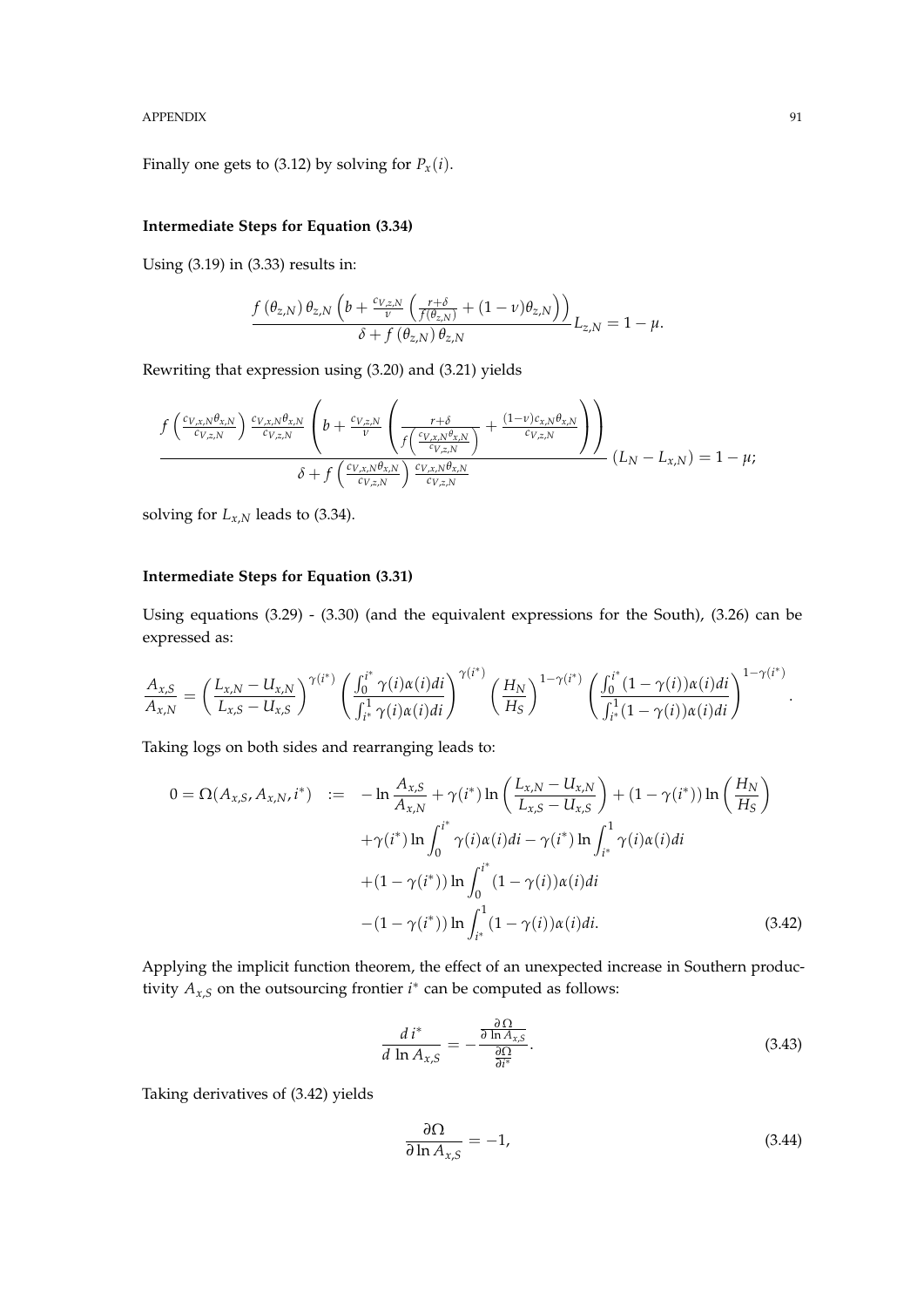and

$$
\frac{\partial \Omega}{\partial i^*} = \frac{\partial \gamma(i^*)}{\partial i} \left( \ln \frac{(L_{x,N} - U_{x,N}) H_S}{(L_{x,S} - U_{x,S}) H_N} + \ln \frac{\int_0^{i^*} \gamma(i) \alpha(i) di \int_{i^*}^1 (1 - \gamma(i)) \alpha(i) di}{\int_{i^*}^1 \gamma(i) \alpha(i) di \int_0^{i^*} (1 - \gamma(i)) \alpha(i) di} \right) + \gamma(i^*) \frac{\gamma(i^*) \alpha(i^*)}{\int_0^{i^*} \gamma(i) \alpha(i) di} + \gamma(i^*) \frac{\gamma(i^*) \alpha(i^*)}{\int_{i^*}^1 \gamma(i) \alpha(i) di} + (1 - \gamma(i^*)) \frac{(1 - \gamma(i^*)) \alpha(i^*)}{\int_0^{i^*} (1 - \gamma(i)) \alpha(i) di} \cdot (3.45)
$$

Combining equations (3.43), (3.44) and (3.45) results in:

$$
\left(\frac{di^{*}}{d\ln A_{x,S}}\right)^{-1} = \frac{\partial\Omega}{\partial i^{*}} = \frac{\partial\gamma(i^{*})}{\partial i}\ln\frac{Q_{N}WC_{x,S}}{Q_{S}WC_{x,N}} + \gamma(i^{*})\frac{\gamma(i^{*})\alpha(i^{*})}{\int_{0}^{i^{*}} \gamma(i)\alpha(i)di} + (1 - \gamma(i^{*}))\frac{(1 - \gamma(i^{*}))\alpha(i^{*})}{\int_{0}^{i^{*}} (1 - \gamma(i))\alpha(i)di} + (1 - \gamma(i^{*}))\frac{(1 - \gamma(i^{*}))\alpha(i^{*})}{\int_{0}^{i^{*}} (1 - \gamma(i))\alpha(i)di} + \gamma(i^{*})\frac{dN_{x,N}}{N_{x,N}} - \gamma(i^{*})\frac{\frac{dN_{x,S}}{di^{*}}}{N_{x,S}},
$$
\n(3.46)

where I used equations (3.29) and (3.30) for rearranging terms. All but the last two terms in (3.46) are unambiguously positive (as  $\frac{\partial \gamma(i^*)}{\partial i} < 0$  and  $\frac{Q_N W C_{X,S}^C}{Q_S W C_{X,N}} < 1$ ). To keep things simple, I assume that labor markets in the South are competitive and not subject to a search friction. Then it holds that:

$$
N_{x,S} = \frac{\mu \frac{\int_0^{i^*} \alpha(i)\gamma(i)di}{\int_0^{i^*} \alpha(i)di}}{\mu \frac{\int_0^{i^*} \alpha(i)\gamma(i)di}{\int_0^{i^*} \alpha(i)di}} + 1 - \mu} N_S = \frac{\mu \int_0^{i^*} \alpha(i)\gamma(i)di}{\mu \int_0^{i^*} \alpha(i)\gamma(i)di + (1 - \mu) \int_0^{i^*} \alpha(i)di} N_S,
$$

where  $N_S = L_S$  is exogenous. As the overall skill intensity in the Southern manufacturing sector increases with the rise in *i*<sup>\*</sup>, the share of the unskilled labor force working in the manufacturing sector decreases:

$$
\frac{dN_{x,S}}{di^{*}} = \frac{\mu\alpha(i^{*})\gamma(i^{*}) \left(\mu \int_{0}^{i^{*}} \alpha(i)\gamma(i)di + (1 - \mu) \int_{0}^{i^{*}} \alpha(i)di\right)}{\left(\mu \int_{0}^{i^{*}} \alpha(i)\gamma(i)di + 1 - \mu\right)^{2}} N_{S}
$$
\n
$$
-\frac{(\mu\alpha(i^{*})\gamma(i^{*}) + (1 - \mu)\alpha(i^{*})) \mu \int_{0}^{i^{*}} \alpha(i)\gamma(i)di}{\left(\mu \int_{0}^{i^{*}} \alpha(i)\gamma(i)di + 1 - \mu\right)^{2}} N_{S}
$$
\n
$$
= \frac{\mu(1 - \mu)\alpha(i^{*})\gamma(i^{*}) \int_{0}^{i^{*}} \alpha(i)di - (1 - \mu)\alpha(i^{*})\mu \int_{0}^{i^{*}} \alpha(i)\gamma(i)di}{\left(\mu \int_{0}^{i^{*}} \gamma(i)di + 1 - \mu\right)^{2}} N_{S}
$$
\n
$$
= \frac{\mu(1 - \mu)\alpha(i^{*}) \int_{0}^{i^{*}} \alpha(i)di}{\left(\mu \int_{0}^{i^{*}} \gamma(i)di + 1 - \mu\right)^{2}} (\gamma(i^{*}) - 1)N_{S} < 0. \qquad (3.47)
$$

So  $-\gamma(i^*)$  $\frac{\frac{dN_{x,S}}{di^*}}{N_{x,S}} > 0.$ 

To get to the intended result of  $\frac{di^*}{d \ln A_{x,s}} > 0$ , the only thing left to show is that  $\gamma(i^*) \frac{\frac{dN_{x,N}}{di^*}}{N_{x,N}}$  (which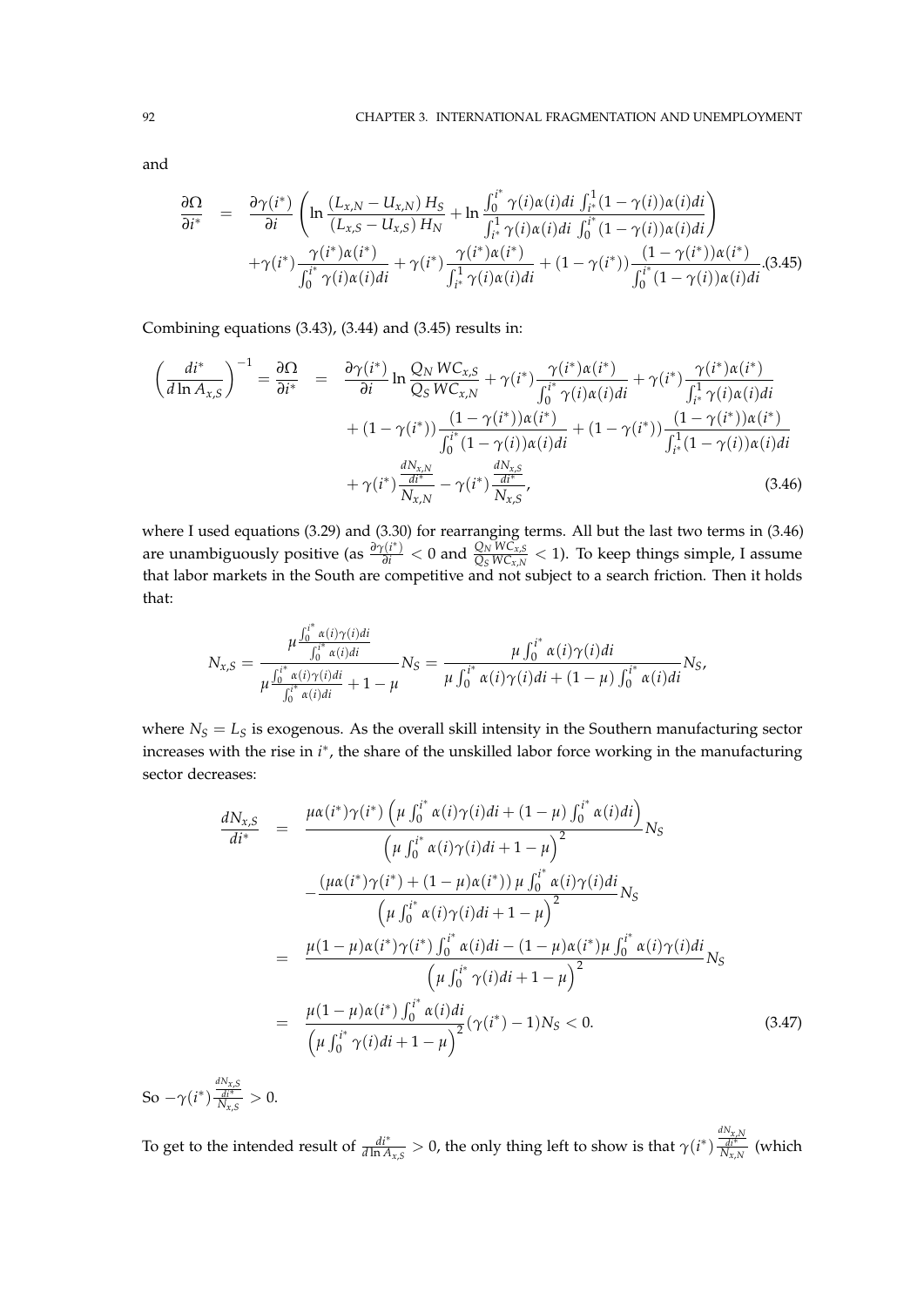is negative) is sufficiently small in absolute value. Rearranging equation (3.32) yields:

$$
N_{x,N} = \frac{\mu \frac{\int_{i^{*}}^{1} \gamma(i)\alpha(i)di}{\int_{i^{*}}^{1} \alpha(i)di}}{b + \frac{c_{V,x}}{v} \left( (1 - v)\theta_{x,N} + \frac{r + \delta}{q_{V}(\theta_{x,N})} \right)}.
$$
(3.48)

 $\frac{dN_{x,N}}{dt^*}$  can be computed as follows:

$$
\frac{d\,N_{x,N}}{d\,i^*} = \frac{\partial\,N_{x,N}}{\partial\,i^*} + \frac{\partial\,N_{x,N}}{\partial\,\theta_{x,N}}\frac{d\,\theta_{x,N}}{d\,i^*}.\tag{3.49}
$$

It has already been shown in section 3.3.3 that  $\frac{d\theta_{x,N}}{dt^*} < 0$ . Taking derivatives of (3.48) with regard to  $\theta_{x,N}$  and  $i^*$  leads to:

$$
\frac{\partial N_{x,N}}{\partial \theta_{x,N}} = \frac{-\mu \frac{\int_{i^*}^{1} \gamma(i)\alpha(i)di}{\int_{i^*}^{1} \alpha(i)di}}{\left(b + \frac{c_{V,x}}{v}\left((1 - v)\theta_{x,N} - \frac{r + \delta}{q_V(\theta_{x,N})}\right)\right)^2} \left(\frac{c_{V,x}}{v}\left((1 - v) - \frac{r + \delta}{(q_V(\theta_{x,N}))^2}\frac{\partial q_V}{\partial \theta_{x,N}}\right)\right) < 0, \text{ and}
$$
\n
$$
\frac{\partial N_{x,N}}{\partial i^*} = \frac{\mu \frac{-\gamma(i^*)\alpha(i^*)\int_{i^*}^{1} \alpha(i)di + \alpha(i^*)\int_{i^*}^{1} \gamma(i)\alpha(i)di}{\left(\int_{i^*}^{1} \alpha(i)di\right)^2}}{\frac{\left(\int_{i^*}^{1} \alpha(i)di\right)^2}{b + \frac{c_{V,x}}{v}\left((1 - v)\theta_{x,N} + \frac{r + \delta}{q_V(\theta_{x,N})}\right)}} = \frac{\mu \frac{\alpha(i^*)\int_{i^*}^{1} \alpha(i)(\gamma(i) - \gamma(i^*))di}{\left(\int_{i^*}^{1} \alpha(i)di\right)^2}}{\left(\int_{i^*}^{1} \alpha(i)di\right)^2} = N_{x,N} \frac{\alpha(i^*)\int_{i^*}^{1} \alpha(i)(\gamma(i) - \gamma(i^*))di}{\left(\int_{i^*}^{1} \alpha(i)\gamma(i)di\right)} < 0.
$$

 $\text{As } \frac{\partial \, N_{x,N}}{\partial \, \theta_{x,N}} < 0 \text{ and } \frac{d \, \theta_{x,N}}{d \, i^{*}} < 0 \text{, it holds that:}$ 

$$
\frac{d\,N_{x,N}}{d\,i^*} > \frac{\partial\,N_{x,N}}{\partial\,i^*} = \frac{\alpha(i^*)N_{x,N}}{\int_{i^*}^1 \alpha(i)\gamma(i)di} \left( \frac{\int_{i^*}^1 \alpha(i)\gamma(i)di}{\int_{i^*}^1 \alpha(i)di} - \gamma(i^*) \right).
$$

Using this expression and taking one of the summands of (3.46), one can finally show that

$$
\gamma(i^*)\left(\frac{\frac{dN_{x,N}}{di^*}}{N_{x,N}}+\frac{\gamma(i^*)\alpha(i^*)}{\int_{i^*}^1 \gamma(i)\alpha(i)di}\right) > \gamma(i^*)\left(\frac{\alpha(i^*)}{\int_{i^*}^1 \alpha(i)\gamma(i)di}\left(\frac{\int_{i^*}^1 \alpha(i)\gamma(i)di}{\int_{i^*}^1 \alpha(i)di}-\gamma(i^*)\right)+\frac{\gamma(i^*)\alpha(i^*)}{\int_{i^*}^1 \gamma(i)\alpha(i)di}\right) > \gamma(i^*)\left(-\frac{\alpha(i^*)}{\int_{i^*}^1 \alpha(i)\gamma(i)di}\gamma(i^*)+\frac{\gamma(i^*)\alpha(i^*)}{\int_{i^*}^1 \gamma(i)\alpha(i)di}\right) = 0,
$$

which implies that *di*∗ *d* ln *Ax*,*<sup>S</sup>*  $=$  $\big)^{-1} > 0.$ 

## **3.B Derivations related to international fragmentation**

This appendix shows that an increase in *Ax*,*<sup>S</sup>* and therefore in outsourcing to the labor-abundant South will not necessarily mean that the relative price of skill-intensive goods increases or that the relative employment in skill-intensive sectors increases. In the following I will use the words 'good' and 'sector' equivalently. Sector  $\tilde{i}$  will be labelled as labor-intensive if  $\int_0^1 \gamma(\tilde{i}, j)dj > \int_0^1 \gamma(i, j)djdi$ .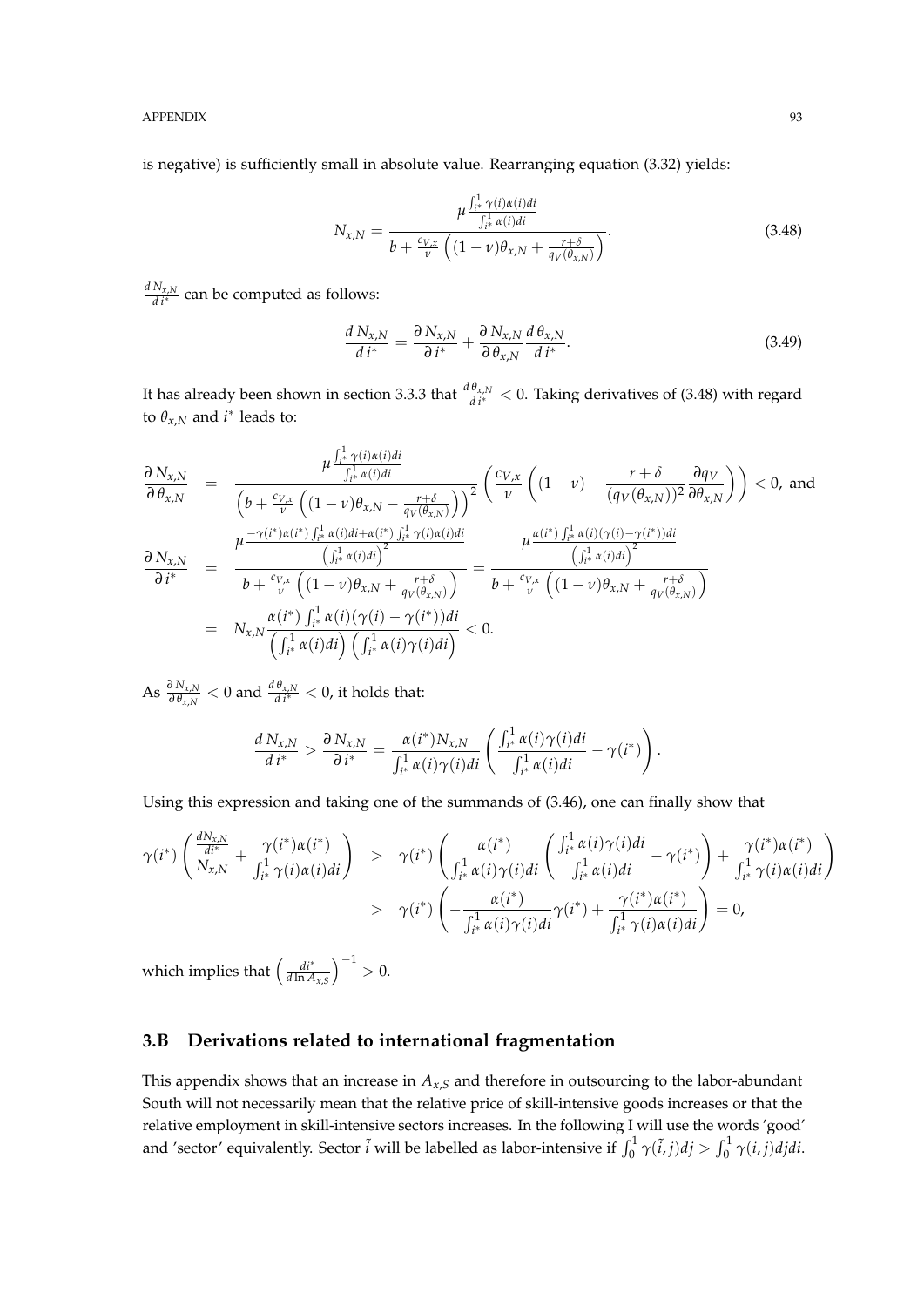Production of good  $X(i)$  is given by:

$$
\ln X(i) = \int_{0}^{j^{*}(i)} (\ln A_{x,S} + \gamma(i,j) \ln N_{S}(i,j) + (1 - \gamma(i,j)) \ln H_{S}(i,j)) \, dj \n+ \int_{j^{*}(i)}^{1} (\ln A_{x,N} + \gamma(i,j) \ln N_{N}(i,j) + (1 - \gamma(i,j)) \ln H_{N}(i,j)) \, dj \n= \int_{0}^{j^{*}(i)} \left( \ln A_{x,S} + \gamma(i,j) \ln \frac{\gamma(i,j)N_{x,S}}{\int_{0}^{1} \int_{0}^{j^{*}(i)} \gamma(i,j) \, dj \, di} + (1 - \gamma(i,j)) \ln \frac{(1 - \gamma(i,j))H_{S}}{\int_{0}^{1} \int_{0}^{j^{*}(i)} (1 - \gamma(i,j)) \, dj \, di} \right) \, dj \n+ \int_{j^{*}(i)}^{1} \left( \ln A_{x,N} + \gamma(i,j) \ln \frac{\gamma(i,j)N_{x,N}}{\int_{0}^{1} \int_{j^{*}(i)}^{1} \gamma(i,j) \, dj \, di} + (1 - \gamma(i,j)) \ln \frac{(1 - \gamma(i,j))H_{N}}{\int_{0}^{1} \int_{j^{*}(i)}^{1} (1 - \gamma(i,j)) \, dj \, di} \right)
$$

where the last equality is due to the Cobb-Douglas-structure production function, which implies the following distribution of unskilled and skilled labor over the manufacturing subsectors in North and South:

$$
H_S(i,j) = \frac{(1-\gamma(i,j))}{\int_0^1 \int_0^{j^*(i)} (1-\gamma(i,j))d\mu} H_S,
$$
\n(3.51)

$$
H_N(i,j) = \frac{(1 - \gamma(i,j))}{\int_0^1 \int_{j^*(i)}^1 (1 - \gamma(i,j)) d\mu} H_N,
$$
\n(3.52)

$$
N_{x,S}(i,j) = \frac{\gamma(i,j)}{\int_0^1 \int_0^{j^*(i)} \gamma(i,j) d\mu} N_{x,S},
$$
\n(3.53)

$$
N_{x,N}(i,j) = \frac{\gamma(i,j)}{\int_0^1 \int_{j^*(i)}^1 \gamma(i,j) d j d i} N_{x,N}.
$$
\n(3.54)

Differentiating (3.50) with regard to  $\ln A_{x,S}$  yields:

$$
\frac{d \ln X(i)}{d \ln A_{x,S}} = j^*(i)
$$
\n
$$
+ \left( \ln A_{x,S} + \gamma^* \ln \frac{\gamma^* N_{x,S}}{\int_0^1 \int_0^{j^*(i)} \gamma(i,j) d j d i} + (1 - \gamma^*) \ln \frac{(1 - \gamma^*) H_S}{\int_0^1 \int_0^{j^*(i)} (1 - \gamma(i,j)) d j d i} \right) \frac{d j^*(i)}{d \ln A_{x,S}}
$$
\n
$$
- \left( \ln A_{x,N} + \gamma^* \ln \frac{\gamma^* N_{x,N}}{\int_0^1 \int_{j^*(i)}^{1} \gamma(i,j) d j d i} + (1 - \gamma^*) \ln \frac{(1 - \gamma^*) H_N}{\int_0^1 \int_{j^*(i)}^{1} (1 - \gamma(i,j)) d j d i} \right) \frac{d j^*(i)}{d \ln A_{x,S}}
$$
\n
$$
- \int_0^{j^*(i)} \left( \gamma(i,j) \frac{\gamma^*}{\int_0^1 \int_0^{j^*(i)} \gamma(i,j) d j d i} + (1 - \gamma(i,j)) \frac{1 - \gamma^*}{\int_0^1 \int_0^{j^*(i)} (1 - \gamma(i,j)) d j d i} \right) dj \int_0^1 \frac{d j^*(i)}{d \ln A_{x,S}} dt
$$
\n
$$
+ \int_{j^*(i)}^1 \left( \gamma(i,j) \frac{\gamma^*}{\int_0^1 \int_0^{j^*(i)} \gamma(i,j) d j d i} + (1 - \gamma(i,j)) \frac{1 - \gamma^*}{\int_0^1 \int_{j^*(i)}^{1} (1 - \gamma(i,j)) d j d i} \right) dj \int_0^1 \frac{d j^*(i)}{d \ln A_{x,S}} dt
$$
\n
$$
+ \int_0^{j^*(i)} \gamma(i,j) dj \frac{d \ln N_{x,S}}{d \ln A_{x,S}} + \int_{j^*(i)}^1 \gamma(i,j) dj \frac{d \ln N_{x,N}}{d \ln A_{x,S}}.
$$
\n(3.55)

The terms in the second and third line cancel out as and  $P_S(i, j^*(i)) = P_N(i, j^*(i))$  and therefore  $X_S(i,j^*(i)) = X_N(i,j^*(i))$ . Furthermore  $\gamma^*$  can be taken out of the integrals. So (3.55) can be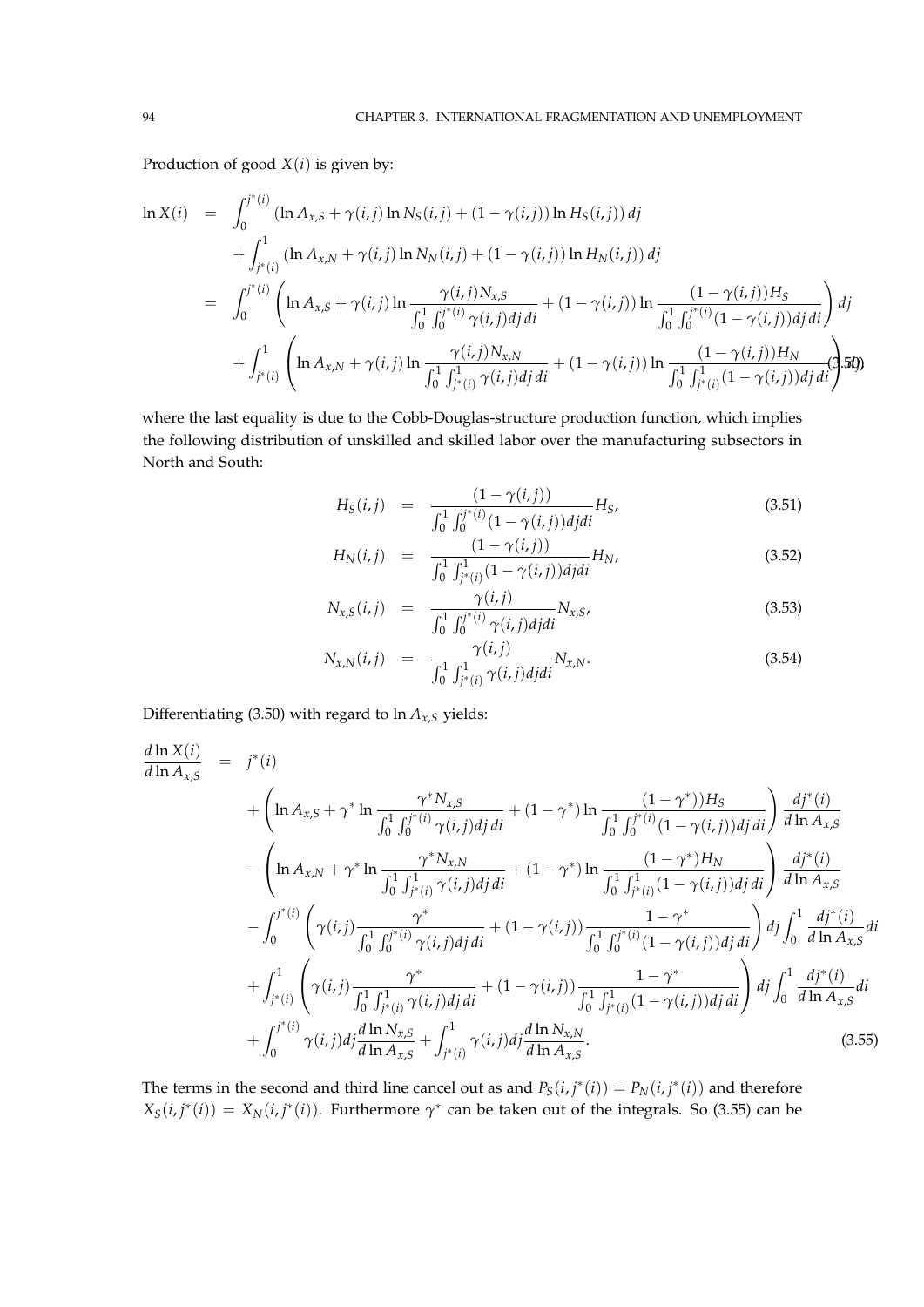APPENDIX 35

simplified to

$$
\frac{d \ln X(i)}{d \ln A_{x,S}} = j^*(i) + \int_0^{j^*(i)} \gamma(i,j)dj \frac{d \ln N_{x,S}}{d \ln A_{x,S}} + \int_{j^*(i)}^{1} \gamma(i,j)dj \frac{d \ln N_{x,N}}{d \ln A_{x,S}} \n+ \gamma^* \left( -\frac{\int_0^{j^*(i)} \gamma(i,j)dj}{\int_0^1 \int_0^{j^*(i)} \gamma(i,j)dj \, di} + \frac{\int_{j^*(i)}^{1} \gamma(i,j)dj}{\int_0^1 \int_{j^*(i)}^{1} \gamma(i,j)dj \, di} \right) \int_0^1 \frac{dj^*(i)}{d \ln A_{x,S}} di \n+ (1 - \gamma^*) \left( -\frac{\int_0^{j^*(i)} (1 - \gamma(i,j))dj}{\int_0^1 \int_0^{j^*(i)} (1 - \gamma(i,j))dj \, di} + \frac{\int_{j^*(i)}^{1} (1 - \gamma(i,j))dj}{\int_0^1 \int_{j^*(i)}^{1} (1 - \gamma(i,j))dj \, di} \right) \int_0^1 \frac{dj^*(i)}{d \ln A_{x,S}} di.
$$

Using equations (3.51) to (3.54) this can be rewritten to

$$
\frac{d \ln X(i)}{d \ln A_{x,S}} = j^*(i) + \int_0^{j^*(i)} \gamma(i,j)dj \frac{d \ln N_{x,S}}{d \ln A_{x,S}} + \int_{j^*(i)}^1 \gamma(i,j)dj \frac{d \ln N_{x,N}}{d \ln A_{x,S}} + \gamma^* \left( -\frac{N_{x,S}(i)}{N_{x,S}} + \frac{N_{x,N}(i)}{N_{x,N}} \right) \int_0^1 \frac{dj^*(i)}{d \ln A_{x,S}} di + (1 - \gamma^*) \left( -\frac{H_S(i)}{H_S} + \frac{H_N(i)}{H_N} \right) \int_0^1 \frac{dj^*(i)}{d \ln A_{x,S}} di.
$$
\n(3.56)

When comparing this derivative for sector  $\tilde{i}$  with the average over the whole manufacturing sector, one gets to:

$$
\frac{d \ln X(\tilde{i})}{d \ln A_{x,S}} - \frac{d \ln Y}{d \ln A_{x,S}} = j^*(\tilde{i}) - \int_0^1 j^*(i)di \n+ \left( \int_0^{j^*(\tilde{i})} \gamma(\tilde{i},j)dj - \int_0^1 \int_0^{j^*(i)} \gamma(i,j)djdi \right) \frac{d \ln N_{x,S}}{d \ln A_{x,S}} \n+ \left( \int_{j^*(\tilde{i})}^1 \gamma(\tilde{i},j)dj - \int_0^1 \int_{j^*(i)}^1 \gamma(i,j)djdi \right) \frac{d \ln N_{x,N}}{d \ln A_{x,S}} \n+ \gamma^* \left( -\frac{N_{x,S}(\tilde{i})}{N_{x,S}} + \frac{N_{x,N}(\tilde{i})}{N_{x,N}} \right) \int_0^1 \frac{dj^*(i)}{d \ln A_{x,S}} di \n+ (1 - \gamma^*) \left( -\frac{H_S(\tilde{i})}{H_S} + \frac{H_N(\tilde{i})}{H_N} \right) \int_0^1 \frac{dj^*(i)}{d \ln A_{x,S}} di.
$$
\n(3.57)

One numerical example where this expression becomes negative for a labor-intensive sector  $\tilde{i}$ (labor-intensive meaning  $\int_0^1 \gamma(\tilde{i},j)dj > \int_0^1 \int_0^1 \gamma(i,j)djdi$ ) would be the following (also illustrated in figure 3.3):

- $\gamma(\tilde{i}, j) = 0.48$  for  $j \le 0.4$  and  $\gamma(\tilde{i}, j) = 0.185$  for  $j > 0.4$ ,
- $\int_0^1 \gamma(i, j)di = 0.6 0.6j$ ,
- $j^*(\tilde{i}) = \int_0^1 j^*(i)di = 0.4$  and  $\gamma^* = 0.36$  (this can be achieved by appropriately choosing other exogenous parameters like labor supply and total factor productivity).

Then it holds that:

• 
$$
j^*(\tilde{i}) - \int_0^1 j^*(i)di = 0;
$$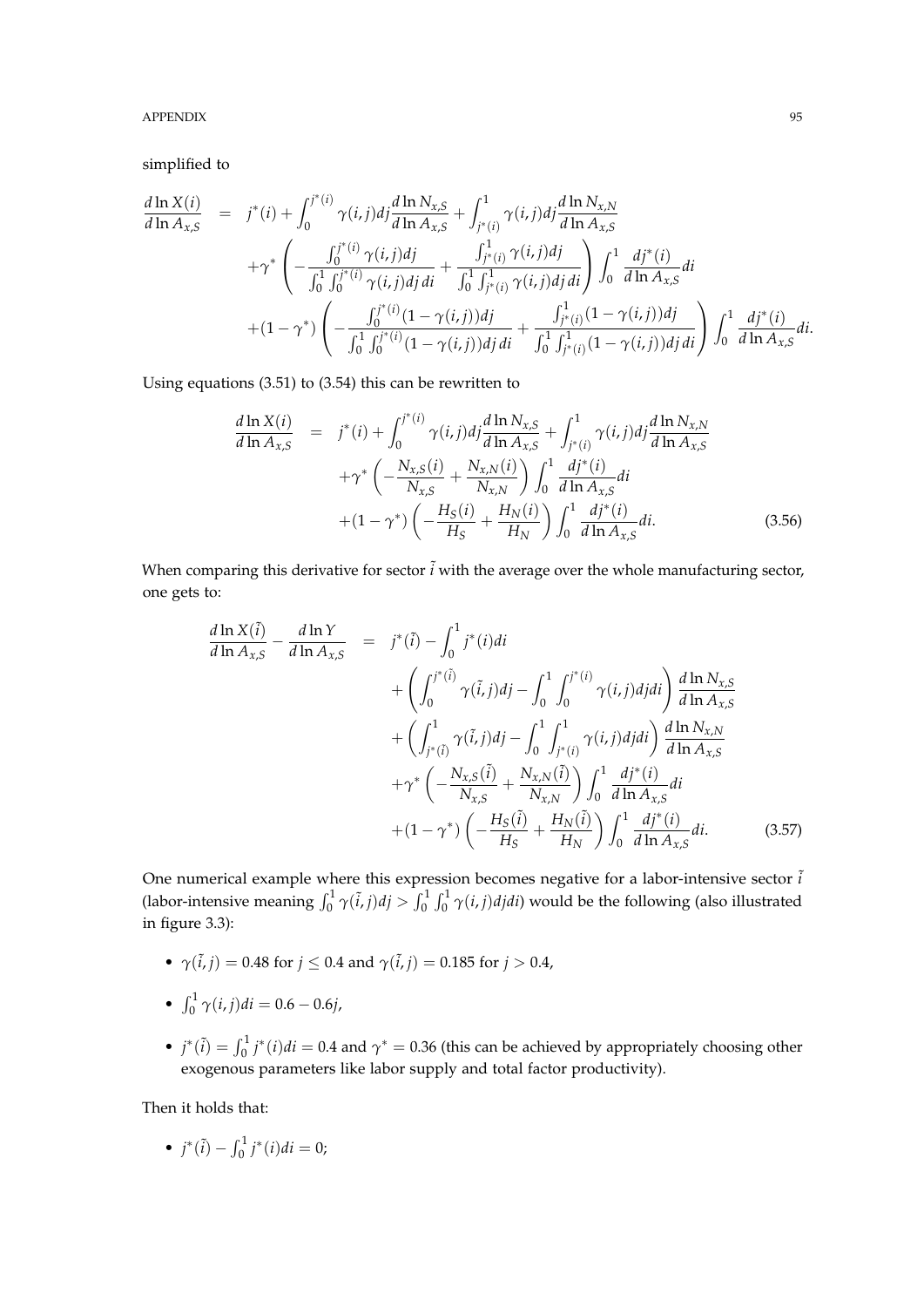- $\int_0^{j^*(i)}$  $\int_0^{j^*(i)} \gamma(i,j) \, dj - \int_0^1 \int_0^{j^*(i)}$  $\hat{q}_0^{\gamma^*(t)}$   $\gamma(i, j)$ *djdi* = 0 as production in sector  $\tilde{i}$  is as labor intensive as the average in the South (note again that  $\frac{d \ln N_{x,N}}{d \ln A_{x,S}} < 0$ );
- $\int_{j^*(\tilde{i})}^1 \gamma(\tilde{i},j)dj > \int_0^1 \int_{j^*(i)}^1 \gamma(i,j)djdi$  as production in sector  $\tilde{i}$  is relatively more labor intensive than the average in the North (note again that  $\frac{d \ln N_{x,N}}{d \ln A_{x,S}} < 0$ ); and
- $\gamma^* \left( \frac{N_{x,S}(\tilde{i})}{N_{x,S}} \right)$  $\frac{N_{x,S}(\tilde{i})}{N_{x,S}} + \frac{N_{x,N}(\tilde{i})}{N_{x,N}}$ *Nx*,*<sup>N</sup>*  $\left(1-\gamma^*\right)\left(-\frac{H_S(\tilde{i})}{H_S}\right)$  $\frac{H_S(\tilde{i})}{H_S} + \frac{H_N(\tilde{i})}{H_N}$  $H_N$  $= -0.006 < 0$  as  $\frac{H_S(\tilde{i})}{H_S}$  $\frac{H_S(\tilde{i})}{H_S} = \frac{N_{x,S}(\tilde{i})}{N_{x,S}}$  $\frac{N_{x,S}(t)}{N_{x,S}} = 1$ while  $\frac{N_{x,N}(\tilde{i})}{N_{x,N}}$  $\frac{N_{x,N}(\tilde{i})}{N_{x,N}}$  and  $\frac{H_N(\tilde{i})}{H_N}$ *H<sub>N</sub>*<sup>(*i*)</sup> are very close to 1 and  $\gamma^*$  is significantly smaller than  $(1 - \gamma^*)$  (note again that  $\int_0^1$ *dj*∗ (*i*)  $\frac{df'(t)}{d \ln A_{x,S}}di > 0.$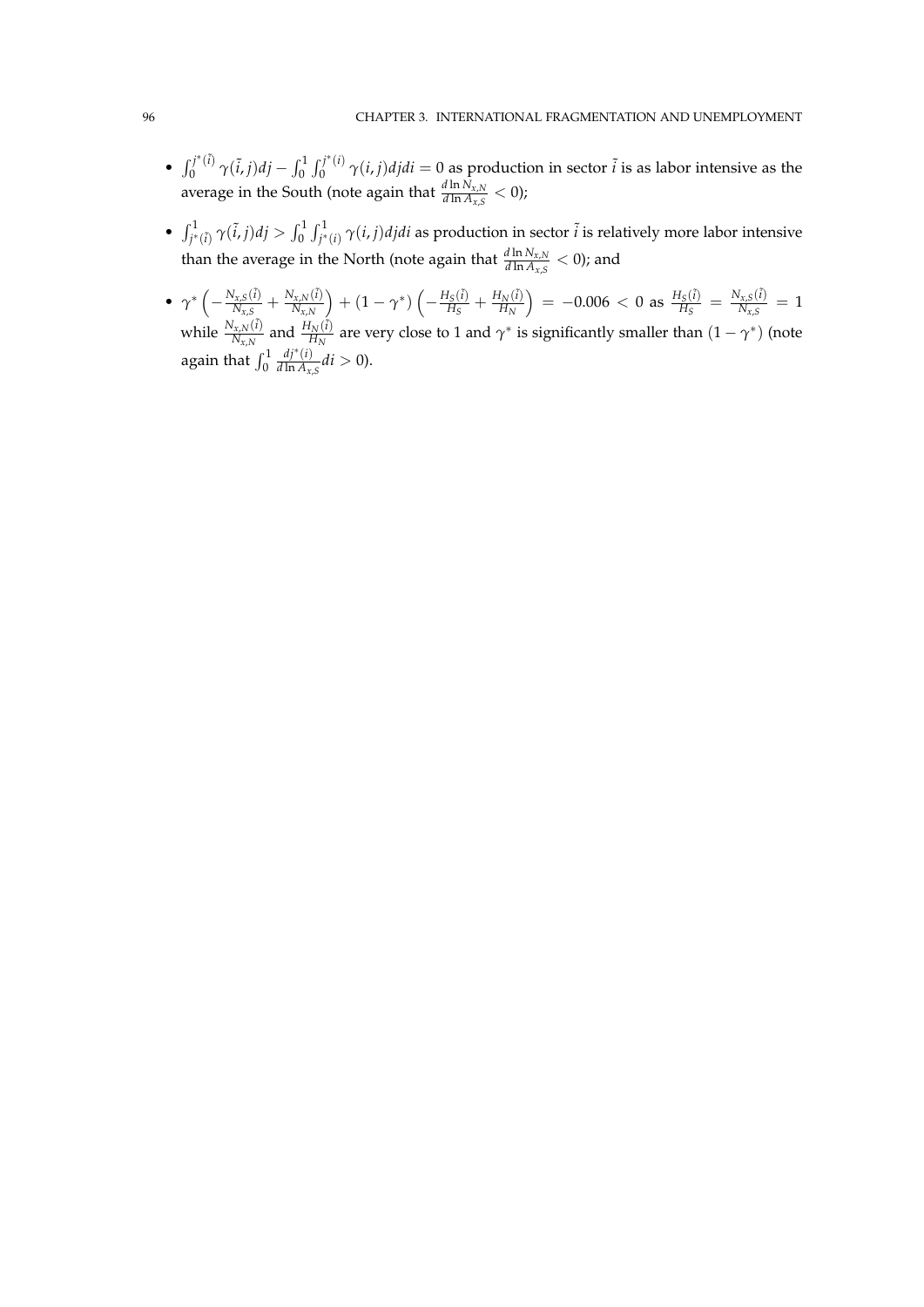## **Bibliography**

- Adjemian, S., H. Bastani, M. Juillard, F. Mihoubi, G. Perendia, M. Ratto, and S. Villemot (2011): "Dynare: Reference Manual, Version 4," Dynare Working Papers 1, CEPREMAP.
- Adolfson, M., S. Laseen, J. Linde, and M. Villani (2007): "Bayesian estimation of an open economy DSGE model with incomplete pass-through," *Journal of International Economics*, 72, 481–511.
- Amiti, M. and S.-J. Wei (2005): "Fear of Service Outsourcing: Is it justified?" *Economic Policy*, 20, 307–347.
- An, S. and F. Schorfheide (2007): "Bayesian Analysis of DSGE Models," *Econometric Reviews*, 26, 113–172.
- Babecky, J., P. D. Caju, T. Kosma, M. Lawless, J. Messina, and T. Room (2010): "Downward Nominal and Real Wage Rigidity: Survey Evidence from European Firms," *Scandinavian Journal of Economics*, 112, 884–910.
- Borjas, G. J. (2005): *Labor Economics*, McGraw-Hill/Irwin, New York, 3 ed.
- Brecher, R. A. (1974): "Minimum Wage Rates and the Pure Theory of International Trade," *The Quarterly Journal of Economics*, 88, 98–116.
- Cahuc, P. and A. Zylberberg (2004): *Labor Economics*, The MIT Press, Cambridge, MA.
- Calvo, G. (1983): "Staggered Prices in a Utility Maximizing Framework," *Journal of Monetary Economics*, 12, 383–398.
- Canova, F. and L. Sala (2009): "Back to square one: Identification issues in DSGE models," *Journal of Monetary Economics*, 56, 431–449.
- Cheremukhin, A. A. (2011): "Labor matching: putting the pieces together," Working Papers 1102, Federal Reserve Bank of Dallas.
- Christiano, L. J., M. Eichenbaum, and C. L. Evans (2005): "Nominal Rigidities and the Dynamic Effects of a Shock to Monetary Policy," *Journal of Political Economy*, 113, 1–45.
- Christiano, L. J., M. Trabandt, and K. Walentin (2009): "A Monetary Business Cycle Model With Labor Market Frictions," Mimeo.

——— (2011): "Introducing financial frictions and unemployment into a small open economy model," *Journal of Economic Dynamics and Control*, 35, 1999–2041.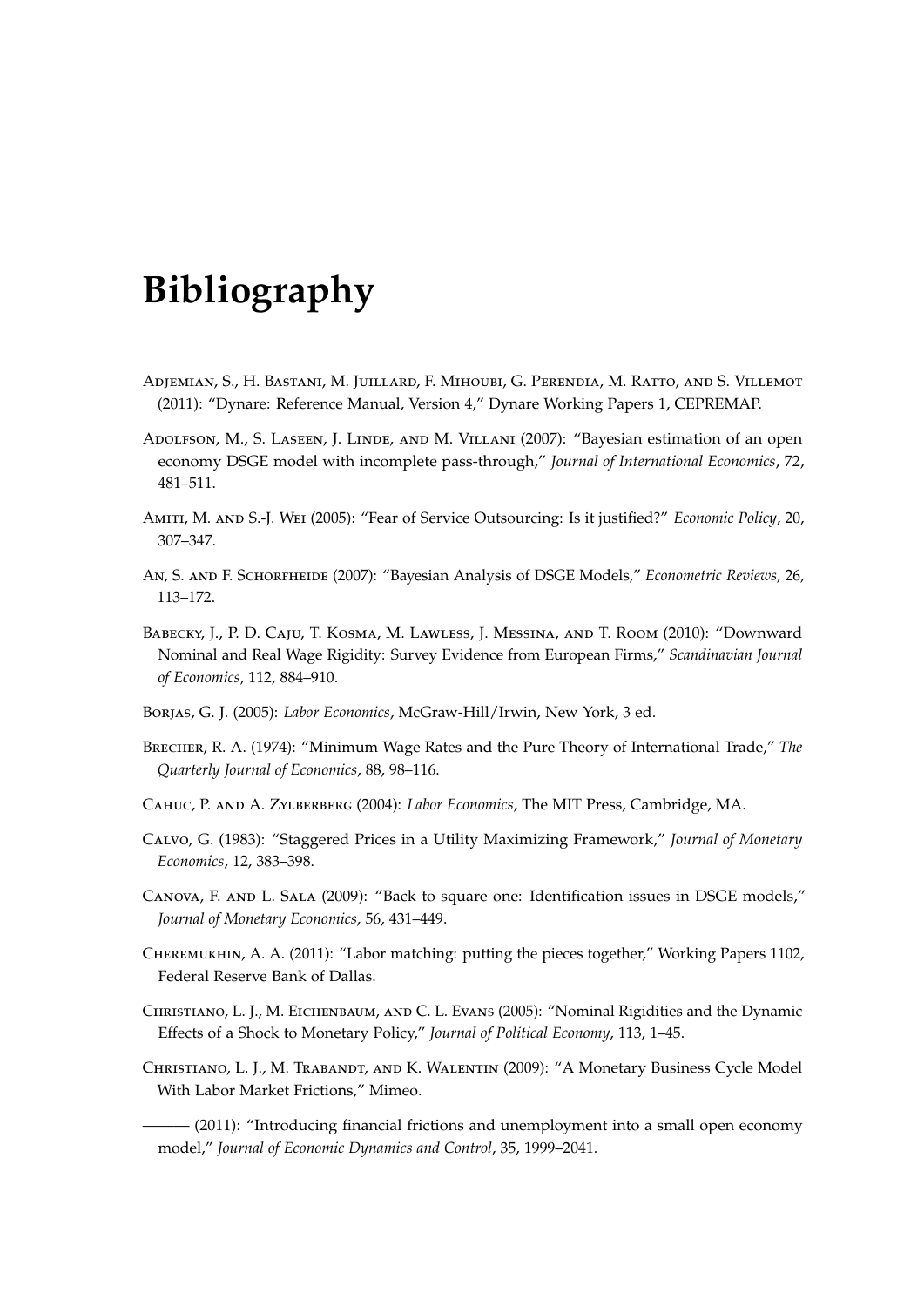- Christoffel, K., G. Coenen, and A. Warne (2008): "The new area-wide model of the euro area a micro-founded open-economy model for forecasting and policy analysis," Working Paper Series 944, European Central Bank.
- Christoffel, K., J. Costain, G. de Walque, K. Kuester, T. Linzert, S. Millard, and O. Pierrard (2009): "Inflation dynamics with labour market matching: assessing alternative specifications," Working Papers 09-6, Federal Reserve Bank of Philadelphia.
- CHRISTOFFEL, K. AND K. KUESTER (2008): "Resuscitating the wage channel in models with unemployment fluctuations," *Journal of Monetary Economics*, 55, 865–887.
- ——— (2009): "The elasticity of the unemployment rate with respect to benefits," *Economics Letters*, 102, 102–105.
- Christoffel, K. and T. Linzert (2005): "The role of real wage rigidity and labor market frictions for unemployment and inflation dynamics," Working Paper Series 556, European Central Bank.
- Costain, J. S. and M. Reiter (2008): "Business Cycles, Unemployment Insurance, and the Calibration of Matching Models," *Journal of Economic Dynamics and Control*, 32, 1120–1155.
- Davis, D. R. (1998): "Does European Unemployment Prop up American Wages? National Labor Markets and Global Trade," *The American Economic Review*, 88, 478–494.
- de Walque, G., O. Pierrard, H. Sneessens, and R. Wouters (2009): "Sequential bargaining in a new-Keynesian model with frictional unemployment and staggered ware negotiation," Working Paper Series 1007, European Central Bank.
- Del Negro, M. and F. Schorfheide (2011): "Bayesian Macroeconometrics," in *The Oxford Handbook of Bayesian Econometrics*, ed. by J. Geweke, G. Koop, and H. van Dijk, Oxford University Press, Oxford, 293–389.
- den Haan, W. J., G. Ramey, and J. Watson (2000): "Job Destruction and Propagation of Shocks," *American Economic Review*, 90, 482–498.
- Dutt, P., D. Mitra, and P. Ranjan (2009): "International trade and unemployment: Theory and cross-national evidence," *Journal of International Economics*, 78, 32–44.
- Egger, H. and U. Kreickemeier (2008): "International fragmentation: Boon or bane for domestic employment," *European Economic Review*, 52, 116–132.
- Erceg, C. J., D. W. Henderson, and A. T. Levin (2000): "Optimal monetary policy with staggered wage and price contracts," *Journal of Monetary Economics*, 46, 281–313.
- Faccini, R. and S. Ortigueira (2010): "Labor-market volatility in the search-and-matching model: The role of investment-specific technology shocks," *Journal of Economic Dynamics and Control*, 34, 1509–1527.
- Feenstra, R. C. (2004): *Advanced International Trade: Theory and Evidence*, Princeton Univ. Press, Princeton, NJ.
- Feenstra, R. C. and G. H. Hanson (1996): "Foreign Investment, Outsourcing and Relative Wages," in *Political Economy of Trade Policy: Essays in Honor of Jagdish Bhagwati*, ed. by R. C. Feenstra, G. M. Grossman, and D. A. Irwin, MIT Press, Cambridge, MA, 89–127.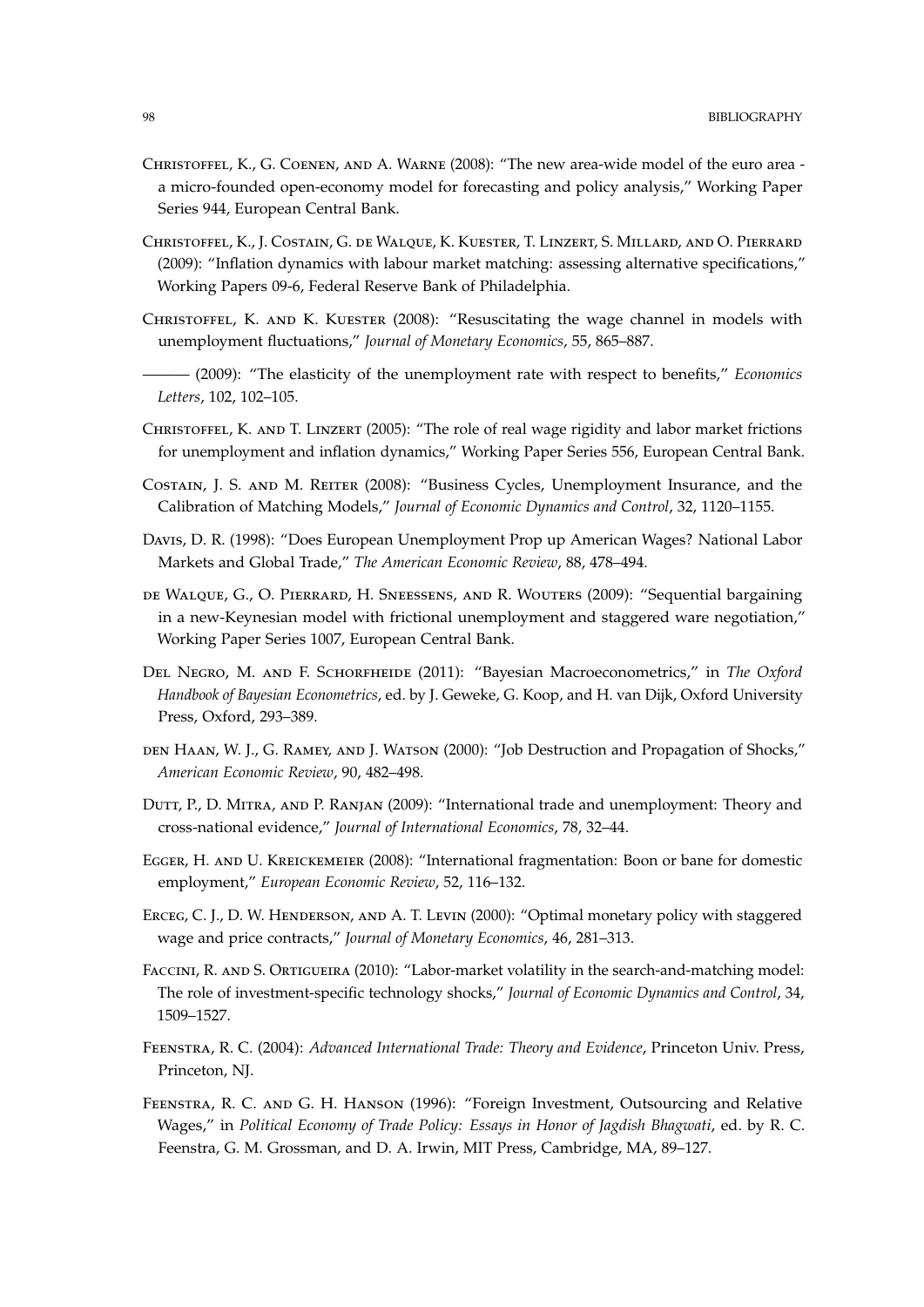- ——— (2001): "Global Production Sharing and Rising Inequality: A Survey of Trade and Wages," *NBER Working Paper Series*.
- FELBERMAYR, G., J. PRAT, AND H.-J. SCHMERER (2011): "Globalization and labor market outcomes: Wage bargaining, search frictions, and firm heterogeneity," *Journal of Economic Theory*, 146, 39–73.
- FENZ, G., L. REISS, AND M. SCHNEIDER (2012): "A structural interpretation of the impact of the great recession on the Austrian economy using an estimated DSGE model," Working Papers 177, Oesterreichische Nationalbank (Austrian Central Bank).
- Friedman, M. (1953): "The Methodology of Positive Economics," in *Essays in Positive Economics*, University of Chicago Press, Chicago, IL, 3–43.
- GERTLER, M., L. SALA, AND A. TRIGARI (2008): "An Estimated Monetary DSGE Model with Unemployment and Staggered Nominal Wage Bargaining," *Journal of Money, Credit and Banking*, 40, 1713–1764.
- Gertler, M. and A. Trigari (2009): "Unemployment Fluctuations with Staggered Nash Wage Bargaining," *Journal of Political Economy*, 117, 38–86.
- Grossman, G. M. and E. Rossi-Hansberg (2008): "Trading Tasks: A Simple Theory of Offshoring," *American Economic Review*, 98, 1978–1997.
- Haefke, C., M. Sonntag, and T. van Rens (2009): "Wage Rigidity and Job Creation," Kiel Working Papers 1504, Kiel Institute for the World Economy.
- HAGEDORN, M. AND I. MANOVSKII (2008): "The Cyclical Behavior of Equilibrium Unemployment and Vacancies Revisited," *American Economic Review*, 98, 1692–1706.
- Hall, R. E. (2005): "Employment Fluctuations with Equilibrium Wage Stickiness," *The American Economic Review*, 95, 50–65.
- HELPMAN, E., O. ITSKHOKI, AND S. REDDING (2010): "Inequality and Unemployment in a Global Economy," *Econometrica*, 78, 1239–1283.
- Hoeting, J. A., D. Madigan, A. E. Raftery, and C. T. Volinsky (1999): "Bayesian Model Averaging: A Tutorial," *Statistical Science*, 14, 382–417.
- Holden, S. and F. Wulfsberg (2009): "How strong is the macroeconomic case for downward real wage rigidity?" *Journal of Monetary Economics*, 56, 605–615.
- Hoon, H. T. (2001): "Adjustment of Wages and Equilibrium Unemployment in a Ricardian Global Economy," *Journal of International Economics*, 54, 193–209.
- Hoover, K. D. (2001): *The Methodology of Empirical Macroeconomics*, Cambridge University Press, Cambridge, UK.
- Ichiue, H., T. Kurozumi, and T. Sunakawa (2009): "Inflation Dynamics and Labor Adjustments in Japan: A Bayesian DSGE Approach," Working Paper Series 08-E-9, Bank of Japan.
- Iskrev, N. (2010a): "Evaluating the strength of identification in DSGE models. An a priori approach," Working Papers w201032, Banco de Portugal, Economics and Research Department.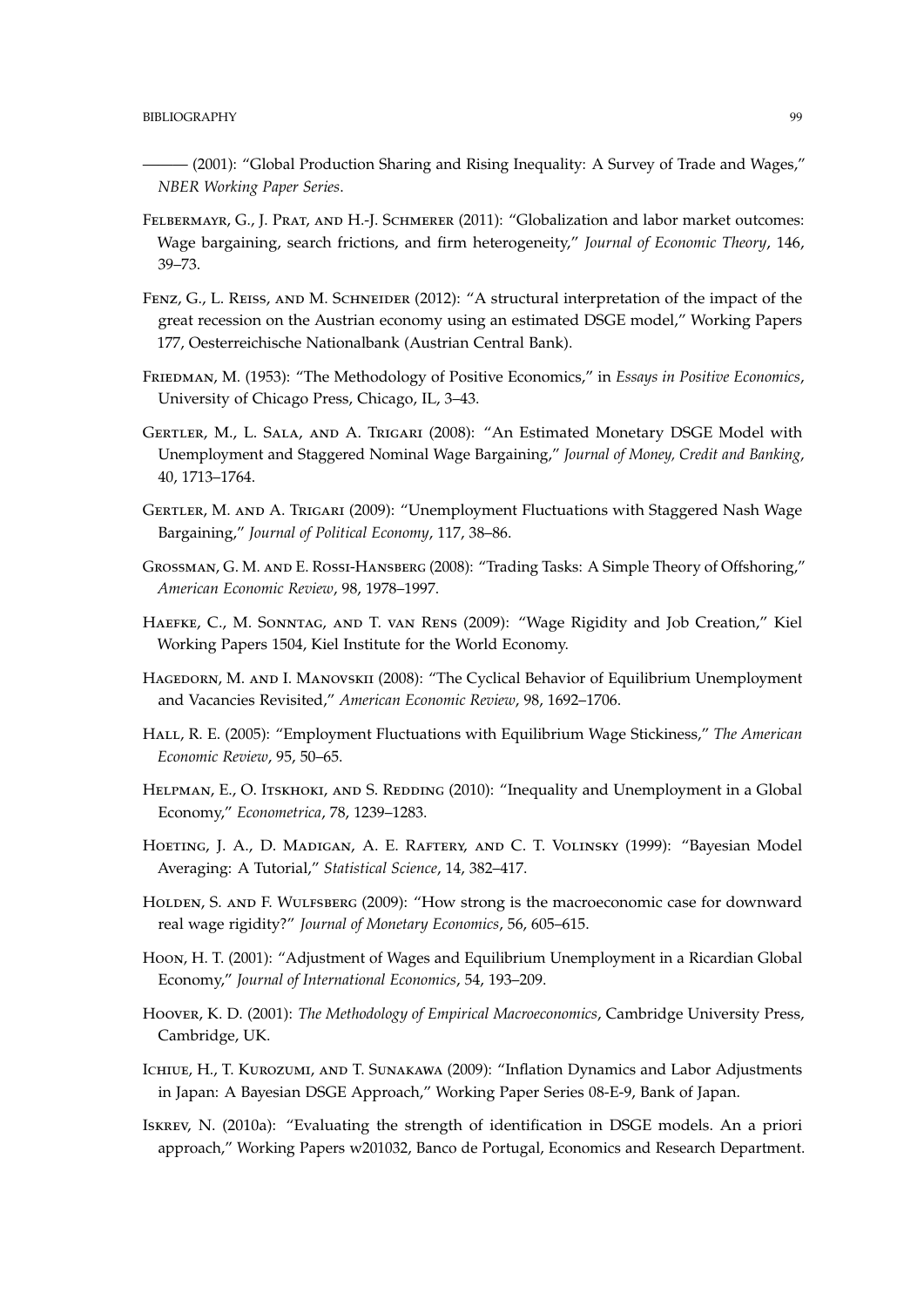- ——— (2010b): "Local identification in DSGE models," *Journal of Monetary Economics*, 57, 189–202.
- Keuschnigg, C. and E. Ribi (2009): "Outsourcing, unemployment and welfare policy," *Journal of International Economics*, 78, 168–176.
- Kohler, W. (2003): "The Distributional Effects of International Fragmentation," *German Economic Review*, 4, 89–120.
- Konya, I. and M. U. Krause (2009): "Wage Rigidity and Labor Market Dynamics in Europe and the United States," Mimeo.
- Krause, M. U. and T. A. Lubik (2007): "The (Ir)relevance of Real Wage Rigidity in the New Keynesian Model with Search Frictions," *Journal of Monetary Economics*, 54, 706–727.
- Krugman, P. R. (1995): "Growing World Trade: Causes and Consequences," *Brookings Papers on Economic Activity*, 327–377.
- Kuester, K. (2007): "Real price and wage rigidities in a model with matching frictions," Working Paper Series 720, European Central Bank.
- LUBIK, T. A. (2009): "Estimating a search and matching model of the aggregate labor market," *Economic Quarterly*, 101–120.
- Luetkepohl, H. (2006): *New introduction to multiple time series analysis*, Springer, Berlin.
- MANDELMAN, F. S. AND F. ZANETTI (2010): "Technology shocks, employment and labour market frictions," Bank of England working papers 390, Bank of England.
- Mankiw, N. G. (2006): "The Macroeconomist as Scientist and Engineer," *Journal of Economic Perspectives*, 20, 29–46.
- Mas-Colell, A., M. D. Whinston, and J. R. Green (1995): *Microeconomic Theory*, Oxford University Press, Oxford.
- Matusz, S. J. (1996): "International Trade, the Division of Labor, and Unemployment," *International Economic Review*, 37, 71–84.
- Mitra, D. and P. Ranjan (2009): "Search and Offshoring in the Presence of 'Animal Spirits'," IZA Discussion Papers 4141, Institute for the Study of Labor (IZA).
- ——— (2010): "Offshoring and unemployment: The role of search frictions labor mobility," *Journal of International Economics*, 81, 219–229.
- Moore, M. P. and P. Ranjan (2005): "Globalisation vs Skill-Biased Technological Change: Implications for Unemployment and Wage Inequality," *The Economic Journal*, 115, 391–422.
- Mortensen, D. and E. Nagypal (2007): "More on Unemployment and Vacancy Fluctuations," *Review of Economic Dynamics*, 10, 327–347.
- MORTENSEN, D. T. AND C. A. PISSARIDES (1994): "Job Creation and Job Destruction in the Theory of Unemployment," *The Review of Economic Studies*, 61, 397–415.

——— (1999): "Unemployment Responses to Skill-biased Technology Shocks: the Role of Labour Market Policy," *The Economic Journal*, 109, 242–265.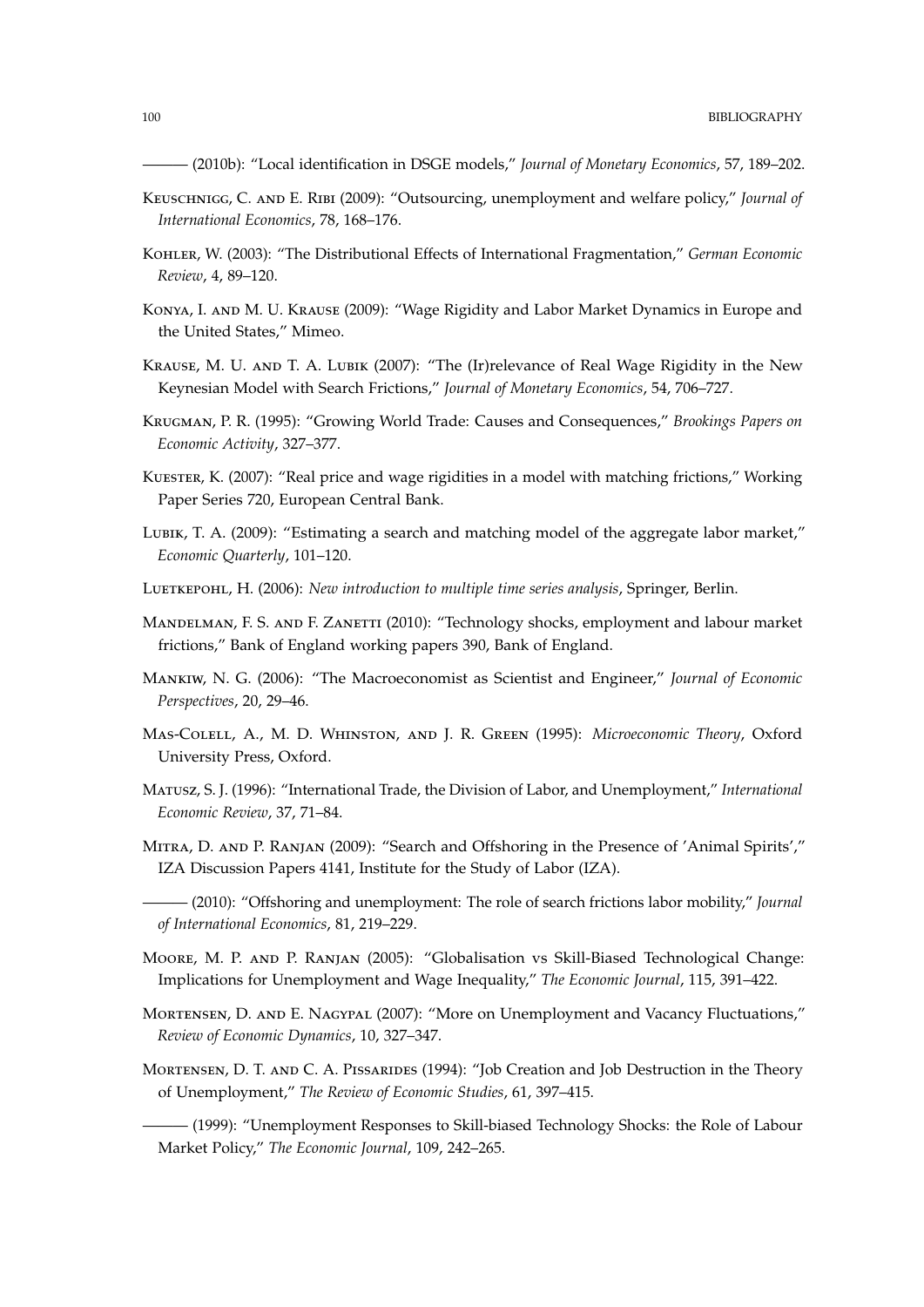- OECD (2007): OECD Employment Outlook 2007, Organisation for Economic Co-Operation and Development, Paris.
- PIERRARD, O. AND H. R. SNEESSENS (2008): "Biased Technological Shocks, Relative Wage Rigidities And Low-Skilled Unemployment," Scottish Journal of Political Economy, 55, 330-352.

PISSARIDES, C. A. (2000): Equilibrium Unemployment Theory, MIT Press, Cambridge, MA.

- (2009): "The Unemployment Volatility Puzzle: Is Wage Stickiness the Answer?" Econometrica. 77. 1339-1369.
- RAMEY, G. (2008): "Exogenous vs. Endogenous Separation," Mimeo.
- RATTO, M. AND N. ISKREV (2011): "Identification analysis of DSGE models with DYNARE," Presented at the "final conference of the MONFISPOL project", Frankfurt, Germany, September 2011.
- RAVENNA, F. AND C. E. WALSH (2008): "Vacancies, unemployment, and the Phillips curve," European Economic Review, 52, 1494-1521.
- RIGGI, M. AND M. TANCIONI (2010): "Nominal vs real wage rigidities in New Keynesian models with hiring costs: A Bayesian evaluation," Journal of Economic Dynamics and Control, 34, 1305-1324.
- SCHMITT-GROHE, S. AND M. URIBE (2003): "Closing small open economy models," Journal of International Economics, 61, 163-185.
- SENER, F. (2003): "Schumpeterian Unemployment, Trade and Wages," Journal of International Economics, 54, 199-148.
- SHIMER, R. (2005): "The Cyclical Behavior of Equilibrium Unemployment and Vacancies," The American Economic Review, 95, 25-49.
- SMETS, F. AND R. WOUTERS (2003): "An Estimated Dynamic Stochastic General Equilibrium Model of the Euro Area," Journal of the European Economic Association, 1, 1123-1175.
- SNOWDON, B. AND H. R. VANE (2005): Modern Macroeconomics: Its Origins, Development and Current State, Edward Elgar Publishing.
- STIGLBAUER, A. (2010): "The Austrian Labor Market and the Great Recession: Developments and Measures Taken," Monetary Policy & the Economy, 25-44.
- SVEEN, T. AND L. WEINKE (2008): "New Keynesian perspectives on labor market dynamics," Journal of Monetary Economics, 55, 921-930.
- THOMAS, C. (2008): "Search and matching frictions and optimal monetary policy," Journal of Monetary Economics, 55, 936-956.
- TRIGARI, A. (2006): "The Role of Search Frictions and Bargaining for Inflation Dynamics," Working Papers 304, IGIER (Innocenzo Gasparini Institute for Economic Research), Bocconi University.

- (2009): "Equilibrium Unemployment, Job Flows, and Inflation Dynamics," Journal of Money, Credit and Banking, 41, 1-33.